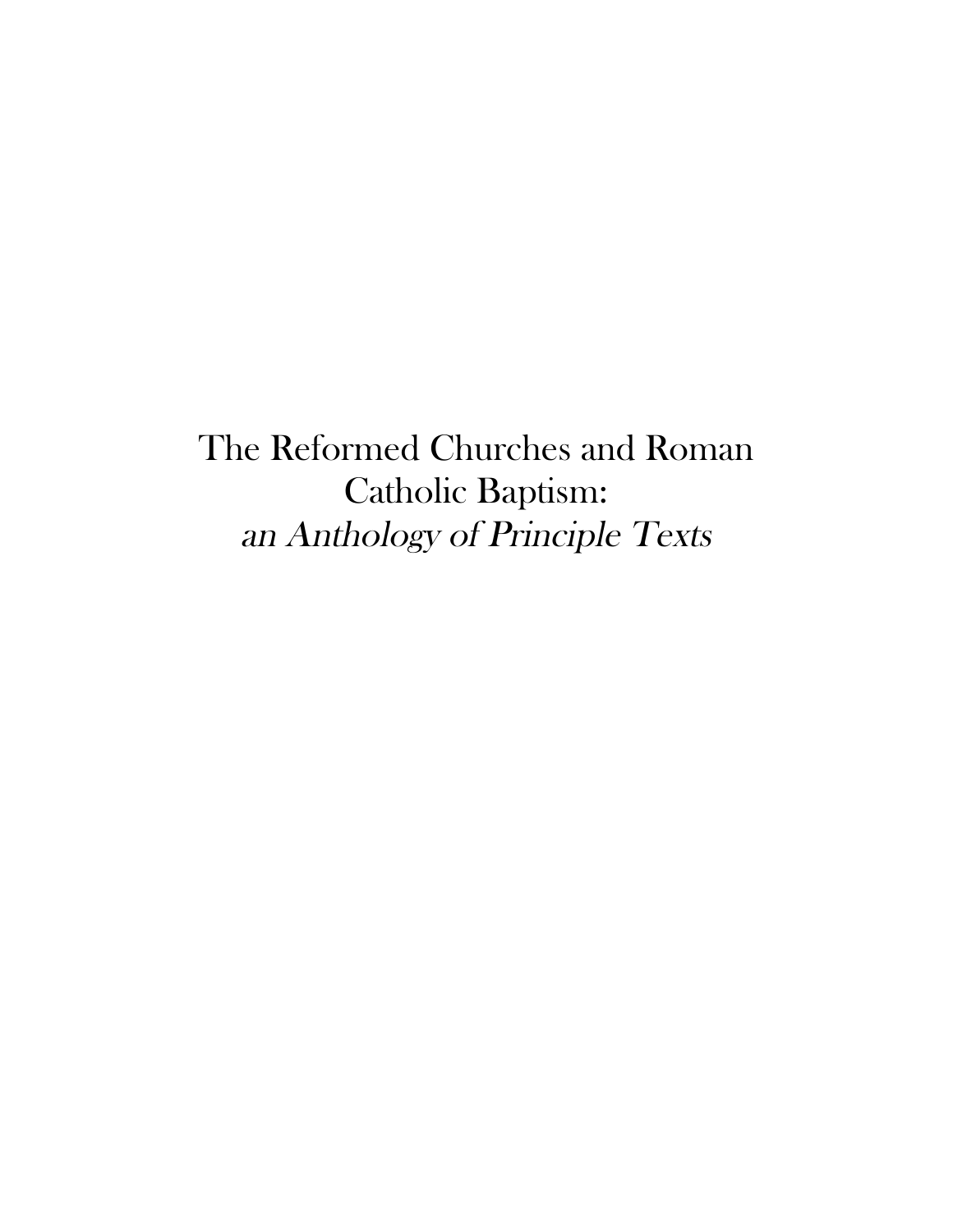Introductions, new translations, and edited material (unless otherwise noted) © 2004 Peru Mission Press.

The publisher gratefully acknowledges permission to include material from The Institutes of Elenctic Theology: Volume Three, 18th through 20th Topics, by Francois Turrettini, James T. Dennison (Editor), and George M. Giger (Translator). Copyright © 1997 by P & R Publishing Company. All rights reserved. No part of chapter nine may be reproduced, stored in a retrieval system, or transmitted in any form or by any means—electronic, mechanical, photocopy, recording, or any other—except for brief quotations in printed reviews, without the prior permission of P & R Publishing Co**.**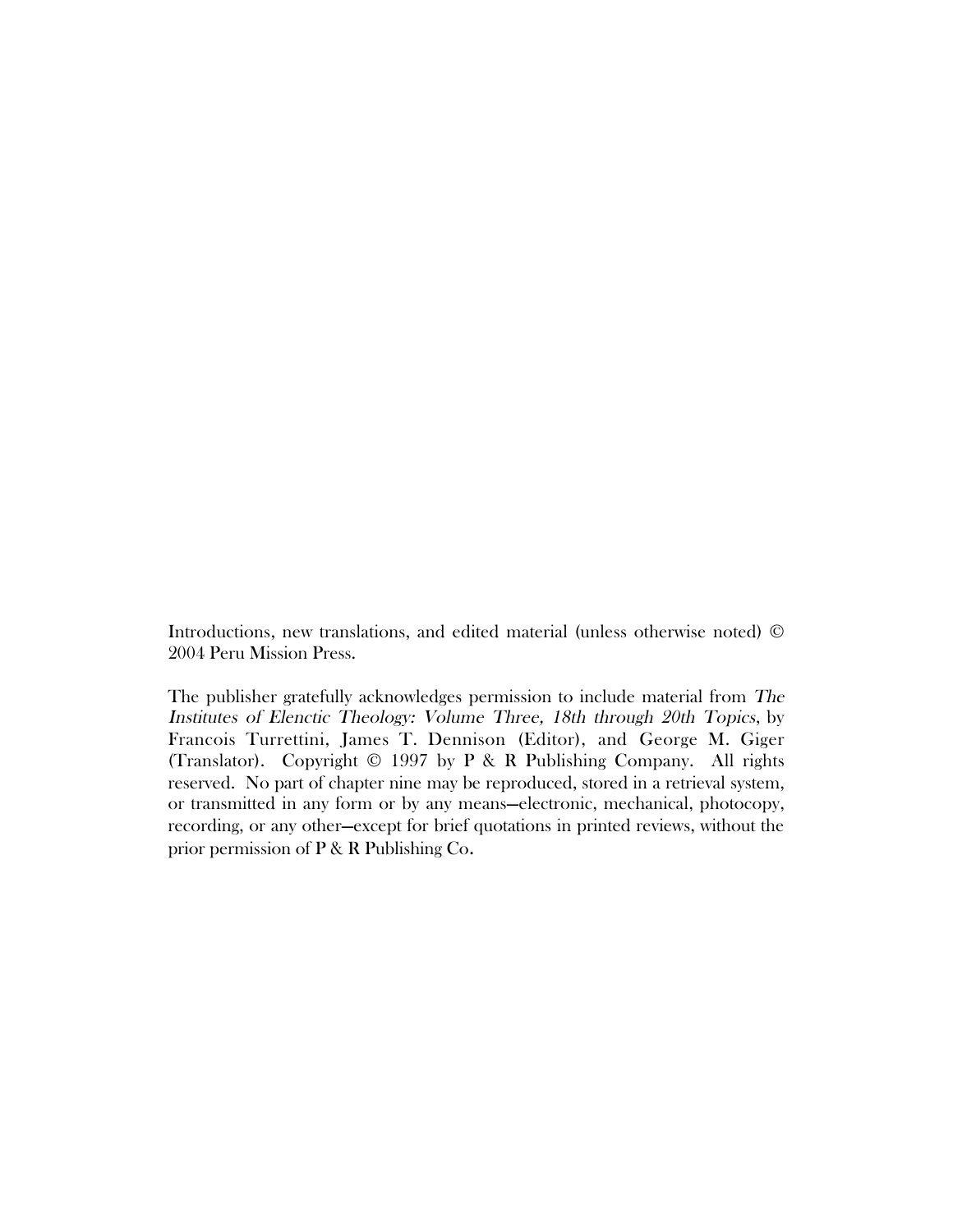# The Reformed Churches and Roman Catholic Baptism:

An Anthology of Principle Texts

| Introduction                              | $\mathbf{1}$   |
|-------------------------------------------|----------------|
| 1. French Confession of Faith (1559)      | 5              |
| 2. John Calvin                            | $\overline{7}$ |
| 3. John Knox                              | 11             |
| 4. Theodore Beza                          | 14             |
| 5. William Perkins                        | 19             |
| 6. Samuel Rutherford                      | 23             |
| 7. Westminster Confession of Faith (1647) | 30             |
| 8. Richard Baxter                         | 33             |
| 9. Francis Turretin                       | 43             |
| 10. Charles Hodge (part one)              | 52             |
| 11. Charles Hodge (part two)              | 83             |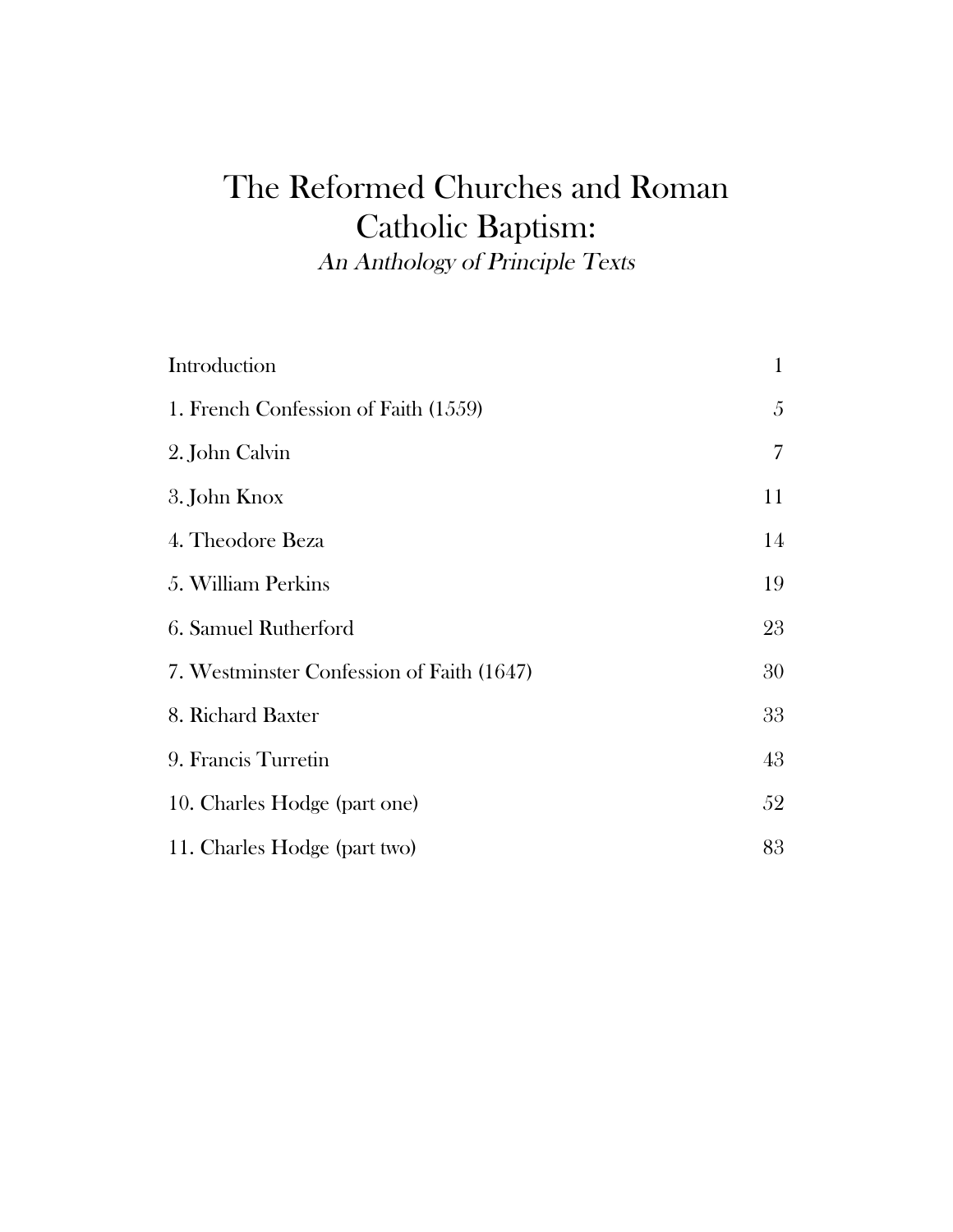# Introduction

How should Presbyterian and Reformed churches relate to those individuals and congregations who maintain communion with the Bishop of Rome? The Reformation of the 16th Century highlighted serious doctrinal problems in late medieval theology. But instead of heeding the call for reform, the greater part of the Western Church dug in her heals at the Council of Trent and insisted all the more vigorously in maintaining numerous and serious errors. Among other things, Trent vigorously denied, in the decrees and canons on justification from the sixth session (Henrici Denzinger, Enchiridion Symbolorum 792-843), that justification before God is a forensic act in which God declares one to be righteous, based solely on the imputed righteousness of Christ, received by faith alone, apart from works. This, as well as other issues (such as viewing the Eucharist as a propitiatory sacrifice for the living and the dead, prayer to and veneration of images and saints, common worship only in Latin, and refusal to publish the Bible in the vernacular for the laity) not only became huge barriers to communion, but also led to a widespread denunciation of the Roman communion as officially apostate.

If it is indeed the case that Rome remains apostate until she disavows the teaching of the Council of Trent, then how should Presbyterian and Reformed churches relate to Roman churches? Specifically, how should we view Roman baptism? In many parts of the Presbyterian and Reformed world, this remains largely a moot question. Throughout much of the Southern US, for example, one rarely comes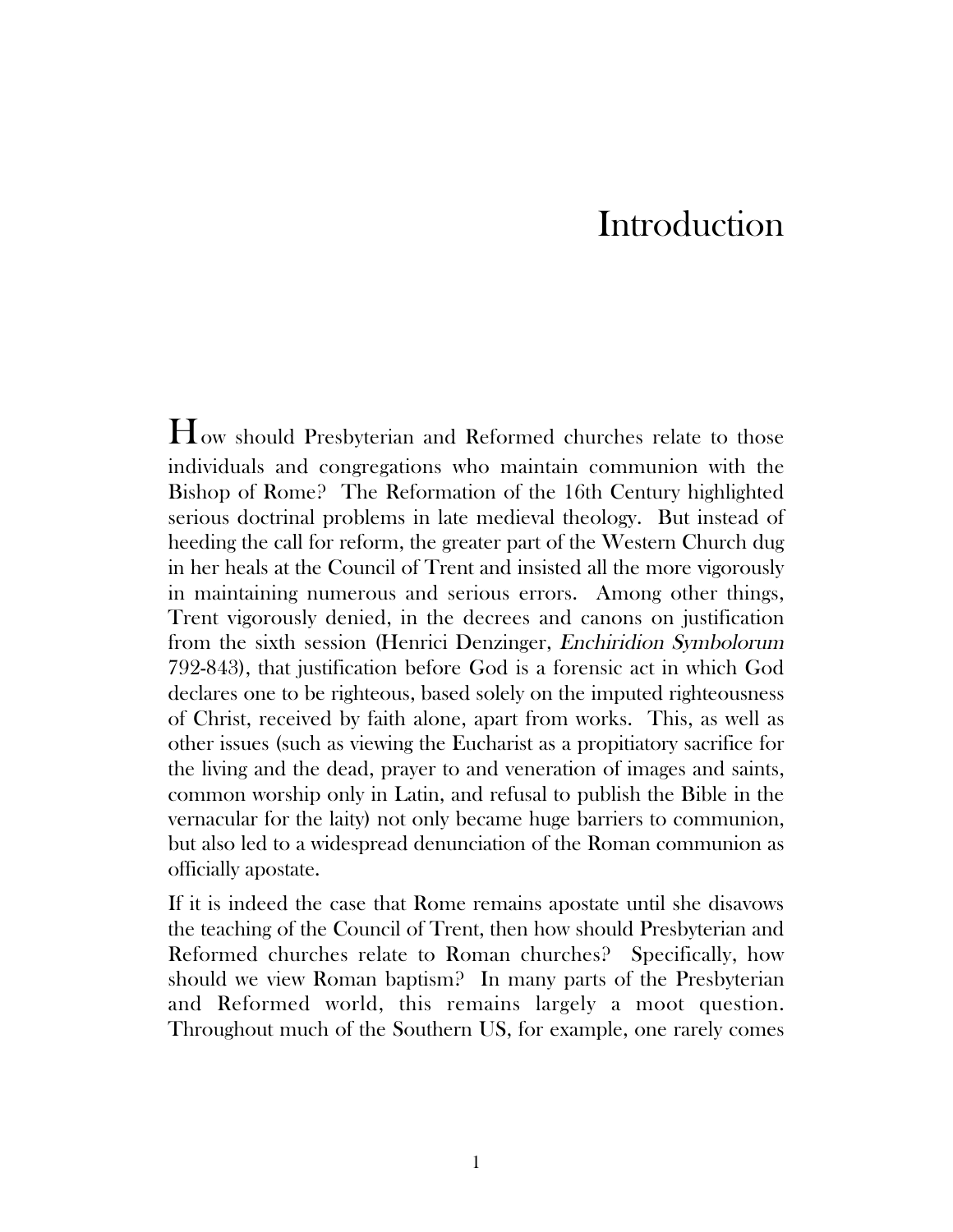### REFORMED CHURCHES AND ROMAN BAPTISM

into contact with a Roman Catholic. Rarer still does a baptized Roman Catholic convert and seek membership or communion in a Presbyterian church. Those in such a context have the enviable luxury of expressing their views, without the bother of having to put them into practice. Let one begin laboring as a missionary however, in (say) Latin America, and the question ceases to be merely academic. What should one do when nominal Roman Catholics begin coming to Christ in large numbers? They hear the gospel clearly for the first time in their lives; they intelligently profess faith in Jesus Christ, rejecting every other intermediary and every other hope of salvation; and they desire communion with a Presbyterian church. What should be done?

Peru Mission, a Presbyterian team working in northern Peru, faced exactly this question, and found it to be the source of no small amount of consternation. We were keenly aware of the importance of Holy Baptism: it is the means of grace, instituted by Christ, for bringing converts and their children into the Church, outside of which there is no ordinary possibility of salvation. Christ has commanded us in the Great Commission to make disciples by baptizing and teaching them. But we also recognize that baptism is a one-time event. It is Christ who ultimately performs the work of baptism.1 To repeat it, then, is to show

 $\overline{a}$ 

<sup>1</sup> Just as Christ's is the voice we hear when the Gospel is rightly preached (Eph 2.17); and just as He is the Cantor leading the Holy Assembly in worship (Heb 2.11-12); and just as He is the host at the Lord's Supper who gives us His body and blood that we might have life (1 Cor 11.24-25; John 6.51-58), so in like manner, it is He who performs the act of baptism, no matter whose hands might actually pour the water. Calvin's comments on John 4.1-2 are appropriate here: "He gives the designation of Christ's Baptism to that which he conferred by the hands of others, in order to inform us that Baptism ought not to be estimated by the person of the minister, but that its power depends entirely on its Author, in whose name, and by whose authority, it is conferred. Hence, we derive a remarkable consolation, when we know that our baptism has no less efficacy to wash and renew us, than if it had been given by the hand of the Son of God. Nor can it be doubted that, so long as he lived in the world, he abstained from the outward administration of the sign, for the express purpose of testifying to all ages, that Baptism loses nothing of its value when it is administered by a mortal man. In short, not only does Christ baptize inwardly by his Spirit, but the very symbol which we receive from a mortal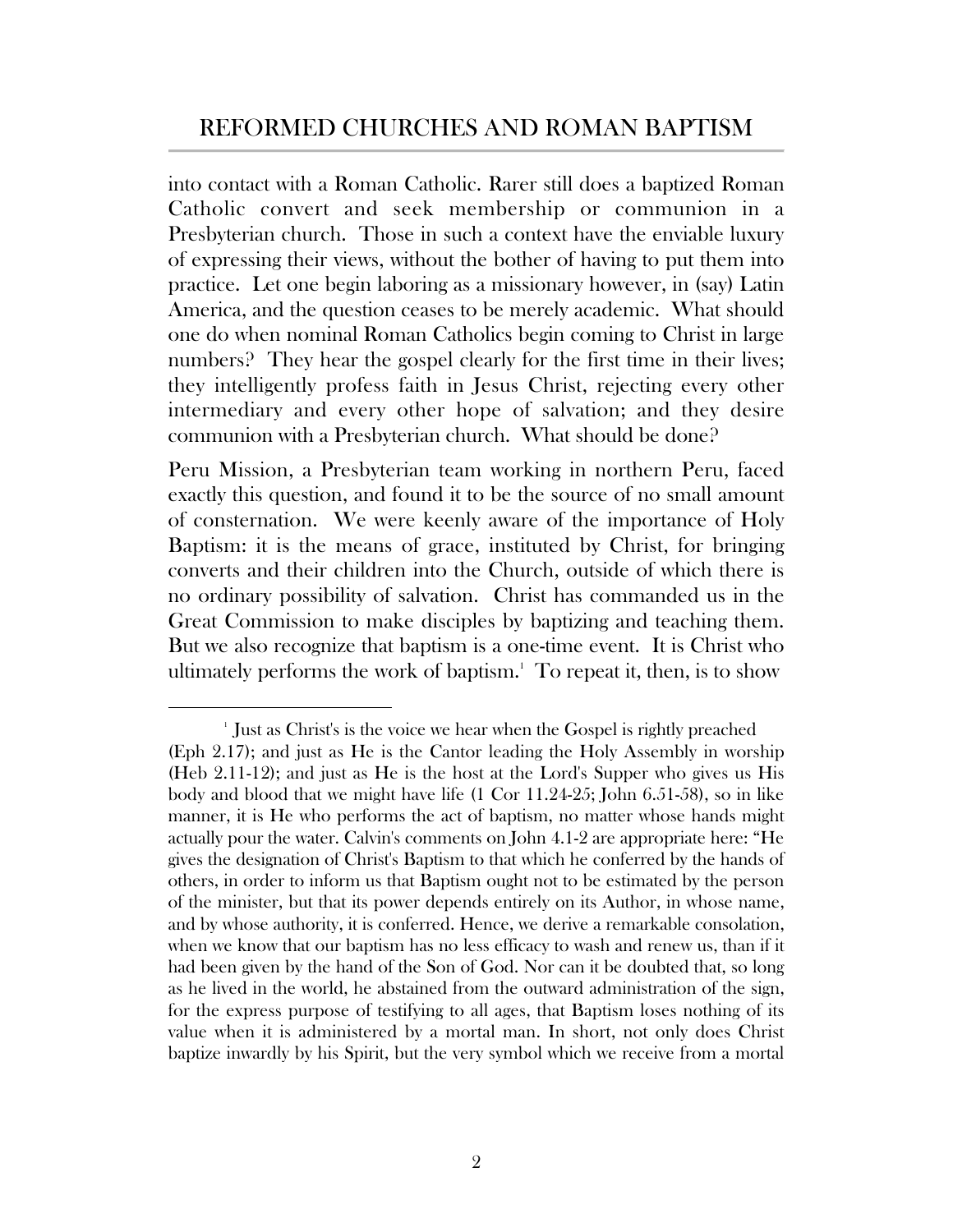great disregard not only for the Sacrament itself, but it is also to deny the action and ministry of Christ who is the Author of every valid baptism. Further, it is important that a validly baptized person not be rebaptized, because to do so would be a schismatic act. It would be to effectively deny that the person was a visible Christian, or that the church to which he belonged was in any sense a part of the visible Christian church.

In our efforts to grapple with the question, we of course sought wisdom and instruction from God in the Holy Scriptures. But we also sought to honor the teachers Christ has given His church in past ages and to glean wisdom from their study of the Word of God. We were aware of the controversy in the early church between bishops Cyprian and Stephen. Cyprian argued that all heretics should be rebaptized. Stephen took the view that it was only necessary to lay hands on them, acknowledging their repentance. Later, the Donatists in North Africa followed Cyprian and insisted on rebaptizing all heretics. Augustine and the First Council of Nicea both opposed this in the case of heretics who still maintained the doctrine of the Trinity and the proper words of institution. This position won the day until the time of the Reformation, when the Anabaptists rejected all infant baptisms, and later, baptisms not administered by full immersion. All of the Reformed and Lutheran Churches, however, continued to hold the Augustinian position, accepting, as we shall see, even Roman Baptism, until the Southern Presbyterian, James Henley Thornwell in the 19th Century squared off against Charles Hodge in an extensive debate that started on the floor of the Presbyterian (Old School) General Assembly and spilled over later into the Princeton Review, the Watchman and Observer, and the Southern Presbyterian Review. Thornwell rejected Roman Baptism, while Charles Hodge accepted its validity. Since then, the Northern Presbyterian Church has largely followed Hodge with the

man ought to be viewed by us in the same light as if Christ himself displayed his hand from heaven, and stretched it out to us. Now if the Baptism administered by a man is Christ's Baptism, it will not cease to be Christ's Baptism whoever be the minister."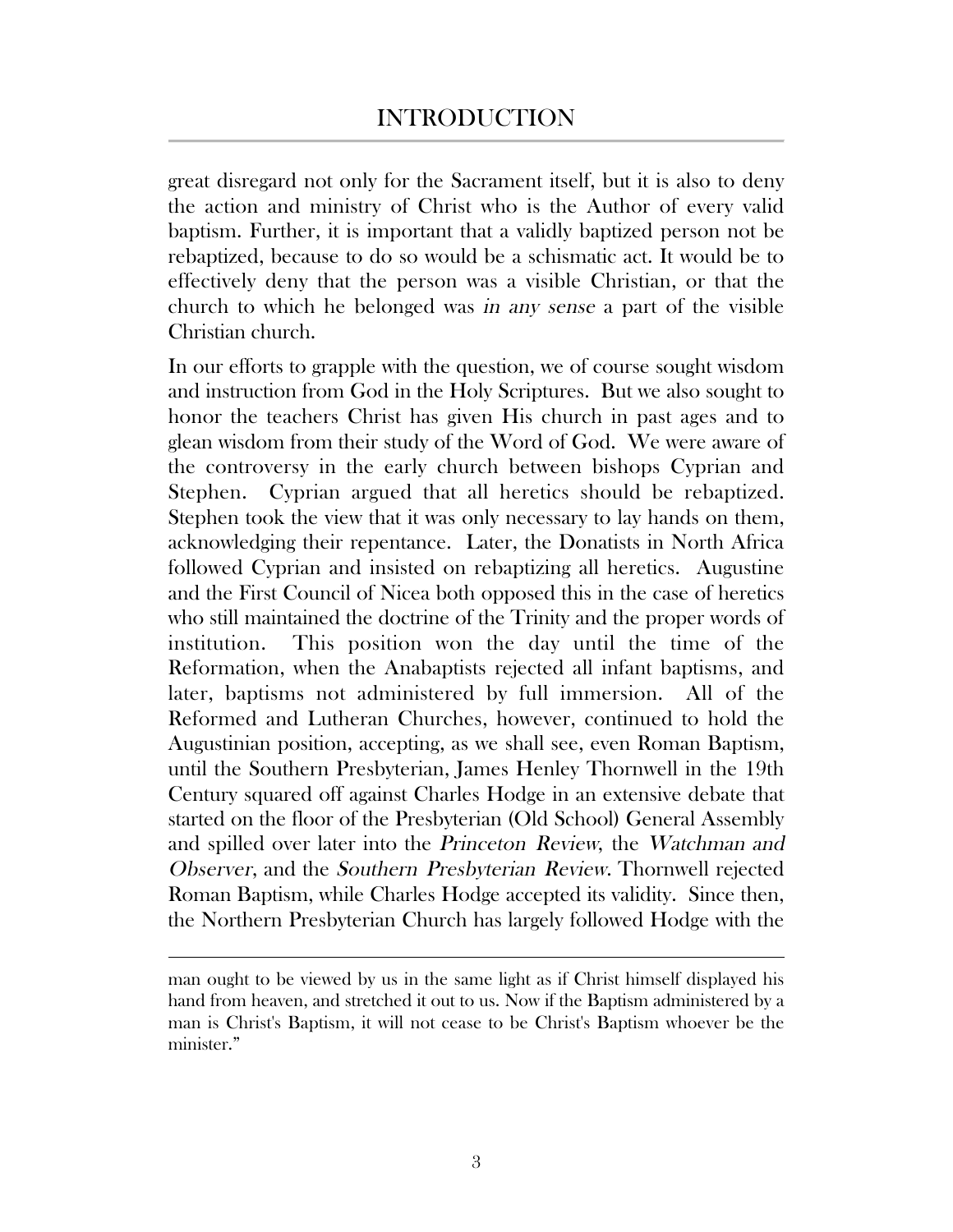## REFORMED CHURCHES AND ROMAN BAPTISM

Southern Church similarly favoring Thornwell.

The object of this volume is to gather together the dominant testimony of the Reformed tradition on this subject (most of which has remained locked away in dusty libraries) in one small volume. Here we present a brief statement from the French Confession of 1559 as well as statements by John Calvin from his Institutes and commentaries, and part of a short essay by John Knox. Then we have two short pieces, from Theodore Beza and William Perkins, which nevertheless present complete, self-contained arguments. Next is an excerpt from Samuel Rutherford, who is actually arguing for the validity of Roman ordination, but part of the basis for this argument, he says, is the validity of Roman baptism. We then have a short examination of the Westminster Confession (1647), concluding that, though the issue is not raised explicitly, the Divines in several key statements clearly assumed the validity of Roman Baptism when they insisted that rebaptism was unlawful. From there, we have two longer discussions by Richard Baxter and Francis Turretin, and finally, two longer essays by Charles Hodge. All of these authors accept the validity of Roman Baptism. In fact, we do not find a single author from the Reformed tradition who rejects Roman Baptism, until Thornwell pled his case in the mid 19th Century. We did not include his work in this volume, first, because of its great length, and secondly, because it, unlike the other texts collected here, has been readily available from the Banner of Truth Trust for nearly forty years.

Our prayer is that the availability of these texts will assist ministers and sessions who face this dilemma, and that it will give Presbyterian and Reformed brethren an appreciation of the broader Reformed tradition on this complicated question.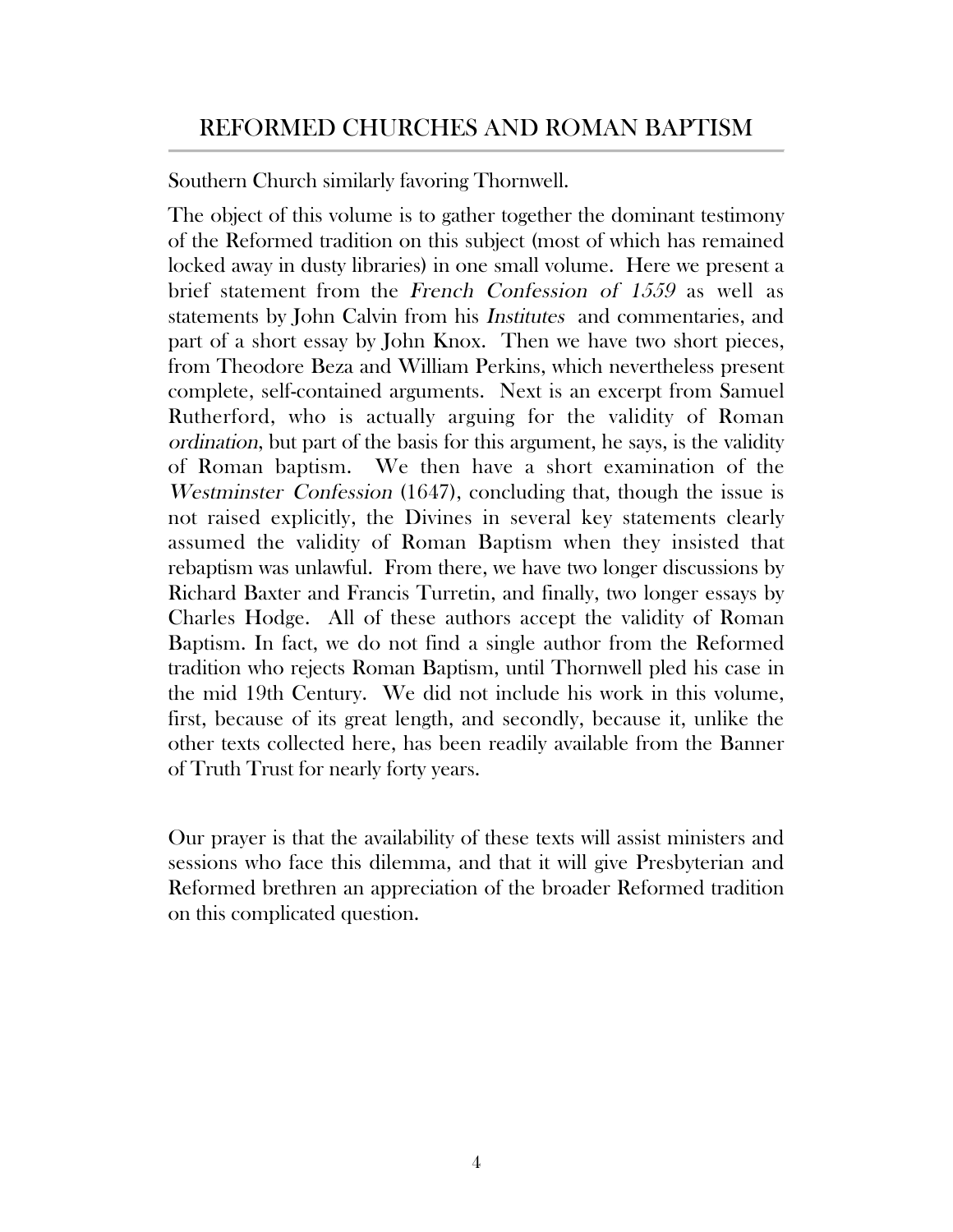# 1. French Confession of 1559

The French Reformed Church, under intense persecution, sought help from Geneva in persuading the French authorities to protect, or at least tolerate them. They submitted to the Genevan ministers a copy of the confession they planned to present to the rulers in France, asking for advice and help in perfecting it. Calvin and two other men worked up a detailed revision and sent it back to them. Then, with only a few more changes, it was approved as the confession of the French Reformed Churches. The confession grants that Rome, as an institution, cannot be considered a true church of Christ. This data by itself, however, is still insufficient (they suggest) to determine the question of Roman baptism. A church may very well be apostate and still have a valid baptism. The French Confession argues that this is in fact the case with Rome. This excerpt is from paragraph 28 of the translation found in the appendix to William Henry Foote's The Hugonots; or the Reformed French Church (Harrisonburg, VA: Springle Publications 2002 [1870]).

XXVIII In this belief we protest that when the word of God is not received, and when there is no professed subjection to it, and where there is no use of the sacraments, if we will speak properly, we cannot judge that there is any church. Wherefore we condemn those assemblies in the papacy, because the pure word of God is banished out of them, and for that in them the sacraments are corrupted, counterfeited, falsified, or utterly abolished, and for that among them,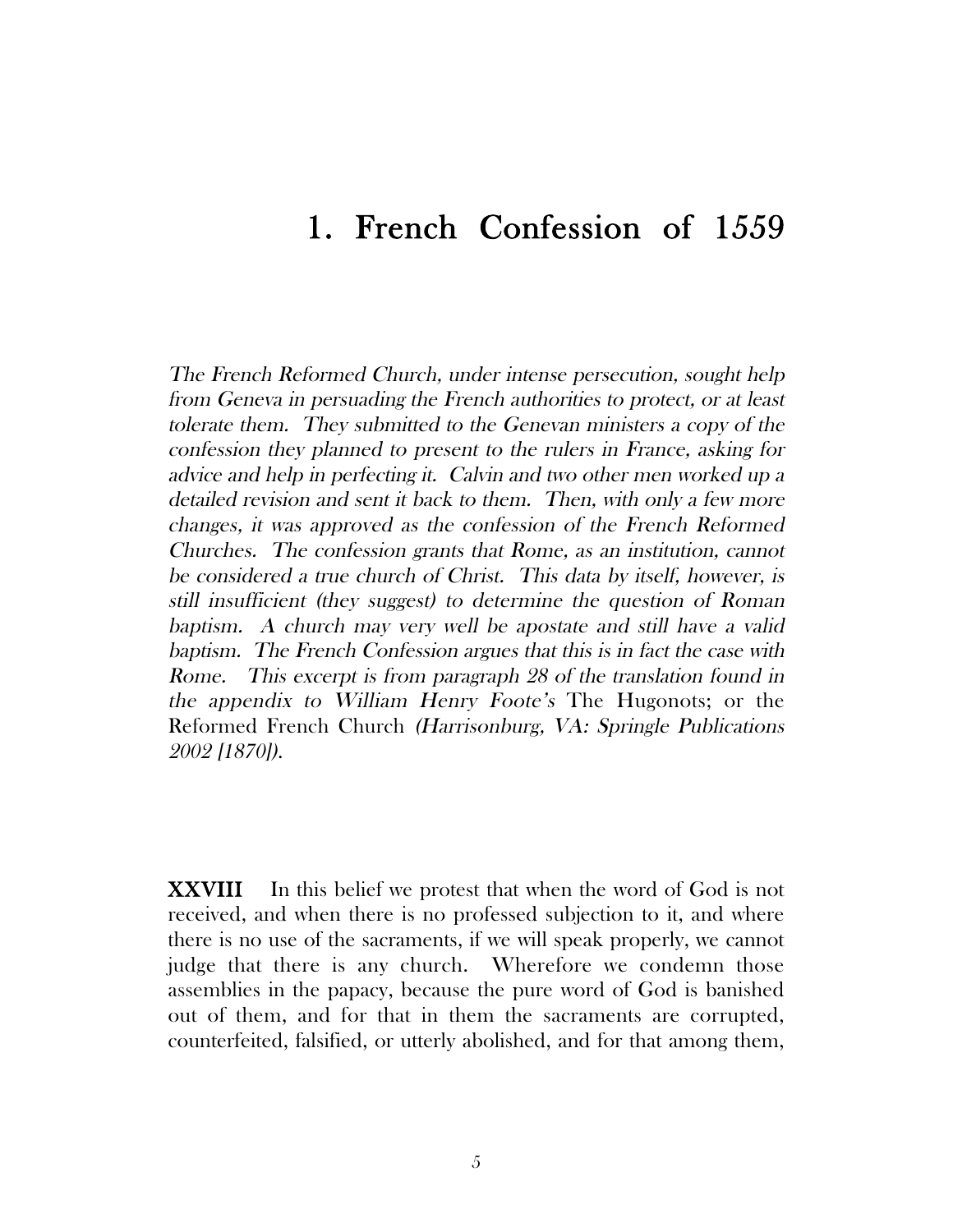### REFORMED CHURCHES AND ROMAN BAPTISM

all kinds of superstitions and idolatries are in full vogue. We hold thus that all those who meddle with such actions, and communicate with them, do separate and cut themselves off from the body of Christ Jesus. Yet nevertheless, because there is yet some small trace of a Church in the papacy, and that baptism as it is in the substance, hath been still continued, and because the efficacy of baptism doth not depend upon him who doth administer it, we confess that they which are thus baptized do not need a second baptism. In the meanwhile, because of those corruptions which are mingled with the administration of that sacrament, no man can present his children to be baptized in that Church without polluting his conscience.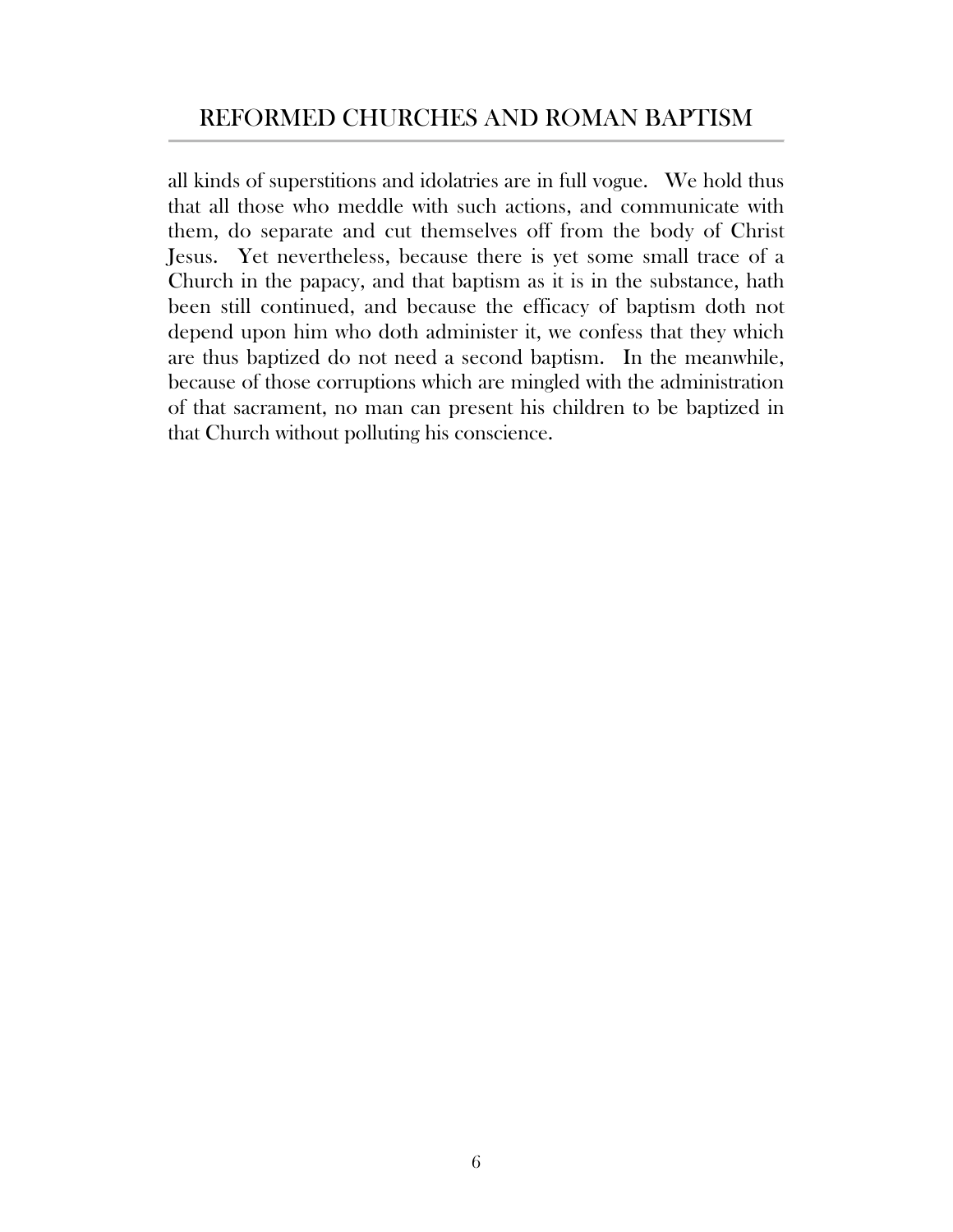# 2. John Calvin

John Calvin was the great reformer of Geneva. He followed men like Luther and Bucer, and through his Institutes, his commentaries, and his extensive correspondance he guided and shaped the Reformed Churches throughout the following centuries. His view of Roman Baptism is well known from the Institutes, however, it is often objected that he held this favorable opinion of its legitimacy before the Council of Trent officially denied the doctrine of justification by faith alone. Only after the publication of the decrees and canons of its sixth session did Rome became officially apostate, and thus (we are told), her baptism invalid. There is an obvious problem with this interpretation, however, when we note that the decress and the canons on justification from the sixth session were published by the Council in January 1547 (Henrici Denzinger, Enchiridion Symbolorum 792-843), while the final Latin edition of the Institutes was published in August 1559, over twelve years later. Calvin was well aware of the codification of Rome's views on justification and even responded to them in print in the same year they appeared. This in no way caused him to change his views on the legitimacy of Roman baptism. Below, we have excerpted a discussion from this 1559 publication, as well as two passages from his Commentaries on the Minor Prophets, published in the same year.

### From Institutes (1559) IV.15.16-17 (Beveridge translation, 1845).

 $\mathbf M$ oreover, if we have rightly determined that a sacrament is not to be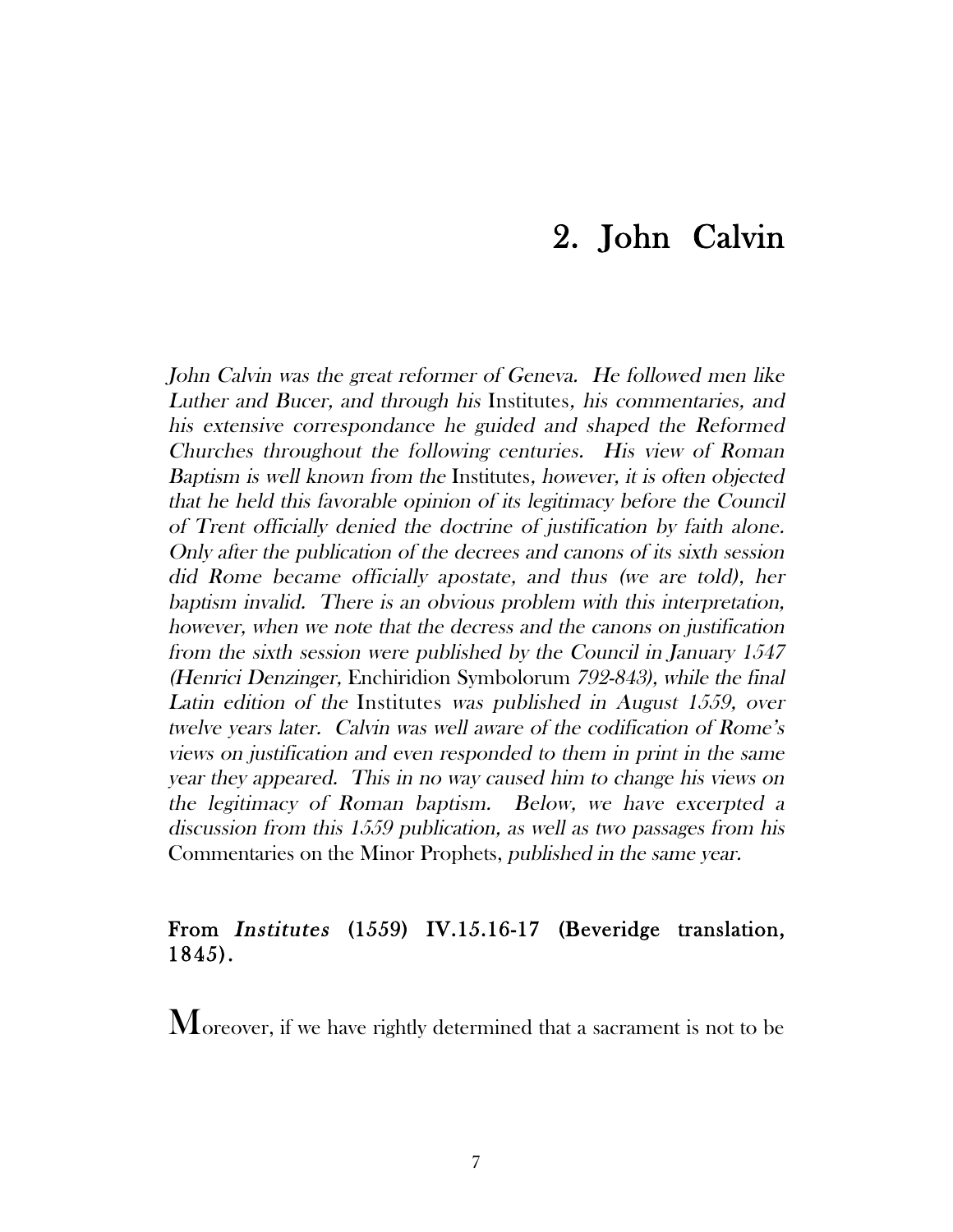### REFORMED CHURCHES AND ROMAN BAPTISM

estimated by the hand of him by whom it is administered, but is to be received as from the hand of God himself, from whom it undoubtedly proceeded, we may hence infer that its dignity neither gains nor loses by the administrator. And, just as among men, when a letter has been sent, if the hand and seal is recognized, it is not of the least consequence who or what the messenger was; so it ought to be sufficient for us to recognize the hand and seal of our Lord in his sacraments, let the administrator be who he may. This confutes the error of the Donatists, who measured the efficacy and worth of the sacrament by the dignity of the minister. Such in the present day are our Catabaptists, who deny that we are duly baptized, because we were baptized in the Papacy by wicked men and idolaters; hence they furiously insist on anabaptism. Against these absurdities we shall be sufficiently fortified if we reflect that by baptism we were initiated not into the name of any man, but into the name of the Father, and the Son, and the Holy Spirit; and, therefore, that baptism is not of man, but of God, by whomsoever it may have been administered. Be it that those who baptized us were most ignorant of God and all piety, or were despisers, still they did not baptize us into a fellowship with their ignorance or sacrilege, but into the faith of Jesus Christ, because the name which they invoked was not their own but God's, nor did they baptize into any other name. But if baptism was of God, it certainly included in it the promise of forgiveness of sin, mortification of the flesh, quickening of the Spirit, and communion with Christ. Thus it did not harm the Jews that they were circumcised by impure and apostate priests.<sup>1</sup> It did not nullify the symbol so as to make it necessary to repeat it. It was enough to return to its genuine origin. The objection that baptism ought to be celebrated in the assembly of the godly, does not prove that it loses its whole efficacy because it is partly defective. When we show what ought to be done to keep baptism pure and free

 $^{\circ}$  Notice that when Calvin makes the analogy with OT circumcision he acknowledges that the leaders who administered the sacrament were apostate. By using this analogy Calvin seems to assume that the Roman priesthood is apostate, and yet, like later authors we shall see below, he still viewed baptism at their hands as valid.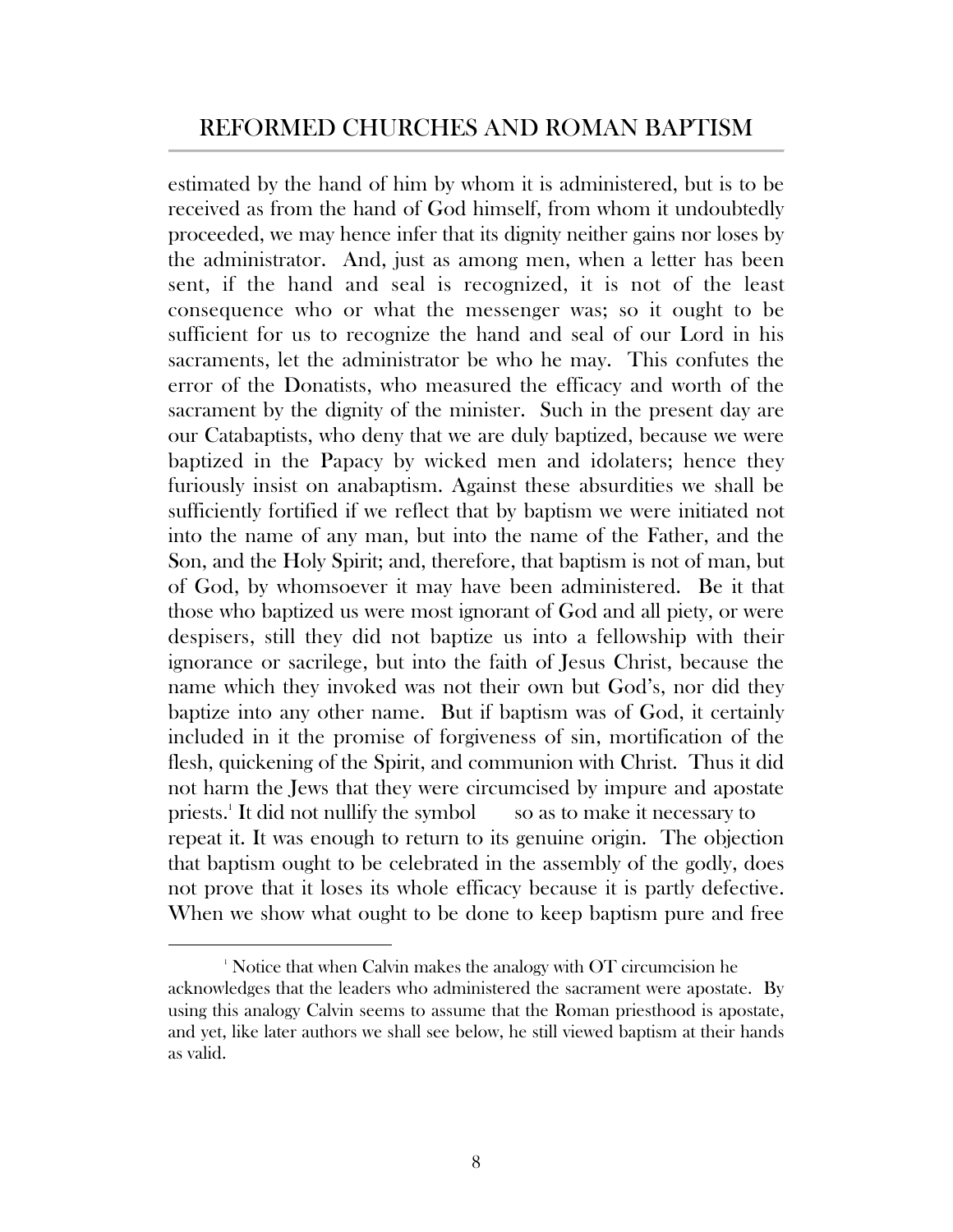### JOHN CALVIN

from every taint, we do not abolish the institution of God though idolaters may corrupt it. Circumcision was anciently vitiated by many superstitions, and yet ceased not to be regarded as a symbol of grace; nor did Josiah and Hezekiah, when they assembled out of all Israel those who had revolted from God, call them to be circumcised anew.

17. Then, again, when they ask us what faith for several years followed our baptism, that they may thereby prove that our baptism was in vain, since it is not sanctified unless the word of the promise is received with faith, our answer is, that being blind and unbelieving, we for a long time did not hold the promise which was given us in baptism, but that still the promise, as it was of God, always remained fixed, and firm, and true. Although all men should be false and perfidious, yet God ceases not to be true (Romans 3:3, 4); though all were lost, Christ remains safe. We acknowledge, therefore, that at that time baptism profited us nothing, since in us the offered promise, without which baptism is nothing, lay neglected. Now, when by the grace of God we begin to repent, we accuse our blindness and hardness of heart in having been so long ungrateful for his great goodness. But we do not believe that the promise itself has vanished, we rather reflect thus: God in baptism promises the remission of sins, and will undoubtedly perform what he has promised to all believers. That promise was offered to us in baptism, let us therefore embrace it in faith. In regard to us, indeed, it was long buried on account of unbelief; now, therefore, let us with faith receive it. Wherefore, when the Lord invites the Jewish people to repentance, he gives no injunction concerning another circumcision though (as we have said) they were circumcised by a wicked and sacrilegious hand, and had long lived in the same impiety. All he urges is conversion of heart. For how much soever the covenant might have been violated by them, the symbol of the covenant always remained, according to the appointment of the Lord, firm and inviolable. Solely, therefore, on the condition of repentance, were they restored to the covenant which God had once made with them in circumcision, though this which they had received at the hand of a covenant-breaking priest,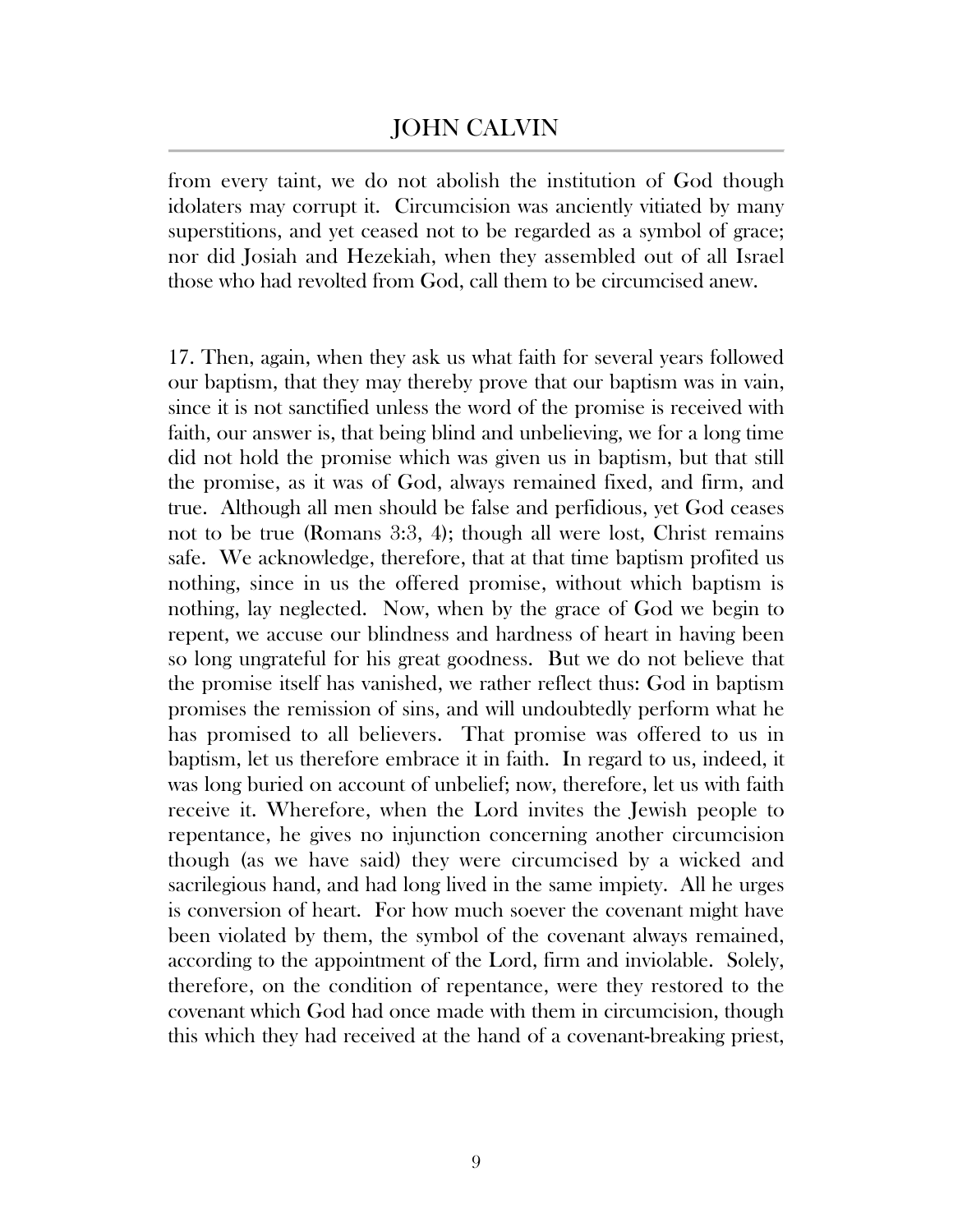### REFORMED CHURCHES AND ROMAN BAPTISM

they had themselves as much as in them lay polluted and extinguished.

#### From Calvin's Comments on Hosea 9.4 (1559)

But it may be asked, can the impiety of others pollute us, when we afford no proof of companionship, nor by dissimulation manifest any consent? when we then abstain from all superstition, does society alone contaminate us? The answer is easy: The Prophet does not avowedly discuss here how another's impiety may contaminate men who are clean; but his object was to show in strong language how much God abhors the ungodly, and that not only he is not pacified with their sacrifices, but also holds them as the greatest abominations. But with regard to this question, it is certain that we become polluted as soon as we consent to profane superstitions: yet when ungodly men administer either holy baptism or the holy supper, we are not polluted by fellowship with them, for the deed itself has nothing vicious in it (page 317 in the Calvin Translation Society edition).

#### From Calvin's Comments on Amos 5.26 (1559)

Now then we see that the Prophets speak in various ways of Israel: when they regard the people, they say, that they were perfidious, that they were apostates, who had immediately from the beginning departed from the true and legitimate worship of God: but when they commend the grace of God, they say, that the true worship of God shone among them, that though the whole multitude had become perverted, yet the Lord approved of what he had commanded. So it is with Baptism; it is a sacred and immutable testimony of the grace of God, though it were administered by the devil, though all who may partake of it were ungodly and polluted as to their own persons. Baptism ever retains its own character, and is never contaminated by the vices of men (page 295 in the Calvin Translation Society edition).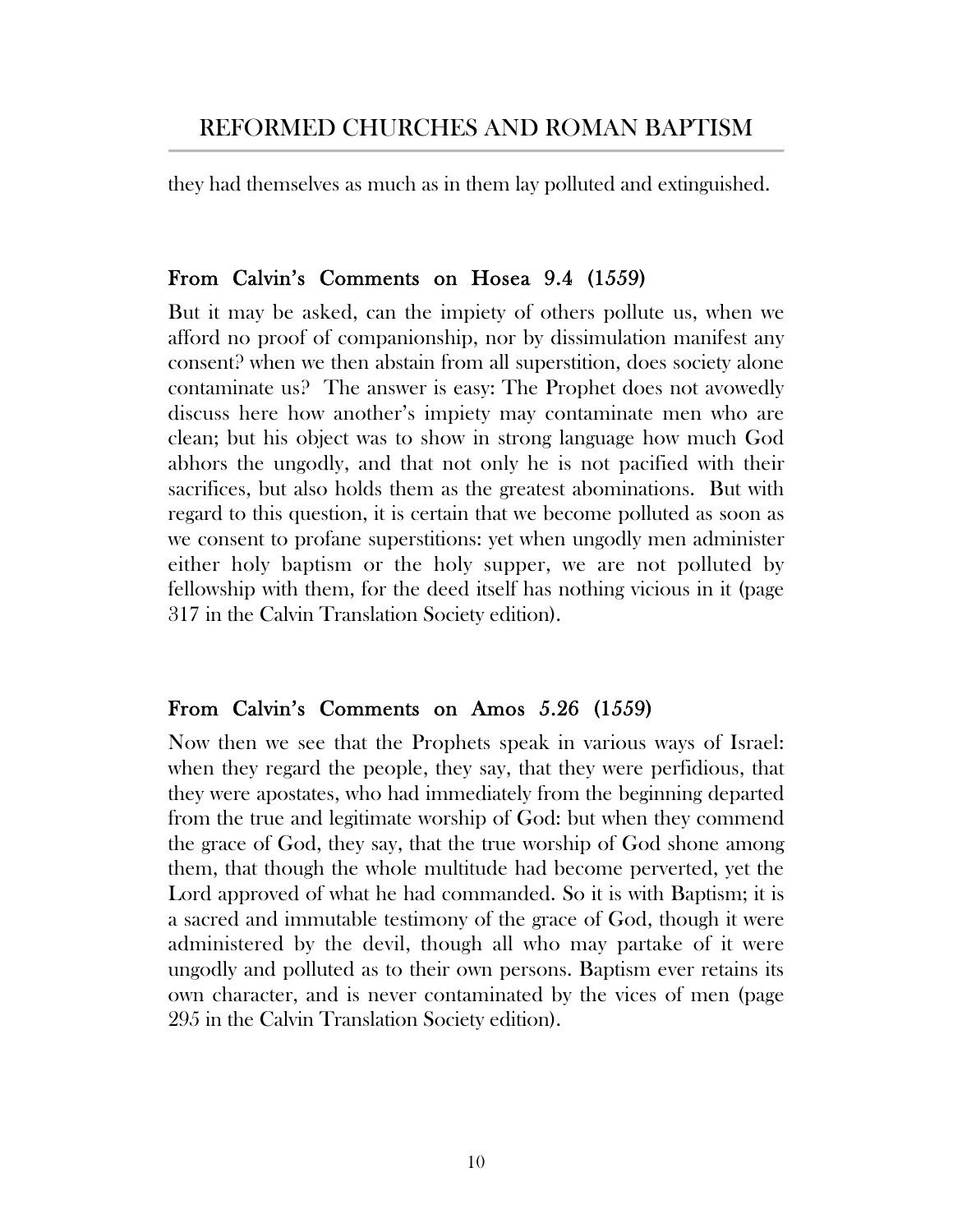# 3. John Knox

John Knox was the fearless reformer of Scotland. His curriculum vitae includes such notable facts as the following: friend and associate of the Scottish reformer and martyr George Wishart; French galley slave for 19 months; chaplain to Edward VI of England; pastor to Marian exiles in both Frankfurt and Geneva; friend and associate of John Calvin; author of The First Blast of the Trumpet Against the Monstrous Regiment of Women, which was aimed largely at Bloody Mary, but unhappily, came forth from the press just in time to offend the protestant Elizabeth as she ascended the throne of England. Knox then returned to Scotland and faced down Mary, Queen of Scots, the Roman Catholic regent; helped write the Scots Confession and the First Book of Discipline which consolidated and more firmly established the Reformation in Scotland. Knox was a tireless crusader against the Roman Church. The vigor of this opposition, however, only serves to make his view of Rome's baptism even more noteworthy. For Knox, Roman Catholic apostasy was not sufficient in itself to invalidate her baptism. This excerpt comes from The Works of John Knox (Edinburgh: 1855), volume fourth pp119-128. Spelling and punctuation have been modernized.

The baptism now used in the Papistry is not the true baptism which Christ Jesus did institute and command to be used in his Kirk; but it is an adulteration and profanation of the same, and therefore is to be avoided of all God's children. . . .

"Shall we baptize again," do some demand, "that in our infancy were polluted with that adulterate sign?" I answer, "No," for the Spirit of regeneration, which is freely given to us by Christ Jesus, our whole sufficiency, hath purged us from that poison which we drank in the days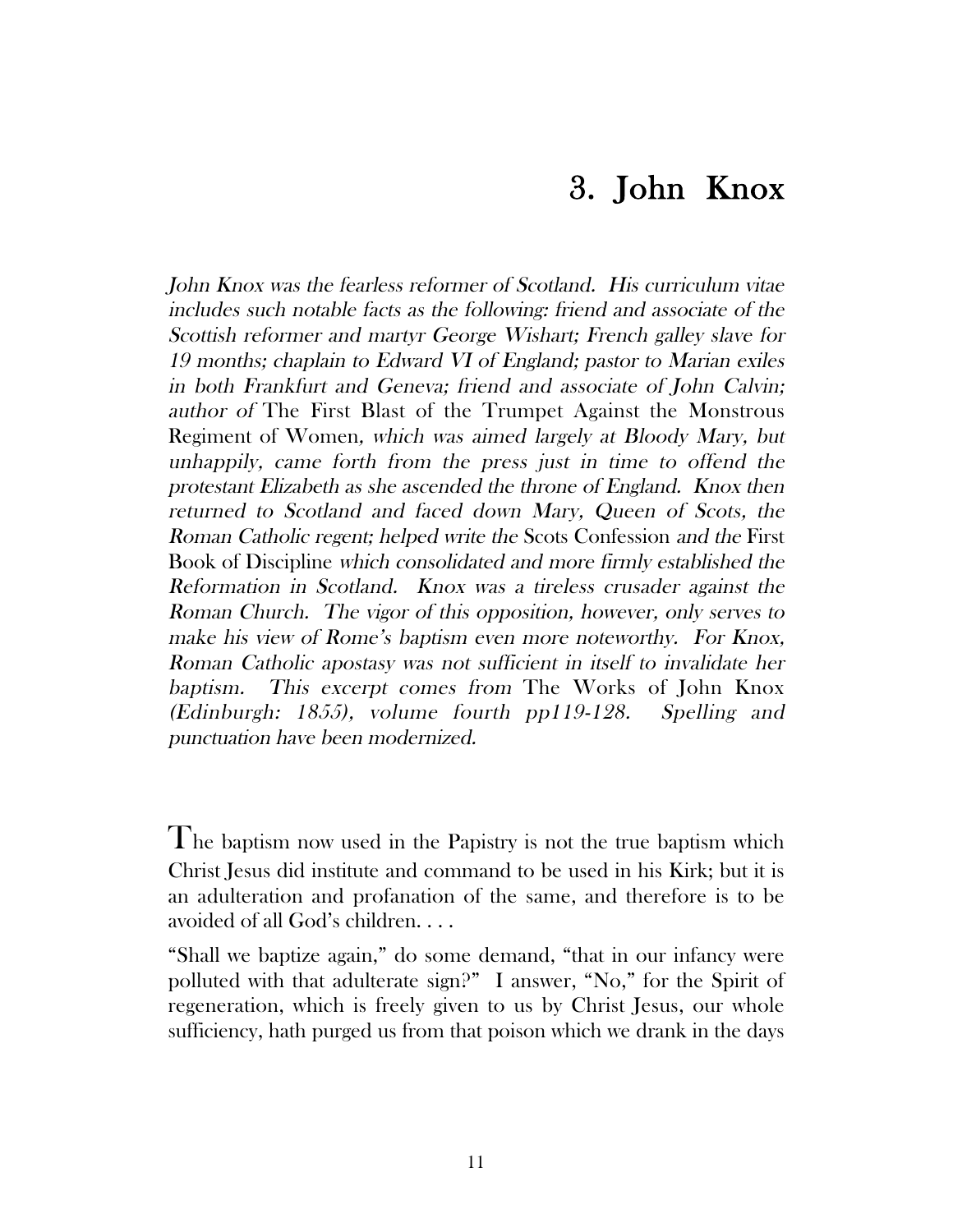of our blindness. The fire of the Holy Ghost hath burned away whatsoever we received at their hands besides Christ Jesus' simple institution. . . . And in very deed, the malice of the devil could never altogether abolish Christ's institution, for it was ministered to us "in the name of the Father, of the Son, and the Holy Ghost." And yet for that time, I confess, by reason of our blindness, it did not profit us, because it was adulterated, and mixed with men's dreams and fantasies. I confess, for the time it did not profit us; but now, as said is, the Spirit of Christ Jesus, illuminating our hearts, hath purged the same by faith, and maketh the effect of that sacrament to work in us without any iteration of the external sign.

Hereof I know may two doubts arise: former, that to the regenerate man the sacraments are not necessary greatly; secondly, that it is all one whether our children be baptized with the papistical baptism, or with Christ's true institution. The first I answer, that no man is so regenerate, but that continually he hath need of the means which Christ Jesus, the wisdom of his eternal Father, hath appointed to be used in his Kirk: to wit, the word truly preached, and the sacraments rightly administered. Christ hath ordained and commanded the word and the sacraments to be used in his kirk; therefore ought not the bold presumption of man to separate the same. If the regenerate man hath never received the sacramental sign of baptism, he is bound to receive the same. And that did Peter perfectly understand, seeing the Holy Ghost visibly descend upon Cornelius and his household, which he perfectly understood could not be without the Spirit of regeneration; and yet doth he contend and obtain that they should not be forbidden to be baptized. And Paul also, after his conversion, and after Christ Jesus had promised that he was a chosen vessel to him, yet was commanded to wash away his sins by baptism. Whereof it is evident that regeneration doth not so exempt man, but that once he ought to be baptized.

But the question is, whether a man baptized in Papistry ought to be rebaptized when he cometh to knowledge? And I answer, he ought not: first, because Christ's institution, as said is, could not be utterly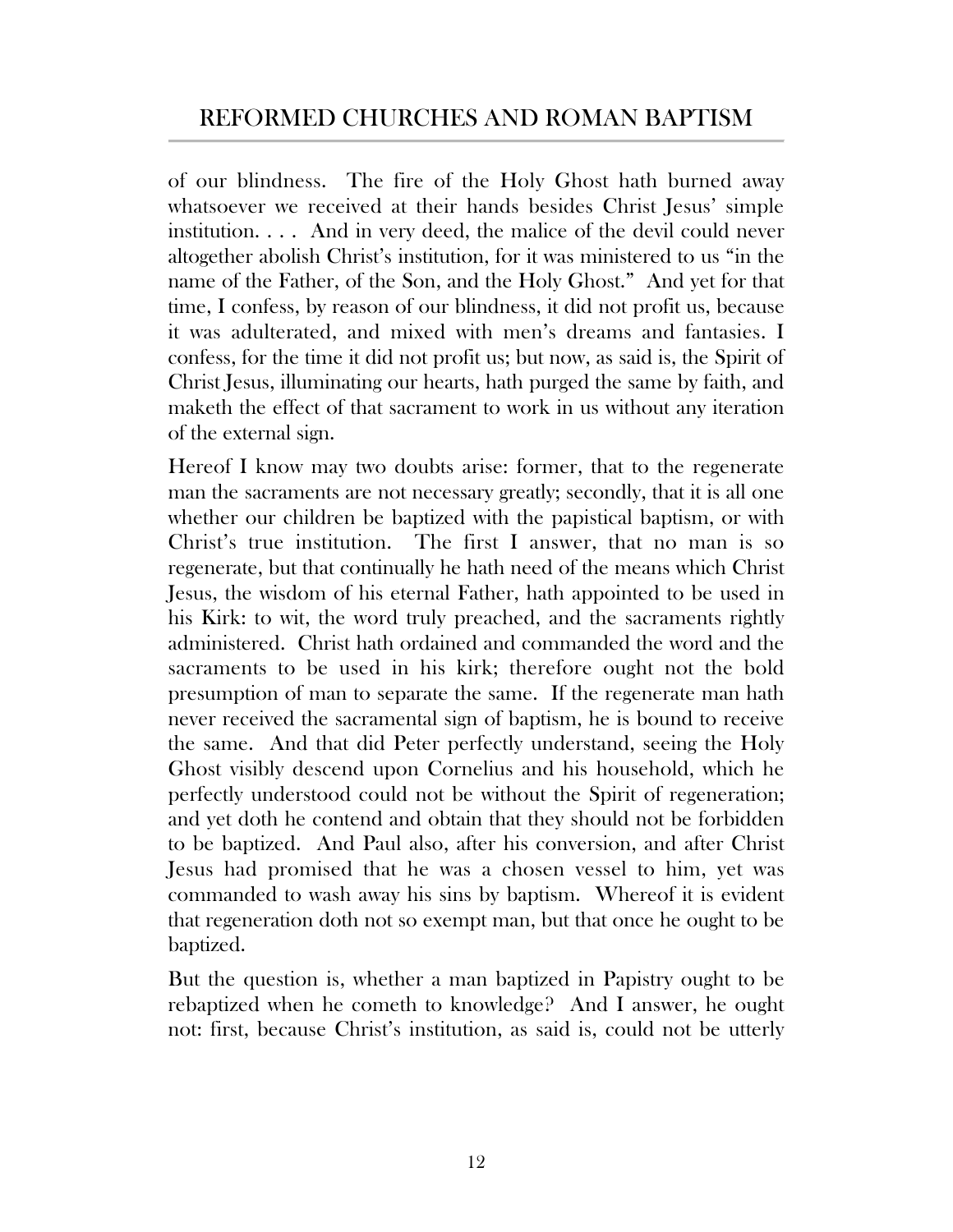#### JOHN KNOX

abolished by the malice of Satan, nor by the abuse of man; secondly, because the Spirit of Christ purgeth and removeth from us all such venom as we received of their hands, and superstition makes not the virtue of Christ's institution to be ineffectual in us. . . . The seal once received is durable, and needeth not to be iterated, lest by iteration and multiplication of the sign, the office of the Holy Spirit, which is to illuminate, regenerate, and to purge, be attributed unto it  $\dots$ .

Hereof I suppose that it be proved, that Baptism once received suffices in this life, but that the use of the Lord's Table is oftentimes necessary: for the one, to wit, baptism, is the sign of our first entrance; but the other is the declaration of our covenant, that by Christ Jesus we are nursed, maintained, and continued in the league with God our Father. The sign of our first entrance needeth not to be iterate, because the league is constant and sure; but the sign of our nourishment and continuance, by reason of our dullness, infirmity, and oblivion ought oft to be used. And, therefore, whosoever yet [should] object that, if the Papistical baptism can in no sort seal in our hearts the league of God's mercy, [it] seems that they, as apostates and traitors, have declined from Jesus Christ, refused his justice, and established their own. In few words, I answer, that so was [the] whole [of] Israel under Jeroboam, and yet did none of God's prophets require, of those that were circumcised by the priest of Bethel, and by others in that confusion and idolatry, to be circumcised again; but only that they should turn their hearts to the living God, that they should refuse idolatry, and join themselves with the sanctuary of the living God, which was placed at Jerusalem, as in the days of Ezechias and Josias is evident. No more ought we to iterate baptism, by whomsoever it was ministered unto us in our infancy; but if God of his mercy [should] call us from blindness, he maketh our baptism, how corrupt that ever it was, available unto us, by the power of his Holy Spirit. . . .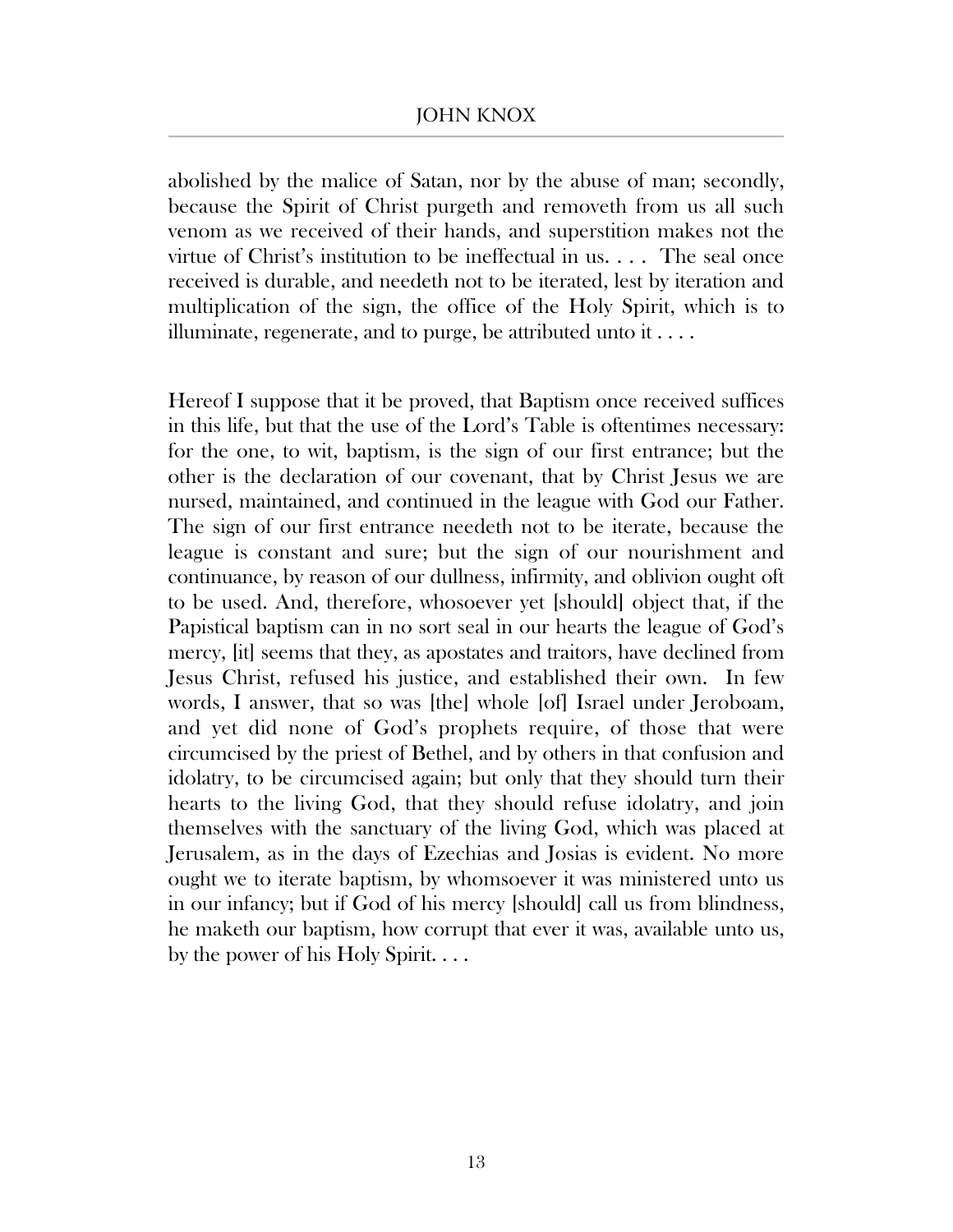# 4. Theodore Beza

Theodore Beza was Calvin's associate and successor in Geneva, and one of a handful of men chiefly responsible for consolidating the work of the early reformers and facilitating the transition into the period known as Reformed Orthodoxy. He defended the Reformed Churches in debates with Roman Catholics, Lutherans, Socinians, and others, and was greatly admired by the early Puritans in England. The following excerpt is a new translation, by the editors, from: Questionum et Responsionum Christianarum, pars Altera, Quae est de Sacramentis (1577).

#### 130. Question:

I have heard what you think about the children of Turks and Jews. Now, would you [also] put the children of those who follow the Bishop of Rome into this category?

#### Answer:

No, not at all.

#### Question:

But you all say that the Pope is another Antichrist, and that therefore those who are called Papists are properly fallen from Christ.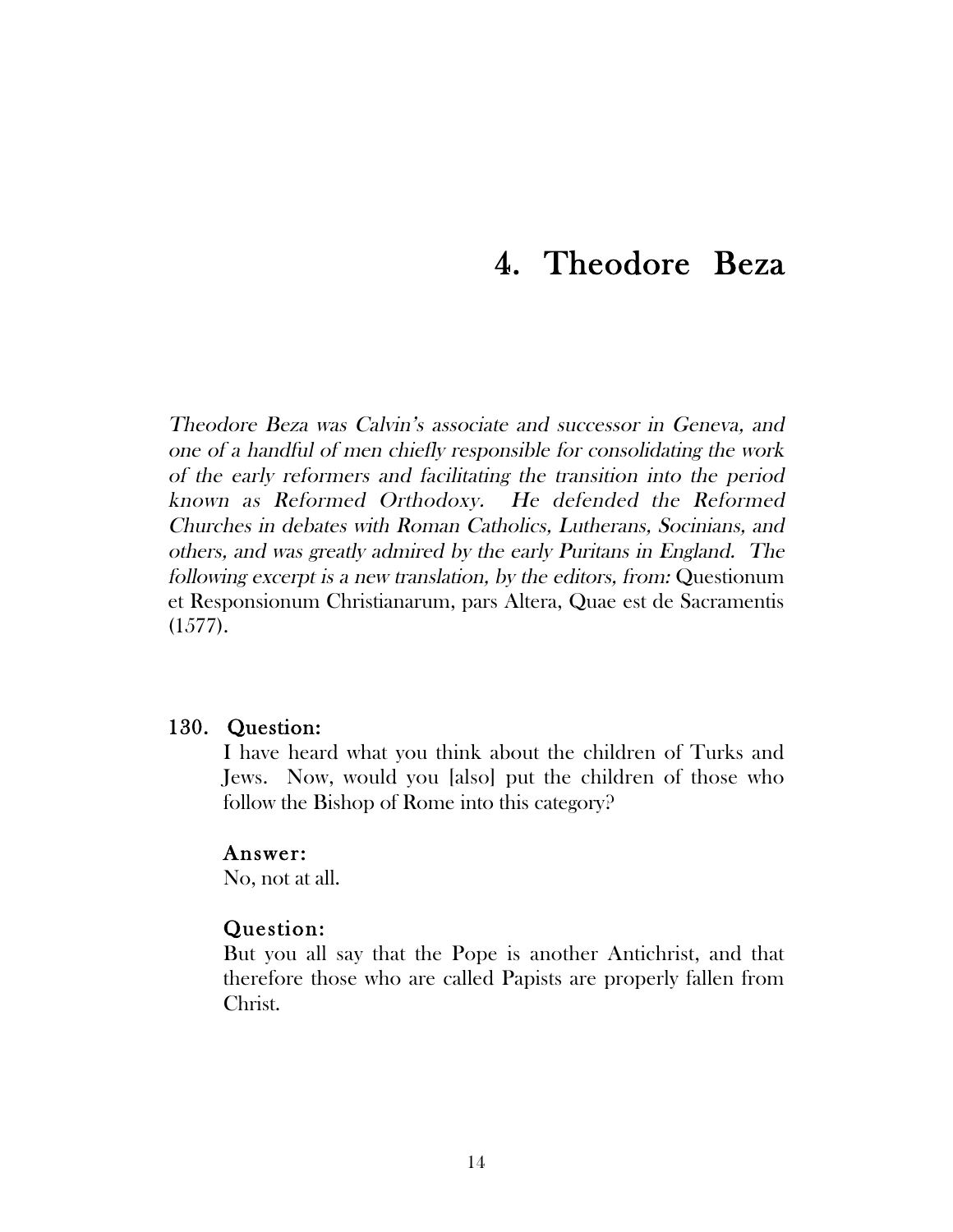#### Answer:

I grant this. However, admitting that the Papacy is not Christianity, but rather anti-Christianity, nevertheless, Christianity has remained and does remain, as it were, buried in the Papacy.

### 131. Question:

I do not yet sufficiently perceive what you mean.

### Answer:

I say that our Lord Jesus Christ both has willed, and yet will will, that his Church should lie hidden in the very bowels of the Papacy itself.

## Question:

How do you arrive at this conclusion?

### **Answer:**

From the consequent, for I say, that wherever there is a proper note of the Church, there the Church is.

## 132. Question:

But do you see how miserably it has been defiled, whether you [consider] the doctrine itself, or its characteristic note of baptism?

## Answer:

One may admit that it is so defiled that it may not be recognized by any but the most skillful, nevertheless, it appears in that mark of Jesus Christ, "I baptize you in the name of the Father, the Son, and the Holy Spirit."

## Question:

What do you gather from this?

### Answer: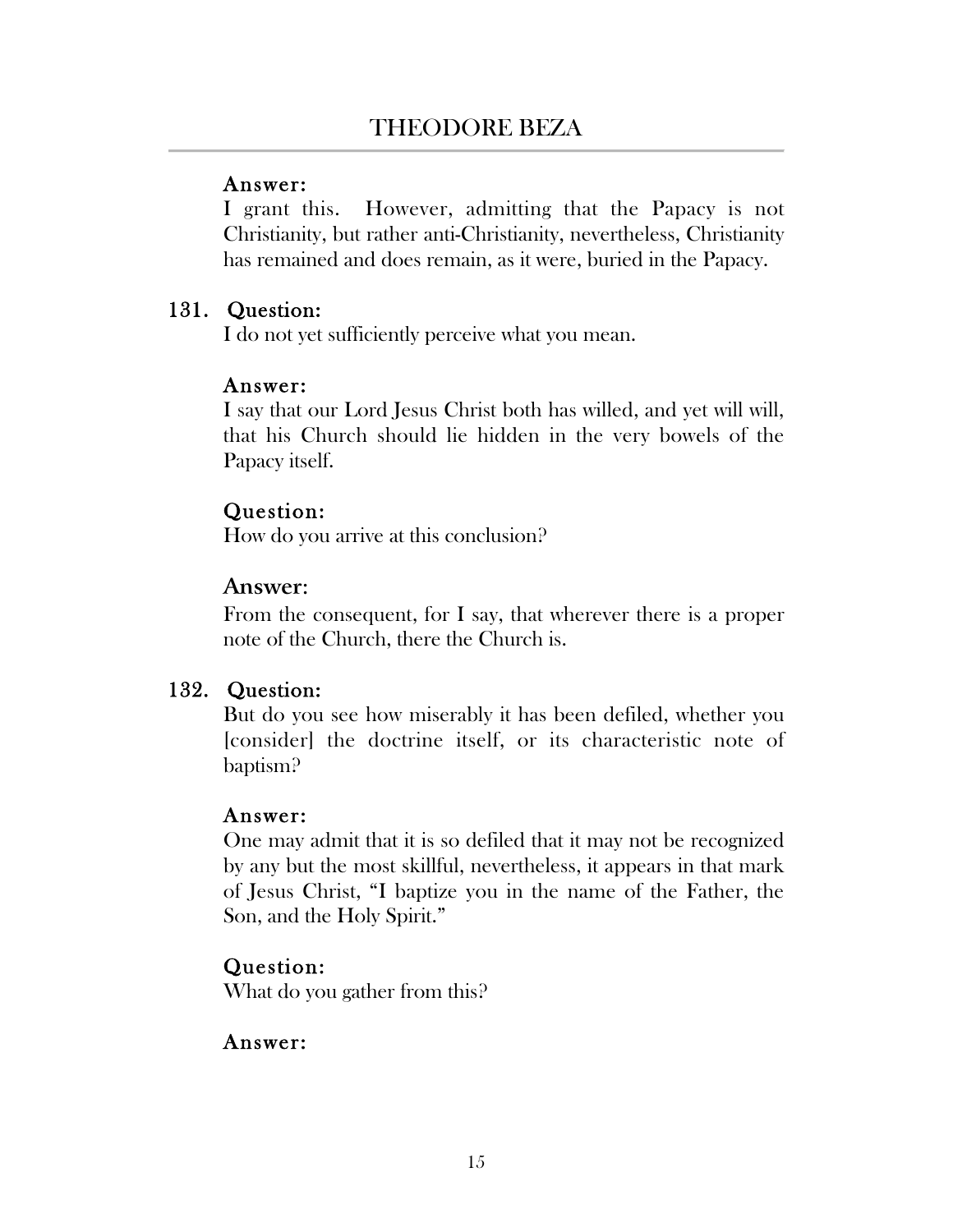I infer that, Popery is by no means Christianity, but rather, it is such a great aberration, that the one who embraces and abides in it actually falls from Christianity. I say the same about Greek Orthodoxy, which also itself is such a great deviation from Christianity that no man today may truly be a Christian and Greek Orthodox [at the same time]. I say however, that the Gentiles (who now are generally comprehended in these same two factions and are inclined to that same excision of which Paul manifestly foretold) are not, for all that, to be considered as cut off, as long as the outward note of baptism should endure there; and further I say that the Church is gathered out of the midst, and in the midst, of Popery.

### Question:

Can you prove that, by any suitable example from times past?

### Answer:

Yes, absolutely. For what do you think Pharisaism, Saducism, and in short, Judaism, were in the time of Christ? Surely, it was such that no man was a Jew (if you consider the generality of the people) who did not covenant with the Lord in vain. And yet true religion was, for a time, in the midst of Pharisaism and Saducism, and indeed in the most corrupt Judaism, as long as circumcision, the seal of the covenant, flourished among that people. But after circumcision was abolished, and the note of Christianity was rejected, the Jewish people are now rightly said to have been cut off. The same may not be affirmed about Popery itself, but rather of Christianity, as it were, drowned in the midst of Popery, and yet notwithstanding, still standing firm.

\* \* \* \*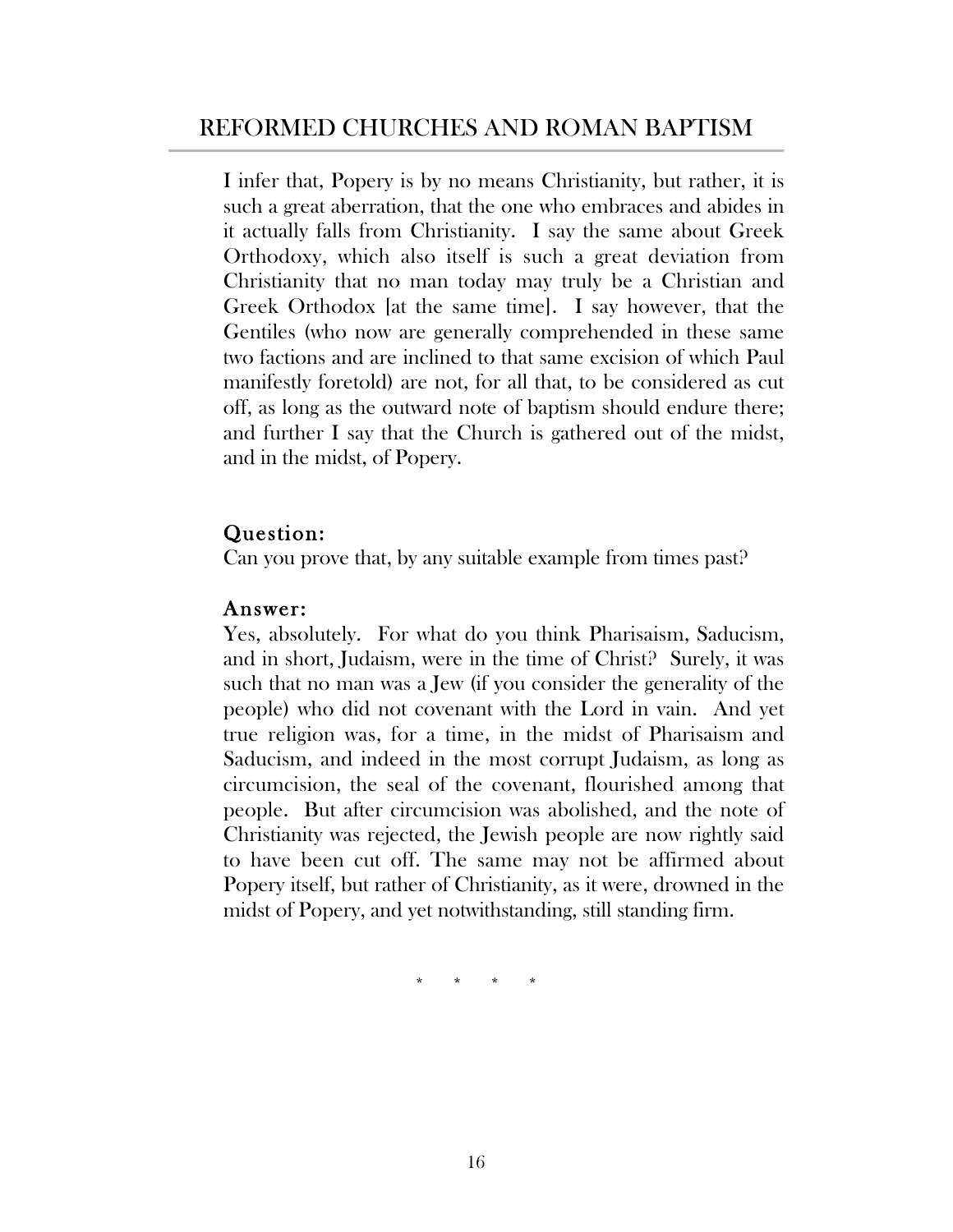#### 142. Question:

But is it not the case that private persons and those who are not lawfully called, should be considered to hold the same place and degree? Thus, if this is true, then baptism administered by Popish priests must be invalid and serve no purpose.

#### Answer:

Here I will not hesitate to borrow from the lawyers, something very much to the point. The fault may be in the person, as when a magistrate is corruptly made, who in any case (as Varro testifies in his fifth book on the Latin language) is no magistrate. But the lawyers more subtly distinguish between the one who is a magistrate, (that is, a legitimate one) and the one who is in the magistracy; as when they dispute that it is one thing to be proconsul, and another thing to be in the proconsulship, or that to be praetor is different than to exercise the office of the praetorship, as is related of Barbarius Philippus, or, that to be tutor is different than to exercise the office of tutorship. This is so, such that sometimes he who is a magistrate (as, for example, if he is insane) may be a magistrate in fact, and yet he cannot execute the office of a magistrate. The fault is in the act when it is not ordered rightly, that is to say, when such things are omitted which are of the nature of the act itself. Now in Popish Baptism, the fault is not in the act, in which that defining formula is observed, which foreign and superfluous things cannot prejudice. Rather, the fault is in the person, for it is indeed annexed to the Bishops and to the Elders. This fault, however, cannot hurt the act. For (to come nearer to our theologians) [consider] those who are not legitimately called to the ministry, and who nevertheless sit in the chair of the ministry by the consent of some men (though deceived). Though with respect to the persons themselves they are not true pastors, nevertheless they must be considered in a category distinct from those who have neither a lawful nor an unlawful calling. Caiaphas indeed was not the legitimate Pontifex Maximus, because entered into his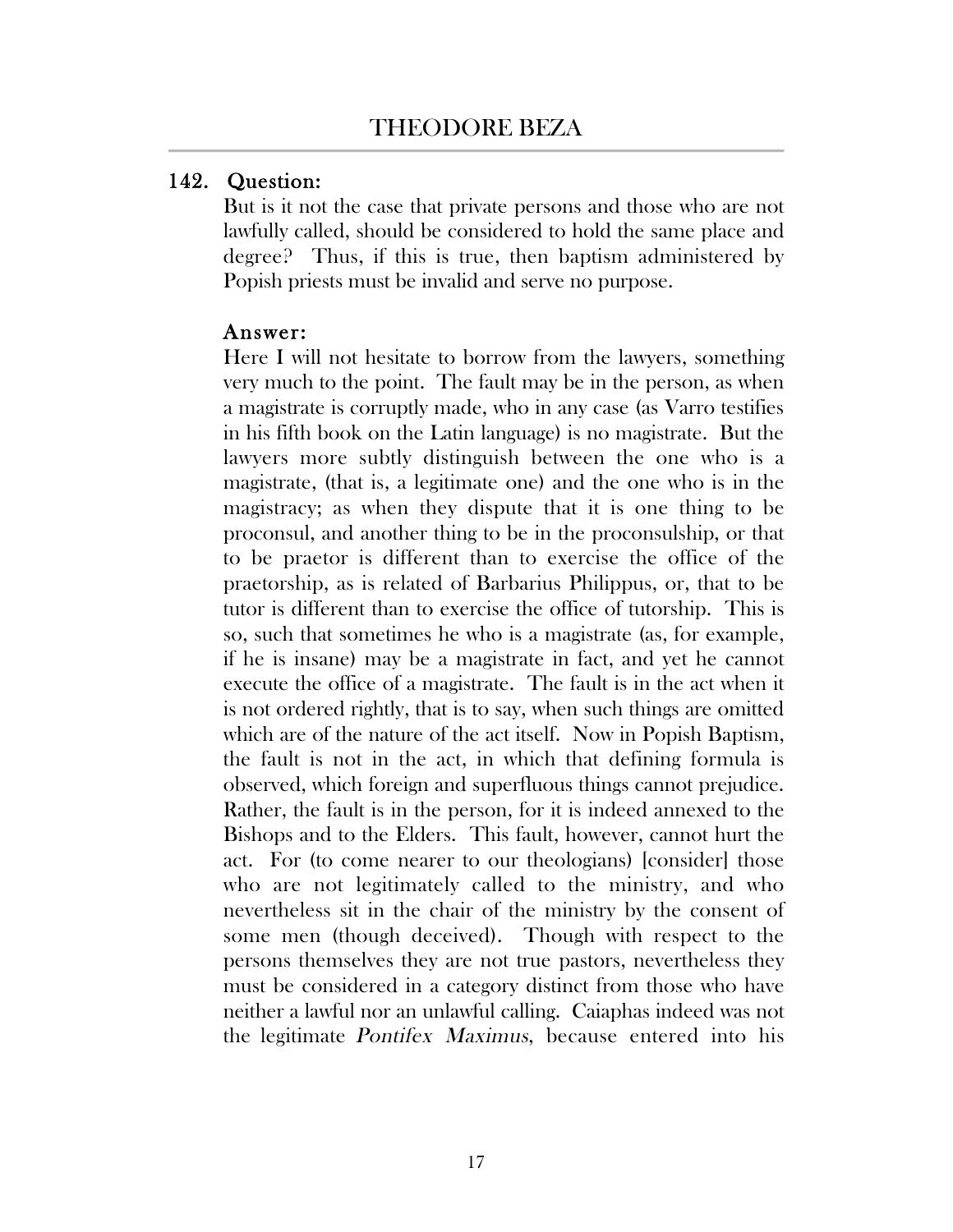pontificate by paying money. Nevertheless, sitting in the pontifical chair (albeit unaware) he uttered a prophecy. And before this sitting pontiff, the Lord goes to the temple and observes those divine ceremonies that were not yet abolished. Likewise the Pharisees, since they sat in Moses's chair, [the Lord] commanded that they be listened to. Nevertheless, most of them ascended to the chair by ambition and evil means. Finally, in the same way, those things that a supposed magistrate commands are considered legitimate commands, even though he may have been promoted to the position by evil endeavors. This is certain to have happened with one Barbarius Philipus, a servant, who nevertheless, through error was made Praetor of Rome. In conclusion, a faulty calling may hurt the conscience of the one who invades that office, but it does not defile those things that are done by him as though he were lawfully called.

## 143. Question:

But that same baptism, administered by sacrificing priests, has been defiled with many blemishes.

# Answer:

You speak truly. But, by the singular goodness of God, the essence of the baptism of Christ has remained in it, whose truth cannot be hindered by any added inventions.

# 144. Question:

Should that not be considered true baptism, then, unless the pure word of the institution is used?

# Answer:

Without a doubt, it is not, for the form gives the thing [i.e., in this case, baptism] its essence.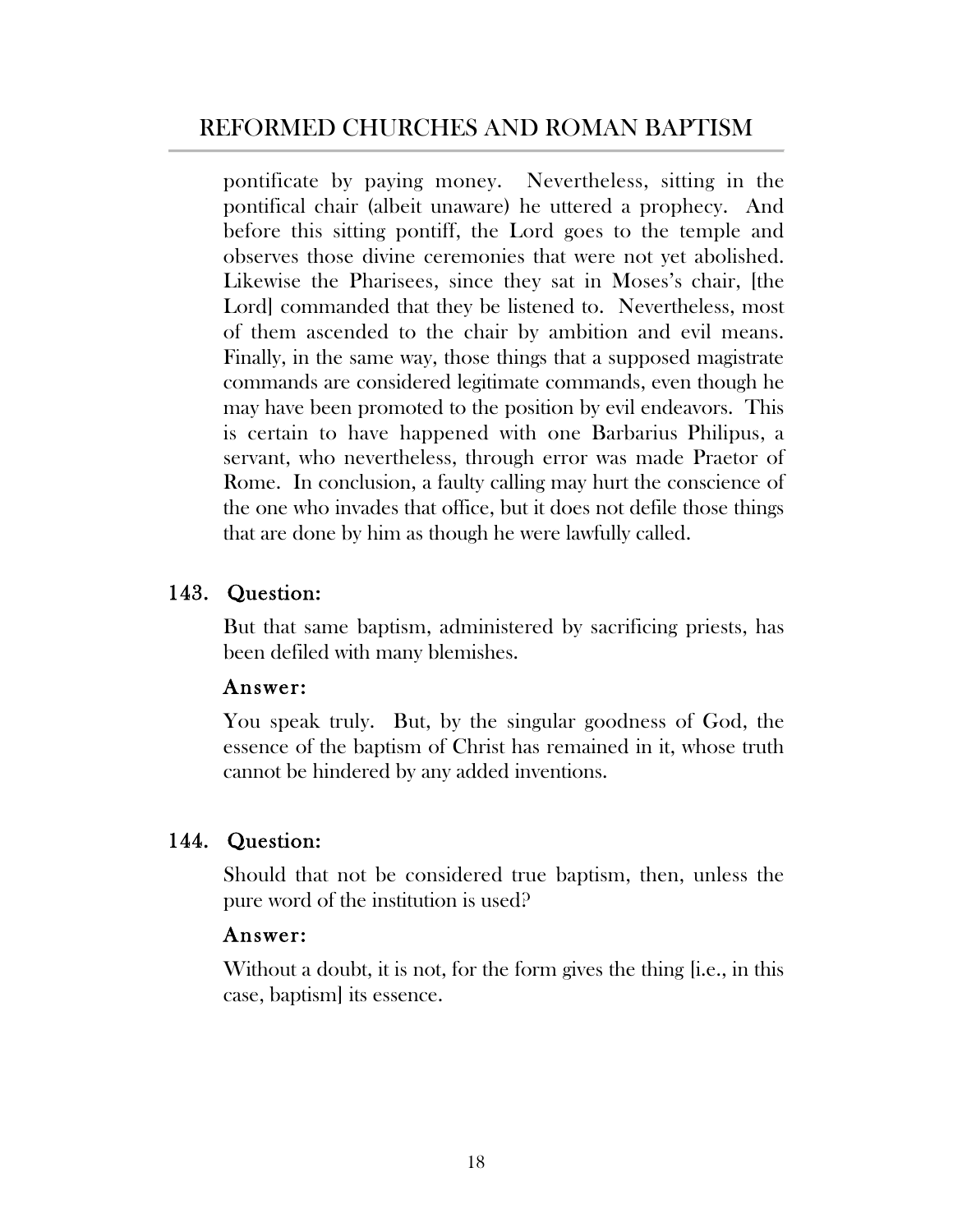# 5. William Perkins

William Perkins was born in 1558 at Marston in Warwickshire, England and only lived to the age of forty-four years, dying in 1602. It seems quite appropriate that the life of this great Puritan, who labored so diligently for the reformation of the Elizabethan Church, should correspond almost exactly to the reign of the Queen. Perkins was a man small of stature, and subject to some physical infirmities. In spite of this, he was quite a giant among the early Puritans. Daniel Neal tells us that "he was one of the most famous practical writers and preachers of his age." Neal also notes that he was "a favourer of the discipline, for which he was once or twice brought before the high-commission." This "discipline" refers to the Genevan liturgy and church order. However, Neal adds, "his peaceable behaviour, and great fame in the learned world, procured him a dispensation from the persecutions of his brethren.<sup>"</sup> In the following excerpt from his, A Treatise of Conscience Perkins explains why it is possible for an illegitimate minister to administer a valid baptism.

#### CHAP. VIII

Of the Sacraments in general, the Receiving, and use of them.

In the next place, follow the questions of conscience touching the third part of God's outward worship, namely, the sacraments; and these concern either the administration or the receiving of them. The

 $\overline{a}$ 

 $^{\circ}$  Daniel Neal, *History of the Puritans* (1979 [1732]) 1.378.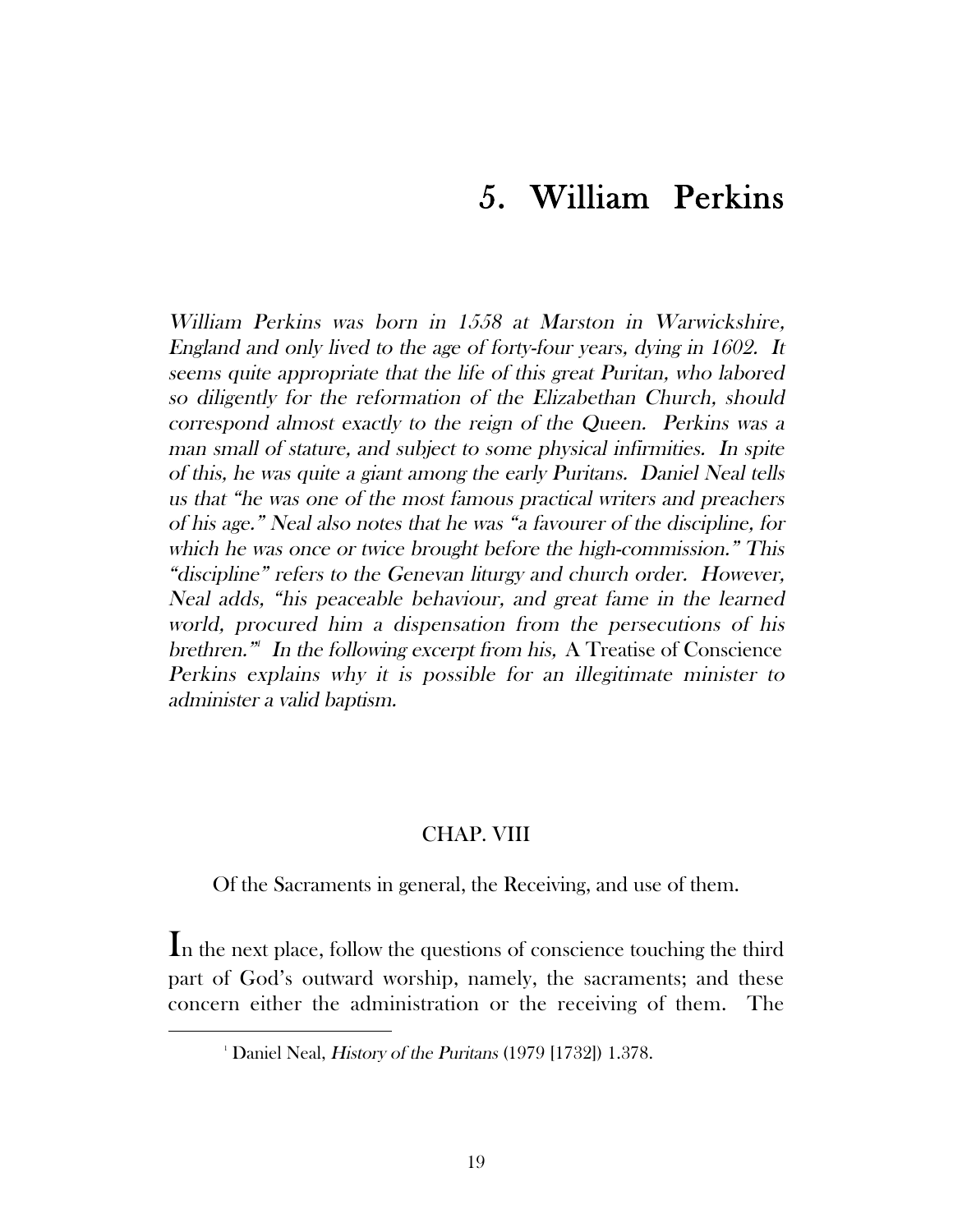administration I will here let pass, and handle those questions only, that concern the receiving and use thereof, both in general and in particular.

Touching the receiving of the sacraments in general, there is one only question: Whether the sacraments ministered by heretics, idolaters, and insufficient ministers be sacraments or no?

For answer hereunto, we are to know [that] there be three sorts of men that may administer the sacraments. Some are true & lawful ministers, lawfully called by God & men to that function, keeping the right form of the sacrament according to the institution. Some again, are more private persons, that have no authority at all to administer, whom we may oppose to the room of lawful ministers by the acceptation & consent of men, or by custom, though corrupt, and these are in a mean between the two former sorts. Of the first there is no question. But the sacrament administered by the second is in truth a mere nullity; because they have no calling thereto, neither can they doe it of faith: forasmuch as they be not indeed lawful pastors; yet being in the place of such, by the consent, allowance, and custom of men, though corrupt; their action is of force, and the sacrament which is administered by them, is in deed a true sacrament; which I prove by these reasons.

First, the preaching of the word, and administration of the sacraments are all one in substance. For in the one the will of God is seen, in the other heard. Now the word preached by heretics, is the true word of God, and may have his effect. The Scribes and Pharisees, great Doctors of the Jews, were not all of the Tribe of Levi, but descended from other tribes. Again, even the principal of them lived by extortion and bribery, and were wicked men, yea heretics and Apostates, deposed & excommunicated persons. And yet because they occupied the places of good teachers, and sat in the chair of Moses, that is, read the doctrine of Moses Law, Christ bids his disciples to hear them. Matt. 23.3. Provided only that they took heed of the leaven of their false doctrine and wicked life. Now if the word taught by their ministry was powerful, why may not the sacraments ministered by the heretics standing in the room of true ministers be true sacraments? In the days of Paul, (Phillip. 1.15) some preached Christ through envy and strife,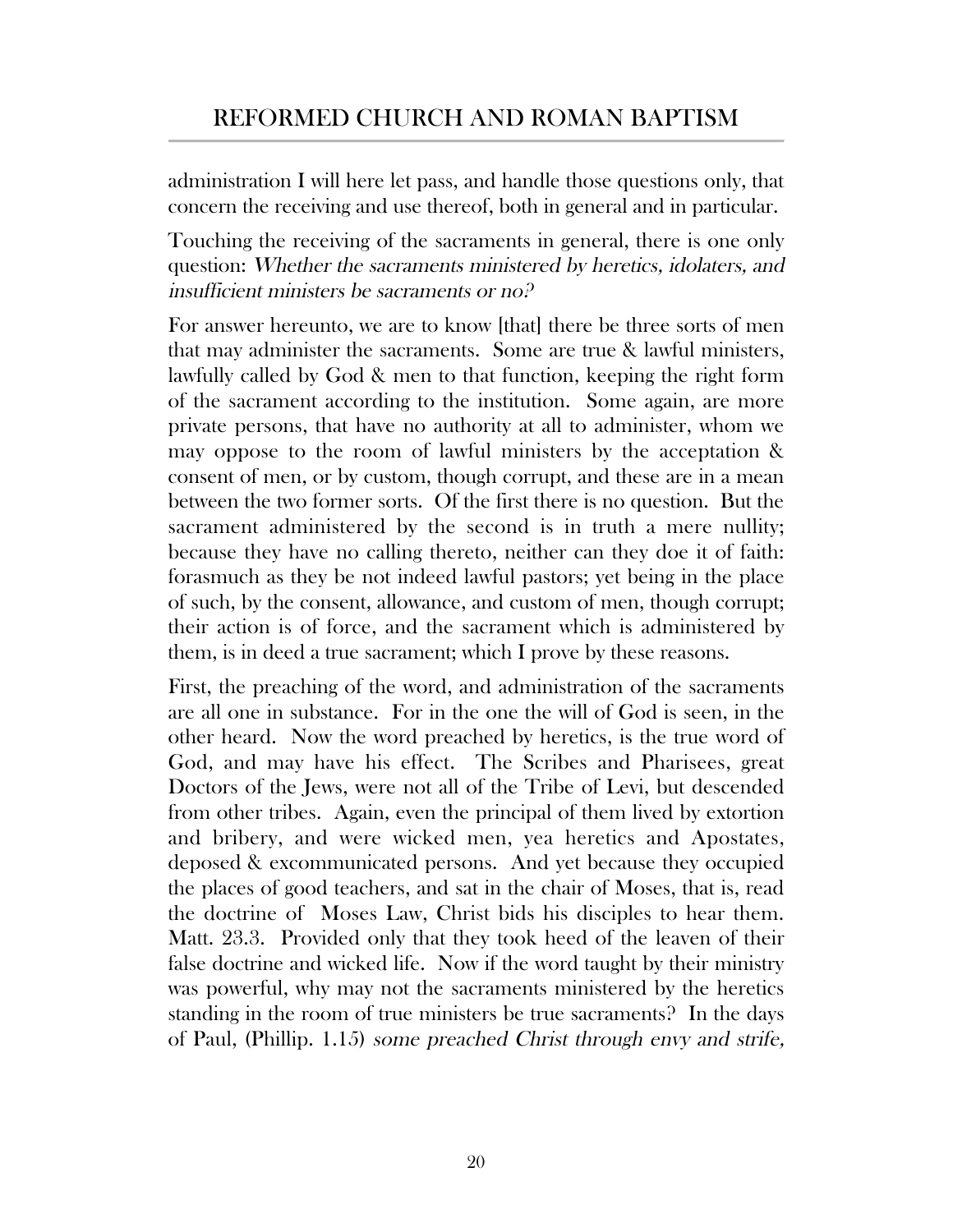# WILLIAM PERKINS

and some of good will; what was the Apostles judgment in this case? Himself answers (v. 18), What then? Yet, Christ is preached all manner of ways, whether it be under a pretence or sincerly, and I therein joy, yea and will joy.

Secondly, this point is plain by examples. The Levitical priests under the Law, were heretics, and taught after a sort the breach of the moral law. Yea they held justification by works (Rom. 10.3) and yet circumcision by them administered, was in force; neither was the Passover, celebrated by them, or the sacrifices which they offered, any other then the true Passover and true sacrifices. Judas was a very hypocrite, yea Christ calls him a devil (John 6.70) and yet he preached the word at Christ's commandment, and baptized with the rest of his disciples (John 4.1-2).

Thirdly, the sacrament, if it be administered in the name, and by the power of Christ, is the ordinance of God, being received by faith, yea a true sacrament of Christ; and the force and the efficacy thereof, doth not depend upon the worthiness of the minister, but upon Christ. The letters or epistles sent from one man to another, are authentic, and serve fully to express the mind of the author, though the messenger or carrier be wicked or naughty man. And in like manner, the sin of any man that stands in the room of a lawful minister, doth not nullify the sacrament, and therefore not heresy, or insufficiency. S. Cyprian who lived 300 years after Christ, was of this opinion, that sacraments administered by heretics were no sacraments. But the churches of Africa in those times concluded the contrary against him, according to the doctrine that hath been delivered.

The use. I. By this doctrine they are justly to be blamed, who would have their children rebaptized, which were before baptized by Popish priests; because the sacrament, though administered by a Papist, if he stand in the room of a true pastor; & keep the form thereof, is a true sacrament. II. Others by this doctrine come to be reproved, that refuse to receive the sacrament at the hands of nonpreaching ministers. For though the minister be insufficient, & preach not, yet if he be called by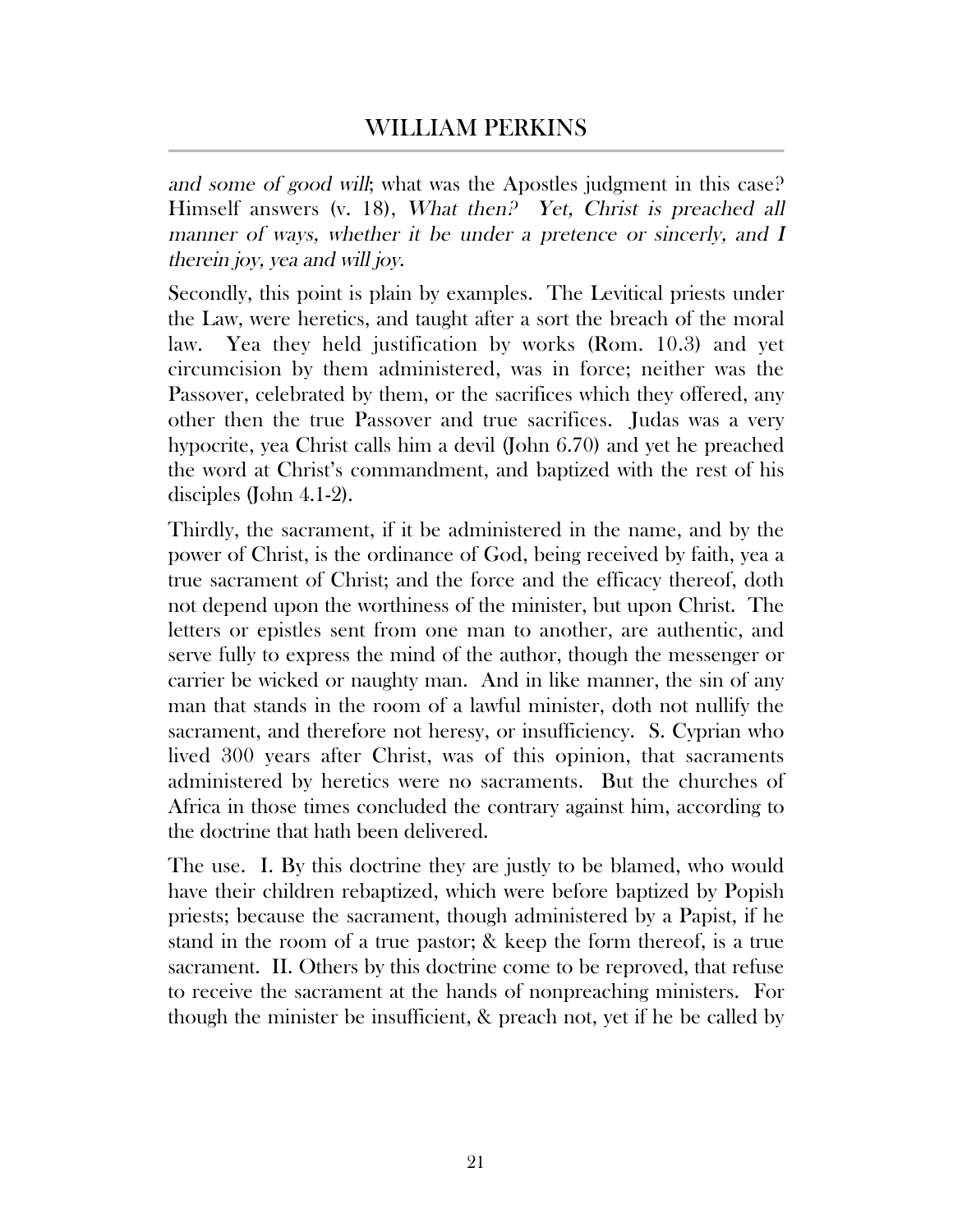# REFORMED CHURCH AND ROMAN BAPTISM

the Church, he hath the place of a lawful pastor, his administration is warrantable, and the Sacrament by him administered, a true Sacrament.

If it be said, that then the true sacraments may be out of the true church, as in the church of Rome at this day; because heretics and such like ministers are not of the church. I answer, that there is in the church of Rome, the hidden church of God, and the Sacraments are there used, not for the Romish church, but for the hidden church which is in the midst of Papacy; like as the lantern bears light not for itself, but for the passengers: yet hence it follows not, that we should communicate with idolaters, heretics, and wicked persons.

And so much of the administration of the sacraments in general. I come now to the particular sacraments.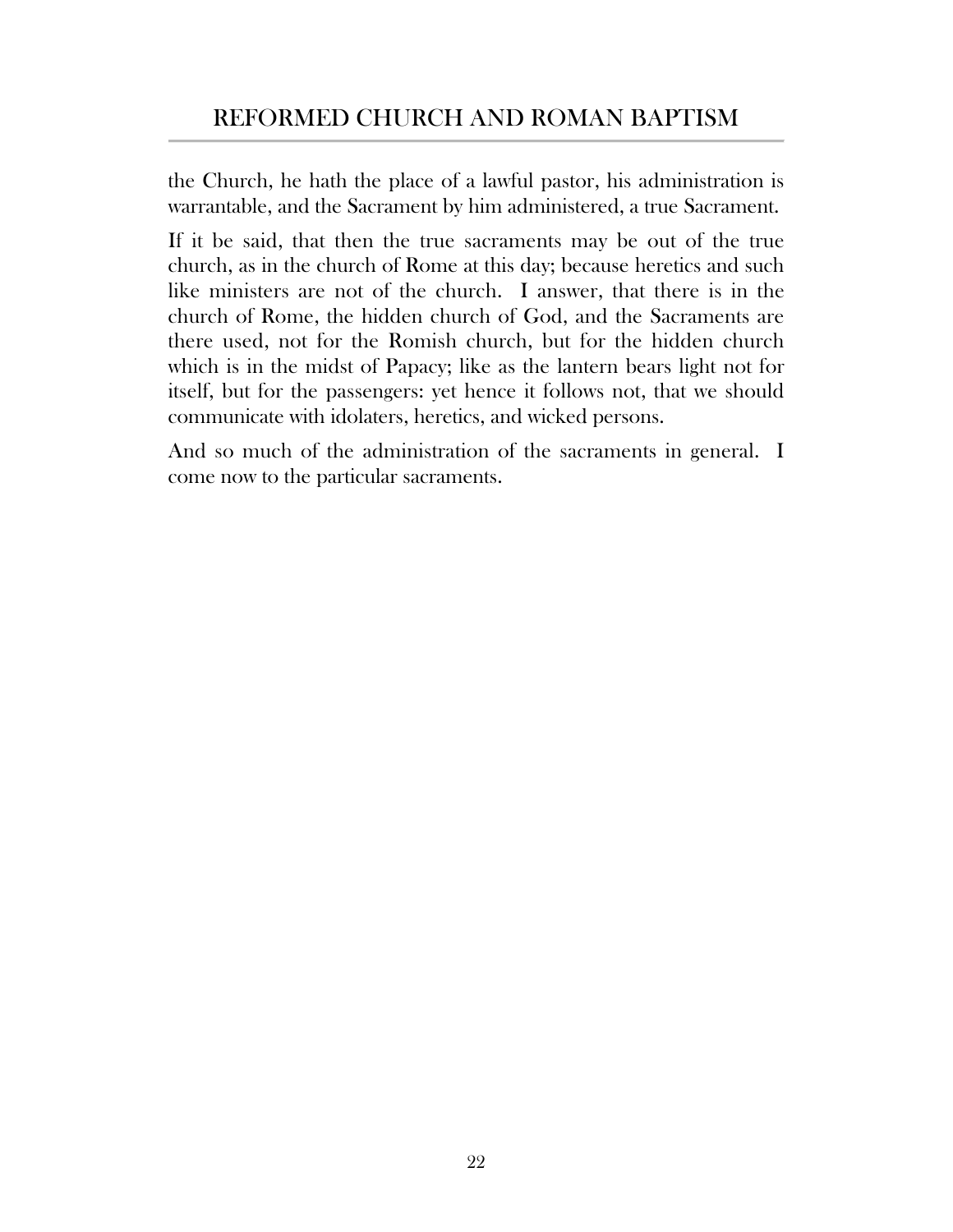# 6. Samuel Rutherford

Samuel Rutherford (or "Rutherfurd" as he spelled it) lived from 1600-1661. He was, for a time, Professor of Divinity at the University of St. Andrews, and one of four commissioners of the Church of Scotland to sit at the Westminster Assembly. He was one of the most illustrious Reformed theologians of his day, and along with Robert Baillie and George Gillespie, was a tireless defender of Presbyterianism. The Scottish Kirk in the 1640s greatly feared that the rise of Independency, Anabaptism, antinomianism, and other forms of "sectarianism" in Cromwell's Army, would wreck the train of reform before it even got up a full head of steam. Sectarians were calling for a complete rejection of the established church, pointing out that a chain of ordination linked current ministers back to Rome. This seemed to them to imply that "real" Christians could not stay in the established church because ordination by Rome had invalidated her ministry. In the excerpt included here, Rutherford specifically addresses this charge. Rome may be greatly deformed, he says. She may even be antichristian, but she still has a valid ministry. Our interest, of course, is not with the question of Roman ministry, per se. Rather, what we find most interesting is the way that Rutherford argues his point. His case for the validity of Roman ministry depends almost entirely on the assumption that Roman baptism is valid, which Rutherford takes to be the position of all Reformed Christians of his day, including the most vociferous separatists. Grant her baptism, Rutherford says, and one must also grant the validity of her ministry. Grant the validity of her ministry, and it follows that ordination by Rome cannot, by itself, invalidate the ministry of the established English church. Rutherford's argument sheds much light on how we should understand the Westminster Confession's statements about lawful calling and rebaptism (28.iii, vii), as well as passages like 25.vi which refer to the Pope as "that antichrist, that man of sin, that son of perdition, that exalteth himself in the church" (emphasis added).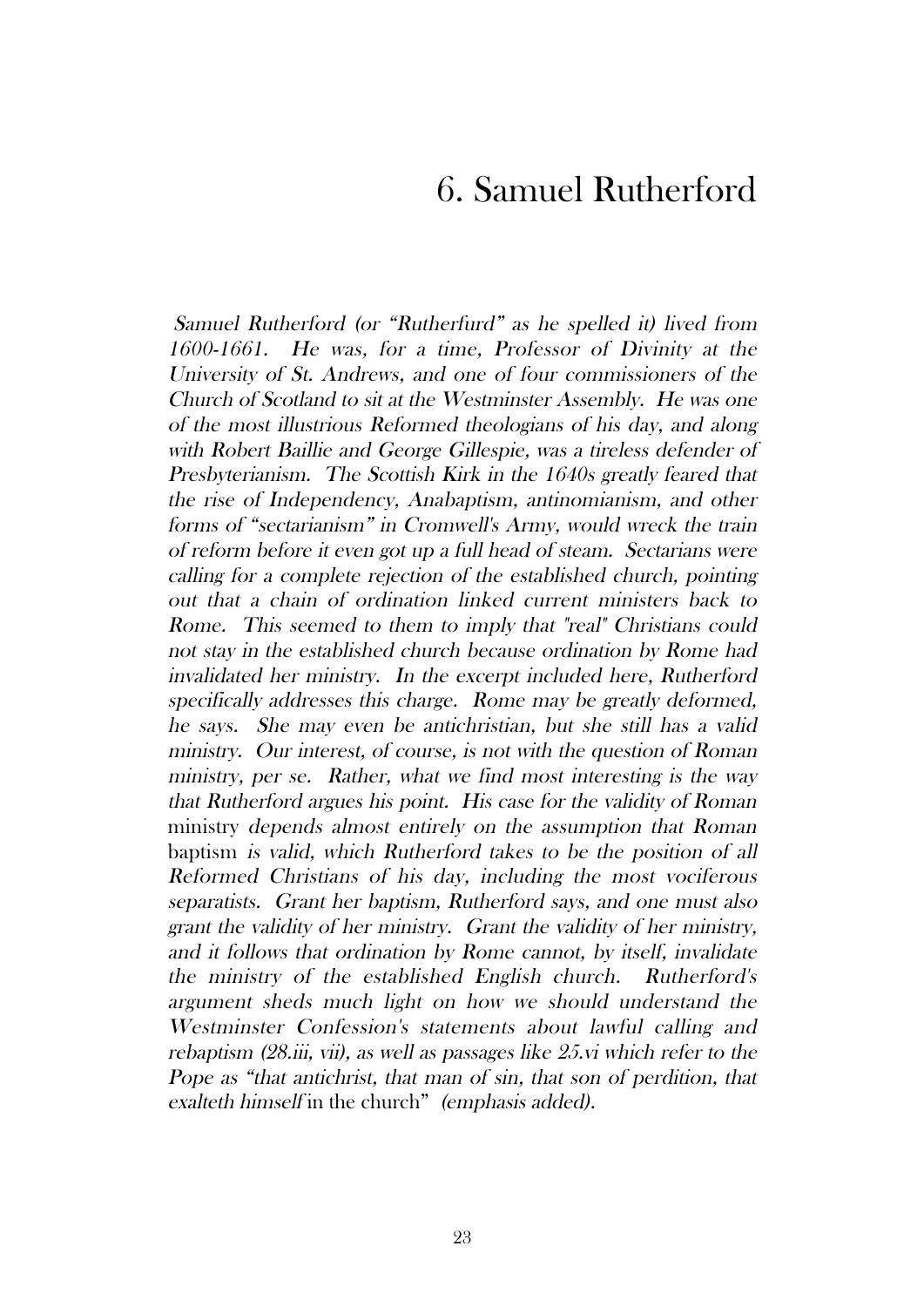This excerpt is taken from a book published in London in 1644 as The Due Right of Presbyteries, or a Peaceable Plea for the Government of the Church of Scotland (pp. 237-41). We have not tried to track down the authors or passages Rutherford cites, and many of the citations are incomplete. We have transcribed his marginal notes as they are found in the 1644 edition, though, they are here converted to endnotes. Rutherford's writing is at times torturous. He seems to have had little opportunity for revising his manuscript. We have slightly modernized the spelling and punctuation, made minor editorial clarifications within brackets, and broken some longer paragraphs into smaller ones.

# The Validity of Roman Catholic Ministry

Though Luther and Zwingli had their whole calling from the Pope and his Clergy, yet think we not that calling [to be] no [true] calling, but that it hath that which essentially constituteth a minister:

 1. Caiaphas entered most corruptly to the Priesthood, by the favor of men, and to be high-priest for [only] one year contrary to the Law, which ordained the high-priest to remain for his lifetime. But as Josephus' said, [also] Toletus, $^{\text{2}}$  Caitan, $^{\text{3}}$  Maldonat, $^{\text{4}}$  Iansonius, $^{\text{5}}$  yea and [even as] our own writers Calvin, $^{\circ}$  Marlorat, $^{\circ}$  Musculus, $^{\circ}$  $Rollock,^\circ$  [and] Bullinger<sup>10</sup> observe, all was done by the will and lust

 $\overline{a}$ 

<sup>&</sup>lt;sup>1</sup> Josephus, Antiq lib.15.c.3.

<sup>2</sup> Tolet, Com. in Ioan 1.12.

<sup>&</sup>lt;sup>3</sup> Cajetan, ib.

<sup>4</sup> Maldonat.

<sup>5</sup> Ianson. can.

<sup>6</sup> Calvin.

<sup>7</sup> Marlorat.

<sup>8</sup> Muscul. com. in Ioan.

<sup>9</sup> Rollocus.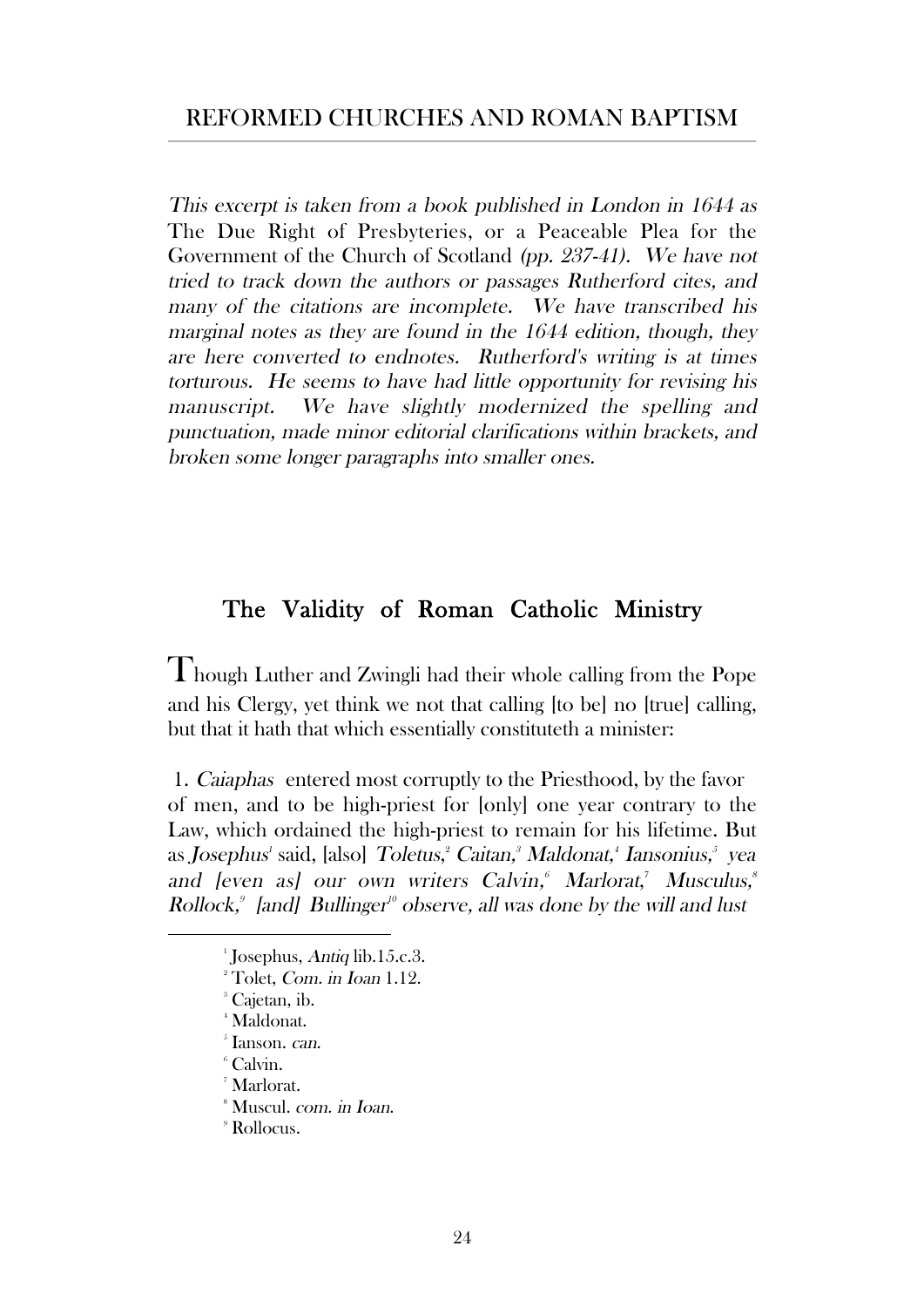of men; yet Caiaphus was the high-priest and prophesied, which is a specific act of a called prophet, John 11.51-52. It is said, [that] he prophesied as high-priest.

 2. The Scribes and Pharisees sit in Moses's chair, and are to be heard, Mat 23.1, in so far as they teach God's truth, and yet their entry to their calling was corrupt, if it be true [as] diverse say, that Christ, [in] John 10.7-9, calleth the Scribes and Pharises, Thieves and Robbers, because they came not in by the door, but climbed up another way. But however there [may have been] corruption in the way of their coming to the chair, [and given that] they leavened all [the] other Ordinances of God, and the High Priest [himself] entered a false way, [therefore] the rest of the Rules could not come, but in a corrupt way. But though  $Augustin$  and Clemens  $\; Alexander$ expound the place, [in] John 10, of such as lack a lawful calling, but [if we should interpret it that way] then the place cannot agree with the Scribes and Pharisees, which seemeth to fight with the course of the text. But our interpreters Brentius,<sup>13</sup> Beza,<sup>14</sup> [and] Rollock,<sup>15</sup> expound the place [as referring to] those who preach not Christ soundly, [as] the door and the foundation, but [rather they are those who preach) human traditions, and yet [who still] had a calling. And the text saith so much, where [in] v. 9 salvation is promised to every one who entereth in by Christ the door. Now salvation is not promised to a man, because he hath a lawful calling to the ministry; he may have that and yet be a Child of perdition.

We are nowhere forbidden in God's Word to hear teachers sent and called, but only wolves in sheep skins, void of all calling, and intruders. For pastors may be antichrists in [1.] the manner of the entry, as Caiaphas, [or 2.] in the matter of the Doctrine, teaching some of men's traditions, in place of God's Word as [the] Scribes

<sup>10</sup> Bullinger.

<sup>&</sup>lt;sup>11</sup> Augustinus *contra. advers. leg. & c* pro. *lib* .3. *c* .4, venerunt a seipsis, non missi.

 $12$  Clem. Alex. *Strom* . 1. Non missi a Deo.

<sup>&</sup>lt;sup>13</sup> Brentius, humanorum traditionum doctores.

 $14$  Beza, in loc.

<sup>&</sup>lt;sup>15</sup> Rollock, *com. ib.*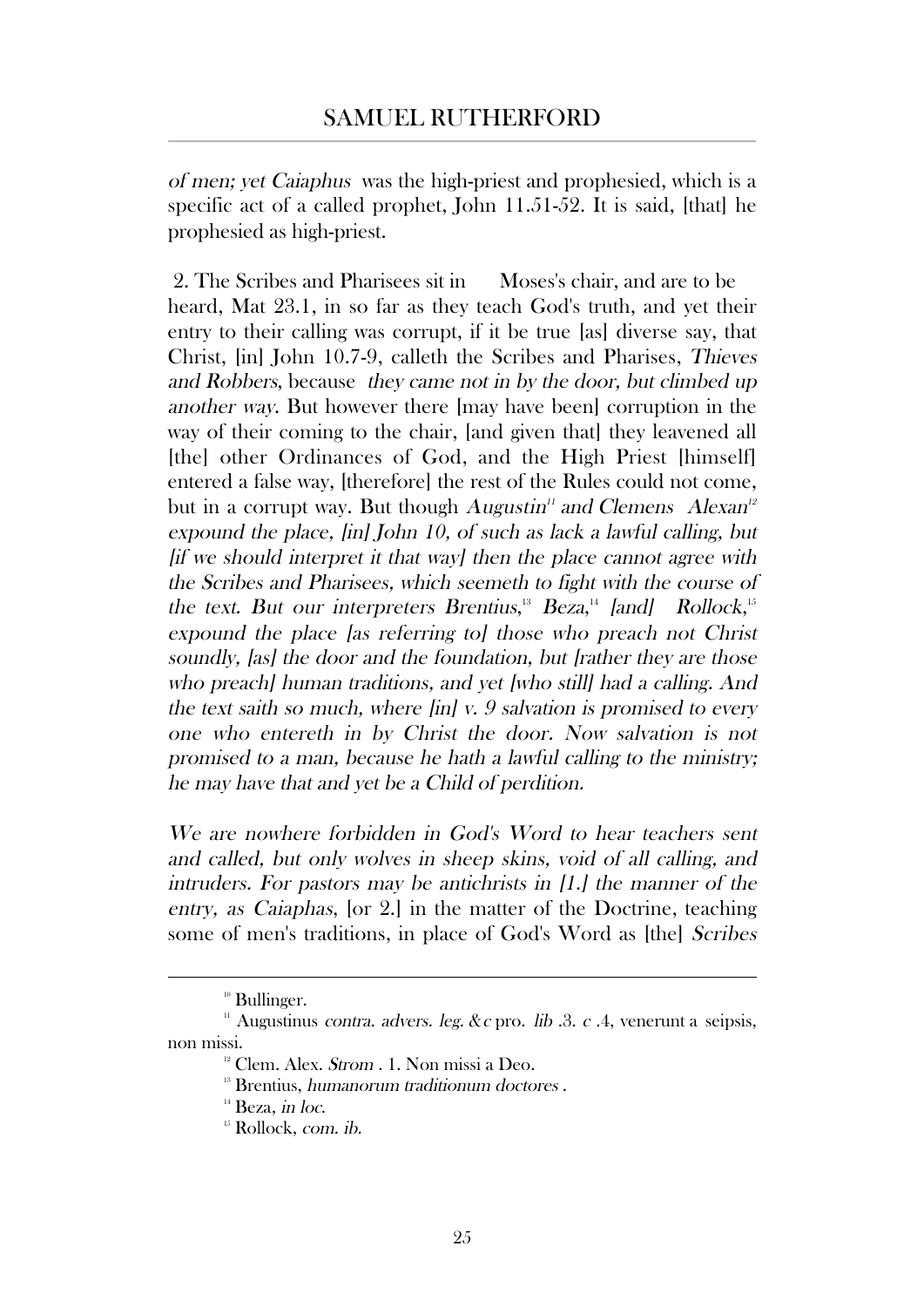and Pharisees, [or 3. by tolerating an] antichristian calling, as prelates do and have done in Britain. And yet their Ministry [may still] be valid, and his Ministerial acts not [be] null. It is sufficient [simply] that the governing Church give him a calling, either by themselves, their express call, their silence, or tacit calling, or their approbation, communicating with him in his Ministry, [either] by those to whom the Church resigned her power, or by those who stand in place of the Church. Though prelates invade the place of the Church, yet because [1.], they themselves be pastors and have power to teach and baptize as pastors called of Christ, Mat. 18.19, [and 2.] because they stand for the Church, approving, or some way by silence consenting (as in the case of Caiaphas entry to the priest-hood) there[fore], these who are baptized by them, are not re-baptized, and those who are ordained pastors by them are not re-ordained, but have a calling to the Ministry and do validly confer a calling upon others.

Yea, many of great learning think that at the beginning of

Reformation, thousands being under popery baptized by midwives and private persons were never re-baptized. [It is] not that they think such baptism valid, but where the Sacrament is lacking, ex invincibili ignorantia facti, (out of an invincible ignorance of a fact), such [who are] that way baptized do indeed lack the Lord's seal. But we cannot for that [reason] say that they are no better than infidels and unbaptized Turkes and Jewes, because [1.] their being born in the visible Church giveth a federal holiness, as all of Jewish parents had a federal right to circumcision, and were, eatenus [in this way] separated from the womb. [2.] Because their profession of that covenant whereof baptism is a seal, separateth them sufficiently from infidels, though they lack the seal external. But our Divines esteem (and that justly) baptism administrated by women, or such as have no calling, to be no baptism at all; for which let the reader see Calvin,<sup>16</sup> Beza,<sup>17</sup> [and] the learned Rivetus.<sup>18</sup> We stand not for what Bellarmine,  $^{\prime\prime}$  Maldonatus, $^{\prime\prime}$  Gretferus, $^{\prime\prime}$  and other papists say on the

 $16$  Calvin, *Inst* . *lib* . 4. *c* . 15. *Sect* . 20. *Epist* 326.

<sup>&</sup>lt;sup>17</sup> Beza, *lib. quest. de baptism.* 

 $18$  Rivetus, in Catbol. Orthod. tom. 2. tract. 2. q. 7.

 $19$  Bellarmine, de baptism.c.7.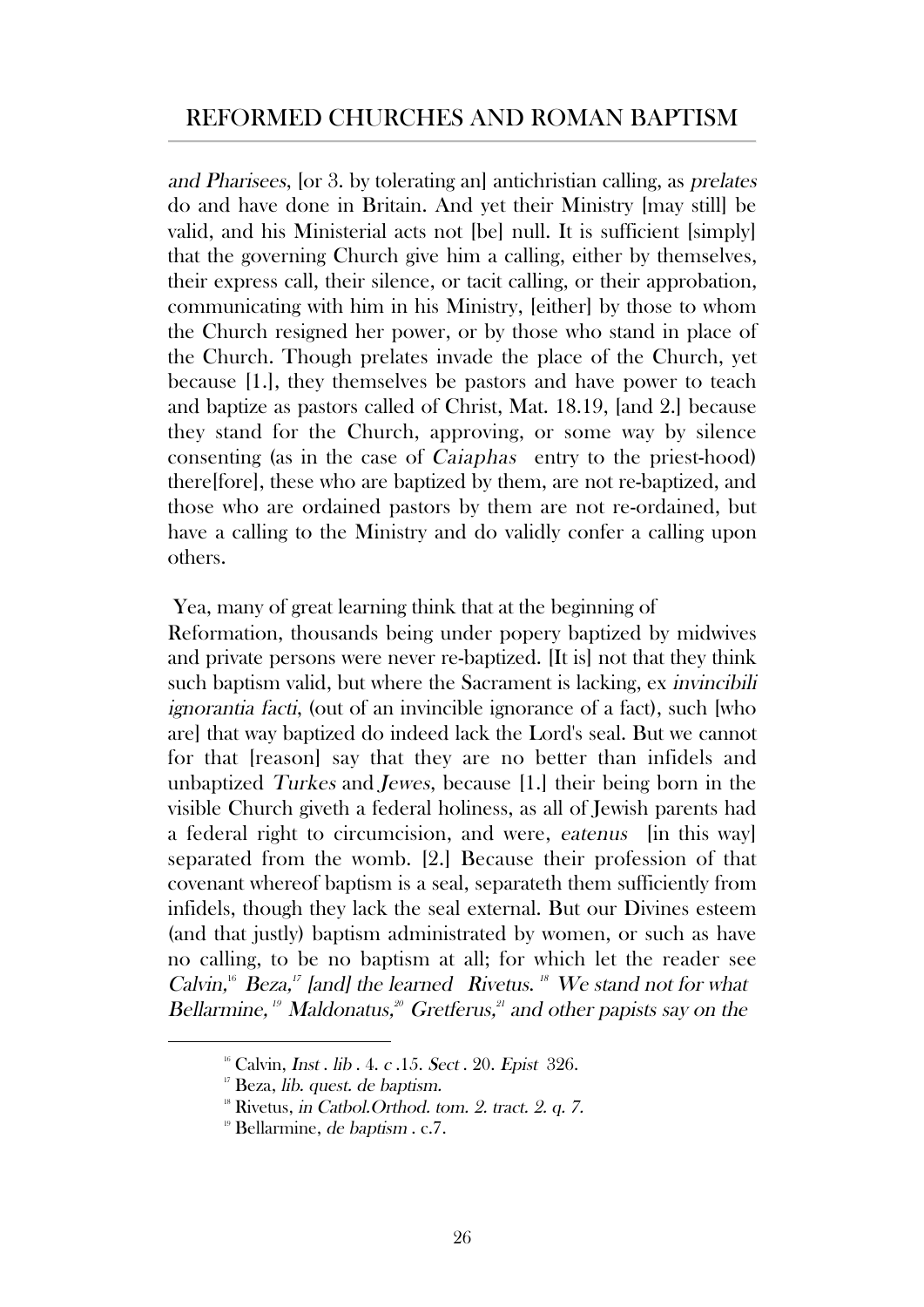contrary, and also Cajetan, $^\mathbb{29}$  and Toletus. $^\mathbb{23}$ 

 [John] Robinson [the Separatist] and our brethren acknowledge that the Church of Rome hath true baptism, even as the vessels of the Lord's house profaned in Babylon may be carried back to the temple. But if these vessels were broken and mingled with brass and iron, and cast in another mould they could not obtain their former place in the temple. Baptism is a vessel profaned in Babel, but not broken; but the ministry and priesthood of Rome is like the new melted and mingled vessel, and [is] essentially degenerated from the office of pastorship.<sup>24</sup> But I answer, if baptism be valid in Rome [then] so are the ministers baptizers. For if the ministers and priests be essentially no ministers, then baptism administered by the Romish priests is no Ministry, $^{25}$  and all [the same] as [that] administered by midwives and private persons, who therefore cannot administer the sacraments validly in the essential causes, because they are essentially no ministers. If therefore, Robinson will [insist] that [the] Romish priesthood [is] essentially no ministery, [then] by that same reason he must say [that] baptism administrated by Romish priests is no baptism. The contrary whereof he confesseth: otherwise he must say [that] baptism administered, a non babente potestatem, even by women and private men, is valid, and cannot be but esteemed lawful in the substance of the act. Those have a ministry, essentially entire, who have power under Christ to preach the Gospel and administer the sacraments, Matthew 28.19. The Romish priests have this, and are called to this by the Church.

 But saith Robinson, how can England forsake the Church of Rome, and forsake the ministry, which is in the Church, as in the subject, especially, seeing you teach that a true ministry maketh essentially a true Church?

 $^{\circ}$  Maldonat. *Com. in Ioann* .  $c$  .  $6$ .  $v$  .  $33$ .

<sup>21</sup> Gretser, cas. Conscien . q. 4. de baptism . p . 17-18ff.

 $^{22}$  Cajetan, *Com in Ioan* . 3.

 $2^{\circ}$  Toletus, in 3. An . 3.

 $^{24}$  Robins. *Iustific* .  $p$  . 276-77.

 $25$  It is possible that the word "Ministry" is a printer's error and should read "baptism."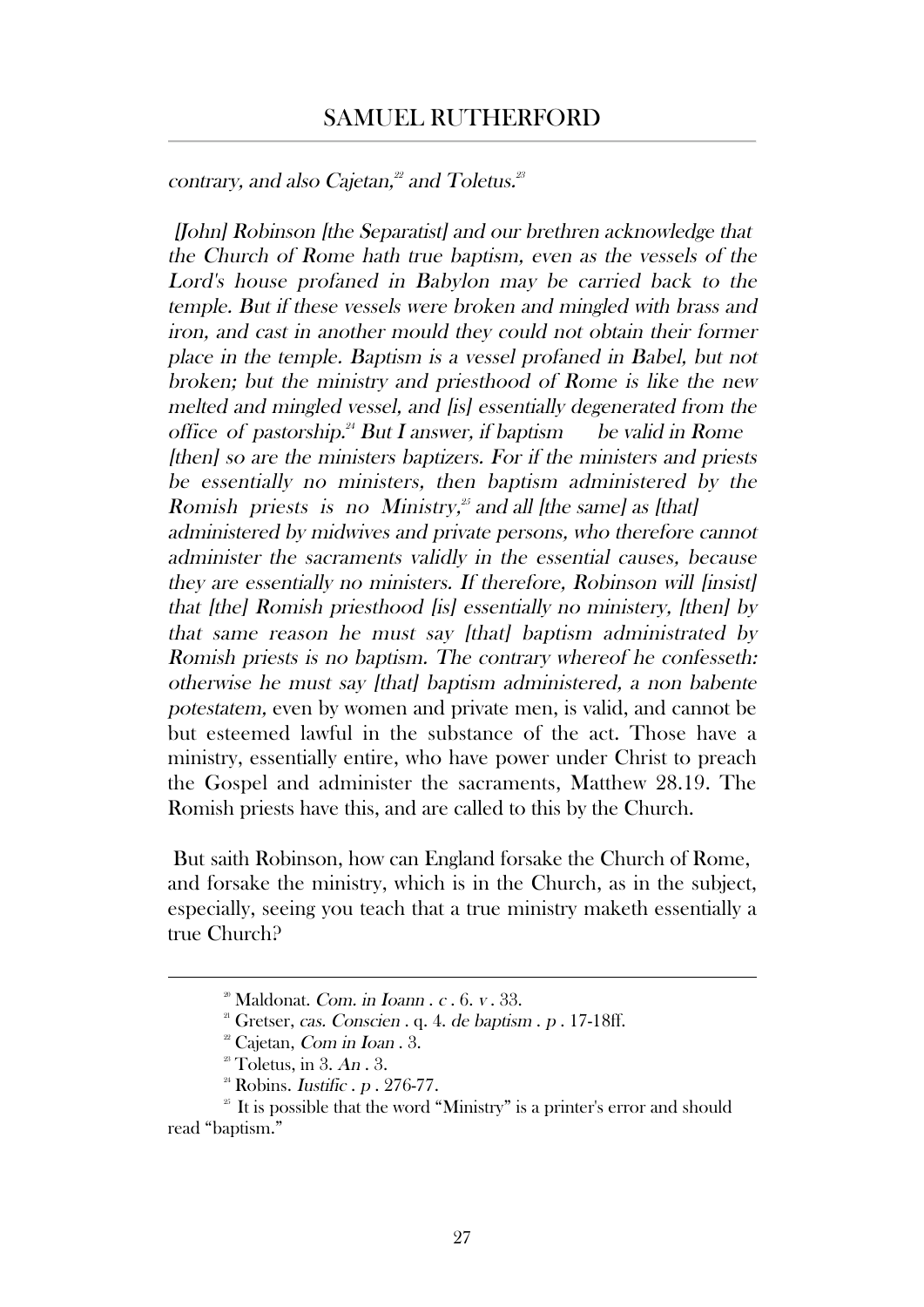Answer: [1] England may well separate from Rome [as Rome turns away from] the fundamental parts of Faith, and [yet] not separate from Rome's baptism, or ministry, in so far as they be essentially the ordinances of Christ. And I retort this argument: how can Separatists separate from both us and Rome, and yet retain the baptism in both our church and Rome. [2] A ministry true in the essence may make a Church true kata ti, in so far; but because of many other substantial corruptions in Rome, it is a Church which we ought to forsake.

But, saith Robinson,<sup>26</sup> apostates in the 10 tribes [of Israel] leaving the Church which was radically at [i.e., had its center in] Jerusalem, upon their repentance were readmitted to enter into the Temple, into which no uncircumcised person might enter. But any of the priests following idols, were never readmitted to be priests, though they should repent; therefore the ministry and baptism are not alike.

 I answer [1] that [if] the true Church were only at Jerusalem radically, as you say, [this] would [imply] that the 10 tribes revolting from David's house ceased to be a Church, which is false. Israel, [as] all the land was in Covenant with God, had circumcision and the Passover, and so was a true visible Church, even when they met in their synagogues. The altar, sacrifices, [and] temple, are not the essentials of a visible Church. There was a Church, and the Church did pray toward the temple even in Babylon, and [they] were to profess the true God before the heathen, Jer 10.11. [2] There [are] typical reasons to hinder men why they cannot be capable of the priesthood, that did not exclude them from Church state. But this hindereth not [that] if the seals administrated by a minister be true seals, then is the minister thereof eatenus [in this way] a true minister.

He addeth, $z<sup>7</sup>$  a minister may leave off to be a minister, and be justly degraded and excommunicated, but none ever attempted to unbaptize one who was baptized, nor can he be unbaptized who is baptized.

 $^{\text{\tiny{\text{26}}}}$  Robinson, *Justific* . p. 316.

 $\rm{27}$  Robinson, *Justific* . p. 317.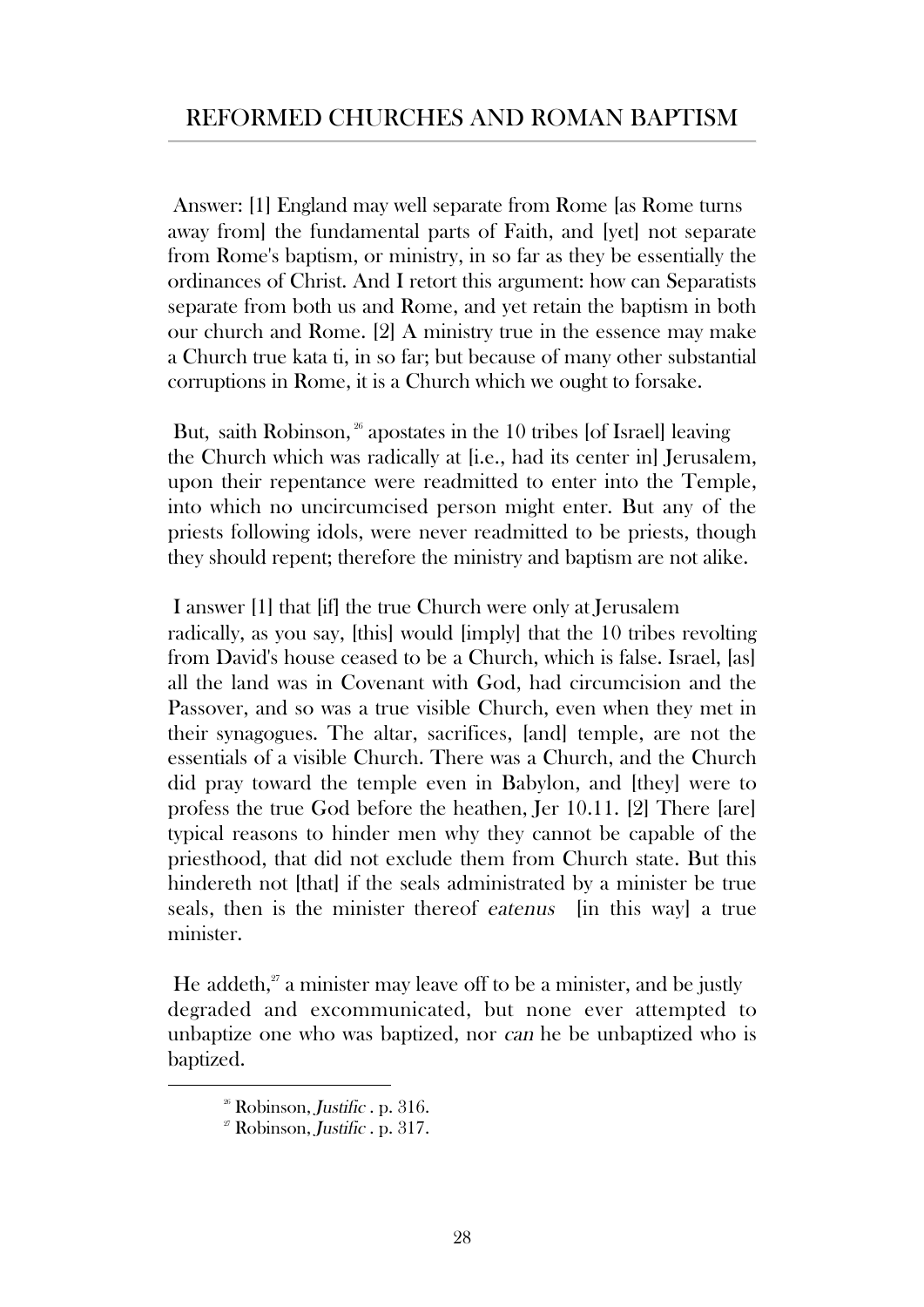I answer: That proveth a difference between the ministery and baptism, which is not the question at issue; but it [still] proveth not this to be false: if Rome's baptism be lawful in its essence, so is Rome's ministry.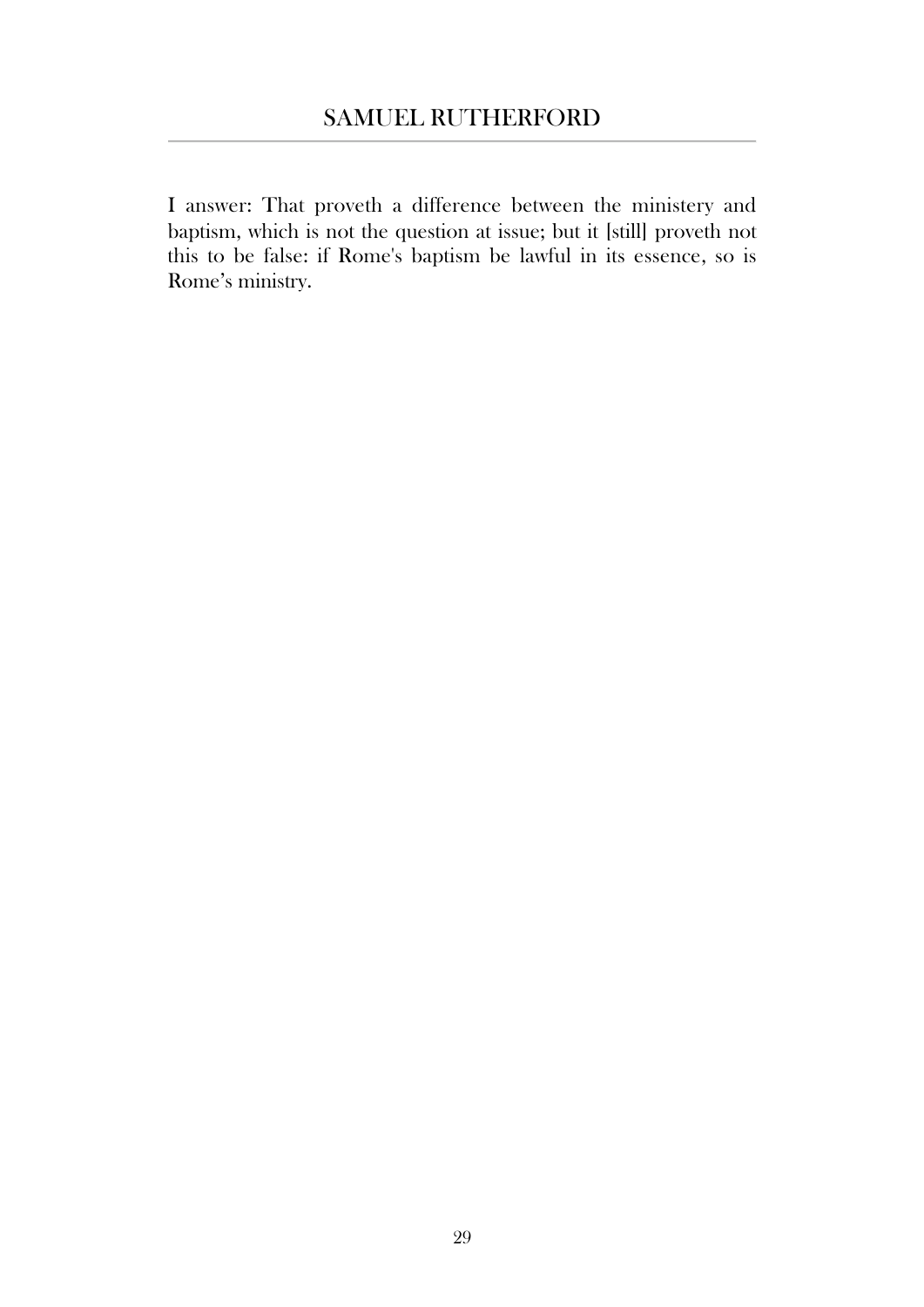# 7. Westminster Confession of Faith (1647)

The Westminster Confession nowhere comments explicitly on the question of the validity of Roman baptism. However, given the consensus that we have seen among Reformed theologians up to the time of the Assembly, that should not surprise us. From all the evidence that we have, it seems that the Reformed Churches were unanimous in preserving the traditional anti-Donatist formula that had reigned throughout the medieval church. Rutherford, who surely is a reliable judge, insists (see above) that no one in those days, not even the most radical separatists, rejected Roman baptism. In this context, therefore, one would need an explicit statement to the contrary to justify any doubts about the Assembly's position. In this light 28.vii, seems quite straightforward:

The sacrament of Baptism is but once to be administered to any person.

Without any other qualification this must be understood to forbid rebaptizing those who have received Roman baptism. When Calvin, the French Reformed Church, Beza, Knox, Perkins, Rutherford, and Baxter (see below) affirm the legitimacy of Rome's baptism, there is simply no reason to assume that the Divines rejected this. What's more, when Rutherford (a member of the Assembly) insists that not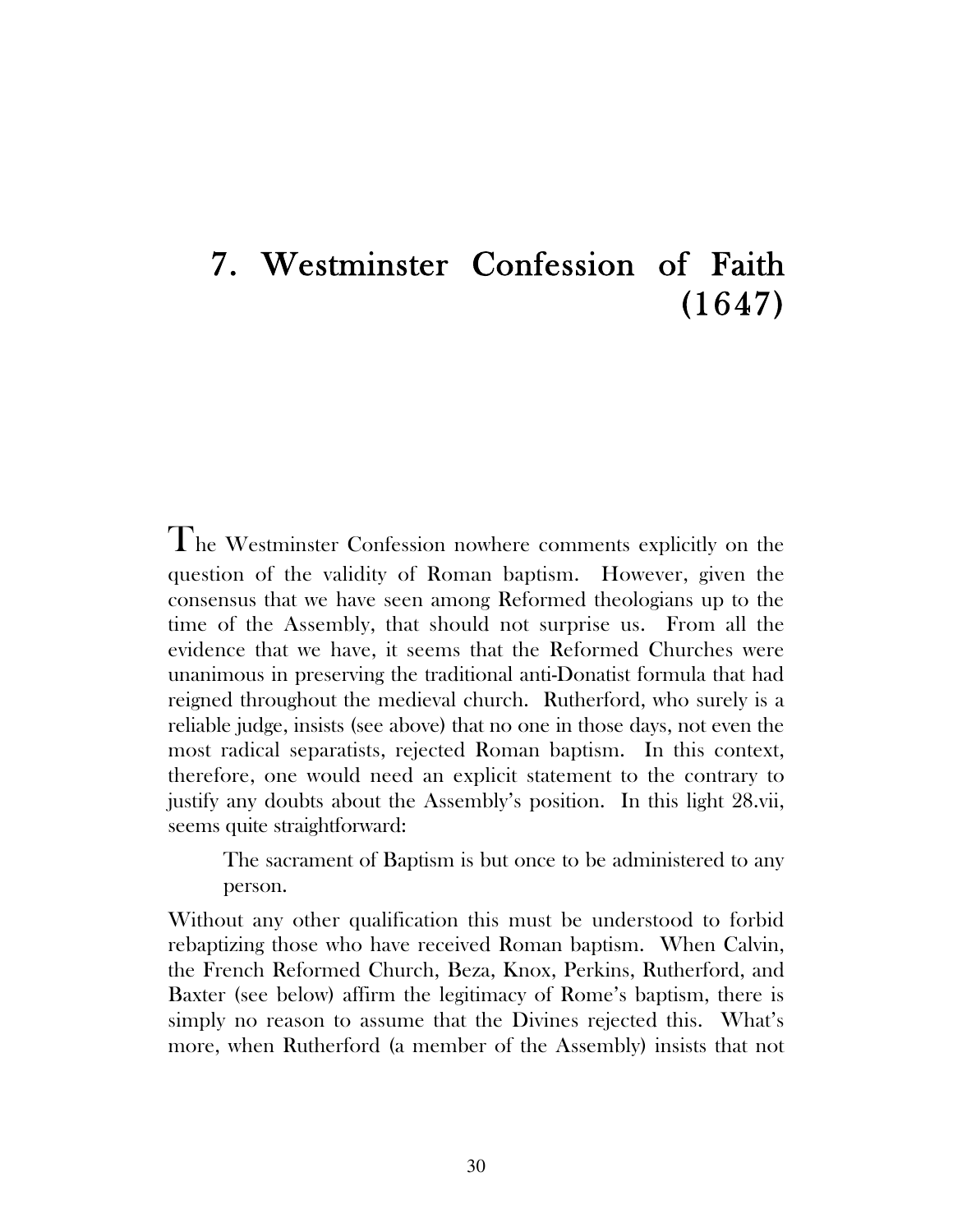even separatists like Robinson rejected it, we have all the confirmation we need for this prima facie interpretation of 28.vii.

We might wonder, however, whether the Confession has anything further to say on the matter that might add confirmation to this reading. Indeed it does. Thus 27.iii:

The grace which is exhibited in or by the sacraments, rightly used, is not conferred by any power in them; neither doth the efficacy of a sacrament depend upon the piety or intention of him that doth administer it, but upon the work of the Spirit, and the word of institution, which contains, together with a precept authorizing the use thereof, a promise of benefit to worthy receivers.

Here we see the standard formula that legitimacy depends on the work of the Spirit and the words of institution. It does not depend on the piety or even the intention of the one who administers. The minister may be a hypocrite and the sacrament still valid. The minister may lack all sincerity, yet the result is still valid. It was a standard qualification, however, as we have seen in Beza and Perkins, to note that it must also be administered by a person recognized in the Church as a minister (whether with a legitimate calling or simply a de facto office). In fact, we see this qualification in 27.iv:

There be only two sacraments ordained by Christ our Lord in the gospels, that is to say, Baptism and the Supper of the Lord: neither of which may be dispensed by any but a minister of the Word, lawfully ordained.

As long as one, then, is a lawfully ordained minister, even though he is hypocrite or heretic, the baptism he performs is valid. One might argue, however, that if Rome is not a true church, then her priests cannot be "lawfully ordained." Here again though, it is important to note the standard distinction between a lawful minister and a true minister. Like a tyrant who usurps the throne, one may not be a "true" minister, in the sense of fully pleasing God, and yet, as the tyrant still rightly fills certain civil functions (like performing marriages, arresting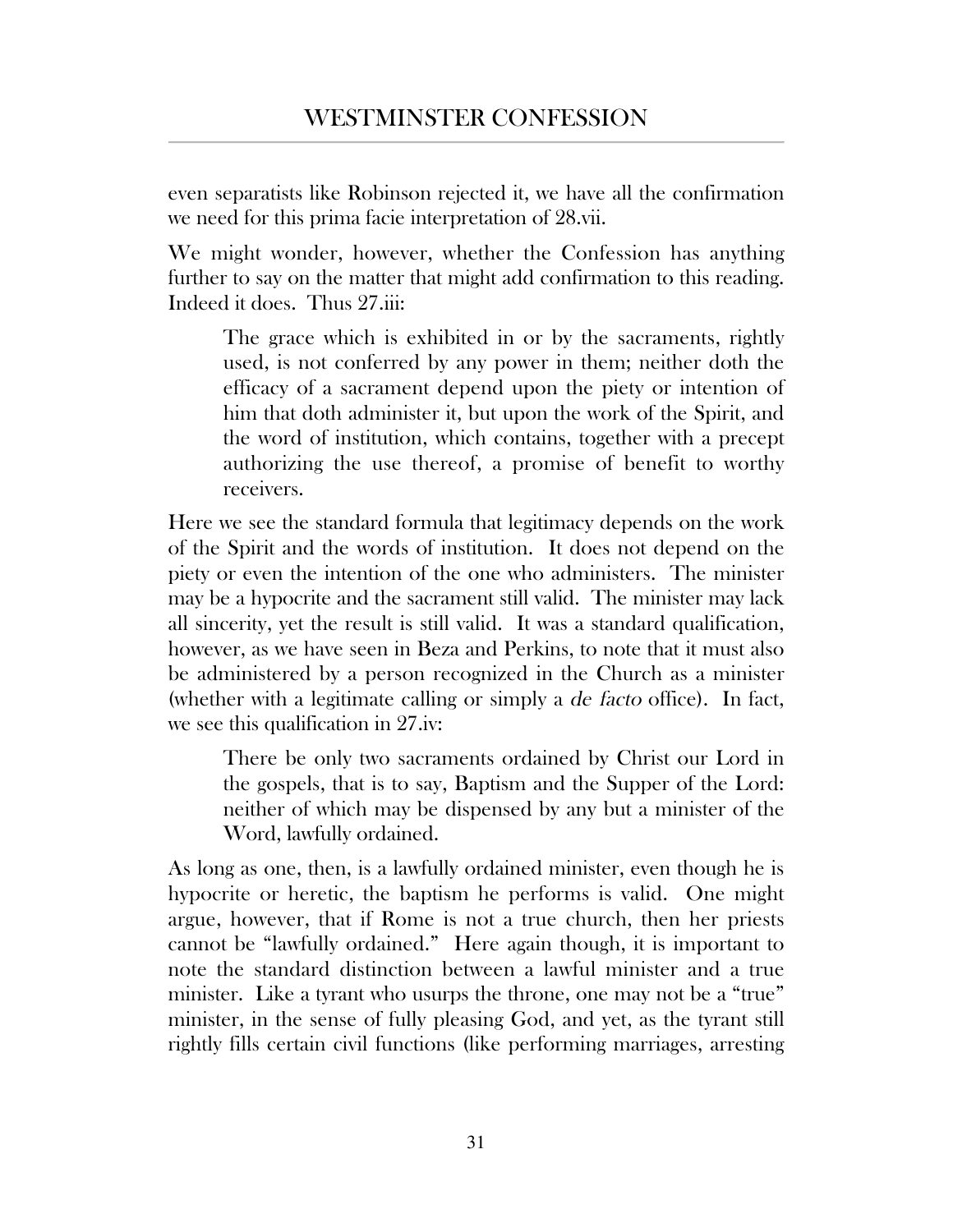thieves and murderers, or raising an emergency defensive army) so the usurping minister may lawfully perform the functions of the ministry. In fact 25.vi recognizes this standard Reformed formula, for example, when it recognizes that the Pope of Rome is not a "true" minister.

There is no other head of the Church but the Lord Jesus Christ: nor can the Pope of Rome in any sense be head thereof; but is that Antichrist, that man of sin and son of perdition, that exalteth himself in the Church against Christ, and all that is called God.

He "exalts himself . . . against Christ, and all that is called God." He can hardly be considered a "true" minister of Jesus Christ. However, the Confession notes that he exalts himself "in the Church." This acknowledges that in some sense Rome is still part of Christ's fold and that God's elect are still to be found in her, but this flock is subject to a tyrannical, usurping hierarchy. This corresponds almost exactly to the argument we saw in Beza and Perkins above. The hierarchy may not be "true" ministers, but given that they are the *de facto* ministers over at least some of Christ's sheep, they are the ones who nevertheless must perform necessary functions for those sheep.

The Westminster Confession does not address our question explicitly, nevertheless, when read in its historical context, and in the context of its broader ecclesiological assumptions, it shows itself to be solidly within the Reformed tradition on this question. The Assembly assumed the validity of Roman Baptism and thus would most certainly include Roman Catholics among those in 28.vii who should not be rebaptized. Presbyterians who do so are thus, out of accord with their own standards.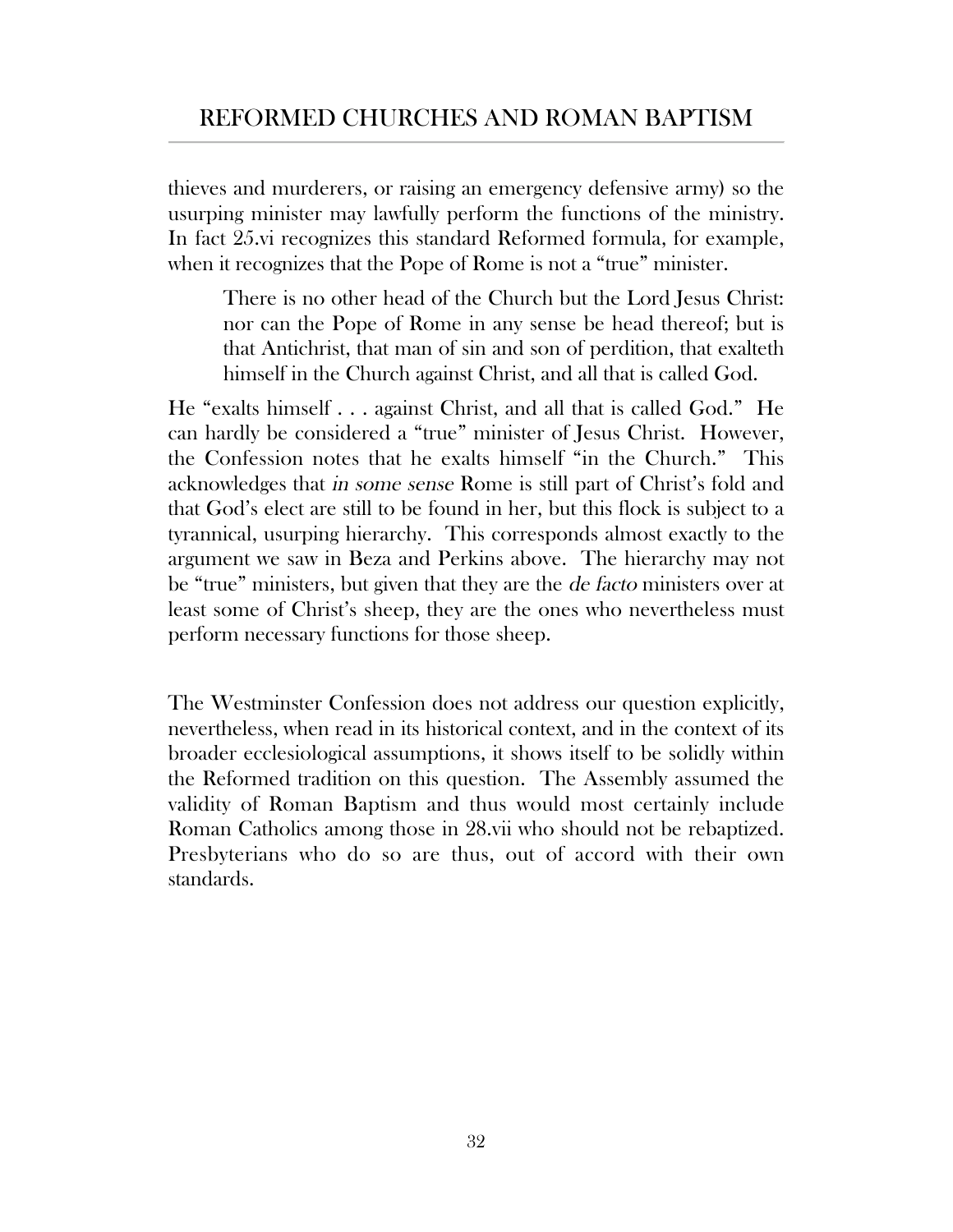# 8. Richard Baxter

Richard Baxter lived from 1615 until 1691, spanning one of the most tumultuous centuries in British history. He was a noted preacher in a generation of noted preachers. His tireless labors as a parish minister, his extensive writings on Christian life and piety, and his exhaustive "counseling manual" (The Christian Directory) mark him out, however, as an equally noteworthy pastor. What is not always recognized about Baxter's writings on spirituality and pastoral care is that they were part of his larger vision for a renewal of Christendom in Britain.<sup>†</sup> Much like the Scottish divines at the Westminster Assembly (particularly, Samuel Rutherford and Robert Baillie), he saw two ominous threats to the nation's stability. On the one hand, he opposed the radical sectarians who had been unleashed by Cromwell's policy of toleration (i.e., antinomians, millenarians, "fanatics," and "enthusiasts"), while on the other hand he opposed Roman Catholicism, both as a form of idolatry and as a political threat from a foreign power. He considered both of these to be grave political and religious dangers.<sup> $\mathbf{z}$ </sup> His opposition to Rome, however, was not simply reactionary. Baxter's opposition was a subtle and principled one that kept him from automatically embracing the opposite extreme of sectarianism. In the following excerpt from his Christian Directory, Baxter argues for the traditional Reformed position on Roman Baptism, acknowledging how and to what extent Rome may be considered a true church, and how and to what extent her baptism may be considered valid baptism.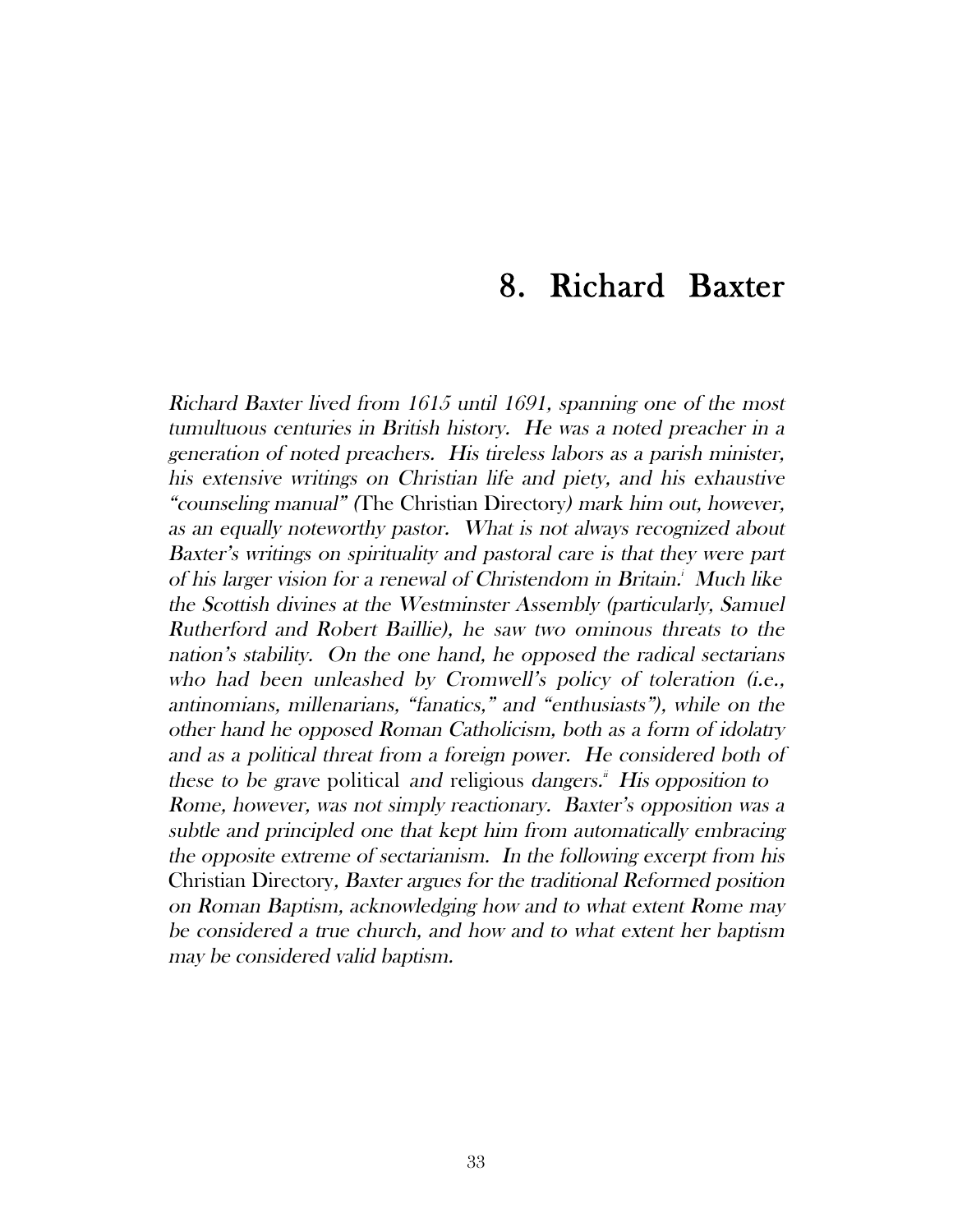# Quest. II. Whether we must esteem the church of Rome a true church? And in what sense some divines affirm it, and some deny it.

Want of some easy distinguishing hath made that seem a controversy here, which is so plain, that is can hardly be any at all but to protestants, if the question had been but truly stated. (d)

Remember therefore that by a church is meant, not a mere company of Christians, anyhow related to each other; but a society consisting of an ecclesiastical head and body, such as we call a political society. 2. And that we speak not of an accidental head (such as the king is, because he governeth them suo modo by the sword); for that is not an essential constitutive part; but of a constitutive ecclesiastical head and body. 3. That the question is not, whether the church of Rome be a part of the church, but whether it be a true church? And now I answer.

- 1. To affirm the church of Rome to be the catholic or universal church, is more than to affirm it to be a true catholic church, that is, a true part of the catholic church: and is as much as to say that it is the whole and only church, and that there is no other; which is [an] odious falsehood and usurpation, and slander against all other churches.
- 2. The church of Rome is so called in the question, as it is a policy [i.e., polity] or church in a general sense; and the meaning of the question is, Whether it be a divine, or a human or diabolical policy [polity]; a lawful church.
- 3. The church of Rome is considered, 1. Formally, as a church or policy [polity]. 2. Materially, as the singular persons are qualified. It is the form that denominateth. Therefore the question must be taken of the Roman policy [polity], or of the church of Rome as such; that is, as it is one ruler pretending to be the vicarious, constitutive, governing head of all Christ's visible church on earth, and the body which owneth him in this relation.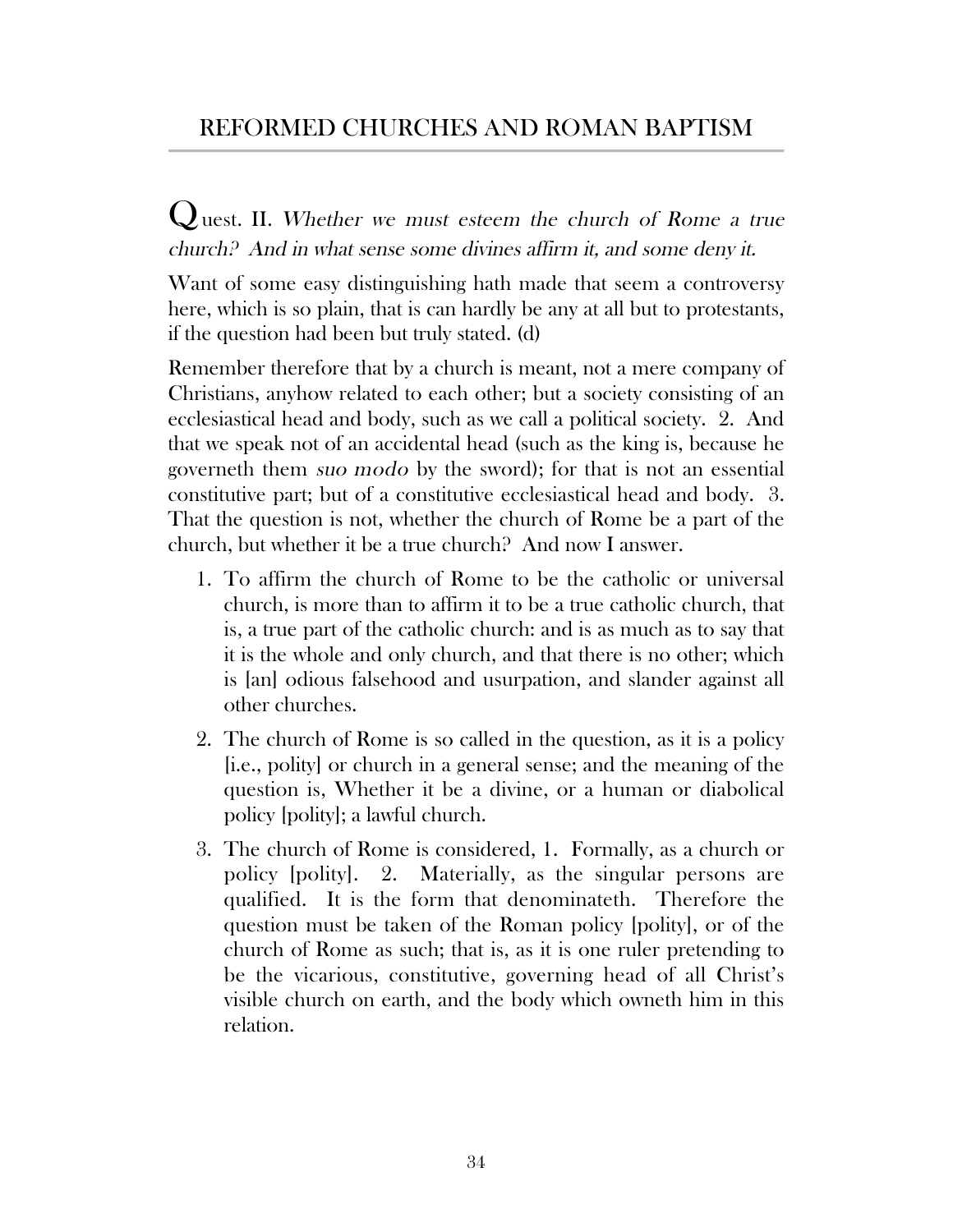- 4 . Therefore, I conclude (and so do all protestants) that this policy [polity] or church of Rome is no true church of Christ's instituting or approbation, but a human, sinful policy [polity], formed by the temptation of Satan, the prince of pride, deceit, and darkness. The proof of which is the matter of whole loads of protestant writings. And indeed the proof of their policy [polity] being incumbent on themselves, they fail in it, and are still fain to fly to pretended false tradition for proof, in which the sophisters know that either they must be judges themselves, and it must go for truth because they say it; or else that if they can carry the controversy into a thicket or wood of fathers and church history, at least they can confound the ignorant, and evade themselves. Of this see my "Disput[ation] With Johnson," and my "Key for Catholics," &c.
- 5. The bishop of the English papists, Smith, called bishop of Chalcedon, in his Survey, c.v. saith, "To us it sufficeth that the bishop of Rome is St. Peter's successor; and this all the fathers testify, and all the catholic church believeth; but whether it be jure divino or humano, is no point of faith." The like hath Davenport,"' called Fransc. a Sancta Clara more largely. By this let the reader judge whether we need more words to prove their church to be such as Christ never instituted, when the belief of their divine right is no part of their own faith.
- 6. If the church of Rome in its formal policy [polity] be but of human institution, it is, 1. Unnecessary to salvation. 2. Unlawful; because they that first instituted it had no authority so to do, and so were usurpers. For either the makers of it were themselves a church or no church. If no church, they could not lawfully make a church. Infidels or heathens are not to be our church makers. If a church, then there was a church before the church of Rome, and that of another form. And if that former form were of Christ's institution, man might not change it; if not, who made that form? And so on.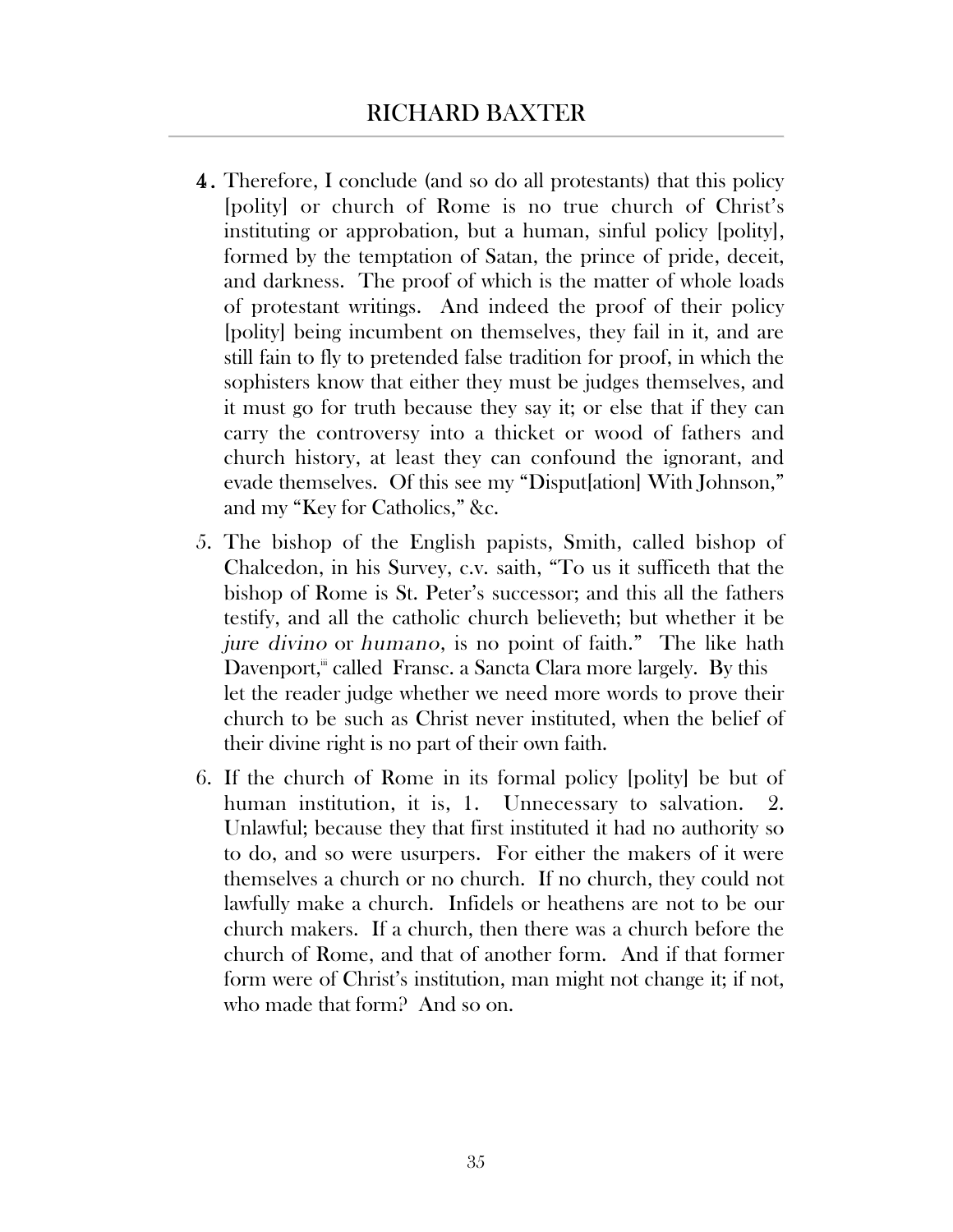7. Our divines therefore that say that the church of Rome is a true church, though corrupt, do not speak of it formally as to the papal policy [polity] or headship, but materially. 1. That all papists that are visible christians are visible parts of the universal church. 2. That their particular congregations considered abstractedly from the Roman headship may be true particular churches, though corrupt; which yet being the only difficulty shall be the matter of our next inquiry.

Quest. III. Whether we must take the Romish clergy for true ministers of Christ? And whether their baptism and ordination be nullities?

I join these two distinct questions together for brevity.

I. As true signifieth regularly called, so they are commonly irregular and not true ministers. But as true signifieth *real* opposed to a *nullity*, so it is now to be further considered.

The doubt lieth either of the sufficiency of his call, or of somewhat that is supposed to destroy it by contradiction or redundancy. 1. Whether he want any thing of absolute necessity to the office who is called in the church of Rome? Or, 2. Whether there be any thing in his office or entrance which nullifieth or invalidateth that which else would be sufficient?

For the first doubt, it is not agreed on among papists or protestants what is of necessity to the being of the office. Some think real godliness in the person is necessary; but most think not. Some think that visible, that is, seeming professed godliness, not disproved by mortal sin, is necessary; and some think not. Some think the people's election is necessary, and that ordination is but ad bene esse [for its well being]; and some think ordination is necessary ad esse [for its existence], and election ad bene esse, or not at all; and some think both necessary ad esse, and some neither. Some think the election of the people is necessary, though after election by others; some think it must be the consent of all the flock, or near all; and some only of the major part; and some of the better part, though the minor. Some think the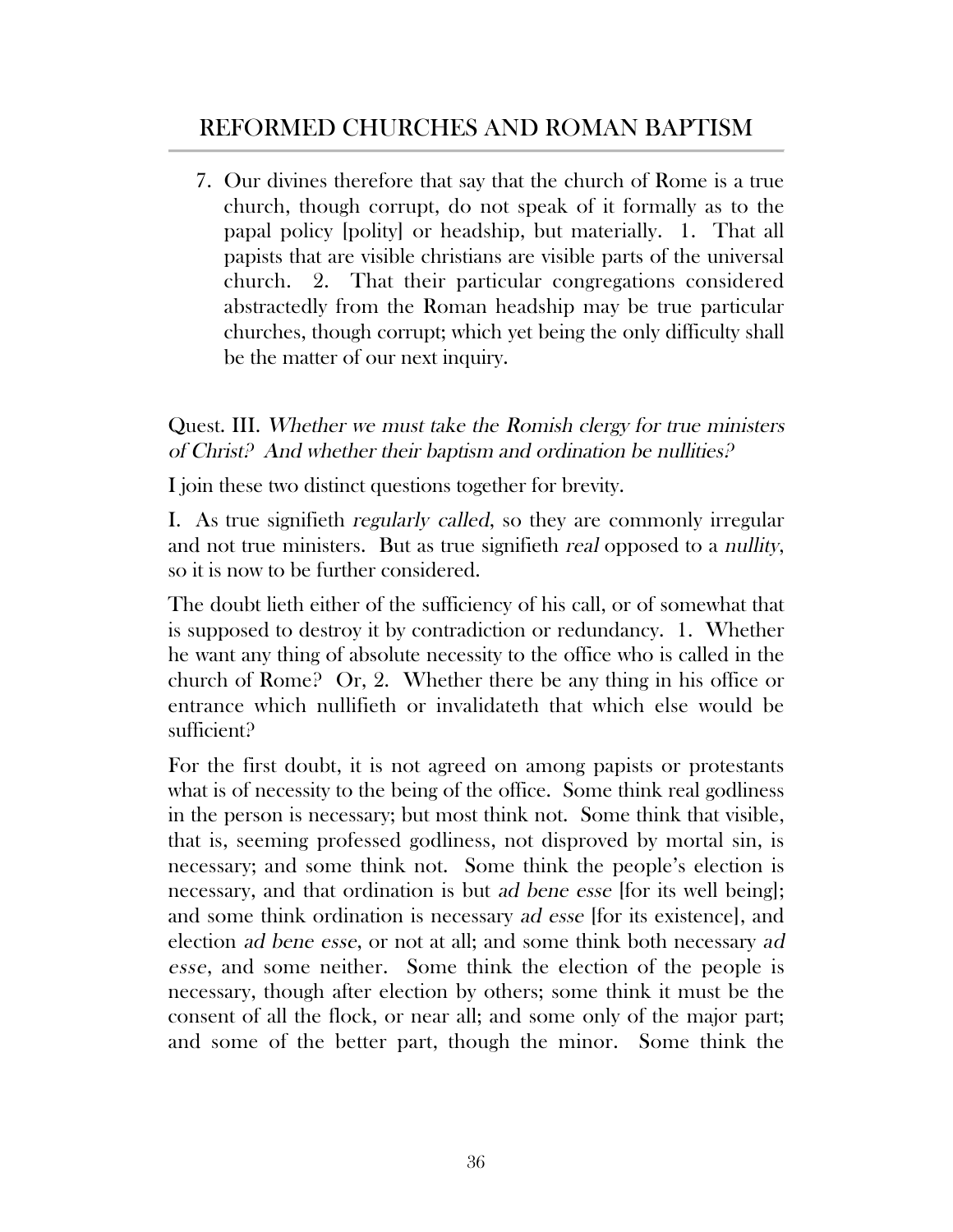ordination of a diocesan bishop necessary ad esse, and some not. Some think the number of two, or three, or more ordainers to be necessary, and some not. Some think it necessary to the validity of the ministry that it come down from the apostles by a true succession of truly ordained bishops, and some think not. Some few think that the magistrates' command or license is necessary, and only it, and most deny both. Johnson, alias Terret, the papist, in his Disputation against me, maintaineth that consecration is not necessary ad esse, nor any one way of election, by these or those, but only the church's reception upon such an election as may give them notice, and which may be different, according to different times, places, and other circumstances.

In the midst of these conditions, what is to be held? I have opened the case as fully and plainly as I can, in my second "Disput[ation] Of Church Government," about ordination, to which I must refer the reader: only here briefly touching upon the sum.

- 1. There are some personal qualifications necessary to the being of the office, (of which anon,) and some only to the well being.
- 2. The efficient conveying cause of power or office, is God's will signified in his own established law; in which he determineth that such persons so called shall receive from him such power, and be obliged to such office administrations.
- 3. Any providence of God which infallibly or satisfactorily notifieth to the church, who these persons are, that receive such power from God, doth oblige them to submit to them as so empowered.
- 4. God's ordinary established way of regular designation of the person, is by the church's consent, and the senior pastor's ordination.
- 5. By these actions they are not the proper donors or efficients of the power, or office given, but the consent of the people and the ordination do determine of the recipient, and so are regularly causa sine qua non of his reception. And the ordination is moreover a solemn investiture in the office, as when a servant is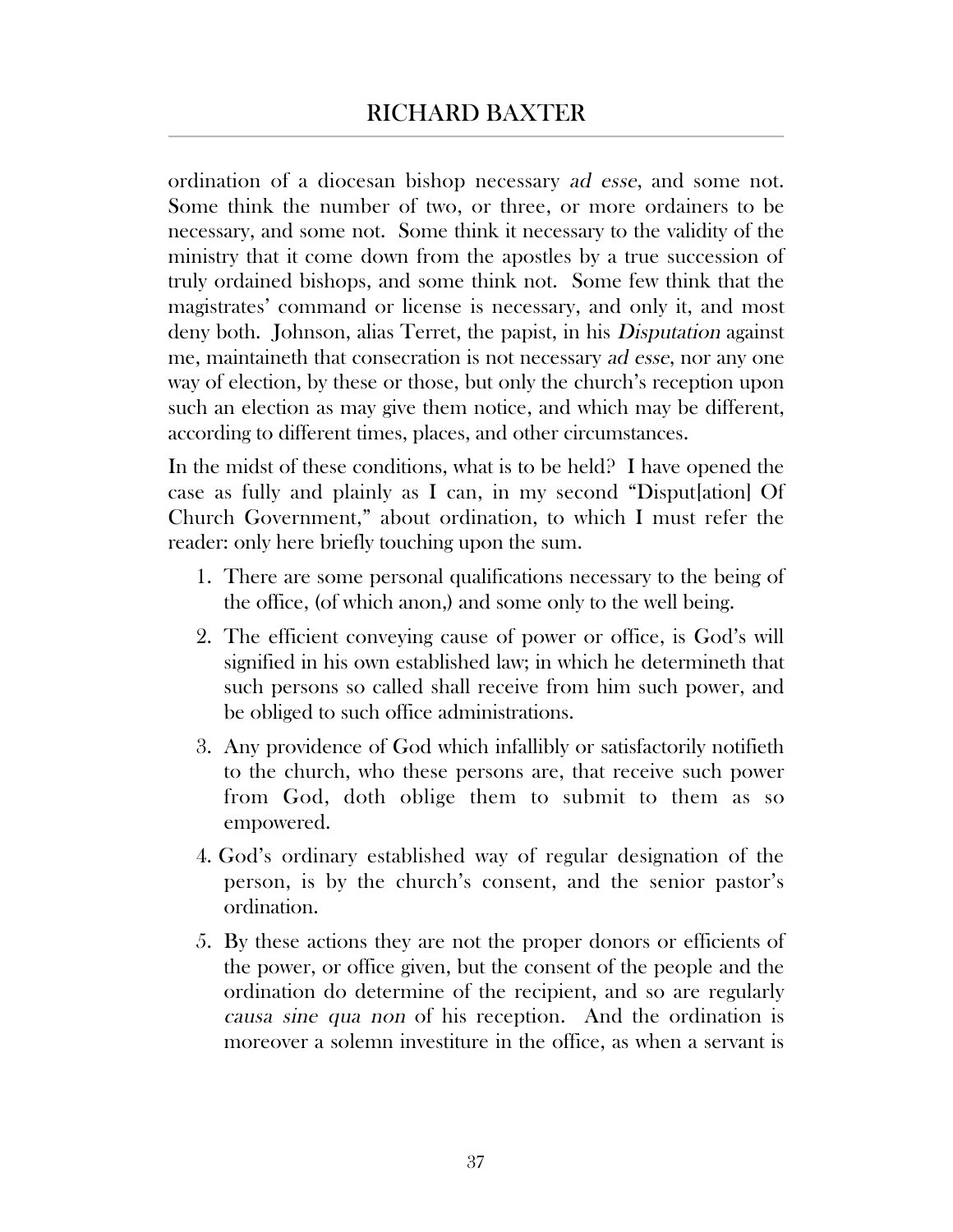sent by delivering a key to deliver possession of a house, by his master's consent, to him that had before the owner's grant; and so it ceremoniously entereth him into visible possession; like the solemnizing of marriage, or the listing of a soldier, &c.

- 6. The people's consent (before or after) is not only by institution, but naturally necessary, that a man become a pastor to those persons (for no man can learn, obey, &c. without consent): but it is not of necessity to the being of the ministry in general, or in the first instant; a man without it may be authorized as a minister to go preach the gospel for conversion, and baptize and gather churches, thought not to be their stated pastor.
- 7. When death, distance, corruption, heresy, or malignity of pastors within reach, maketh it impossible to have ordination, God's choice of the person may be notified without it: as by, 1. Eminent qualifications. 2. The people's real necessities. 3. And the removal of impediments, and a concurrence of inviting opportunities and advantages. 4. And sometimes the people's desire. 5. And sometimes the magistrate's commission or consent; which though not absolutely necessary in themselves, yet may serve to design the person and invest him, when the ordinary way faileth; which is all that is left to man to do, to the conveyance of the power.

The case being thus stated, as to what is necessary to give the power or office, we may next inquire whether any papist priest have such power, by such means.

And, 1. We have sufficient reason to judge that many of them have all the personal qualifications which are essentially necessary. 2. Many among them have the consent of a sober christian people (of which more anon). And Mr. Jacob, who was against bishops and their ordination, proveth at large, that by election or consent of the people alone, a man may be a true pastor, either without such ordination, or notwithstanding both the vanity and error of it. 3. Many of them have ordination by able and sober bishops, if that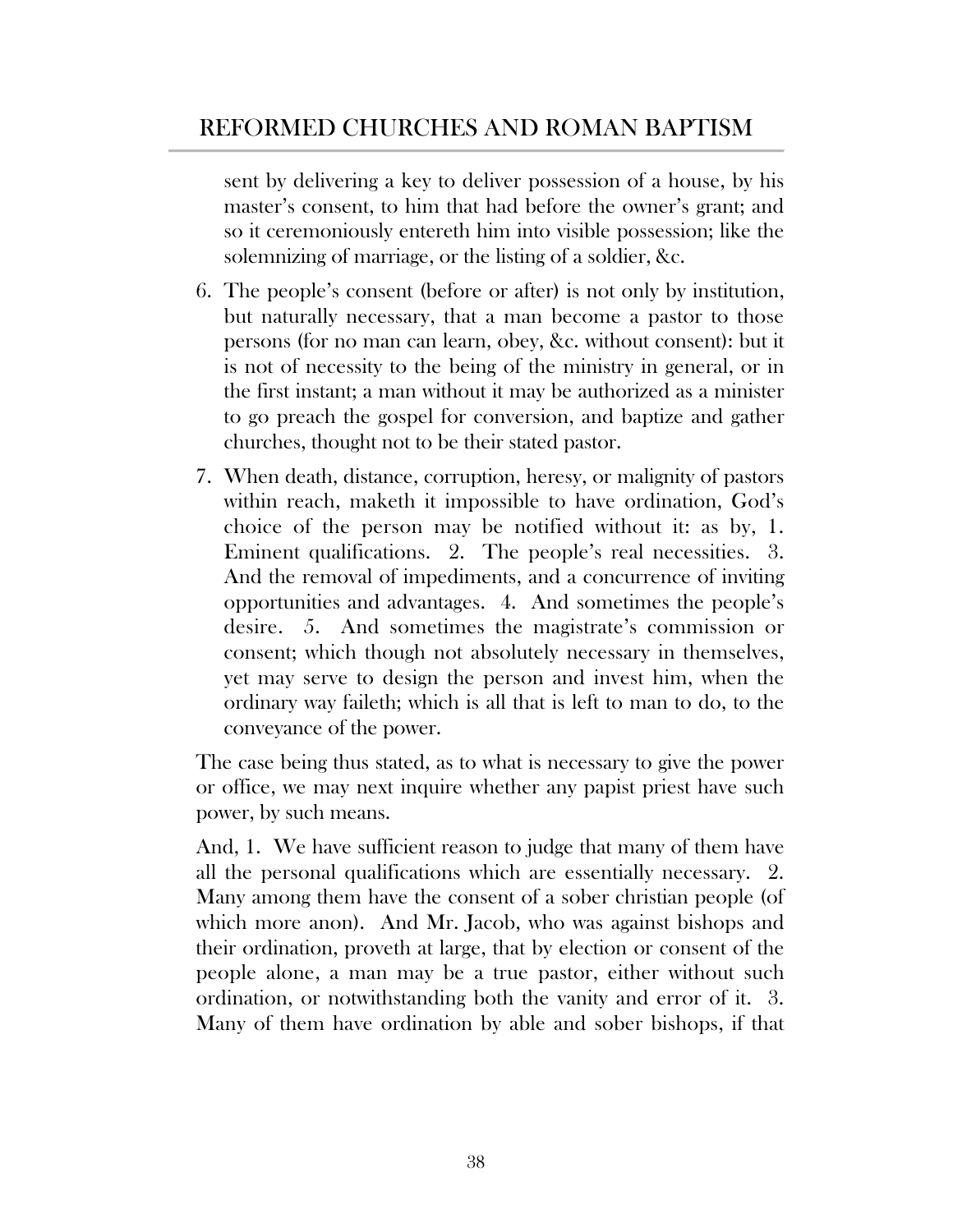also be necessary. 4. In that ordination, they are invested in all that is essential to the pastoral office.

So that I see not that their calling is a nullity through defect of anything of absolute necessity to its being and validity; though it be many ways irregular and sinful.

II. We are next therefore to inquire whether any contradicting additions make null that which else would be no nullity. And this is the great difficulty. For as we accuse not their religion for having too little, but too much, so this is our chief doubt about their ministry.

And, 1. It is doubted, as to the office itself, whether a mass priest be a true minister, as having another work to do, even to make his Maker, and to give Christ's real flesh with his hands to the people; and to preach the unsound doctrines of their church; and these seem to be essential parts of his function.

The case is very bad and sad; but that which I said about the heresies or errors which may consist with christianity, when they overthrow it but by an undiscerned consequence, must be here also considered. The prime part of their office is that (as to the essentials) which Christ ordained: this they receive, and to this they sew a filthy rag of man's devising; but if they knew this to be inconsistent with christianity or the essentials of the ministry, we may well presume (of many of them) they would not receive it. Therefore as an error which consequentially contradicteth some essential article of faith, nullifieth not his christianity who first and fastest holdeth the faith, and would cast away the error if he saw the contradiction, (as Davenant, Morton, and Hall have showed, Epist. Conciliat.) so it is to be said as to practical error in the present case. They are their grievous errors and sins, but, for aught I see, do not nullify their office to the church. As a mass priest, he is no minister of Christ (as an anabaptist is not as a re-baptizer, nor a separatist as a separater, nor an antinomian, or any erroneous person, as a preacher of that error); but as a christian pastor ordained to preach the gospel, baptize, administer the Lord's supper, pray, praise God, guide the church, he may be.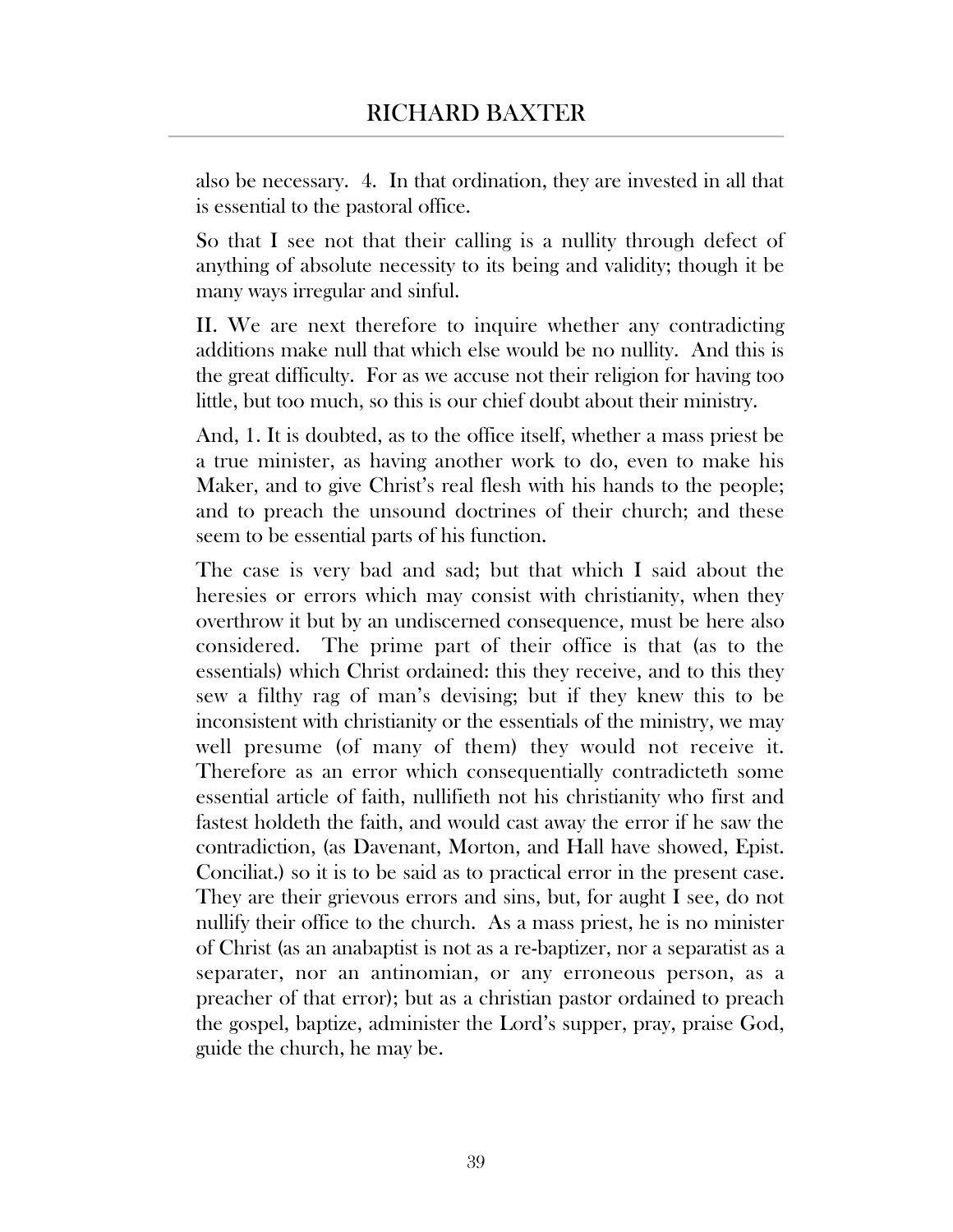The same answer serveth to the objection as it extendeth to the erroneous doctrines which they preach, which are but by consequence against the essentials of religion.

2. But it is a greater doubt, Whether any power of the ministry can be conveyed by antichrist, or from him? And whether God will own any of antichrist's administrations? Therefore seeing they profess themselves to have no office but what they receive from the pope, and Christ disowning his usurpation, the same man cannot be the minister of Christ and antichrist; as the same man cannot be an officer in the king's army and his enemies'.

But this will have the same solution as the former. If this antichrist were the open, professed enemy to Christ, then all this were true: because their corrupt additions would not by dark consequences, but so directly contain the denial of christianity or the true ministry, that it were not possible to hold both. But (as our divines commonly note) antichrist is to sit in the temple of God, and the pope's treason is under the pretence of the greatest service and friendship to Christ, making himself his vicar-general without his commission. So they that receive power from him, do think him to be Christ's vicar indeed, and so renounce not Christ, but profess their first and chief relation to be to him, and dependence on him, and that they would have nothing to do with the pope, if they knew him to be against Christ. And some of them write, that the power or office is immediately from Christ, and that the pope, ordainers, and electors do but design the person that shall receive it (because else they know not what to say of the election and consecration of the pope himself, who hath no superior). And the Spanish bishops in the council of Trent held so close to this, that the rest were fain to leave it undetermined; so that it is no part of their religion, but a doubtful opinion, Whether the power of bishops be derived from the pope, though they be government by him?

But as to the other, the case seemeth like this: if a subject in Ireland usurp the lieutenancy, and tell all the people that he hath the king's commission to be his lieutenant, and command all the submit to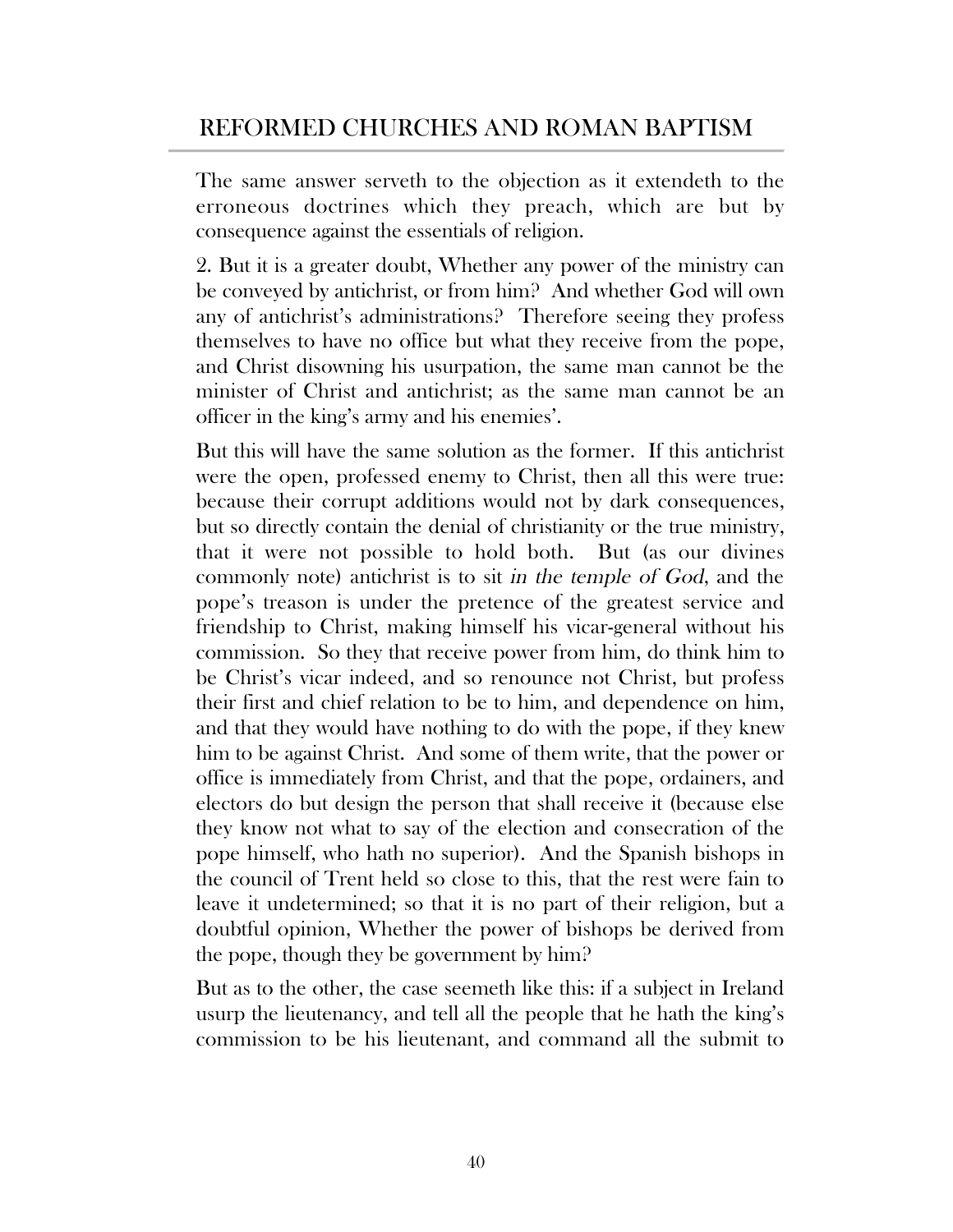him, and receive their places from him, and obey him; and the king declareth him a traitor, (antecedently only by the description of his laws,) and maketh it the duty of the subjects to renounce him; those now that know the king's will, and yet adhere to the usurper, though they know that the king is against it, are traitors with him: but those from whom he keepeth the knowledge of the laws, and who for want of full information believe him to be really the king's lieutenant, (and specially living where all believe it,) but yet would renounce him if they knew that he had not the king's commission; these are the king's subjects, though in ignorance they obey a usurper. And on this account it is that Archbishop Usher concluded, that an ignorant papist might be saved, but the learned hardly. But when the learned, through the disadvantage of their education, are under the same ignorance, being learned but on one side but to their greater seduction, the case may be the same.

The same man therefore may receive an office from Christ, who yet ignorantly submitteth to the pope, and receiveth corrupt additions from him.

But suppose I be mistaken in all this, yet to come to the second question,

III. Whether baptism and ordination given by them be nullities? I answer, no, on a further account, 1. Because that the ministry which is a nullity to the receiver, (that is God will punish him as a usurper,) may yet perform those ministerial acts which are no nullities to the church. Else how confused a case would all churches be in! For it is hard ever to know whether ministers have all things essential to their office. Suppose a man be ignorant, or a heretic against some essential article of faith, or suppose that he feigned orders of ordination when he had none; or that he was ordained by such as really had no power to do it; or suppose he pretended the consent of the majority of the people, when really the greater part were for another: if all this be unknown, his baptizing and other administrations are not thereby made nullities to the church, though they be sins in him. The reason is, because that the church shall not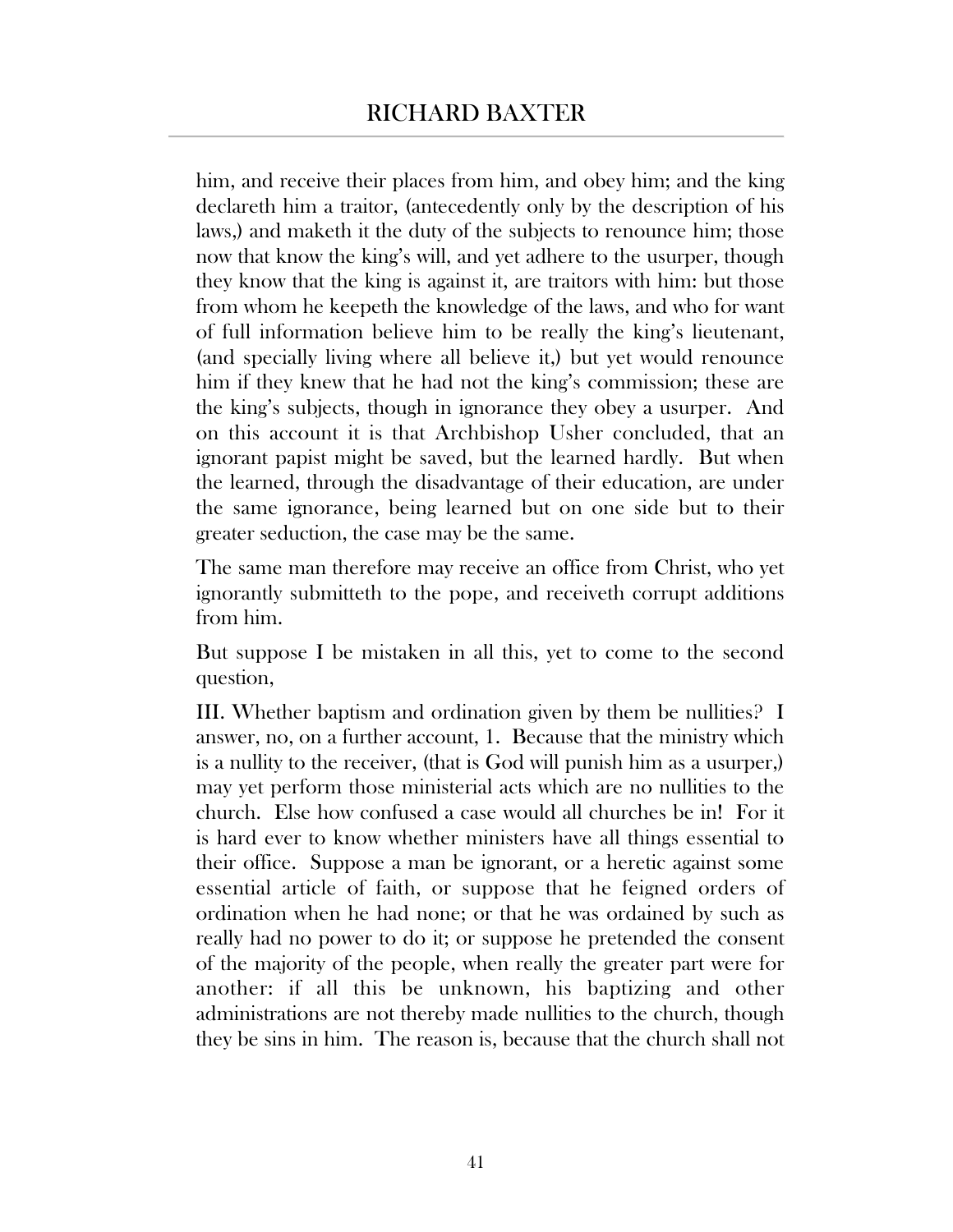suffer, nor lose her right for another man's sin! When the fault is not theirs, the loss and punishment shall not be theirs. He that is found in possession of the place, performeth valid administration to them that know not his usurpation, and are not guilty of it. Otherwise we should never have done re-baptizing, nor know easily when we receive any valid administrations, while we are so disagreed about the necessaries of the office and call; and when it is so hard in all things to judge of the call of all other men.

2. And as the papists say, that a private man or woman may baptize in extremity, so many learned protestants think, that though a private man's baptism be a sin, yet it is no nullity, though he were known to be no minister.

And what is said of baptism, to avoid tediousness, you may suppose said of ordination, which will carry the first case far, as to the validity of the ministry received by papists' ordination, as well as of baptism and visible christianity received by them. For my part, God used Parson's "Book of Resolution corrected," so much to my good, and I have known so many eminent christians, and some ministers, converted by it, that I am glad that I hear none make a controversy of it, whether the conversion, faith, or love to God be valid, which we receive by the books or means of any papist?

 $A$  glimpse of this agenda may be seen in his book  $H$ oly Commonwealth published in 1659. Though it was repudiated by Baxter under pressure after the restoration of the monarchy, scholars have noted that it's key ideas remained important for Baxter throughout his life. It has recently been reprinted in the Cambridge Texts in the History of Political Thought series, with a very helpful introduction by William Lamont.

 $\,$  Of course, Baxter would not have acknowledged this very modern distinction. For him, "secular politics" and "non-political religion" were equally unthinkable.

iii System. Fidei.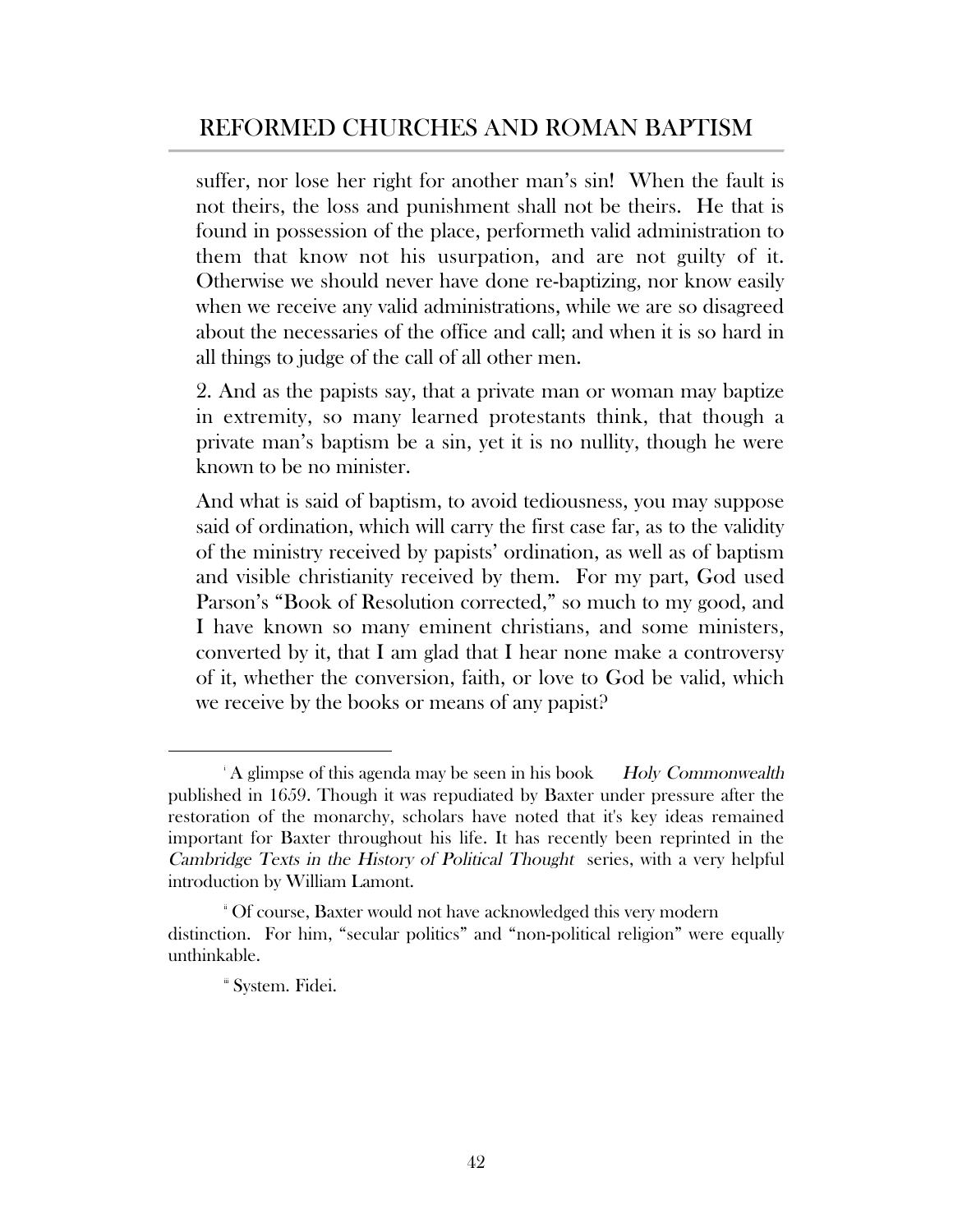# 9. Francis Turretin

Francis Turretin (1623-1687) was a Reformed theologian of (as his name suggests) Italian descent. His grandfather (also named Francis) originally came to Geneva as a Protestant exile and was given citizenship in 1627. The family rose to great prominence in the city, where the junior Francis's father, Benedict, became a noted pastor and professor of theology in the Genevan Academy until his death in 1631. Francis succeeded him many years later and became one of the most esteemed Reformed theologians of the day. He was later followed by his son Jean Alphonse Turretin, who likewise became a noted (if somewhat less orthodox) theologian holding the same chair in Geneva. Francis Turretin's magnum opus, Institutio Theologiae Elencticae (Institutes of Elenctic Theology, P&R Publishing 1992-97) became the standard textbook in theology throughout much of the Reformed world. Jonathan Edwards highly recommended Turretin in the 18th Century (Works, Yale University Press 16:217), and the Institutio in Latin was the chief text during the 19th Century both at Union Seminary in Virginia under R.L. Dabney, and at Princeton Seminary until the publication of Charles Hodge's Systematic Theology . Through his place in these seminaries (as well as indirectly through the ongoing legacy of Hodge), Turretin has played an inestimably important role in the development of the North American Presbyterian tradition. Turretin's treatment of the question of Roman Baptism is reprinted here with permission from P&R Publishing.

#### Fourteenth Question: The Lawful Ministry of Baptism

I. The question is necessary on account of the Romanists who defend baptism by laymen; yea, even by women. They do indeed teach that it is not lawful for laymen to baptize publicly and statedly; or even privately when a priest is present; or even when he is absent, except in a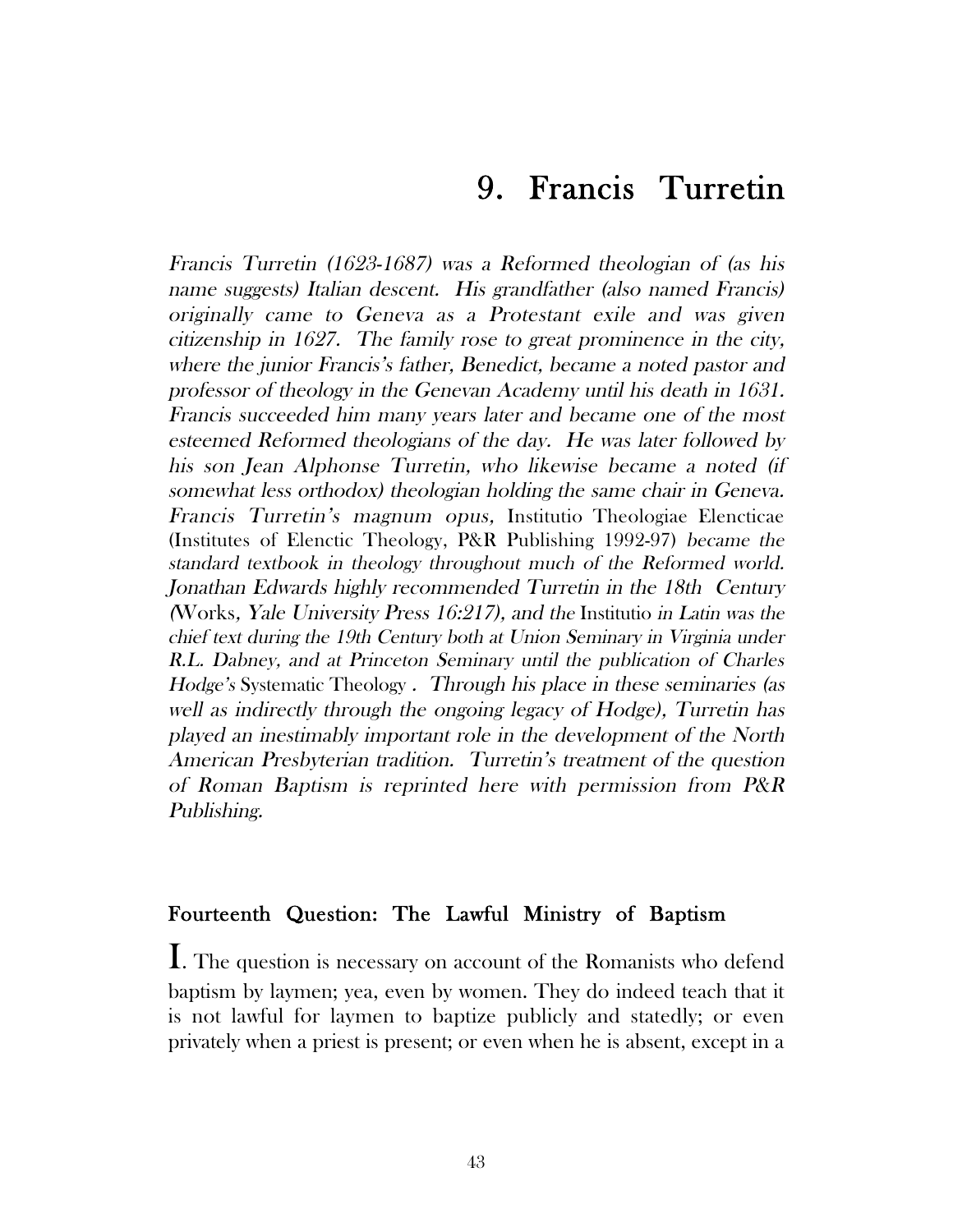case of necessity. But they maintain that where there is danger of death, it is lawful for any layman (whether baptized or unbaptized) to baptize, provided he is acquainted with the rite. Yea, they grant this power even to women, an error flowing from that other concerning the absolute necessity of baptism.

II. On the other hand we contend that the baptism by laymen (of whatever sex they may be) is a nullity and think that it cannot be rightly administered by anyone except by a pastor lawfully called, whether in a case of necessity or not.

III. The reasons are: (1) the right to baptize belongs only to those to whom was given by Christ the right of preaching the gospel. For these two attend each other as parts of the public ministry and are indissolubly joined together. Now Christ gave this right to the apostles alone and their lawful successors (Mt. 28:19, 20). And that it does not belong to others is evident from v. 16, where the eleven apostles are said to have departed into Galilee. But although many others had been present besides the apostles when Christ spoke, it does not follow that these words ("Go, teach all nations, baptizing them") do not belong to the apostles alone, because there was nothing to hinder the command of Christ being given to the apostles alone in the presence of many witnesses. It is certain that Christ here addresses the sacred ministers whom he was calling to the preaching of the gospel. Therefore, as no one ought to have preached by public authority unless he was sent and had a peculiar call to it, so neither ought he to baptize. Therefore, a woman ought not to teach in the church (1 Tim. 2:12).

IV. Second, no one can meddle with the seals of a king, except he who in a special manner obtains this office and performs the functions of a chancellor. Now the sacraments are the seals of the King of kings, whose custody and dispensation therefore belong to none except sacred ministers.

V. Third, it is no more lawful for a private person or a woman to baptize than to administer the Lord's Supper. Nor ought it to be said that they hold dissimilar relations, because baptism is a sacrament of confirmation. Adults indeed are renewed when they cannot use the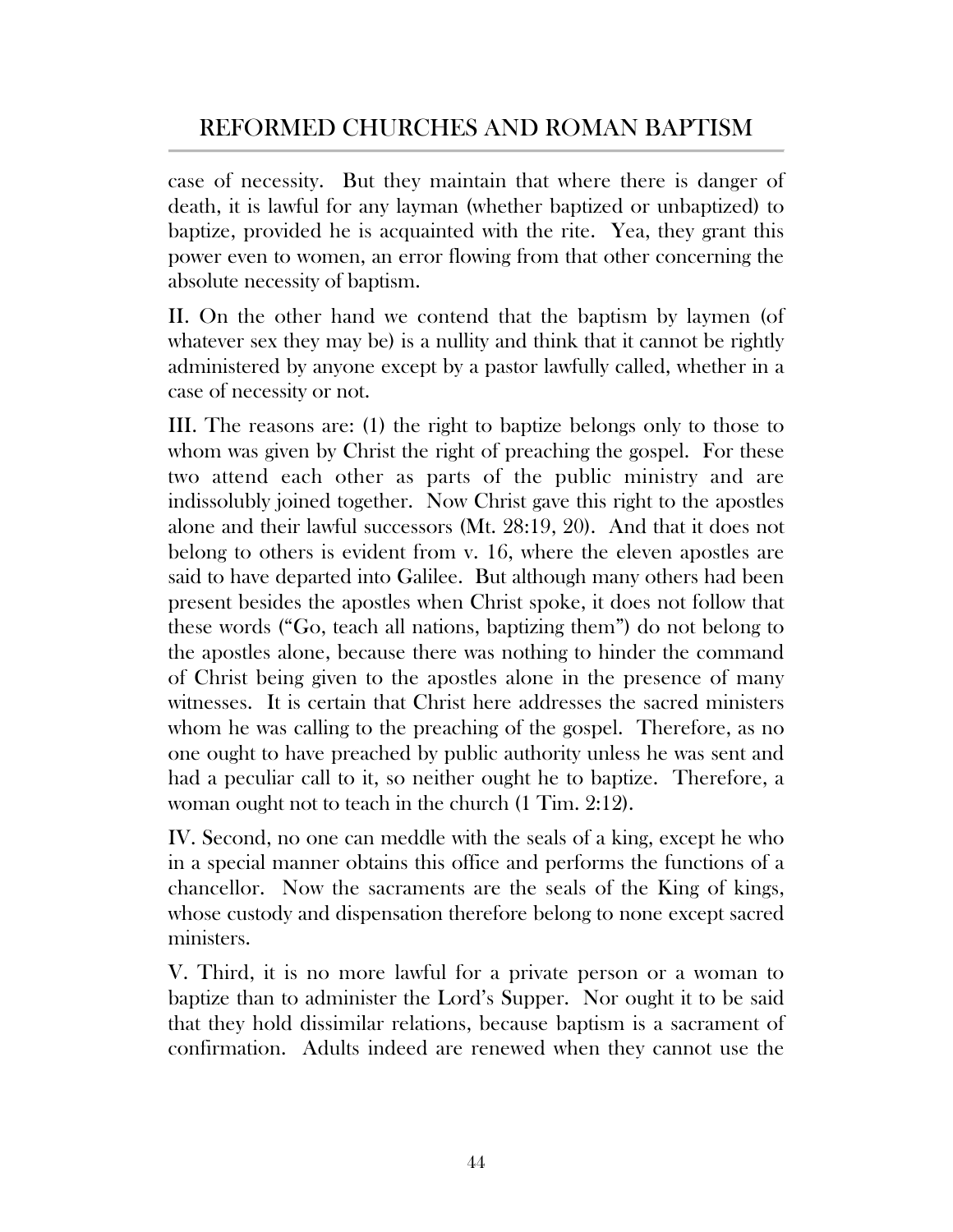Supper by the desire for it and the promise of the gospel, which is the power of God unto salvation to everyone who believes. But to infants no other means of regeneration and salvation is left besides baptism. They both do hold the same relation; for if we are bound to enter into the church, we ought also to be nourished in it. And if we can be nourished by the word alone in case of necessity, why could we not be received into the internal communion of the invisible church without baptism through the grace of God?

VI. Fourth, because baptism by laymen and women is grounded upon the erroneous foundation of the absolute necessity of baptism. This being once overthrown, that must also necessarily be overthrown.

VII. Fifth, the ancients agree as to woman-baptism (gynaikobaptismon), that it is unlawful. Epiphanius gives it as one of the errors of the Marcionites (Panarion 42 [trans. F. Williams, 1987], p. 275; PG 41.699-700]). Tertullian says, "A woman is not permitted to speak in the church, nor to baptize, nor to offer" (On the Veiling of Virgins  $9$ [ANF 4:33; PL 2.901-2]). In the Clementine Constitution, the title of a chapter is: "Women ought not to baptize; for it is wicked and contrary to the teaching of Christ" (Constitutions of the Holy Apostles 3.9 [ANF 7:429]). Canon 100 of the Council of Carthage (IV) is: "Let not a woman presume to baptize" (Helege, 2:417). False is the addition by Lombard (Sententiarum IV, Dist. 6\*.1 [PL 192/2.852]) and Gration, "unless necessity compels" ("Decreti," Pt. III, De Consecratione, Dist. IV. 20, Corpus Iuris Canonici [1959], 1:1367) because this clause is found neither in the canons of the African Church, nor in Balsamo.

VIII. The office of teaching is either public and from authority, or private from charity. The latter can be exercised by private persons, but not the former. Now the sacraments as seals of the king are acts of authority which cannot be dispensed by private persons, not even out of charity. Thus instruction and doctrine have a wider scope than baptism. For although no one but a baptized person teaches, still everyone teaching does not baptize. Besides there is one necessity of doctrine,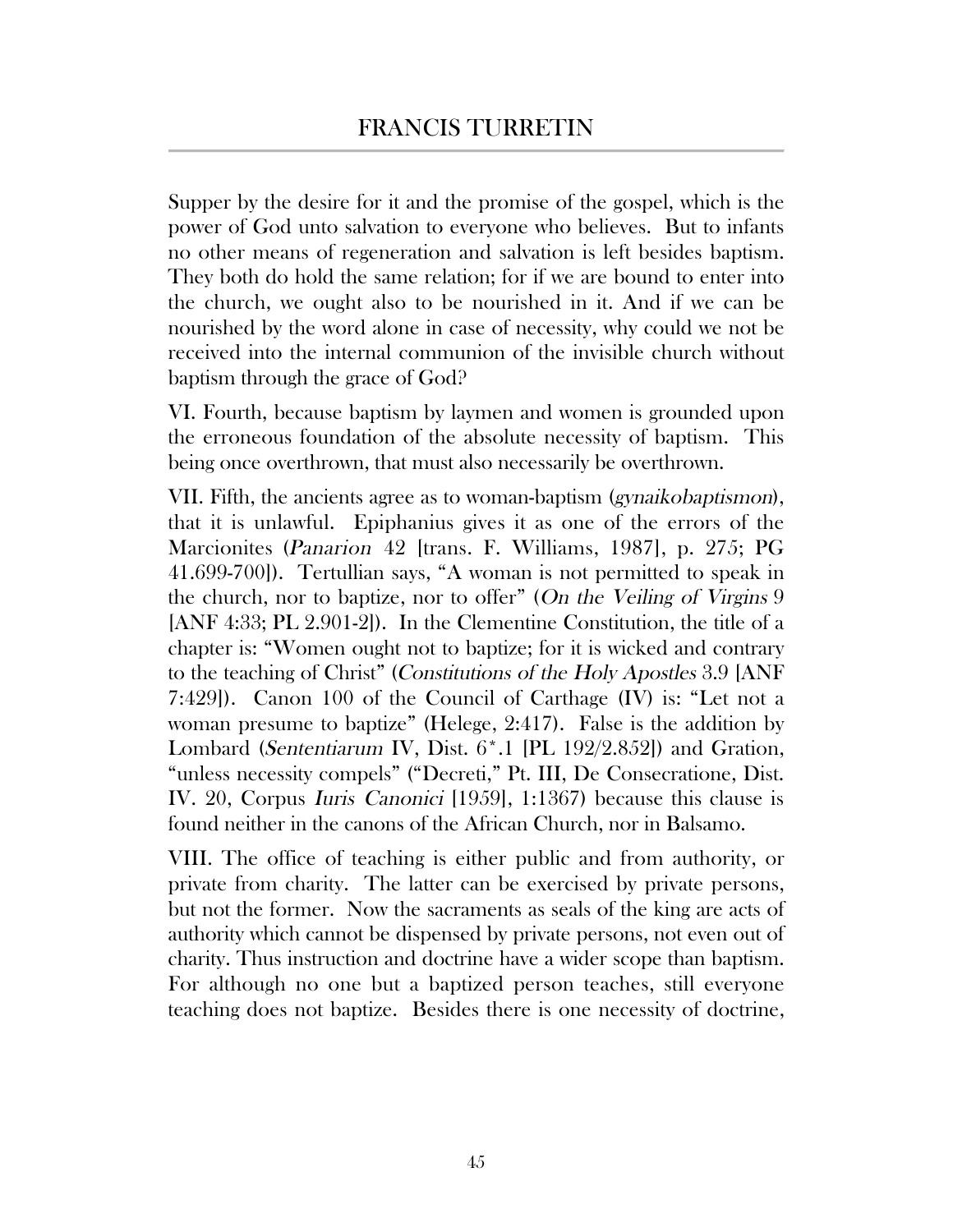which is absolute and of the means to salvation; another of the sacraments, which is hypothetical and of command.

IX. The example of Zipporah circumcising her son cannot render woman-baptism (gynaikobaptismon) lawful (Ex. 4:24-26). (1) We must live by laws, not by examples; and that example neither can nor ought to be imitated, not only because drawn from a woman unwilling and intensely excited and hardly sane on account of her rage (v. 25). (2) There is a difference between circumcision and baptism. The former could be administered by private persons and nothing peculiar is ascribed to it; but the right to baptize is given to those alone who have the right to teach. (3) The consequence does not hold good from what was done before the establishment of the Jewish polity to what was done afterwards; otherwise we would have to say that the intermission of circumcision in the wilderness ought to have been tolerated in Canaan (which is absurd). (4) The prophetess did this in the presence of her husband. Now the Romanists do not allow women to baptize when priests are present. (5) Nor if God was on this account reconciled to Moses does it follow forthwith that this act pleased God in all respects or that there was no sin in it, because God is appeased from his own mercy and not from the dignity and merit of our works. The thing could have been approved by God, but not the mode of the thing; as what the Scripture narrates of the humility of Ahab (1 K. 21:29), also how by the worship which the nations introduced from Assyria into Samaria exercised in worshipping the true God with false gods, they were delivered from the lions (2 K. 17:25-41).

X. They were neither private persons nor merely laymen who are said in Acts to have baptized. Philip was not only a deacon, but also an evangelist (Acts 21:8). Ananias was one of the seventy disciples, pastor of the church of Damascus, who did this by command of God, to whom, moreover, Paul was sent. It is not said that Cornelius and his friends were commanded to be baptized by the brethren who were with Peter (Acts 10:48); but only that they were commanded to be baptized or that Peter commanded them that they should be baptized. Hence it no more follows that they were baptized by the companions of Peter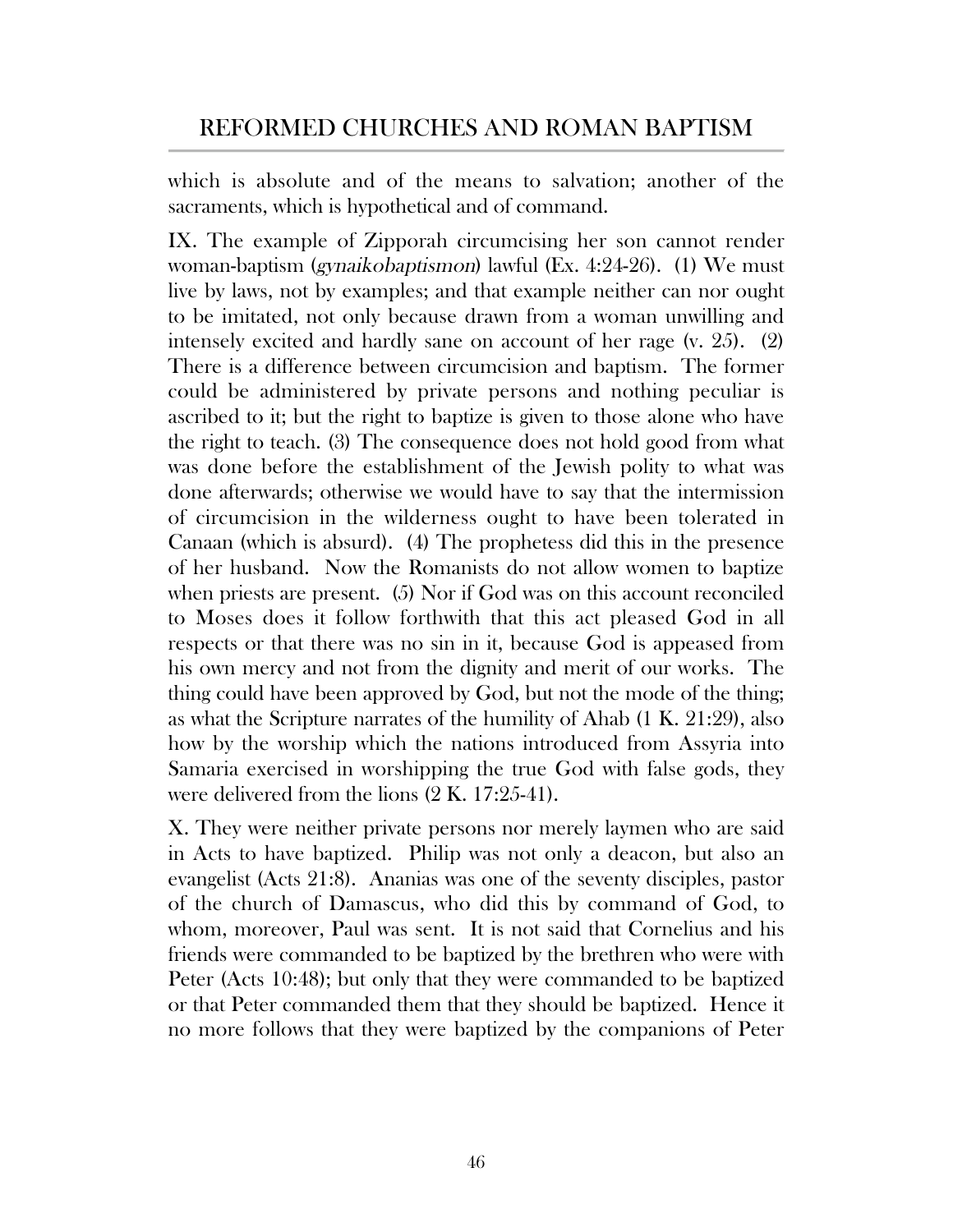than by Peter himself. Otherwise it would follow that laymen can baptize in the presence of ministers, which the Romanists deny.

XI. The three thousand men who are said to have been baptized by the apostles might have been baptized conveniently by them by sprinkling, if not by immersion. Besides, there might have been many of the seventy disciples to whom this power belonged.

XII. They who administered baptism by the command and authority of the apostles are not to be considered as private persons, for a calling could not have been wanting to him who did anything by the authority of the apostles, especially since they did not seem to baptize as much as the apostles by them, even as Christ baptized only by the apostles (John 4:1, 2\*).

XIII. As to baptism by laymen, nothing certain can be gathered from the fathers. For although it is not to be denied that many allowed it—Tertullian (On Baptism 17 [ANF 3:677]), Jerome (Dialogue Against the Luciferians [NPNF2, 6:324]), Augustine (Contra Epistolam Parmeniani 2<sup>\*</sup>.13 [PL 43.69-73]) and the Council of Elvira (Canon 38, Hefele, 1:152)—it is certain that others did not approve of it. Basil judges it "to be wrong for laymen to baptize" (Letter 188 [1], "To Amphilochius, (") 1 [FC 28:10-11; PG 32.670]). Ignatius (Pseudo-Ignatius," Ad Heronem" 3.2, Patres Apostilici [ed. F.X. Funk, 1913], 2:311) and Epiphanius (Panarion 79.3 [PG 42.743]) are so averse to the administration of baptism by laymen that they do not allow even deacons to baptize.

XIV. Since a sacrament is a public act, it ought to be publicly administered in the church by public ministers and no necessity or sufficient reason can be given why a sacred and public act should be privately performed. The ordination of God is our highest law, the supreme necessity, which must be obeyed, rather than indulge popular ignorance and weakness.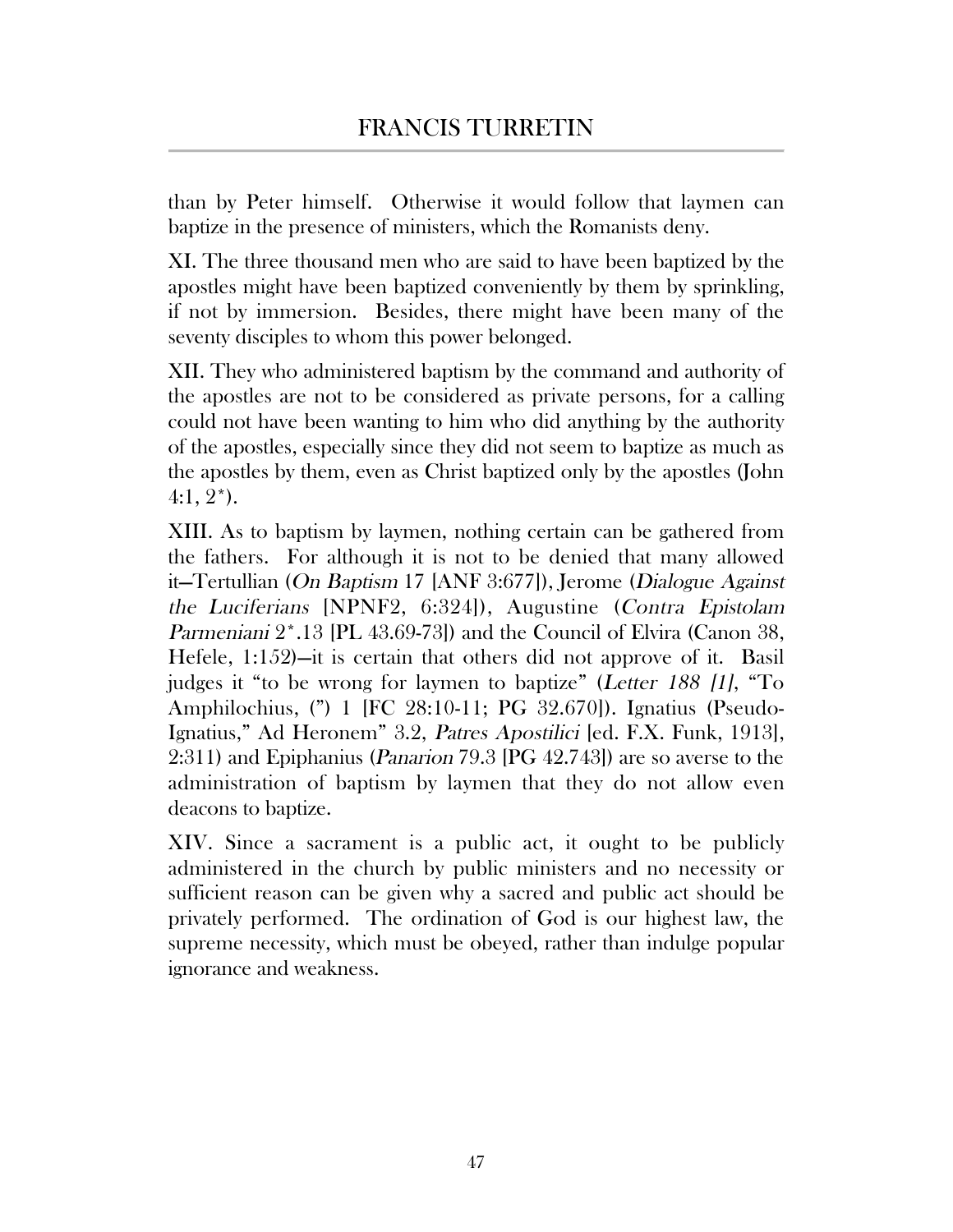#### Fifteenth Question: Is baptism administered by heretics lawful? We distinguish.

I. The question was long ago agitated in the time of Cyprian and Stephen, Bishop of Rome, with great spirit; some contending that baptism administered by a heretical minister was lawful and valid, others however denying it and maintaining that all such should be rebaptized. For Cyprian and his fellow African bishops decreed that baptism administered by heretics and schismatics was not true baptism and that on this account they should be rebaptized who approached the Catholic faith; as is evident from the various epistles of Cyprian to Januarius (Letter 72, "To Januarius" [ANF 5:375-77 ]), to Quintus (Letter 70, "To Quintus" [ANF 5:377-78]), to Stephen (Letter 71, "To Stephen" [ANF 5:378-79]), to Jubaianus\* (Letter 72, "To Jubaianus" [ANF 5:379-86]) and others, and from the Acts of the Council of Carthage ("Seventh Council of Carthage" [ANF 5:565-72]) over which Cyprian presided, Still they so affirmed these things as not to conduct themselves say in the opening of the Council, ibid., p. 565). In this respect, they differed much from the Donatists, who derived this error from them. They defended it with great zeal, deserting the communion of believers of those who disagreed with them. Hence the error merged into heresy and from a discord arose a schism, concerning which Augustine is to be consulted in his books, On Baptism, Against the Donatists (NPNF1, 4:411-514) and De Haeresibus 69 (PL 42.43- 44).

II. Stephen, the Roman bishop, in accordance with the ancient custom of the Catholic church, affirmed that those baptized by heretics should be received without a new baptism; as appears from the epistolary discussion of Stephen and Cyprian, where he gives his opinion, the sum of which is: "If anyone comes to us from any heresy, nothing new should be done, except what is customary, that the hand be placed upon him for repentance." In the following century in the First Nicene Council, this question was decided when it was said of those who style themselves Cathari: "If at any time they come to the Catholic church, it pleased the holy and great Council that receiving the imposition of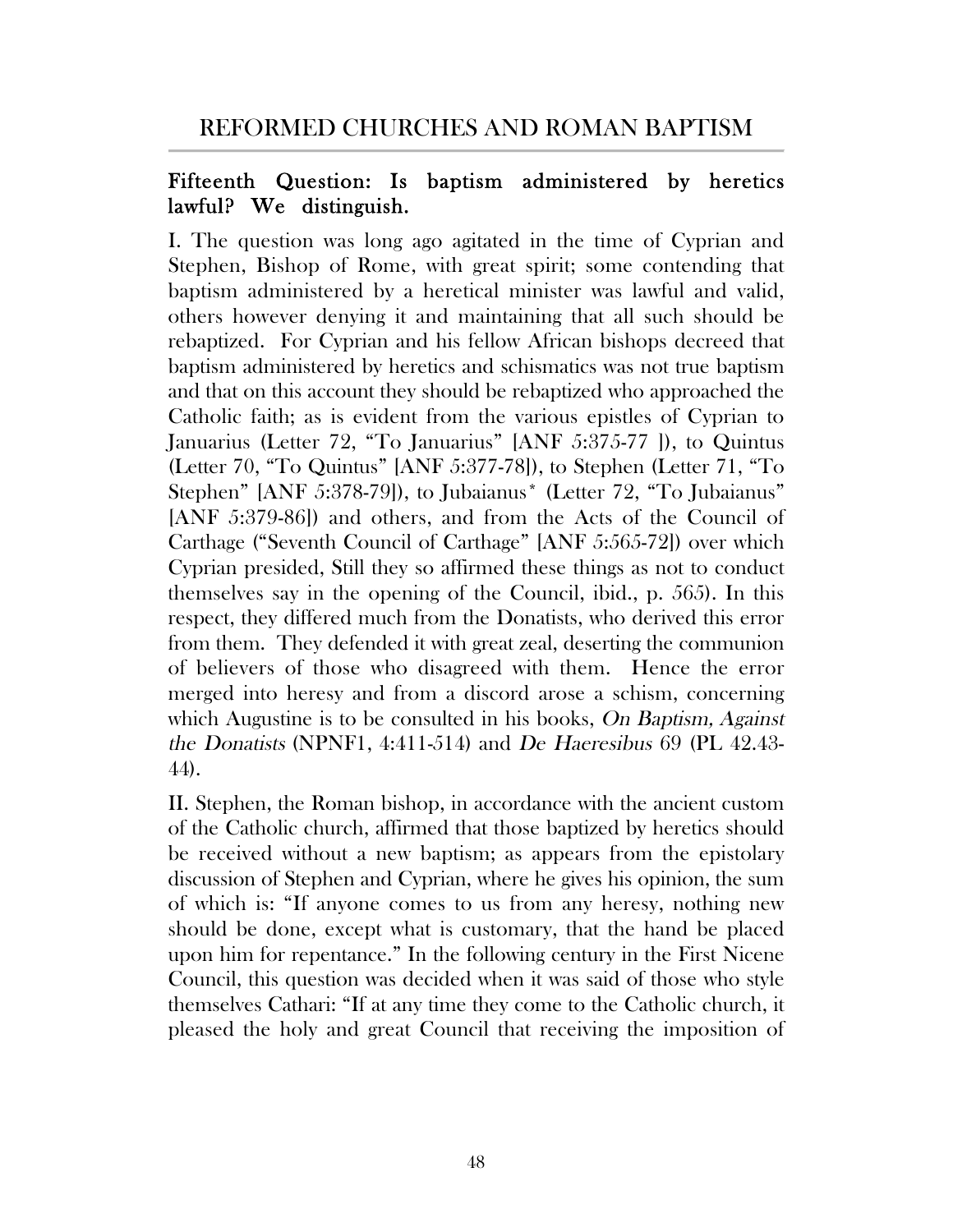hands, they should thus continue among the clergy" (hoste cheirothetemenous autous menein houtos en to klero, Canon 8, Council of Nicea, cf. tanner, 1:9). Hence it is evident that this great synod esteemed valid not only the baptism, but also the clerical ordination received under the ministry of heretics. Still the Paulianists or Samosatians, are excepted by Canon 19, whom the synod determined should "be baptized over again" (anabaptizesthai ex apantos, Tanner, 1:15) because they did not acknowledge the Trinity. Hence it is evident that Cyprian and Stephen erred through an excess of counterpoise (ametrian tes antholkes): the former when he held that those baptized by any heretics should be rebaptized, the latter when he thought that no one of them ought to be rebaptized, but that all should be received without a new baptism. Both ran into extremes. But here the mean is the safest, regard being held to the distinction between heretics.

III. Here therefore we think the question can be solved by distinguishing between heretics. For there are some who corrupt the substance of baptism and omit or change the form of institution; such as were the ancient Arians, who denied a Trinity of persons in unity of essence, and the modern Socinians. Others, while they retain substantials and defend the true doctrine of the holy Trinity contained in the formula of baptism, "err on the other heads of doctrine"; as the ancient Novatians and Donatists, and the modern Romanists and Arminians. As to the former, we judge that baptism administered by them is null, and so they are not properly to be rebaptized, but baptized, who have been baptized by such heretics, because they evidently corrupt the essential form of baptism, to which the invocation of the Trinity belongs. For this reason, the baptism of the Arians, who baptized "in the Father, the only true God, in Jesus Christ, the Savior and a creature, and in the Holy Spirit, the servant of both" (according to the testimony of Jerome, Dialogue Against the Luciferians 9 [NPNF2, 6:324;PL 23.172] and Athanasius, "Contra Arianos, Oratio tertia," Opera omnia [1627], 1:430-31). Still a distinction must be made here again. For either the minister alone was infected with that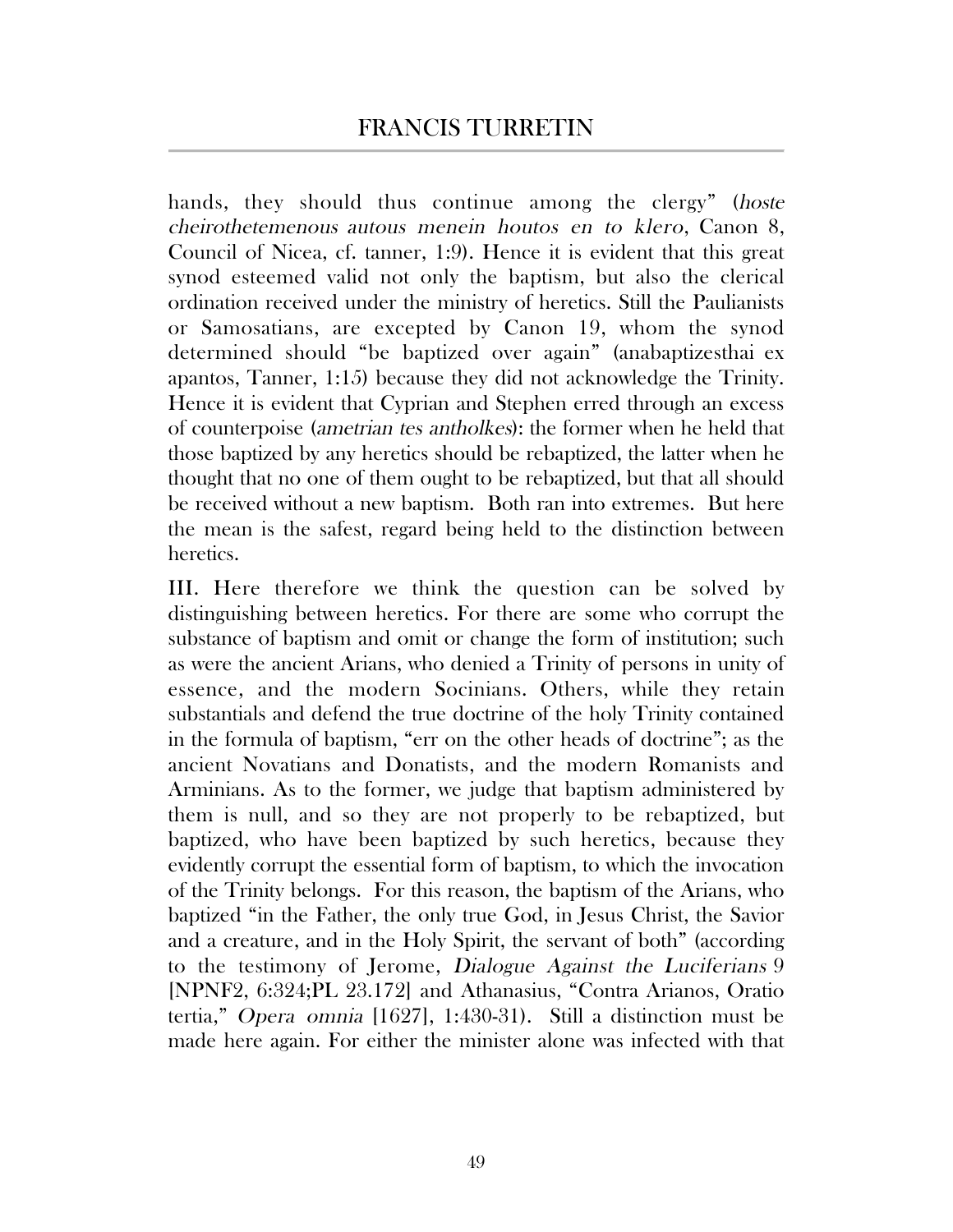heresy or the whole church with him. If the latter, we deny it to be a true baptism. If the former (to wit, if the church thinks rightly, notwithstanding the error of the pastor, if he is a secret heretic), provided the formula of Christ be retained, we believe the baptism to be valid and that it is not necessary to rebaptize those who have been once baptized. The sacrament is the property of the church, which is administered in her name and in her faith. On this account, the hidden error of the minister detracts nothing from the integrity of the baptism, provided the essentials are observed and nothing is changed in the word or element. Hence it is evident what reply should be made to the question which can be put, whether the baptism administered in an orthodox church by a minister imbued with Antitrinitarian or Jewish errors (but not detected) is valid. Undoubtedly, the public faith of the church is here to be considered, into which he (who is baptized) is introduced and the promises made to him by Christ. Since these do not depend upon the minister, he (however deeply tainted with secret heresy) cannot render them useless and void.

IV. However, if heretics retain the fundamentals of baptism (which constitute its essence) and do not change or corrupt its form, we hold that baptism administered by such is valid, although they may err on various articles of faith, and their baptism may be mixed up with various extraneous rites in accidentals.

V. The reasons are: (1) the essentials remain there as much as to form as to matter (to wit, the word with the element and the formula prescribed by Christ—that it be administered in the name of the Trinity). (2) Neither the prophets, nor Christ, nor the apostles ever reprehended circumcision as void which had been performed in the Jewish church by idolatrous and heretical priests, such as the Pharisees were. (3) The example of Zipporah teaches that an invalid circumcision as to men is valid with God. (4) We do not read of any who were baptized by heretics having been rebaptized by the apostles.

VI. Although heretics are not true members of the invisible church, that does not hinder them from administering true baptism provided they retain its essentials; for they accommodate the tongue and hand only in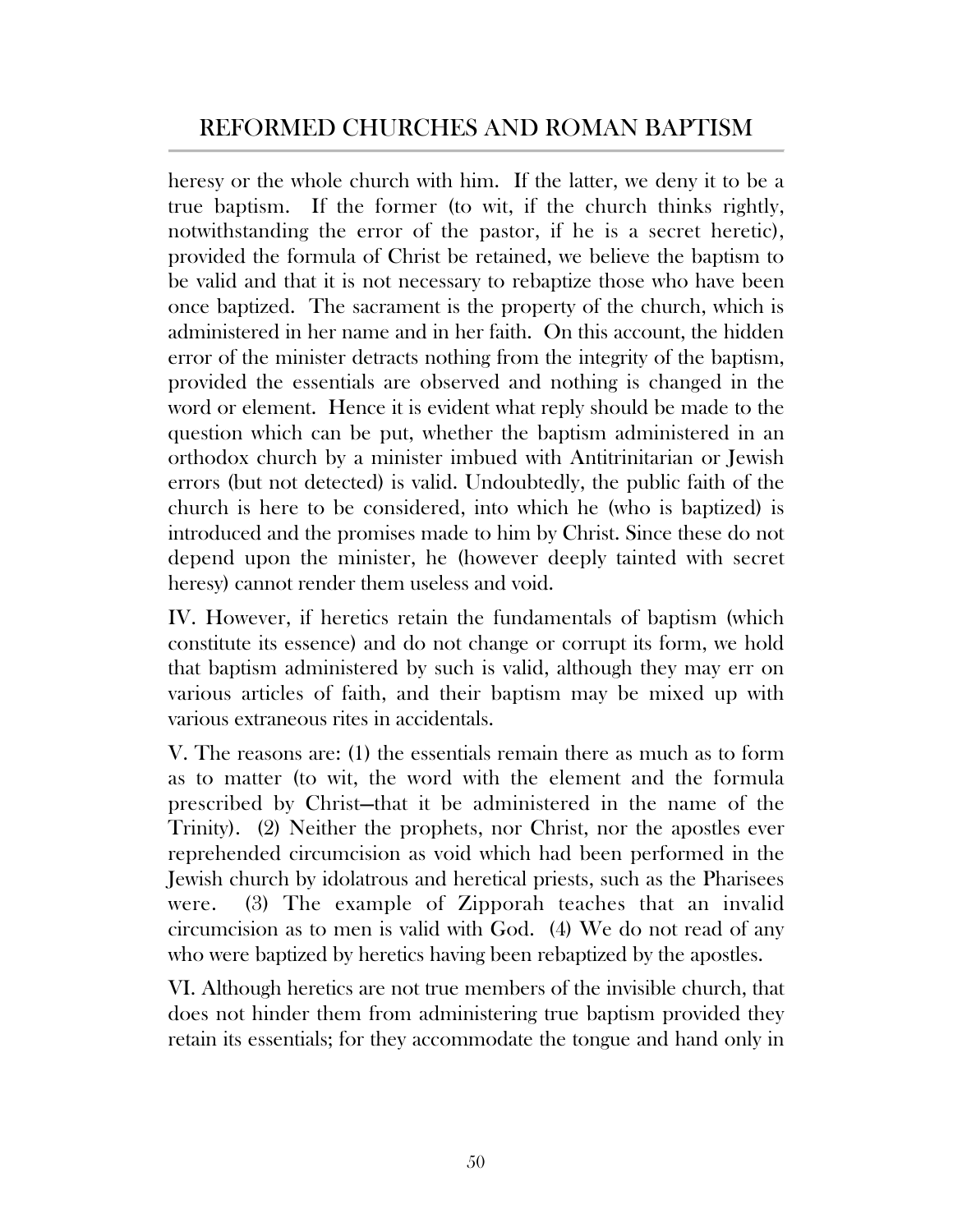this act to God. It is God who baptized and who is efficacious through the minister; as God through a corrupt ministry can gather a church from adults, so through baptism administered by heretics from infants. For although they do not belong to the orthodox church, still they can belong to the external but impure church. In them, the infidelity of men does not make void the faith of God, because baptism is not of men, but of God, which he wishes sometimes to be conserved in an impure church; as we find that God still preserved a remnant under Ahab in the time of Elijah (1 K. 19:18), however much the church had been corrupted in other ways.

VII. Now if it is asked whether it is lawful in any case to seek or to receive baptism of this kind, the reply should be made with a distinction. From heretics of the first order, who tear away the foundations of Christianity and of baptism, it should be sought in no case because there can be no true baptism among them. But as to others who retain the essence of baptism, but err in other things fatally (whether as to doctrine or as to worship), although we think their baptism ought not to be repeated, still we do not judge that it can be sought or received without guilt. The reception of such baptism shows our communion with them and participation in their errors, from which the Scriptures command us to flee. Also we are a stumbling block to the weaker brethren contrary to the precept of the apostle. What has been said in general of the baptism of heretics ought to be applied in particular to the baptism of the Romanists. Although we think it ought to be retained in those who come from them to us because the essentials of baptism remain with them; still we deny that it can rightly be sought or received from them, as will be proved more fully when we come to that subject.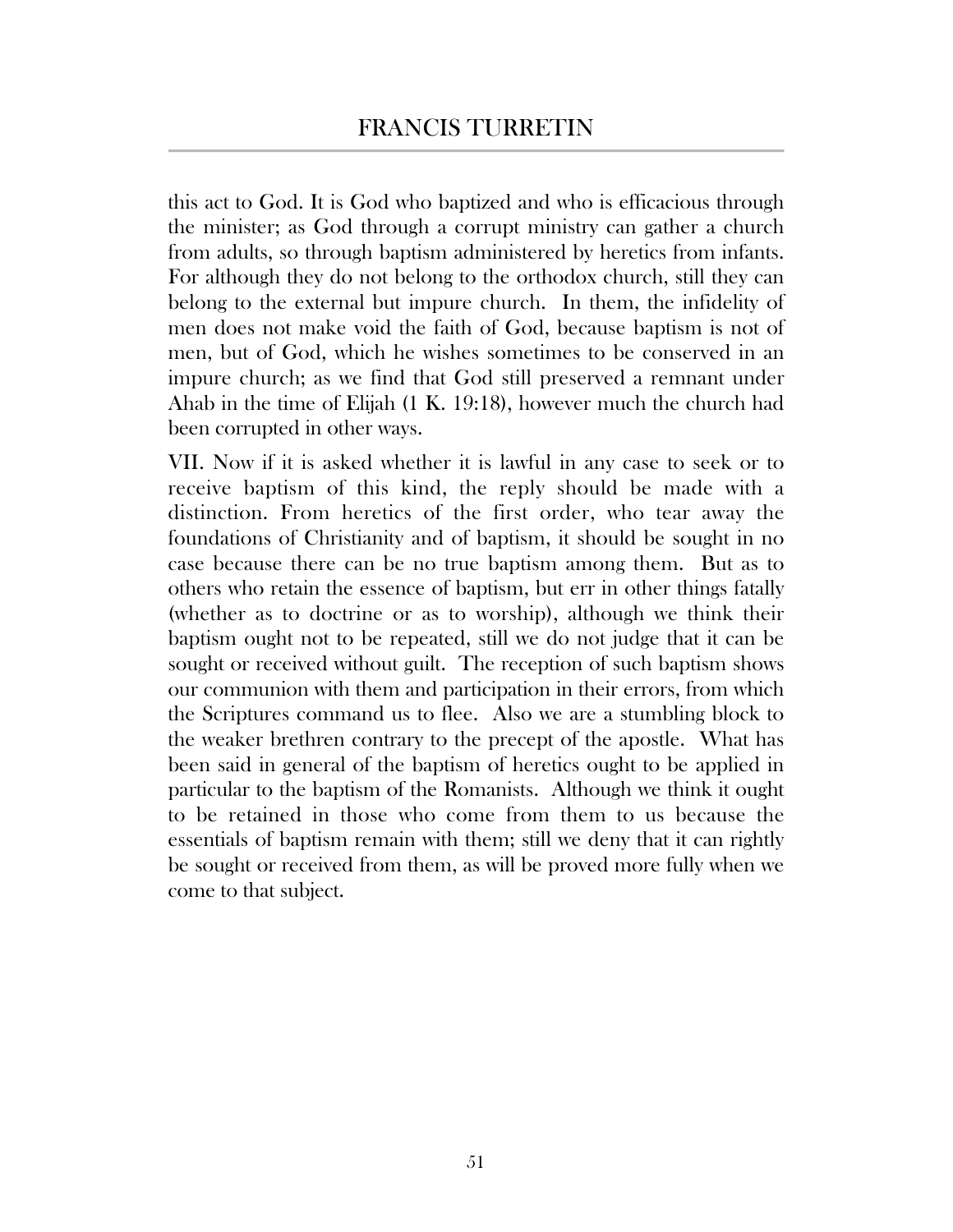# 10. Charles Hodge: The Validity of Romish Baptism

The name Charles Hodge is almost synonymous with "old Princeton." After graduating from the College of New Jersey (now Princeton University) in 1815 he enrolled at Princeton Seminary, where he graduated in 1819, and became an instructor in 1820. From 1826-1828 he did further studies in France and Germany. In 1840 he assumed the chair of theology at Princeton, where he labored until his death in 1878. During these years as a professor, editor of the Princeton Review (under its various names), and as a churchman, he excercised an enormous influence on the Presbyterian and Reformed churches in the US and abroad. He was known for his irenic spirit and iminent piety. His published works include: The Constitutional History of the Presbyterian Church in the United States (two volumes, 1839-40), Way of Life (1841), Biblical commentaries on Romans (1835), Ephesians (1856), 1 Corinthians (1857), and 2 Corinthians (1860), Systematic Theology (three volumes) 1871-73, What Is Darwinism (1874), and three poshumous volumes of essays and reviews. The essay included here was his follow-up to the action of the 1845 General Assembly of the Presbyterian Church USA (Old School) in which Roman baptism was declared invalid. It appeared first as part of "The General Assembly" in the Princeton Review 1845, pp. 444ff. It is published here as it appeared in Hodge's posthumously published Church Polity, pp. 192-215.

The question as to the validity of baptism as administered by a Roman Catholic priest was brought before the Assembly, by an overture from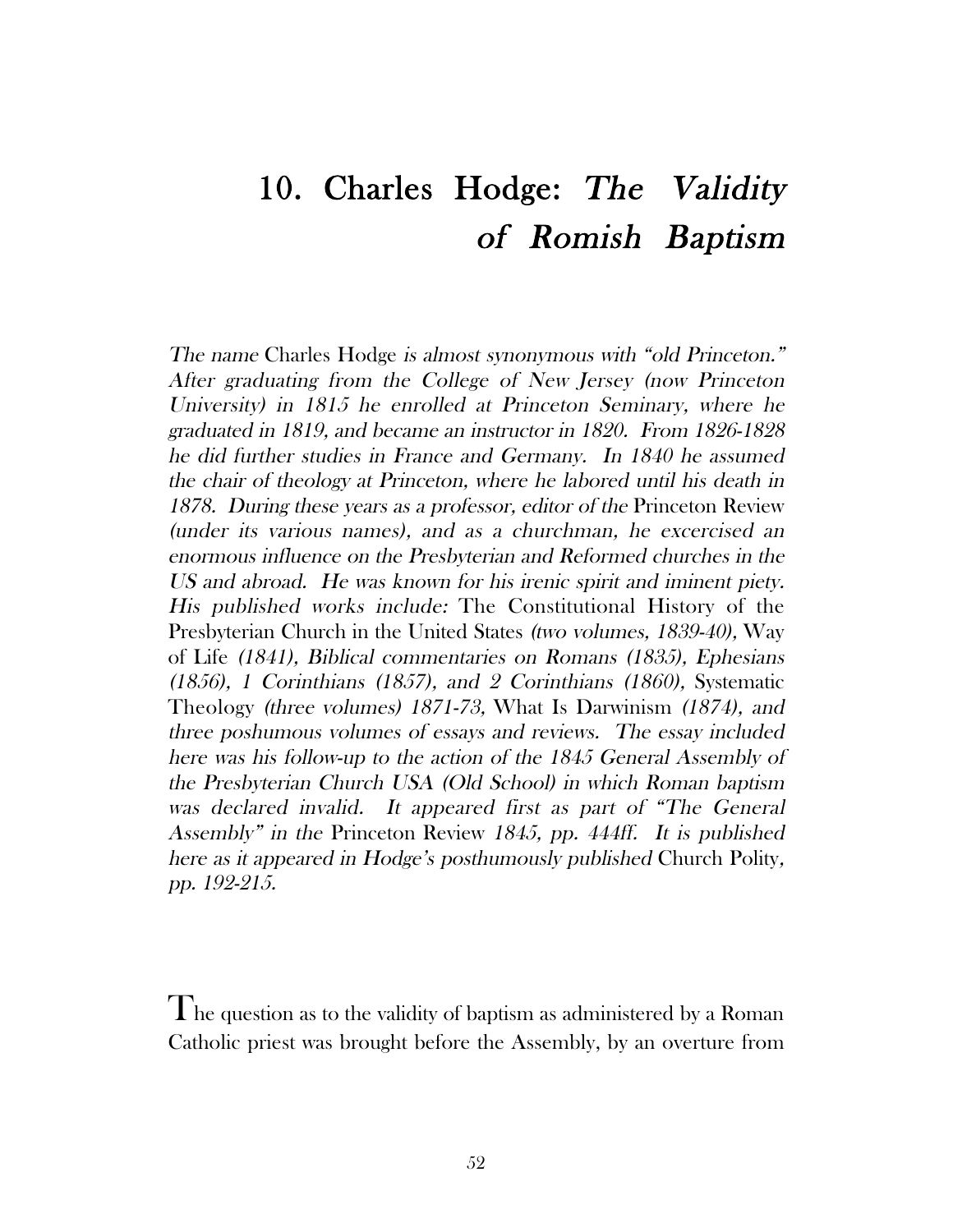the Presbytery of Ohio, which gave rise to a long and interesting debate. Drs. Junkin and N. Rice, Professor Thornwell, Dr. McGill, and others advocated the negative of the question; Dr. Lord, Mr. Aitken, and a few others the affirmative. In favour of returning a negative answer to the question, the votes were 169, against 8, non liquet 6. We feel almost overwhelmed by such a vote. Any decision of the General Assembly is entitled to great respect, but a decision sustained by such a majority, almost imposes, silence on all dissentients. And yet we believe it will take the Church by surprise. Men will be disposed to ask what new light has been discovered? What stern necessity has induced the Assembly to pronounce Calvin, Luther, and all the men of that generation, as well as thousands who with no other than Romish baptism have since been received into the Protestant Churches, to have lived and died unbaptized? The suddenness with which this decision has been made will add not a little to the surprise and regret with which it will be received. The judgment has come before the argument. We do not doubt that the brethren who urged the course adopted by the Assembly, have examined the subject, but we are very sure the Church has not. We question whether one in twenty of our ministers have ever given it more than a passing consideration. Yet as the Assembly professes to speak in the name of the whole Church, it would seem proper that no decision so important and so deeply affecting the character of the whole body in the eyes of Christendom, should be pronounced, until means had been taken to ascertain the views of the Church generally. The Assembly has indeed the right to resolve all questions of casuistry, regularly presented, and to give advice to the lower courts when requested. We do not question the right. We only venture to question the wisdom of giving an answer suddenly, in opposition to all previous practice, and to the principles of every other Protestant Church. The fact that the answer is new, creates a reason for being slow to pronounce it. Had a judicial case been presented involving such a question, the Assembly would have been bound to give judgment according to its conscience. But we conceive the cases to be rare, in which it can be right to take up a question in thesi, and to enunciate a dictum at variance with all previously adopted principles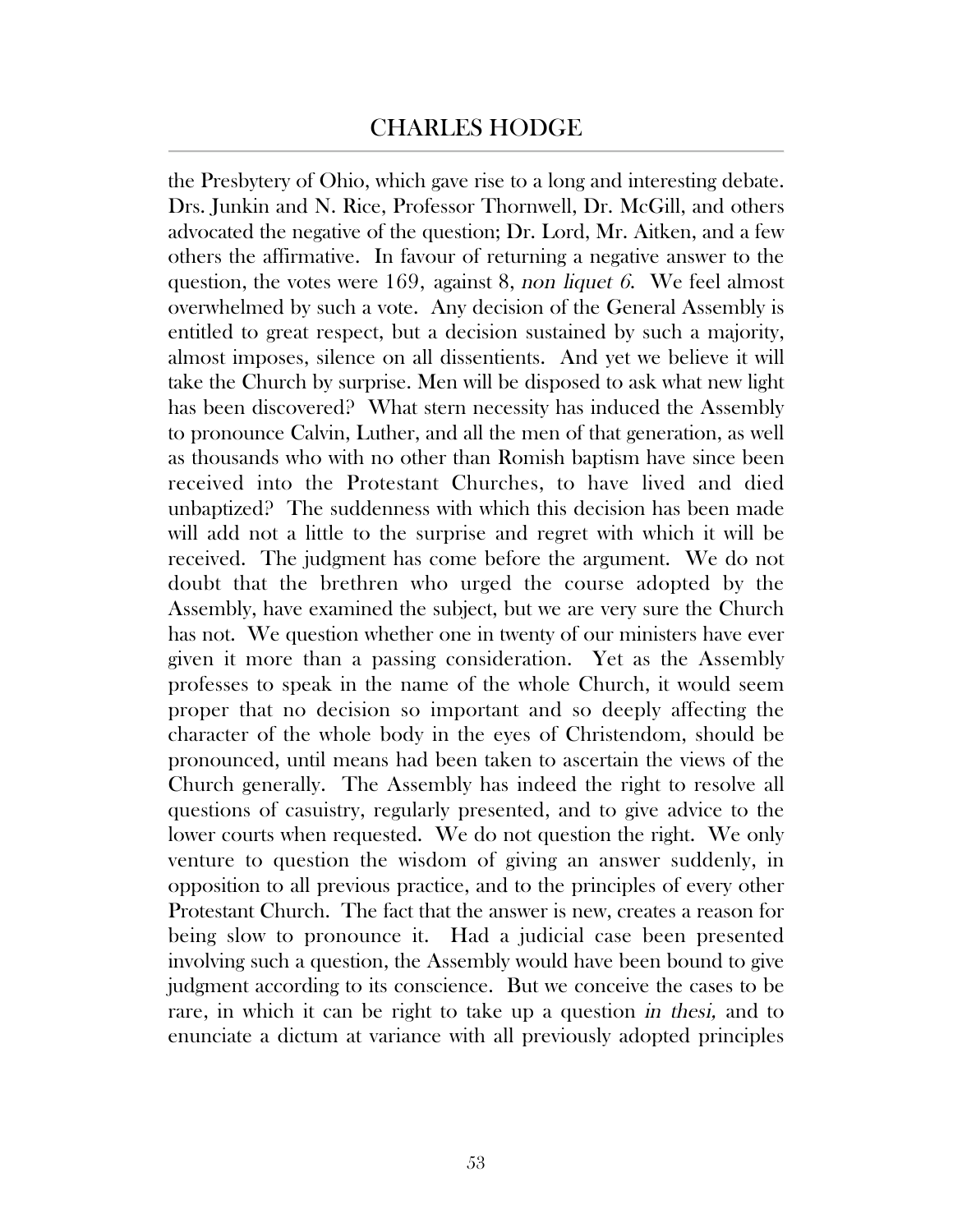and usage. We are very sure the United States court would be very slow to enunciate, without necessity, a principle of law in opposition to all precedent in that and all similar courts.

We shall very briefly and respectfully state the reasons, which constrain us to dissent from the decision that Romish baptism is invalid. We could do this, to our own satisfaction at least, by simply asking: What is baptism? "It is a sacrament, wherein the washing of water, in the name of the Father, the Son, and the Holy Ghost, doth signify and seal our engrafting into Christ, and partaking of the benefits of the covenant of grace, and our engagements to be the Lord's." There are three essential points included in this definition.

1st. Baptism is a washing with water. Hence a washing with sand, wine, oil, or milk is not baptism. Instances are recorded in which men baptized in the desert with sand, have been re-baptized; and great surprise was expressed at Beza's declaration; Ego quovis alio liquore non minus rite, quam aqua baptizarem, Epist. II. Ad Tillium. Water, however, by common consent is essential to the ordinance, because it is commanded, and because it belongs to the significancy of the rite.

2d. But not every washing with water is the Christian ordinance of baptism, it must be a washing in the name of the Trinity. Hence washing with water by an anti-trinitarian, is not baptism. When the controversy first arose in the Church about the baptism of heretics; there were two extreme opinions. Cyprian, and those African bishops who were under his influence, took the ground that the baptism of all those who separated from the outward communion of the Catholic Church, whether for heresy or schism, was null and void. In this view the bishops of Asia Minor generally coincided; a fact easily accounted for as all the heretics with whom they were in conflict denied the very essentials of the gospel. Stephen, bishop of Rome, went to the opposite extreme, admitting the baptism of all kinds of heretics to be valid. Both parties soon settled down upon middle ground. In the council of Arles, A. D. 314, when nearly two hundred bishops were present, it was determined; "If any one return from his heresy to the Church, let the Catholic priest question him about the creed; and if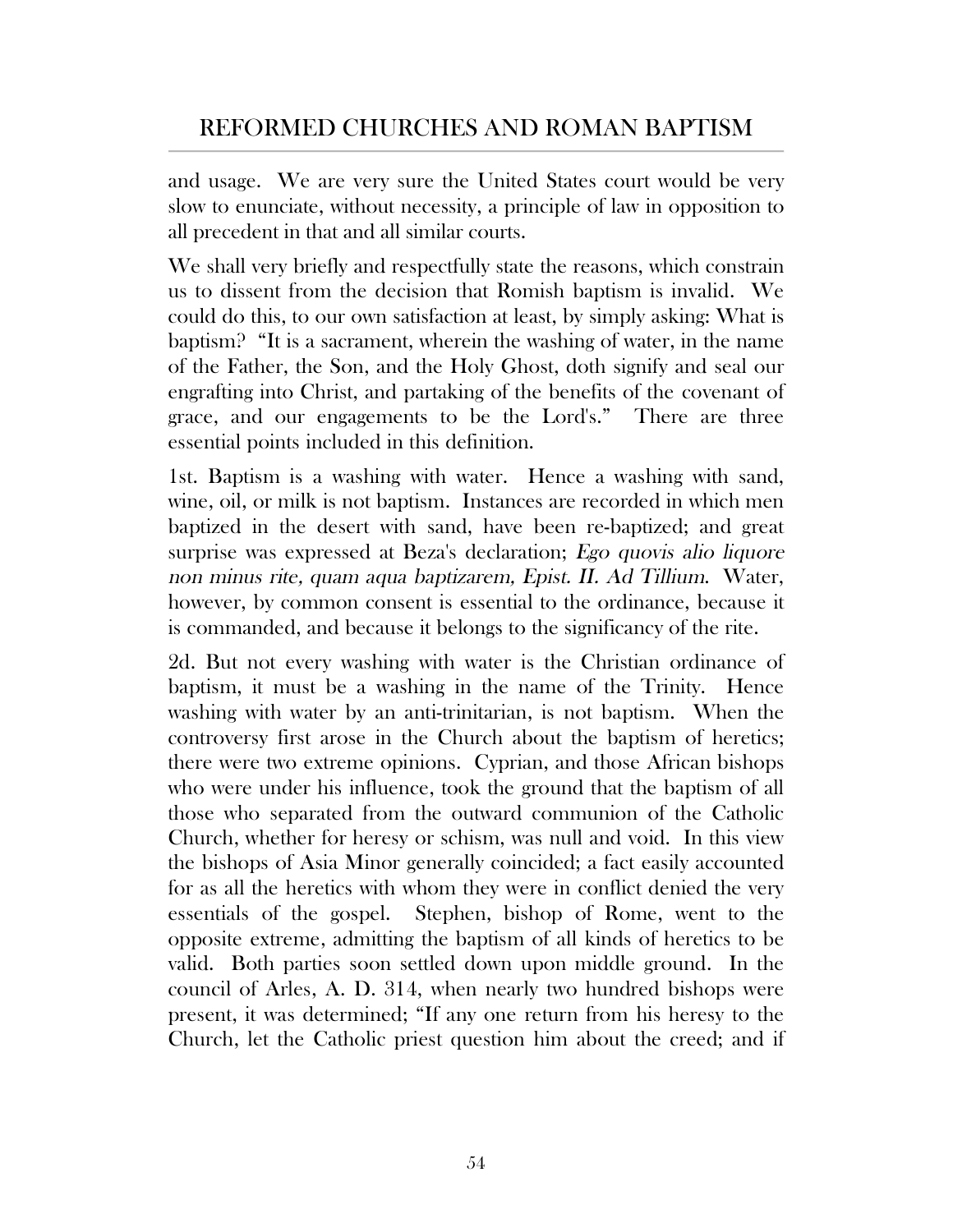they perceive that he was baptized in the name of the Father, the Son and the Holy Ghost, only the imposition of hands shall be given him, that he may receive the Holy Ghost. But if upon examination, he answers not the Trinity, (that is, that he was not baptized in the name of the Trinity,) let him be re-baptized." To the same effect was the decision of the great council of Nice, which directed that the Novatians should be received without baptism, but required a repetition of the rite in the case of the disciples of Paul of Samosata. There was subsequently a dispute whether baptism by those Arians who retained the orthodox formula was valid or not. "The more general and prevailing interpretation of the Nicene canon was, that the baptism of all heretics and schismatics, who did not reject the Catholic form of baptizing in the name of the Trinity, was to be received, however they might be heterodox in their faith and opinions. This was certainly the sense of the council of Laodicea, of the second general council of Constantinople, and the second council of Arles and Trullo; as also of St. Austin, St. Jerome, Gennadius, Ursinus Afer, Siricius, Leo, Innocentius, the author under the name of Justin Martyr, and the generality of the ancients."

Protestants have not gone to this length, as they require a professed faith in the doctrine of the Trinity, in order to the validity of baptism, because it is from its nature an act of worship of the Triune God. With one accord, however, they have acquiesced in the judgment of the ancient Church, that the baptism of heretics is not void on account of heresy, provided they retain the doctrine of the Trinity, and baptize in the name of the Father, Son, and Spirit. This is the doctrine of the Lutheran Church, see Gerhard's Loci Communes, vol. 9. L. 21. c. 4., where he sustains the practice of his Church, by quoting the words of Auselm: "Baptisma <sup>a</sup> quocunque datum fuerit, sine <sup>a</sup> bono sine <sup>a</sup> malo, sive <sup>a</sup> Catholico, sive ab haeretico juxta morem ecclesiae in nomine Patris, Filii et Spiritus sancti, tantundem valet."

The same doctrine as to baptism by heretics was held by the French

 $\overline{a}$ 

<sup>&</sup>lt;sup>1</sup> See Bingham's Scholastic History of Lay Baptism , c. I. in his Origines Ecclesiae, and Neander's History, vol. I. pp. 565-577, German edition.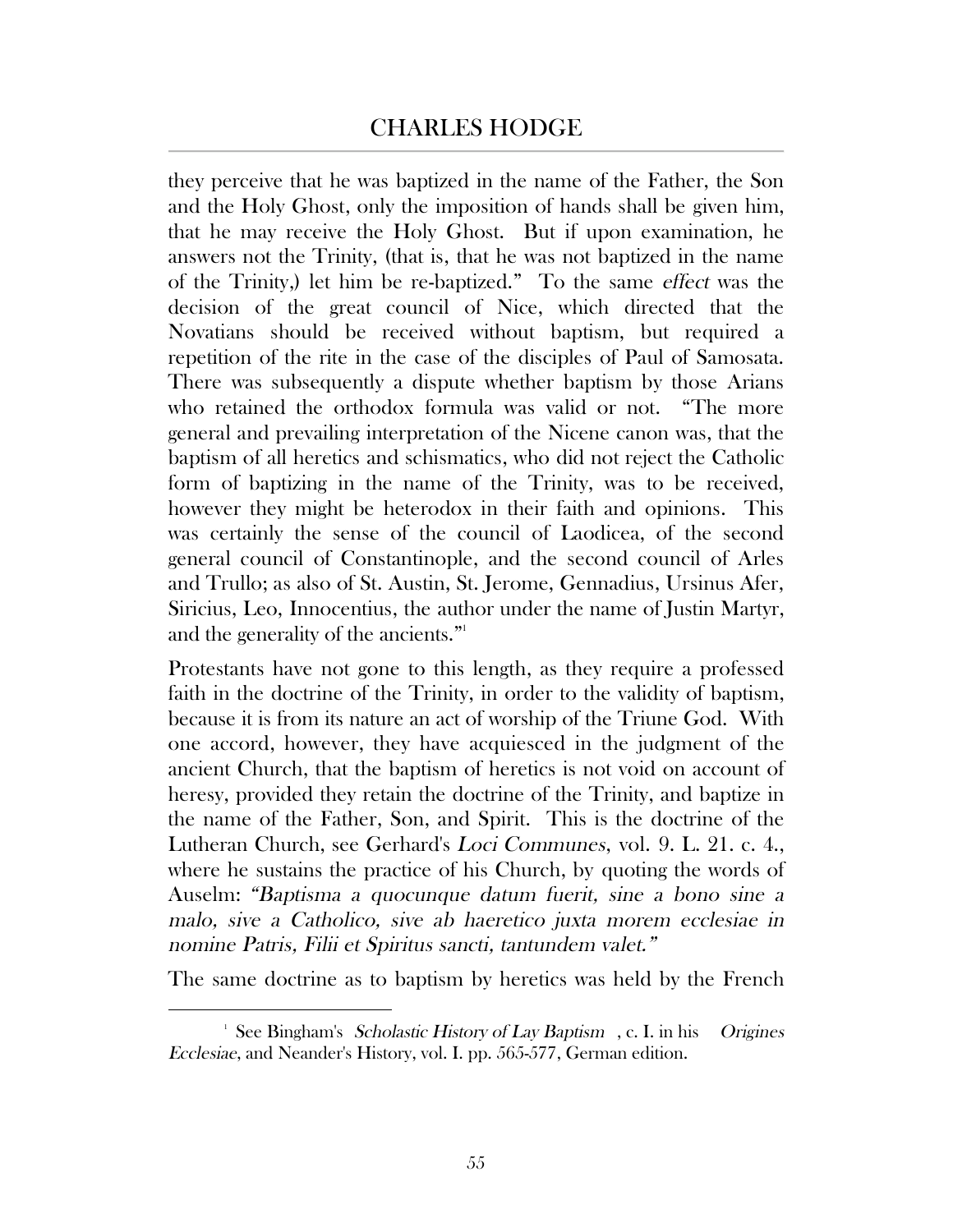and Geneva Churches. See Turrettin, vol. iii. p. 442. "Some heretics," he says, "corrupt the very substance of baptism, as the ancient Arians, modern Socinians, rejecting the doctrine of the Trinity; others, retaining the essentials of the ordinance and the true doctrine of the Trinity, err as to other doctrines, as formerly the Novatians and Donatists, and now the Papists and Arminians. The baptisms of the former class are to be rejected; those of the latter are retained, although they err as to many doctrines, and their baptisms, in circumstantials, are polluted by various ceremonies." See also Pictet, La Theologie Chretienne, Lib. xv. c. 13. The Church of Holland adopted the same view; see Morus, Commentarius Perpetuus, &c., vol. v. p. 448. Docetur esse distinguendam haeresin; a. abditam et professione externa expressam ; b. retinentem essentialia baptismi, et evertentem eadem: adeo ut baptismus administratur in nomen Dei Triunius veri agniti vel fiat luto, quo perit analogia inter signum et rem signatam aut non fiat in nomine Dei Triunius, sed in coetu antitrinitario. In posteriori casu baptismus repetendus censetur, non in priori. No one questions this being the doctrine of the Church of England, since her practice on the subject has been uniform, and sustained by the highest judicial decisions. It is, therefore, the doctrine of the universal Church, that baptism administered in the name of the Trinity, by one professing faith in that doctrine, is not void on account of heresy. Such is the doctrine of our standards which declares baptism to be a washing with water, in the name of the Father, Son, and Holy Spirit. The ground of this universally received view of the subject is obvious. The validity of baptism depends upon the appointment of God, and not upon the character or faith of the administrator; and therefore, any baptism which is administered according to His appointment; the Church has felt constrained to admit to be baptism.

3. There is, however, a third particular included in this definition of baptism; it must be with the design "to signify and seal our ingrafting into Christ, and partaking the benefits of the covenant of grace and our engagements to be the Lord's." There are two things included in this statement; participation of the benefits of the covenant, and the avowal of our purpose to be the Lord's. No washing with water, even if in the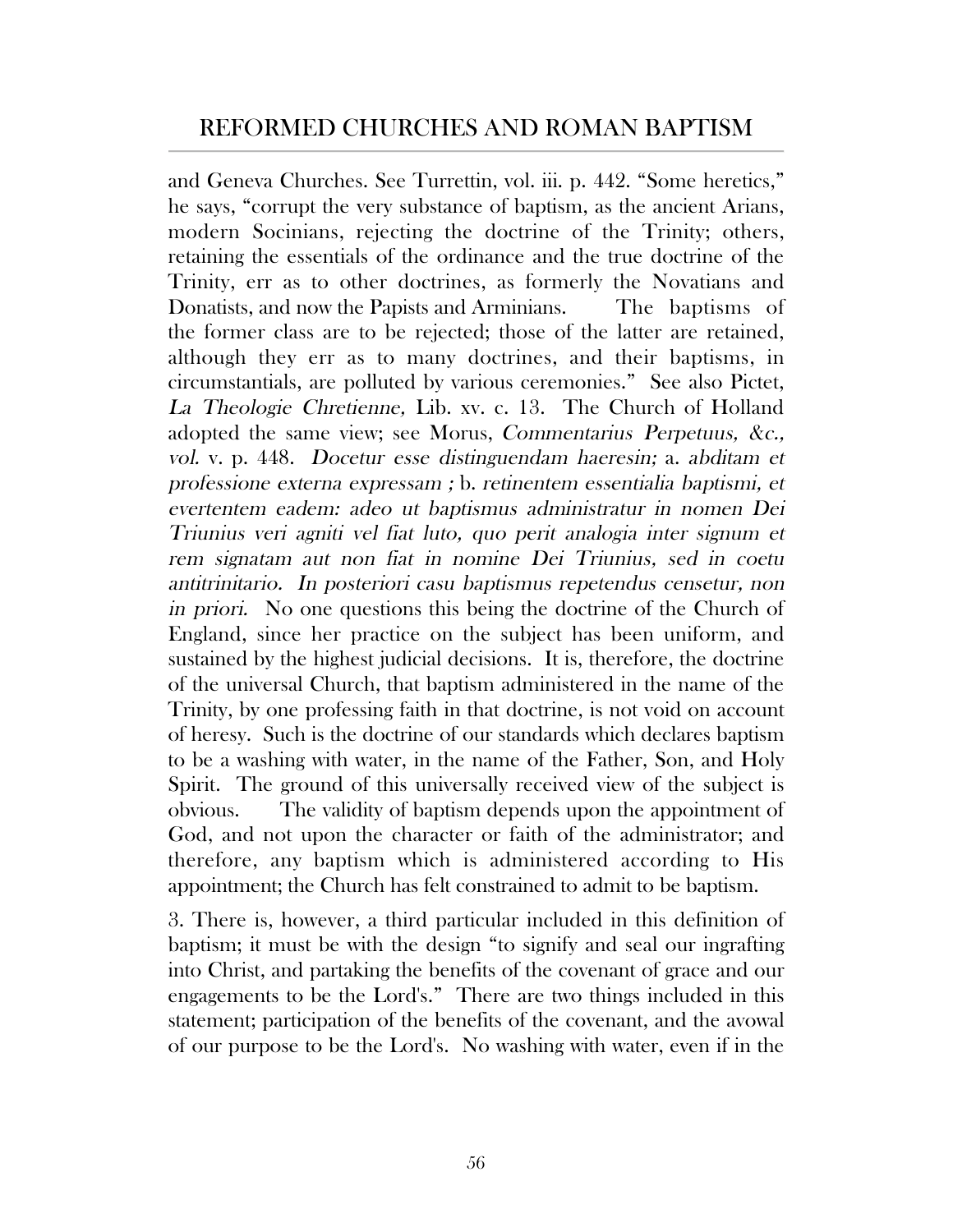name of the Trinity, is Christian baptism, unless administered with the ostensible design of signifying, sealing and applying the benefits of the covenant of grace. This is what the ancient Church meant by "intention" as essential to this ordinance; and which the papists have characteristically perverted. By intention, they mean the secret purpose of the priest; against which view of the doctrine, all Protestants protested, as one of the devices of the man of sin, to make the people dependent on the priesthood. The ancient and true doctrine is that intention refers to the ostensible and professed design of the administration. No washing with water, in the name of the Trinity, therefore, is baptism, if done in sport, or mockery, or with the professed design of healing the sick, or raising the dead. It must be with the professed, ostensible intention of complying with the command of Christ, and of doing what he requires to be done, by those who accept the covenant of grace. From this it follows, that no baptism administered by a Jew, a pagan, a child, or an idiot, can be valid, because in all such cases, the requisite design must be absent. A Jew cannot, being such, join in an act of Christian worship, for he would thereby cease to be a Jew. As baptism includes the invocation of the Trinity, as a religious act, no man who does not profess to believe in the Trinity, can profess to join in such act.

The doctrine of our standards, therefore, is the precise doctrine of the ancient Church, viz., that there are three things essential to baptism; the matter, form, and intention. The matter, is the washing with water; the form, washing in the name of the Trinity; the intention, not the popish notion of the secret purpose of the priest, but the professed ostensible design of the act. When these three things are found, there, according to our standards, and the common doctrine of the Church, is baptism.

Such being the formal and authoritative definition of the rite, in order to determine in any given case, whether any particular baptism is valid, all we have to do is, to ask whether it has these essential characteristics.

Is it a washing with water? Is it administered in the name of the Trinity? Is the professed design of the rite to signify, seal and apply the benefits of the new covenant? If so, then, by our standards,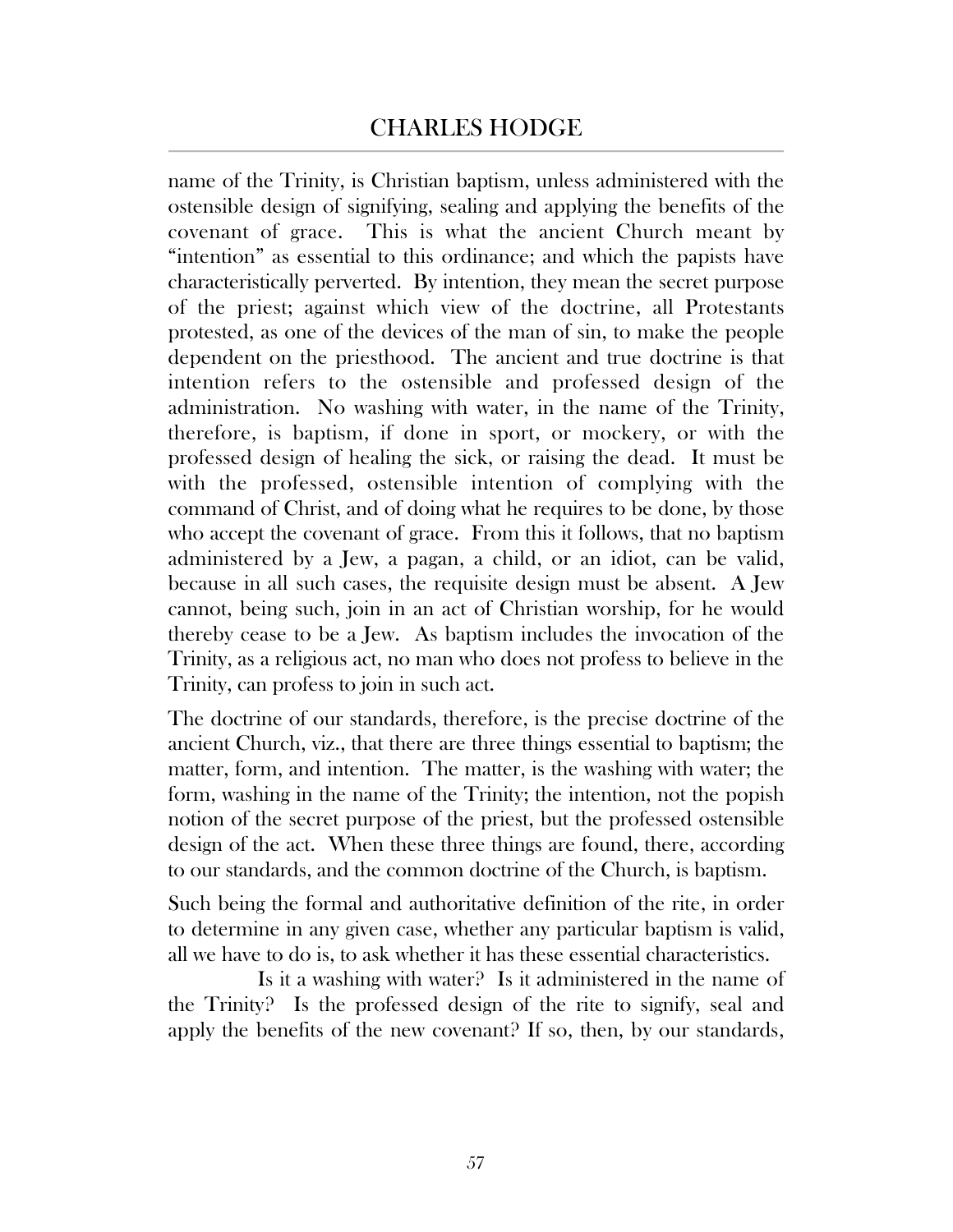it is baptism. To determine the question before us, we must, therefore, ascertain whether,

1st. Romish baptism is a washing with water? The Romish catechism defines baptism to be "The sacrament of regeneration by water with the word. In answer to the question, What is the matter of baptism? the Romish theologians answer; Est omnis et sola aqua naturalis, seu elementaris, "any and only natural water." One of their favourite dicta is the saying of Augustine: Quid est baptismus? Lavacrum aquae in verbo: tolle aquam, non est baptismus; tolle verbum, non est baptismus. Water, therefore is, according to the Romish Church, essential to baptism, and as far as "the matter" is concerned, nothing else is. The water may be marine, or rain, or river, or from a spring, or mineral; it may be clear or turbid, warm or cold, but it must be water. Baptism with mud, wine, milk, oil, saliva, tears, &c., the Romish theologians pronounce invalid. 2 Their doctrine on this point is identical with our own.

We were therefore greatly surprised to see that it was stated on the floor of the Assembly that Romanists did not baptize with water, but with water mixed with oil. Suppose this to be true, water with oil thrown on it is still water. How many things are mixed with the wine we use at the Lord's supper? Is wine adulterated with water no longer wine? Did not our Saviour call the paschal cup wine, though mixed with water? This objection is trivial. So long as the element used is water, and so long as the significancy of the rite is made to consist in washing with water, the matter of the ordinance is retained. But, as far as we know, the objection is unfounded in fact. There are various ceremonies which precede, attend and follow the rite as administered in the Romish Church; among which is Chrism, or anointing with oil; but these ceremonies are not represented as entering into the nature

<sup>2</sup> In answer to the question, what kind of water may be used in Baptism, "R. Talis est aqua marina, pluvialis, fontana, fluvialis, mineralis; sive turbida sit sive clara, frigida vel calida sive benedicta sine non. . . . E contra invalidus est Baptismus collatus in luto, vino, puingui cerevisia, lacte, oleo, saliva, sudore, lacrymis," &c.— Dens' Theology; tom. v. p. 158.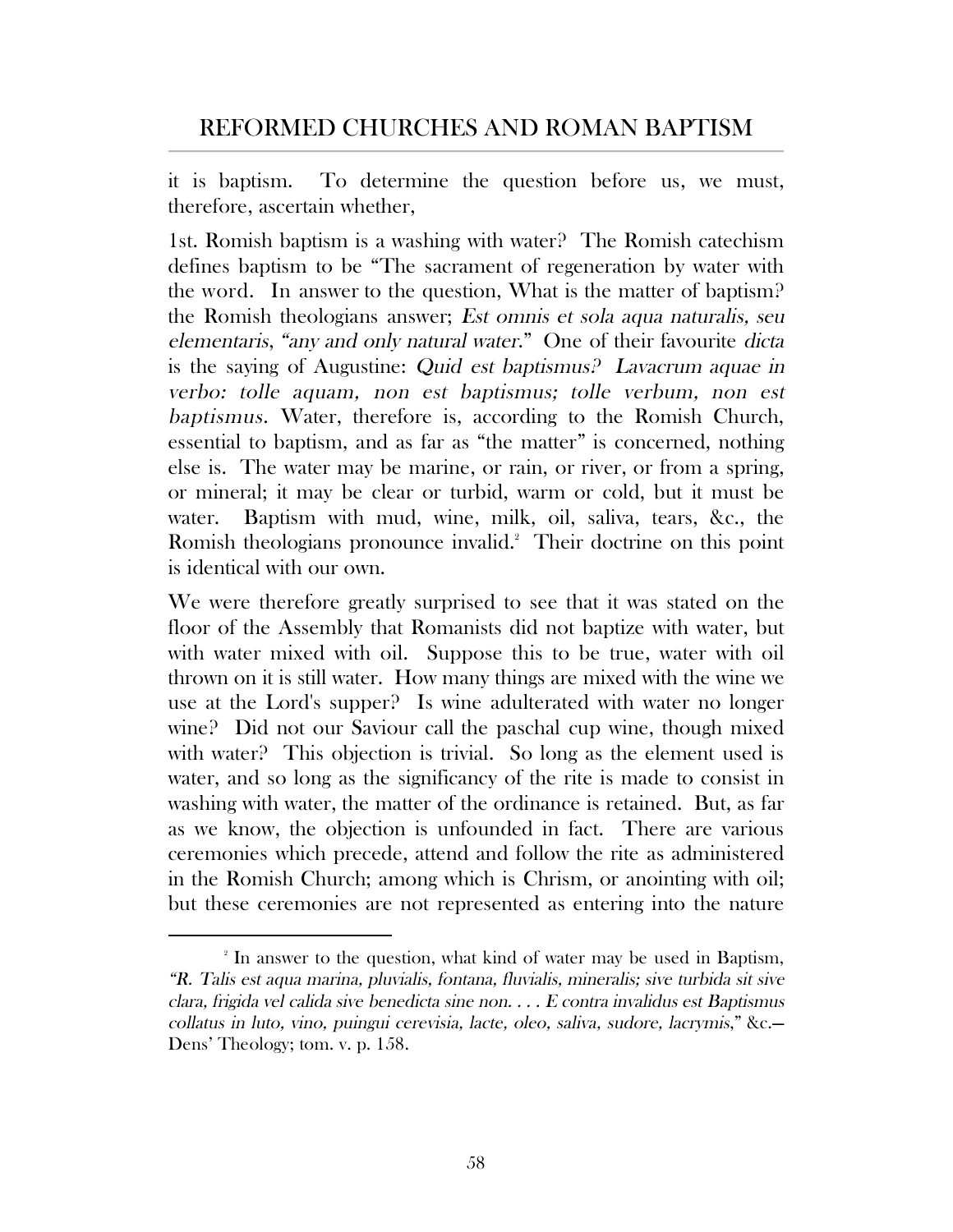of the ordinance, or making any part of it. 3 They are treated of and explained separately. First, Baptism is declared to be a washing with water; and then the ceremonies accompanying this washing are stated and explained. In treating of the "matter of baptism," not one word is said of oil or anything else, but water vera et naturalis is declared to be necessary and sufficient. As far therefore as the first point is concerned, Romish baptism is baptism. It is a washing with water.

2. Is it then correct as to the form? Is it administered in the name of the Trinity? The form prescribed by the council of Trent, is in these words, "Ego te baptizo in nomine Patris, et Filii, et Spiritus Sancti." The form therefore is identical with our own. It is not in words, merely, that this form is scriptural, the avowed sense in which they are used is correct. There is not a Church on earth which teaches the doctrine of the Trinity more accurately, thoroughly or minutely, according to the orthodoxy of the Lutheran and Reformed Churches, than the Church of Rome. The personal and official relations of the adorable Trinity, are also preserved. The Father is represented as the author of the new covenant, the Son as redeemer, the Spirit as sanctifier. There is no such thing as baptism in the name of the Trinity in any Church, if Romish baptism is not.

3. Then as to the third essential part of the ordinance, the design, in this also their baptism agrees with that of Protestants. According to our standards the design of the Sacrament is to signify, seal and apply to believers the benefits of the new covenant. This is the precise doctrine of the Romanists, so far as this. 1. They say it is essential to a sacrament that it should be a sensible sign of spiritual blessings. 2. That it should be instituted by Christ. 3. That it should have a promise of grace. 4 Hence the sacraments signify, seal, and apply the

 $\overline{a}$ 

<sup>&</sup>lt;sup>3</sup> The preceding ceremonies are, *exorcismus, signum crucis, salis gustus, et* linitio salivae; Concomitantes, abrenunciatio, unctio baptizandi oleo catechumenorum, catechismus, et inquisitio voluntatis suscipiendi Baptismum; Subsequentes, unctio baptizati per chrisma vestis candidae; donatio, et cerei ardentis traditio. Dens. vol. v. p. 205.

<sup>4</sup> Cardinal Tonnere, Institutiones Theologicae, vol. III. p. 276.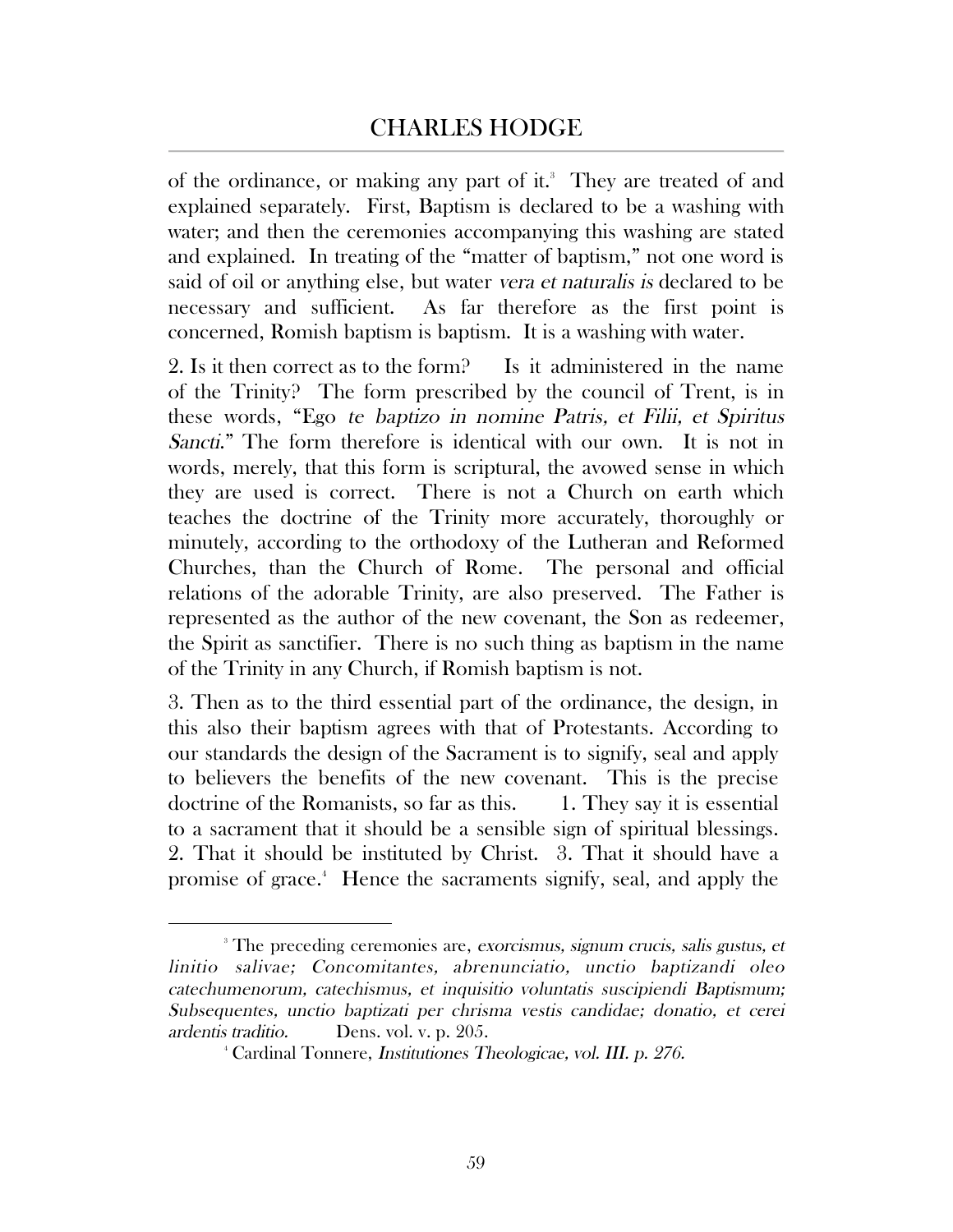benefits of redemption. According to both parties, by baptism we are formally constituted members of the visible Church, and partakers of its benefits. The great difference relates not to the design of the ordinance, but to the mode and certainty with which that design is accomplished, and the conditions attached to it. In other words, the difference relates to the efficacy, and not to the design of the ordinance. The design on either side is stated to be to initiate into the visible Church and secure its blessings. But how and to what extent, and under what conditions these blessings are secured by baptism, there is a great difference of opinion. As to the efficacy of the sacraments there are these three general views. First, that of the Zuinglians who make them mere naked signs. Secondly, that of those who teach that they certainly convey to all infants the blessings signified, and to adults if rightly disposed; and third, the middle doctrine maintained by our Church, and the Reformed generally. Speaking of baptism, our Confession of Faith says: "By the right use of this ordinance the grace promised is not only offered, but really exhibited (i.e. conveyed) and conferred by the Holy Ghost, to such (whether of age or infants) as that grace belongeth unto, according to the council of God's own will, and in his own appointed time." According to our doctrine then, baptism does not uniformly convey the benefits which it signifies, and secondly its efficacy is not limited to the time of its administration. 5 With regard to adults, the

<sup>&</sup>lt;sup>5</sup> In the old Scots Confession it is said, "And thus we utterlie damne the vanities of they that affirm Sacramentes to be nothing ellis bot naked and baire signes. No, wee assuredlie beleeve, that be Baptisme we ar ingrafted into Christ Jesus, to be made partakers of his justice, be quhilk our sinnes ar covered and remitted." In the Book of Common Order, "approved by that famous man John Calvin, and received and used by the Reformed Kirk of Scotland," this idea is expressed with some limitation. "The venomous dregs" of sin, it is said, remain in the flesh, "yet by the merites of his death (they) are not imputed to us, because the justice of Jesus Christ is made ours by Baptisme; not that we think any such virtue or power to be included in the visible water, or outward action, for many have been baptized, and yet were never inwardly purged; but our Saviour Christ, who commanded baptism to be administered, will, by the power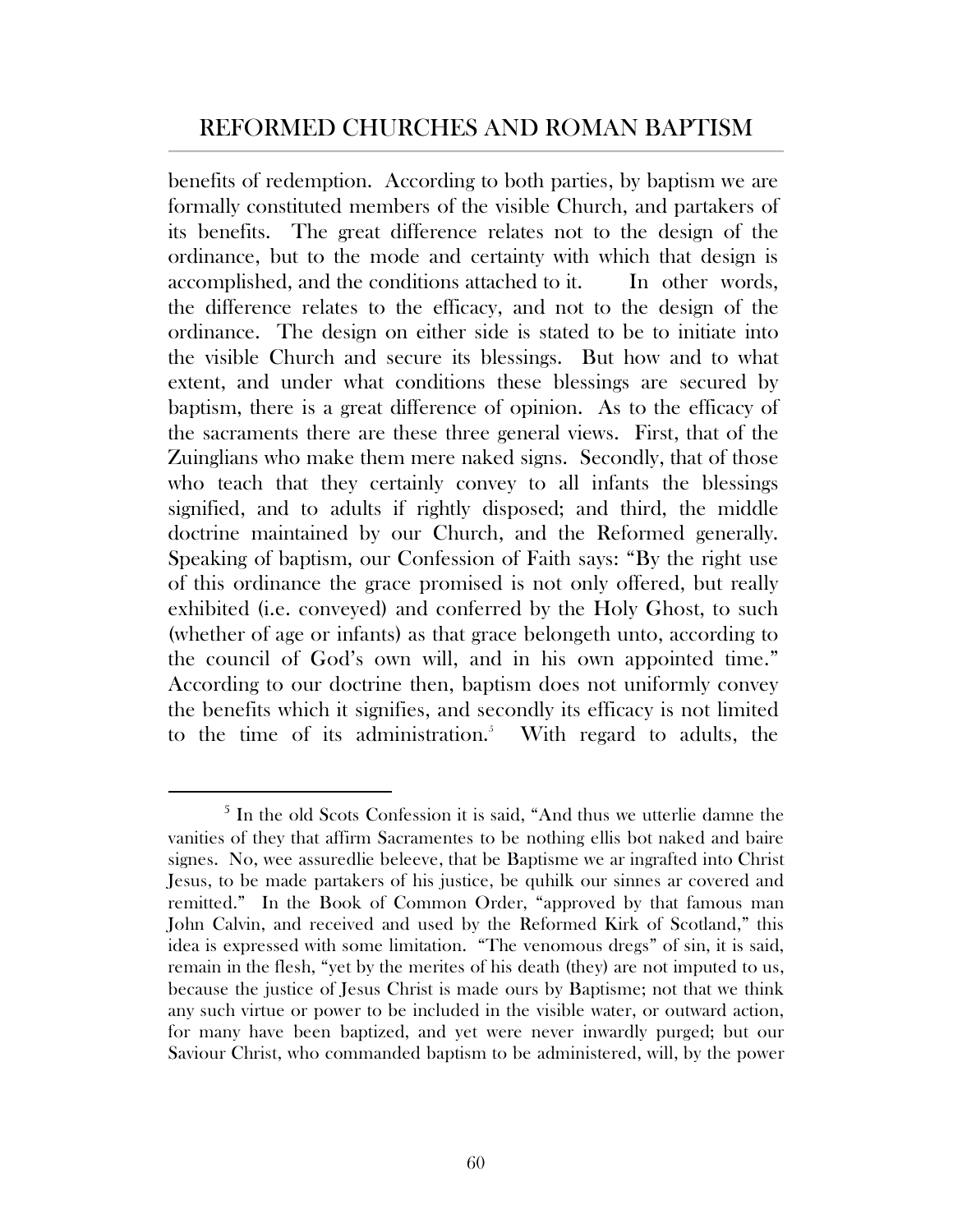difference between us and Romanists is much less. According to our standards the sacraments are made effectual as means of grace to believers, or "to worthy receivers"; and Romanists say, that in adults to the profitable use of baptism, there are requisite, the influence of divine grace, the act of faith, of hope, of love, and of penitence or contrition. 6

The error of the Romanists concerning the absolute necessity and uniform efficacy (in the case of infants) of baptism, is very great, but it cannot invalidate the nature of the ordinance. It is out of all reason to say that the rite is valid, if it is supposed to be effectual to some and at an indefinite time, and invalid, if supposed to be always effectual when there is no opposition. Besides, if baptism is null and void when administered by those who hold the doctrine of baptismal regeneration, what shall we say to the baptism in the Church of England, in the strict Lutheran Churches, and in all the Churches of the East? On this plan, we shall have to unchurch almost the whole Christian world; and Presbyterians, instead of being the most catholic of Churches, admitting the being of a Church, wherever we see the fruits of the Spirit, would become one of the narrowest and most bigoted of sects. Indeed we cannot but regard this sudden denunciation of Romish baptism, as a momentary outbreak of the spirit of Popery; a disposition to contract the limits of the Church, and to make that essential to its being and sacraments, which God has never declared to be necessary.

We have now shown that Romish baptism fulfills all the conditions of valid baptism, as given in our standards. It is a washing with water in the name of the Trinity, with the ostensible and professed design of making the recipient a member of the visible Church, and a partaker

 $\overline{a}$ 

of the Holie Spirit, effectuallie worke in the hearts of his elect, in time convenient, all that is meant and signified by the same."

<sup>6</sup> Quaenam (dispositio) requiritur ad fructuosam hujus Sacramenti susceptionem? R. Illam late describit Conc. Trid. sess. 6. c. 6. ut videre est: Summatim dicimus ex eo requiri motum divinae gratiae, actum fidei, spei et amoris ac paenitentia seu contritionis. Dens, vol. v. p. 187.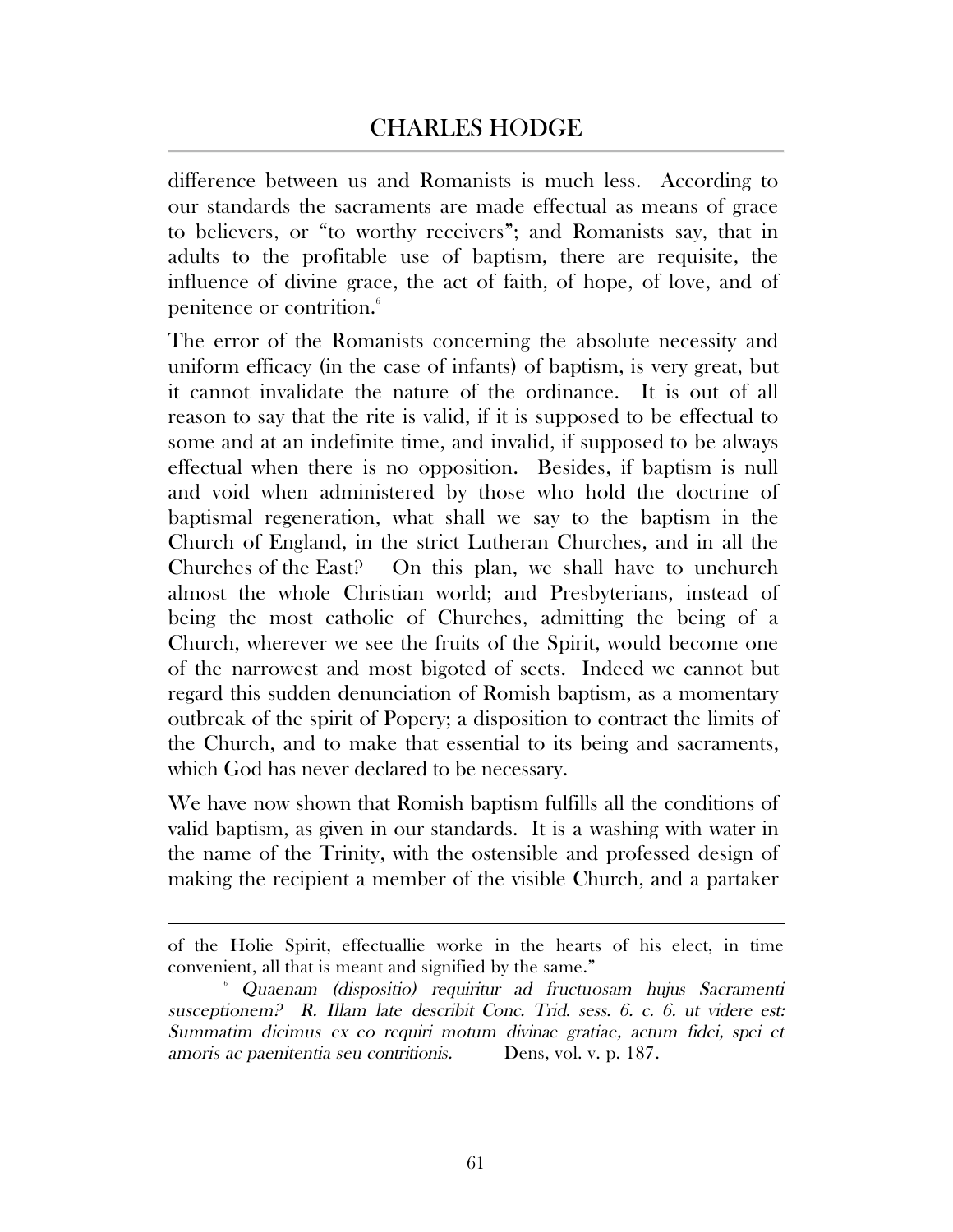of its benefits. On what grounds then is it declared to be null and void? The grounds are two. First, it is not administered by ordained ministers of Christ; second, the Church of Rome is not a true Church, and therefore its ordinances are not Christian sacraments. The former of these arguments stands thus: No baptism is valid unless administered by a duly ordained minister of Christ. Romish priests are not such ministers. Therefore Romish baptism is invalid.

It may be proper, before considering this argument, to ascertain the precise point to be proved, or what is meant by the words valid and invalid in this connection. They seem often to be used in the sense of regular and irregular. Christ has appointed a certain class of men to preach the gospel and administer the sacraments. For any one not belonging to this class, to perform either service, is irregular, and in that sense invalid. Valid, however, properly means available, (able to effect). A thing is valid when it avails to its appropriate end. Thus a deed is valid which avails to convey a title to property; a marriage is valid, which avails to constitute the conjugal relation. Sometimes the validity of a thing depends upon its regularity; as a deed if not regular, if not made according to law, does not avail for the end for which it was made. Very often, however, the validity of a thing does not depend upon the rules made to regulate the mode of doing it. Many marriages are valid, which violate the rules of decorum, order, and even civil society. When Romish baptism is pronounced invalid, it is not declared simply irregular, in the sense in which lay-preaching is unauthorized; but it is said not to avail to the end for which baptism was instituted; it does not avail to make the recipient a professing Christian. Though a sincere believer should be baptized by a Romanist, such baptism would not signify or seal to him the benefits of the new covenant, nor express his purpose to obey Christ. Such is the declaration. The first argument in support of this position is founded on the assumption that no baptism is valid, in the sense just explained, unless administered by a duly ordained minister of Christ. We do not mean to contest this proposition, and must not be understood as denying it, but we say its truth ought to have been proved and not taken for granted. Our standards do not affirm it. They say indeed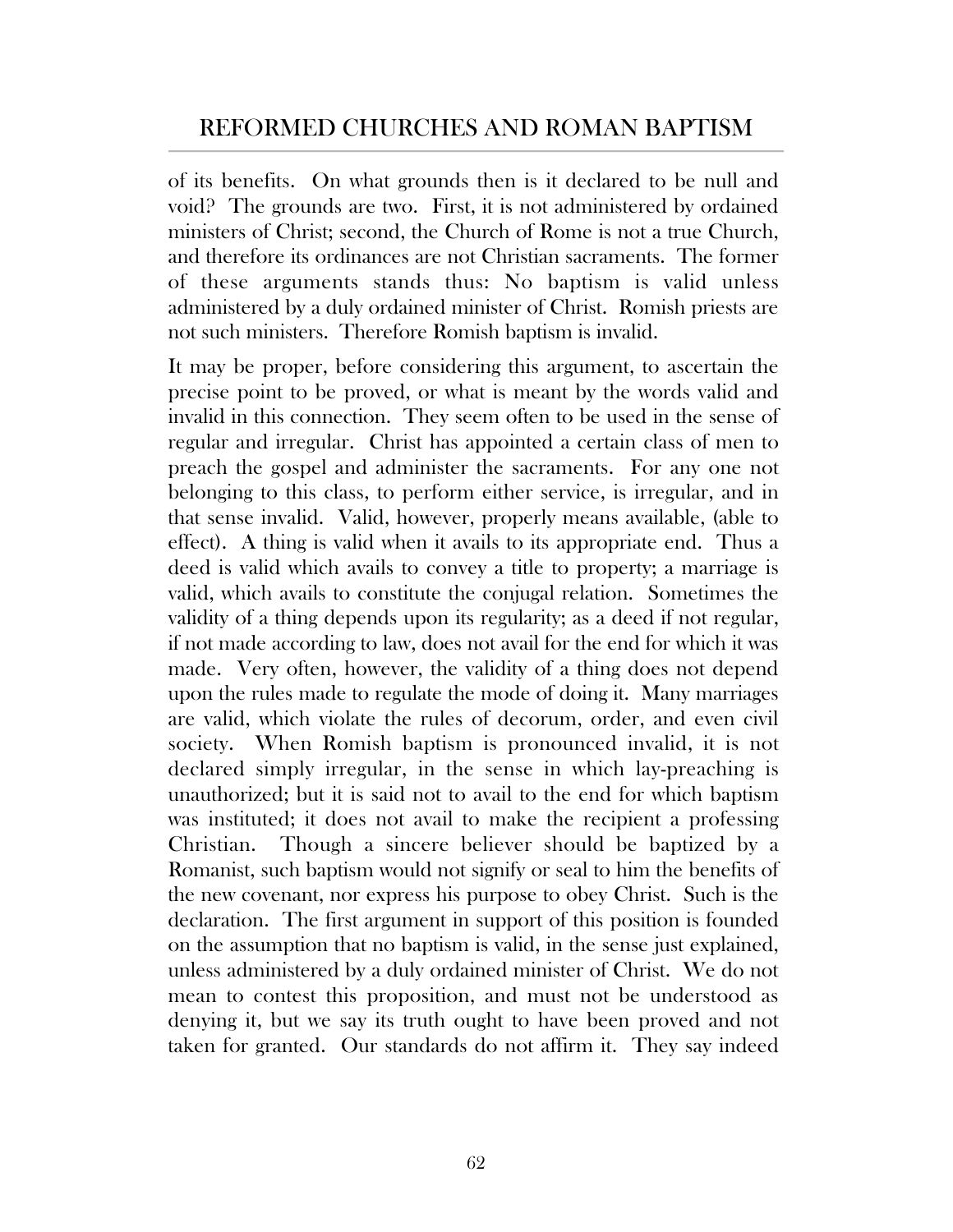that "neither sacrament may be dispensed by any, but by a minister of the word lawfully ordained." Con. of Faith, c. 27, § 4. But they say the same thing of preaching. Larger Cat. ques. 158. Both are irregular; but irregular and invalid are very different things. Again, this proposition is not contained in the definition of baptism. That ordinance is declared to be a washing with water, in the name of the Trinity, to signify our ingrafting into Christ. To say, it is a washing with water, by a minister duly ordained, in the name, &c., is to give a new definition, essentially different from the old one. The insertion of this clause may be authorized, but the authority ought to be given. Again, the principle in question, cannot be inferred from the nature and design of baptism. Baptism was instituted to constitute or declare the recipient a disciple of Christ, and to signify and seal to him the benefits of the new covenant. It does not necessarily follow from this statement, that it does not avail to this end, unless administered by an ordained man. If ordination did, as Puseyites say, convey grace and impart supernatural power, it would be more apparent, why baptism by unconsecrated hands should fail to have any efficacy. Puseyites, therefore, are very consistently anabaptists, both here and in England. Again, the principle assumed is contrary to the belief and practice of the great body of the people of God is all ages. The common doctrine of the Church has been, that baptism and teaching belong properly to ministers of the word; in cases of necessity, however, baptism by unordained persons, was regarded as not only valid, but proper; in all other cases, as irregular and censurable, but still as baptism and not to be repeated. At the time of the Reformation this doctrine was retained by the whole Lutheran Church, and by the Church of England. Calvin, Beza, the French Church, and the Church of Holland rejected it, and so we presume did the Church of Scotland. Though, therefore, the Reformed or Calvinistic Churches have generally maintained the position assumed by the Assembly, as to the invalidity of lay-baptism, yet, as it is not asserted in our book, and has been denied by so great a majority of Christians, it ought not to be made the ground of an argument, without some exhibition of the grounds on which it rests. This is a subject to which we presume less attention has been paid in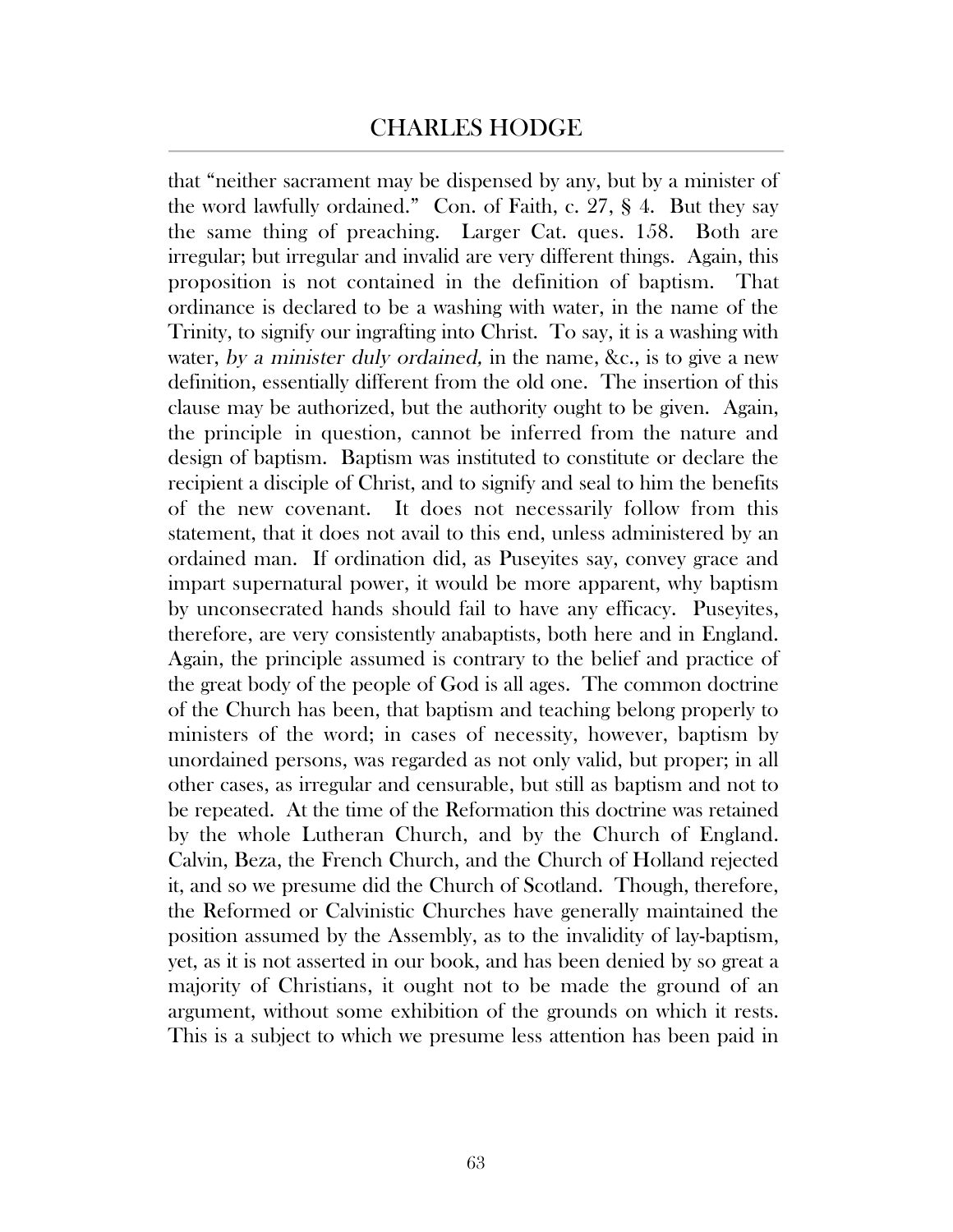our Church, than it merits. We repeat the remark, that we are not to be understood as denying that baptism must be administered by an ordained man, in order to its validity; we are willing to concede that point in the argument, the conclusion however utterly fails, unless the minor proposition above stated can be proved. Admitting that baptism must be administered by ordained ministers of Christ, it must be proved that Romish priests are not such ministers, before it can be shown that their baptisms are invalid.

Let us inquire then what is an ordained minister, and then see whether the Romish priests come within the definition.

According to the common doctrine of Protestants, an ordained minister is a man appointed to perform the sacred functions of teaching and administering the sacraments in any community professing Christianity. There is a right and a wrong way of doing this; there is a way agreeable to scriptural precedent, and there are many ways that have no such sanction. Still whether it be done by a prelate, a presbytery, by the people, or by the magistrate with the consent of the people, if a man is recognised by a Christian community as a minister, he is to be regarded as having due authority to act as such. It does not follow from this that we are bound to receive him into ministerial communion, or to allow him to act as a minister in our churches. That depends upon his having the qualifications which we deem requisite for the sacred office. Should a prelate or presbytery ordain an ignorant or heretical man, we should be under no obligation to receive him to the sacred office among ourselves. And if the people should elect a man to that office, we are not bound to receive him on the ground of that election, since we believe that ordination by the presbytery ought to be required. Since, however, Christ has not made the ministry essential to the Church, much less any particular method of inducting men into that office, we have no right to say that a body of Christians are no Church, and have no valid sacraments, because they differ from us as to the mode of ordaining ministers. It is one of the Popish principles which have slid into the minds of some Protestants, and which was openly avowed upon the floor of the Assembly, that the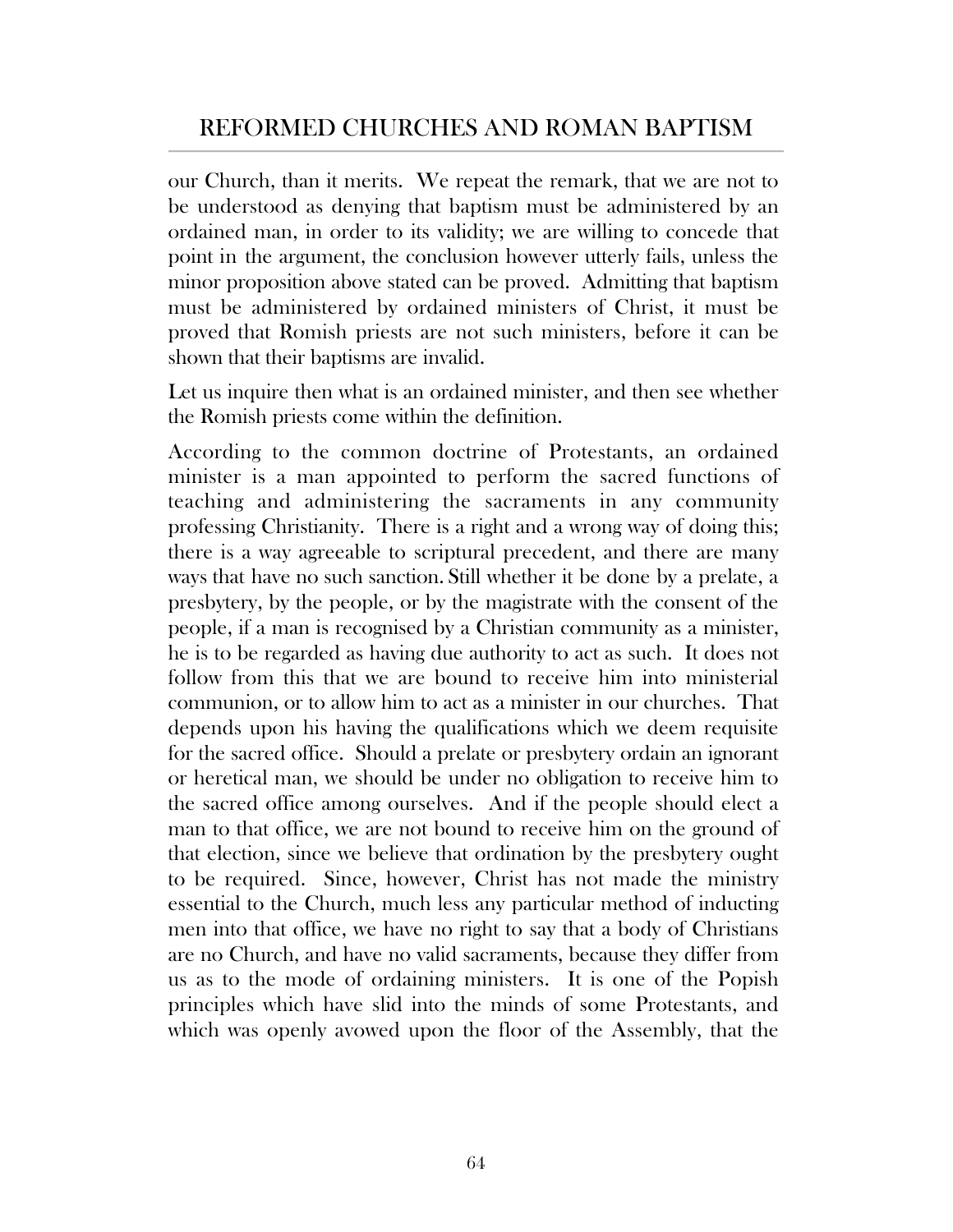ministry is essential to the Church. Such a sentiment is directly opposed to our standards, and to the word of God. According to the Scriptures, a church is a congregation of believers, or of those who profess to be believers; according to the hierarchical system, it is "a congregation of believers subject to lawful pastors." An intrusive element, which is the germ of the whole hierarchical system, is thus introduced into the idea of the Church, which changes and vitiates the whole thing. Bellarmin has the credit of being the first writer who thus corrupted the definition of the Church. The being of a Church does not depend upon the ministry, nor the being of the ministry on the rite of ordination. Any man is a minister in the sense of the proposition under consideration, who is recognised as such by a Christian community.

The soundness of this principle appears, 1. From the consideration already referred to, that we have no authority in this matter to go beyond the Scriptures. If Christ or his apostles had said that no man should be recognised as a minister, nor his official acts accounted valid, unless ordained in a specified manner, we should be bound by such rule. But the Scriptures contain no such rule, and we have no right to make it. All that the Bible does, is to make known the fact, that ministers were examined and authenticated as teachers by other teachers, but that it must be so, they nowhere assert.

2. This doctrine flows from what is one of the distinguishing principles of the evangelical, as opposed to the hierarchical system, viz.: that all Church power belongs originally to the Church as such. The original commission, the promises and prerogatives were given, not to the Church officers as their peculium, but to the people; and they may exercise those prerogatives not regularly, not orderly, or wisely, it may be, but still validly under any form they see fit. They ought, indeed, to follow scriptural examples, as to the mode of making ministers, but still as the power to make them was involved in the original commission granted to the Church, we cannot deny it.

3. To reject the principle in question is to involve ourselves in all the difficulties, absurdities and assumptions of the doctrine of apostolical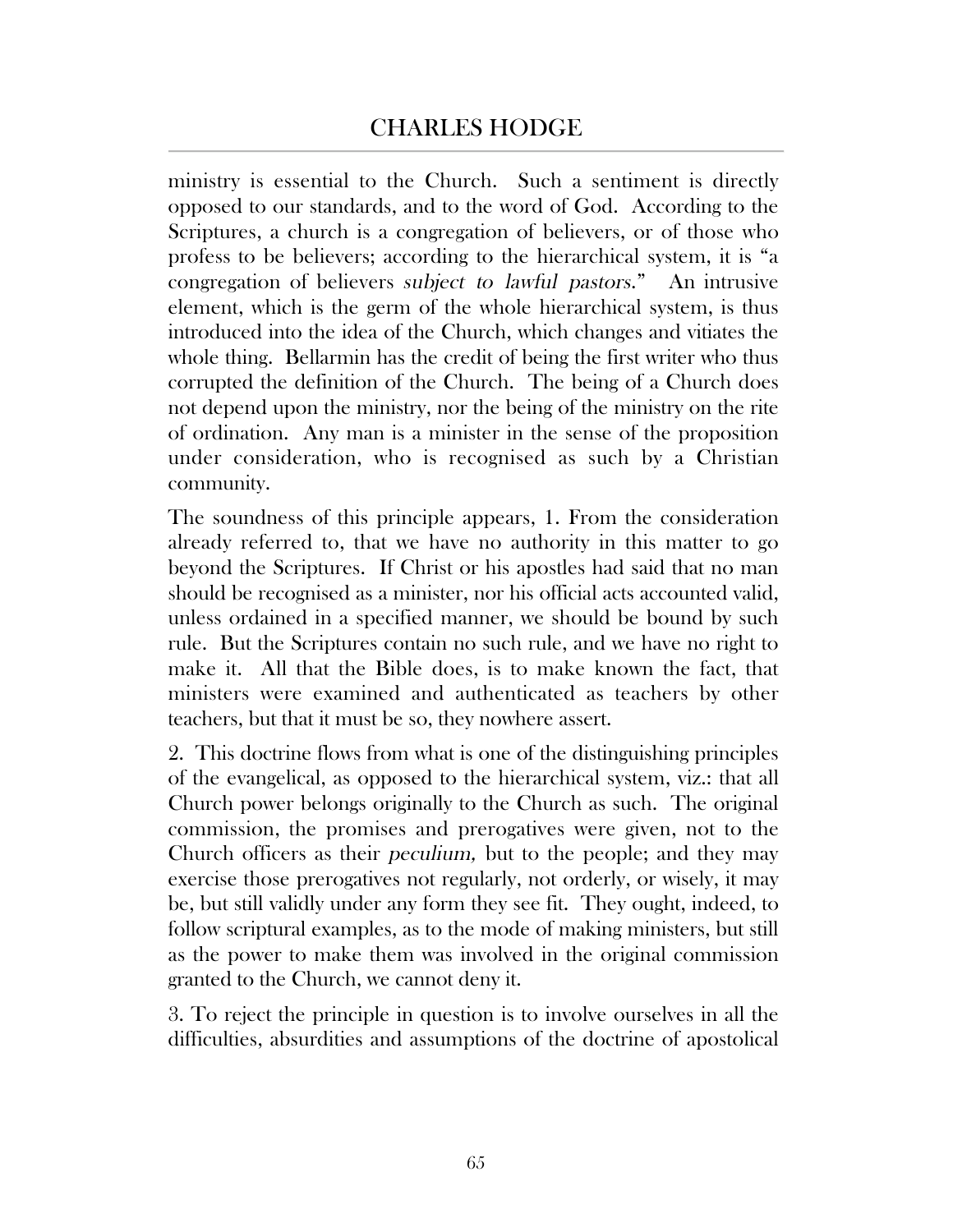succession. Every Church would have to prove that its ministry had been regularly ordained in a specific manner from the apostles to the present time. This, from the nature of the case, can no more be done, than a man can prove that all his ancestors were regularly married from the time of Adam. It may be assumed, but it cannot by possibility be proved. And since there is in Scripture no promise of any such unbroken succession of ordinations, to assume it, is gratuitous; and to make such assumption the basis of ecclesiastical claims, or of religious hopes, is absurd and ruinous.

4. We all act upon this principle. What Presbyterian feels called upon to trace up historically to the apostles, the ecclesiastical genealogy of every minister whose act he is called upon to recognize? Or who ever thinks of inquiring whether every candidate for the admission to the Lord's supper, if from among the Methodists or Baptists, was baptized by a man ordained in a particular way? It is always considered enough if the applicant was baptized by one having public authority in the body whence he came, to administer the sacraments.

5. All Protestant Churches have recognised the same principle. The language of the twenty-third Article of the Church of England may be taken as expressing the general sense of the age of the Reformation on this subject. That article says: "Those ought to be judged lawfully called and sent, who are chosen and called to this work by men who have public authority given unto them, in the congregation, to call and send ministers into the Lord's vineyard." This asserts the necessity of a call, without prescribing any particular mode as essential to its validity. Accordingly, the validity of the orders which many of the reformers received in the Romish Church, was universally admitted; while at the same time, no objection was made to the vocation of those who had received nothing more than election by the people. It was held, indeed, that under ordinary circumstances, no one should assume the sacred office to himself, and that besides election by the people, there should, in a regular state of the Church, be an examination and imposition of hands by the presbytery. But it was denied that these things were essential.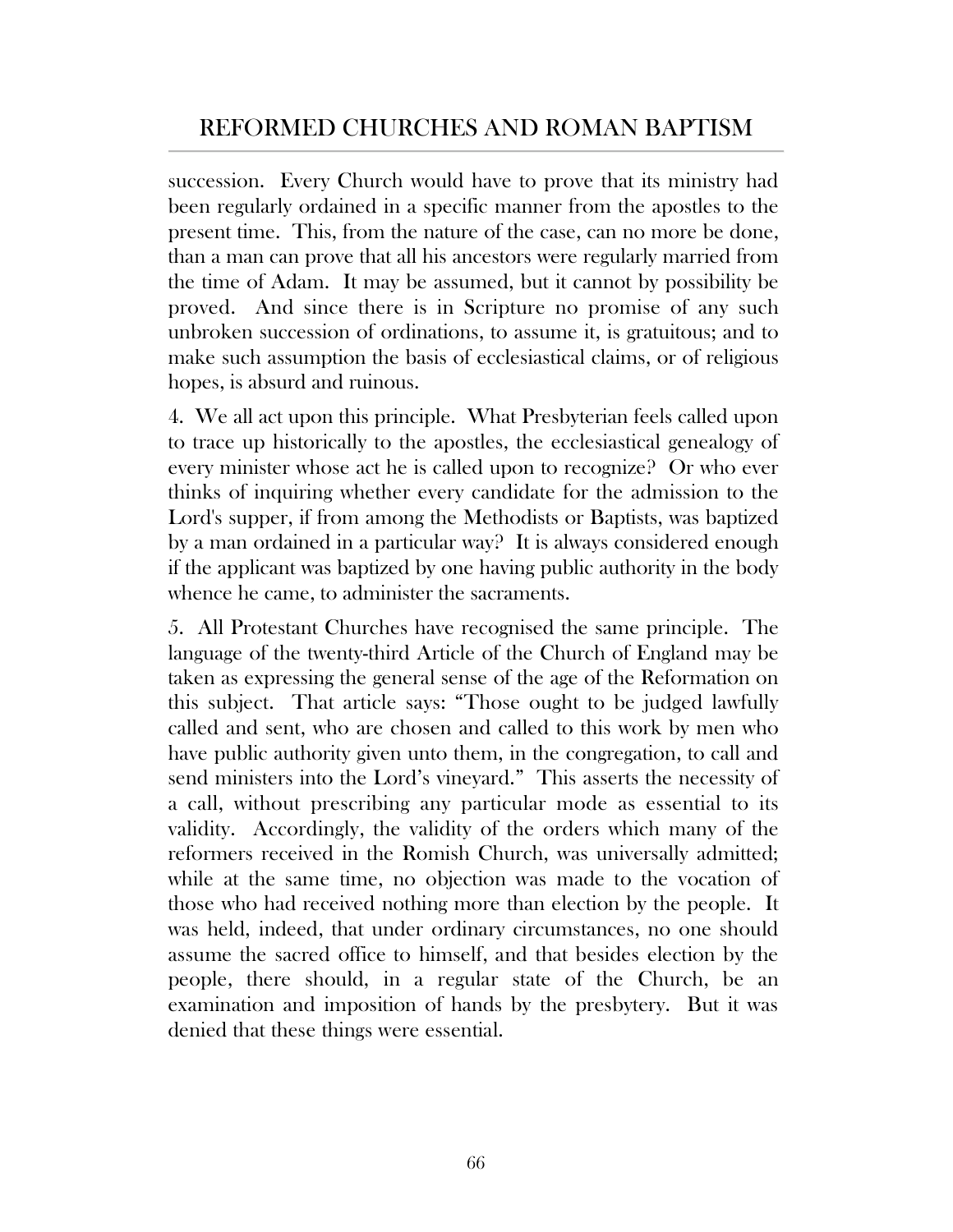Do, then, the Romish priests come within this wide definition of ordained ministers? Are they appointed by public authority to teach the Christian religion, and to administer its ordinances? The question is not whether they are good men, or whether they do not assume sacerdotal and other powers to which they have no claim? or whether they are correct in doctrine? but simply, whether in a body professing to hold saving doctrine, they are appointed and recognized as presbyters? If so, then they are ministers within the sense of the received Protestant definition of the term. 7 The only ground on which this can be denied is, that they do not in. any sense profess the Christian religion any more than Jews or Pagans, and therefore this argument, though presented first and separately in the minute adopted by Assembly, really resolves itself in the second presented in that document, viz: That the Church of Rome is in no sense a Christian Church. Without anticipating that point, however, we maintain that as the Romish priests are appointed and recognized as presbyters in a community professing to believe the Scriptures, the early creeds, and the decisions of the first four general councils, they are ordained ministers in the sense above stated; and consequently baptism administered by them is valid. It has accordingly been received as valid by all Protestant Churches from the Reformation to the present day.

Calvin, in his Institutes, Lib. iv. c. 15 and 16, after saying that baptism does not owe its value to the character of the administrator, adds: "By this consideration, the error of the Donatists is effectually refuted, who made the force and value of the sacrament commensurate with the worth of the minister. Such are our modern Katabaptists, who strenuously deny that we were properly baptized, because we received the rite from impious idolators in the papacy; and they are therefore

 $\overline{a}$ 

<sup>7</sup> This is the ground on which the Reformed Churches defended the validity of the orders received from the Church of Rome. "Talis autem est," says Turrettin, "episcoporum et presbyterorum vocatio in ecclesia Romana, quae quoad institutionem Dei bona fuit, sed quoad abusum hominum mala facta est. Unde resecatio errorum et corruptelarum ab hominibus invectarum, non potuit esse vocationis abrogatio, sed correctio et restitutio."—Vol. iii. p. 265.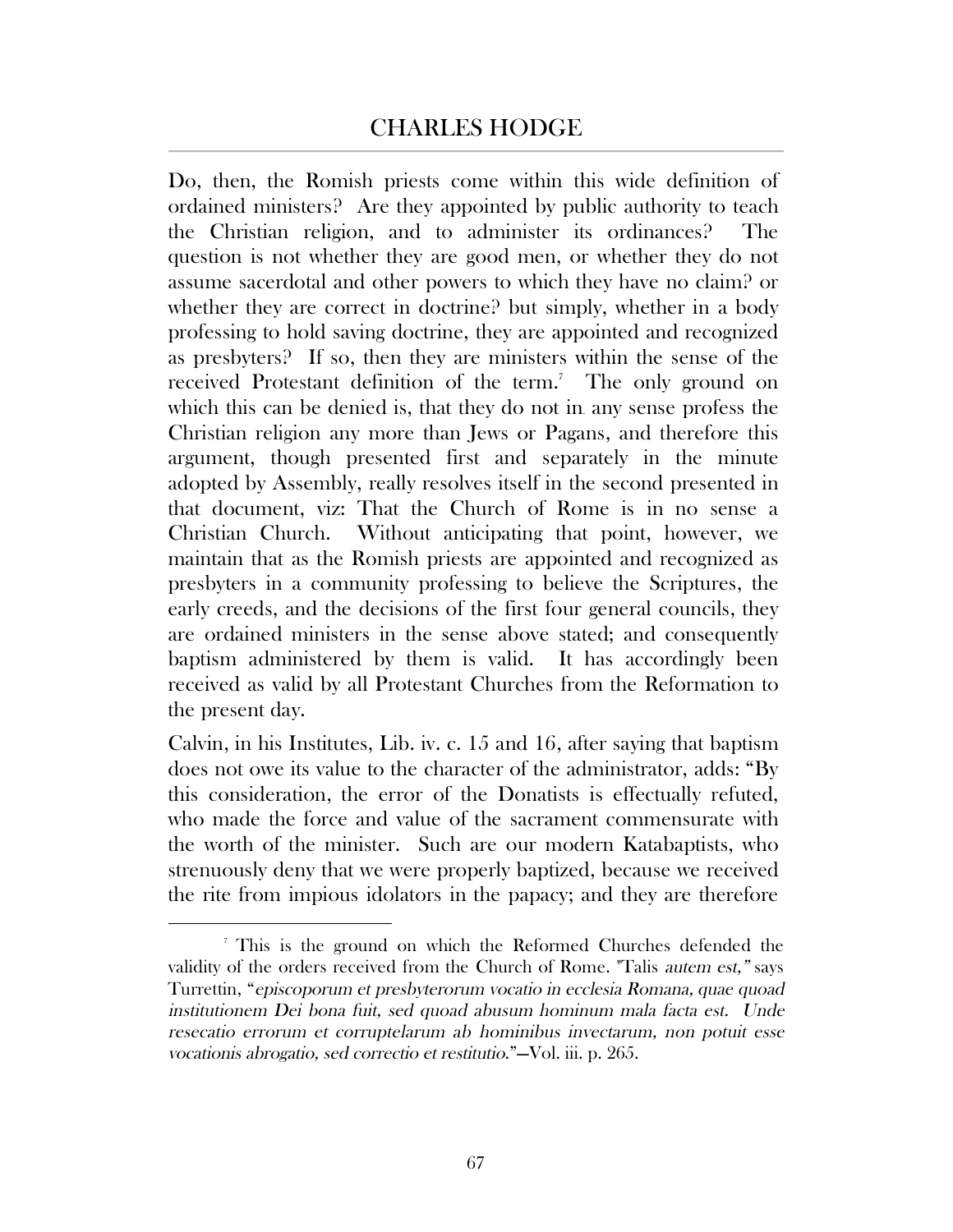ferocious for re-baptism. We shall, however, be sufficiently guarded against their nonsense, if we remember we were baptized not in the name of any man, but in the name of the Father, of the Son, and of the Holy Spirit, and therefore baptism is not of man, but of God, no matter by whom it was administered."

The first canon of the chapter on baptism, in the Book of Discipline of the French Church, declares, "Baptism administered by an unordained person is wholly void and null"; yet the twenty-eighth article of their Confession of Faith declares Romish baptism to be valid. In the National Synod of 1563, John Calvin presented, in the name of the pastors and professors at Geneva, a letter in reply to reasons pronounced by them "very feeble and impertinent," in behalf of laybaptism, one of which was derived from the assumption that Romish priests were not true ministers, and yet their baptisms are valid. To this the reply made was: "Popish baptism is grounded upon the institution of Christ; because the priests as perverse as they are, and utterly corrupt, are yet the ordinary ministers of that Church in which they so tyrannically demean themselves."<sup>8</sup> To this view the French Church steadily adhered long after the council of Trent, whose decisions were assumed by some of the members of the Assembly, to have wrought such a change in the character of Romanism. The illustration used by Calvin, derived from the fact that those circumcised by apostate priests under the old dispensation, were never recircumcised, or treated as not having received that rite by the inspired prophets, we find repeated by all subsequent writers.

The Church of Holland agreed with the French Church in regarding the Romish priests as authorized to administer baptism.<sup>9</sup> Such, too,

 <sup>8</sup> Quick's Synodicon, vol. i. p. 48.

<sup>9</sup> Morus, tom. v. p. 449. Hinc passim judicant Nostri rebaptizandos esse qui ad nos transeunt ante in coetu Socinianorum antitrinitario baptizati. . . . . De baptizatis in ecclesia Romana hodierna mitius judicium Nostri ferre solent, ob retentam illic cum elemento visibili aquae baptismatis, fidem Trinitatis et administrationem baptismi in Dei triunius nomen. He quotes the acts of the Synod of Dort, which forbid Romish baptism to be repeated where "the form and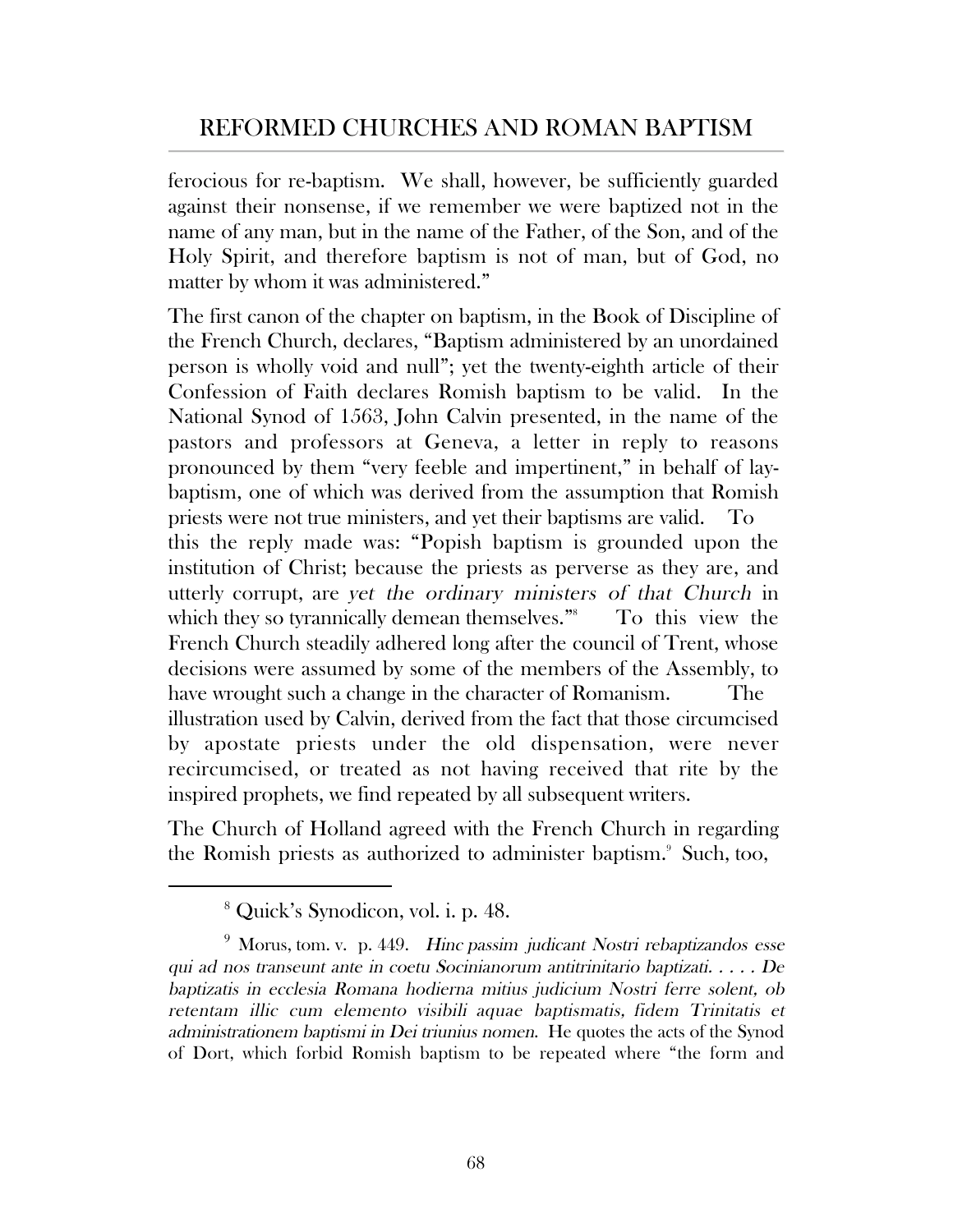has been the constant doctrine of the Lutheran Church, $^{\scriptscriptstyle{10}}$  and of the Church of England. Indeed, we know of no Church that has ever taken different ground. The Assembly, therefore, has taken a position on this subject in opposition to the principles of the whole Protestant world. A fact which of itself creates a presumption almost overwhelming against their doctrine.

The second great argument in favor of the decision of the Assembly, which indeed includes and supercedes the one just considered, is: The Church of Rome is not a true Church of Christ, and therefore its sacraments are not Christian ordinances. This is a very plausible argument, and has the advantage of being short and syllogistic. To its influence we doubt not is principally to be referred the decision in question. To us, however, it appears to be only another of the innumerable instances of fallacy and false reasoning founded upon the ambiguity of the word Church. We know of no subject in theology on which it is more difficult to attain and preserve distinctness of thought, and precision of language, than this. The word Church has meanings so allied and yet so different, so well authorized and yet so indefinite, that it is almost impossible to avoid using the term in one sense in the premises of an argument, and another in the conclusion. Almost every treatise on the Church which it has been our lot to read, has been more or less a saying and unsaying, affirming and denying the same things of the same subject. This is the fault not so much of the writers as of the vagueness of the terms. You may, with equal truth, affirm or deny that a given body is a Church; you may say that the Church is a congregation of saints, and yet composed, in great part, of sinners;

that it is infallible as to matters of faith, and yet may fatally

substance" of the rite have been retained. Doubts, it seems, were entertained as to baptisms performed by vagrant priests, as a question relating to that point was presented to the French Synod of 1581, who replied: "Since authority to baptize belongs to them according to the order of the Romish Church, baptism administered by them is not to be repeated; but baptism by monks, to whom no such authority belongs, is void."

 $10$  Gerhard, vol. x. p. 93.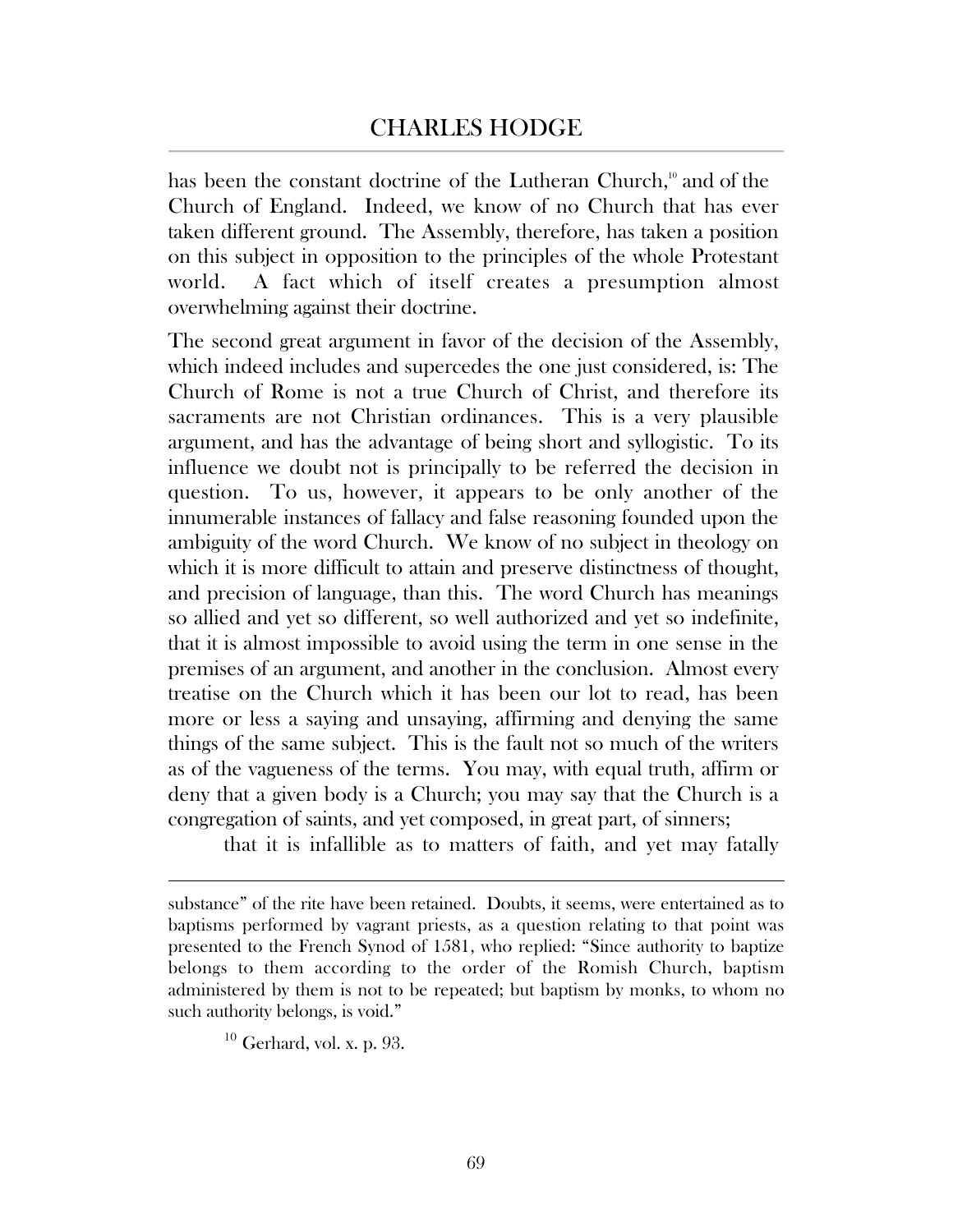apostatize; that all its members shall be saved, and yet that many of them will be lost. The whole system of Popery and Puseyism owes its logical powers to an adroit management of this word. To the Church are promised in the Scriptures the continued presence of Christ, and influence of his Spirit, by which it is certainly guided into the knowledge of saving truth, preserved from fatal errors, and effectually prepared for heaven. But, according to our standards, the Church consists of the professors of the true religion; therefore, to professors of true religion is promised this continued presence of Christ and the saving guidance of his Spirit. This argument is just as good as that used by the Assembly; and yet, unless it is false, the whole doctrinal system of Romanism is true. It is obvious, therefore, that extreme caution is necessary in constructing any argument, the validity of which depends on the idea attached to the word Church.

The question whether the Church of Rome is a true Church? cannot be intelligently answered without previously fixing the meaning of the term. The word ekklesia in its application to Christians, is in the New Testament a collective term for *kletoi*. The called are the Church. Any number of "the called" collectively considered, are a Church. The Church, as such, is not an organization; any more than the human race, as such, is a society. Men must organize and live in society; but their organizing does not make them men, nor members of the human race. In like manner the Church, or the called, as such, are not an organized body, though it is their duty to organize. But organization does not make them a Church, but being members of the Church, i.e. kletoi, they associate for certain prescribed purposes. It seems to us that a large portion of the false reasoning connected with this whole subject, arises from the erroneous assumption that organization enters into the very idea of the Church. An organized body may be a Church, but it is not their organization that makes them so; because any number of the called, or the whole body of them as a Church, are the Church, in the scriptural sense of the term. When Christ is said to love, Paul to have persecuted, or we labor for the Church, the word does not designate an organized body. It is merely a collective term for the people of God. Since "the called" are, according to the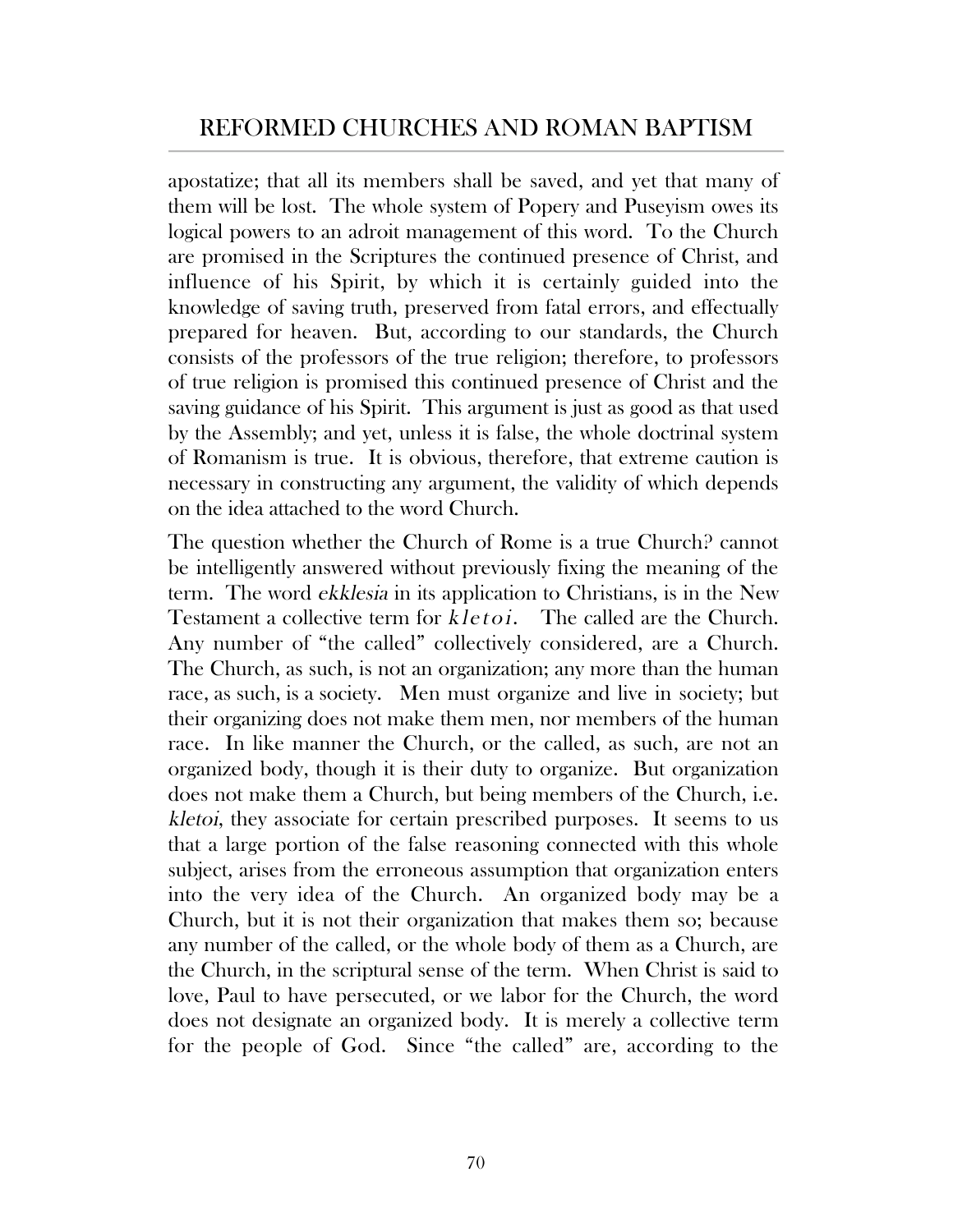uniform usage of the epistles of the New Testament, the effectually called, or true believers, it follows that the Church is a collective term for true believers. We therefore find that whatever is affirmed of believers is affirmed of the Church, and whatever is promised to believers is promised to the Church. If the Christians of Rome, Corinth, or Ephesus are addressed as the Church in those cities, they are at the same time addressed as believers, as saints, as those who are in Christ, as led by the Spirit, and as heirs of eternal life. As however no man can look upon the heart, we do not know who is a true believer; and therefore we cannot tell who is a member of the Church or body of Christ. We are therefore bound to do as the sacred writers did, that is, to regard and treat every man as a believer who makes a credible profession of faith in Christ; and of course we are bound to regard and treat any body of such men as a Church. If a man makes no profession of faith, we cannot regard him as a believer; nor can we so regard him if he makes any profession inconsistent with the existence of saving faith. And consequently if a body of men make no profession of faith, they cannot be a Church; nor can they be so regarded, if they make a profession which is incompatible with saving faith in Christ. Every man, therefore, who has true faith, is a member of Christ's body, which is the Church; and every man who professes such faith is a visible or professed member of his Church; and any number of such men collectively considered is a branch of the Church. If, therefore, we deny to any man the character of a Christian, on account of the profession which he makes, we must be prepared to show that such faith is incompatible with salvation. For, if possessing such doctrines (or professing nothing more than certain doctrines), he may be saved, he may be a true believer, and of course a member of the Church. And in like manner, if we deny to any body of men the character of a Church, on account of its creed, we thereby assert that no man holding that creed can be saved. To determine, therefore, whether a man or a Church is to be denied the Christian character, we must ascertain what is the minimum of truth that can save the soul. For to deny that a man is a Christian on account of his ignorance or errors, and yet admit he may be saved, is to contradict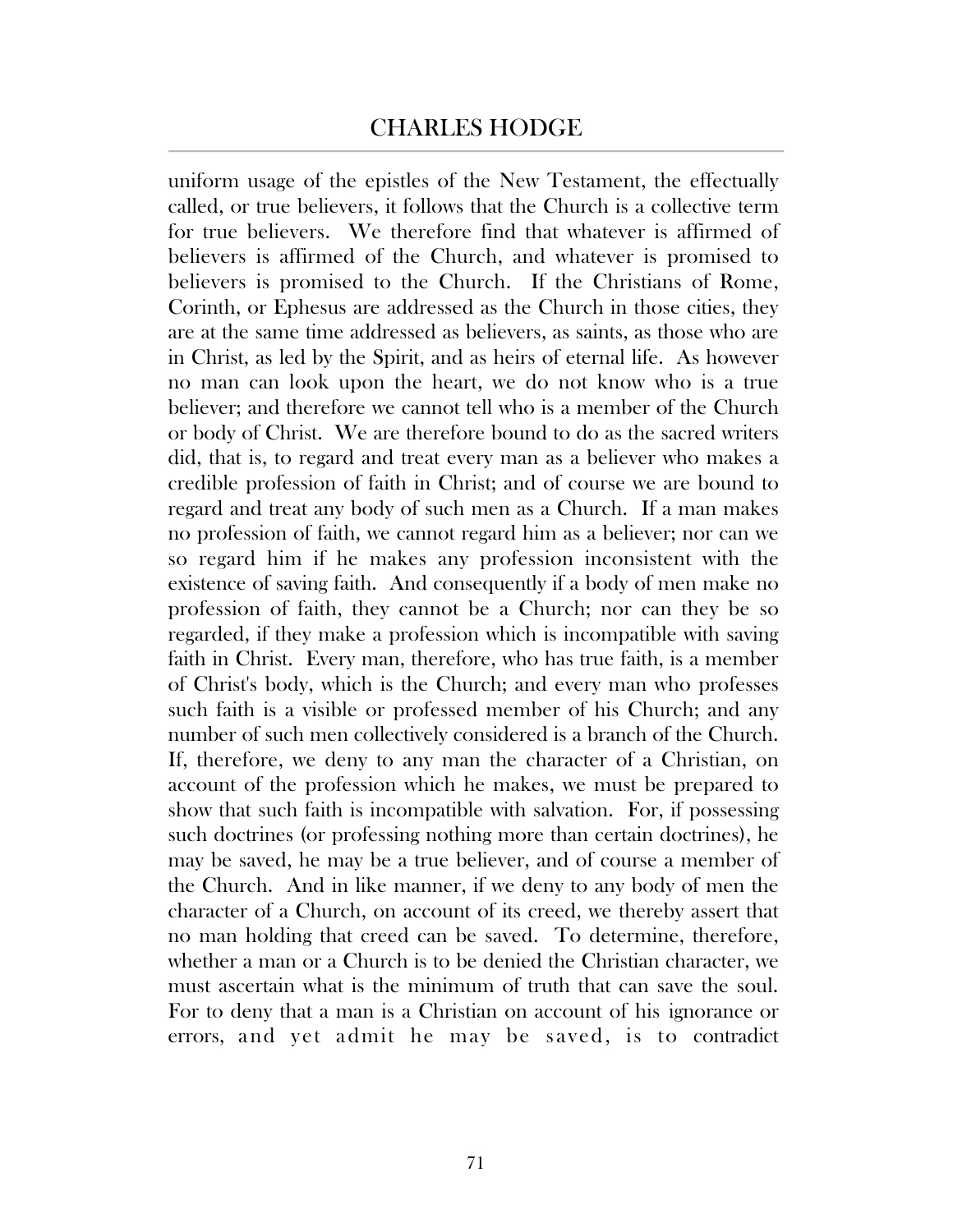ourselves. And to say that a body of such men is no Church, is no less a contradiction. It is therefore evident that the question, What is a true Church? resolves itself into this: How little truth may avail to salvation? This is a question we are hardly competent to answer, and there is no need of answering it. We can tell what is a pure Church; and with that standard we can compare our own and all others, and regulate our intercourse with them accordingly. The course, however, commonly pursued is to give a definition of a pure Church, and then to declare any community not embraced in that definition, to be no Church. Thus it is said, a Church is a congregation of believers in which the pure word of God is preached; the pure word of God is not preached in Rome, therefore Rome is not a Church. By the same argument the whole world may be unchurched, save our own particular sect, no matter how narrow that sect may be. This method of reasoning is just as unreasonable as it would be to say, a Christian is one who believes the doctrines and obeys the precepts of Christ, therefore no man who is erroneous in doctrine or practice can be a Christian; which would be to go beyond even Perfectionists, for they do not make a perfect faith essential to the character of a Christian. We cannot take a definition of a perfect Christian as the rule of decision whether any particular man is to be treated as a brother; nor can we take the definition of a pure Church as the criterion of the being of a Church. Any man who professes truth enough to save his soul, is not to be denounced as no Christian, simply for his faith's sake. And any body of men that professes truth enough to save men, cannot on the ground of heresy be denied the character of a Church.

The correctness of this exposition of what is necessary to the being of a Church, is plain, 1. From the express declarations of scripture. The Bible teaches that whosoever is a true worshipper of Christ, no matter how ignorant or how erroneous he may be, is a true Christian. "Whosoever believeth that Jesus is the Son of God, is born of God." Such is the explicit declaration of the Bible. Whoever, therefore, professes to be a worshipper of Christ, i.e., to love, reverence and serve him as God, does thereby profess to be a Christian; and any body consisting of those who profess to worship Christ, is a body of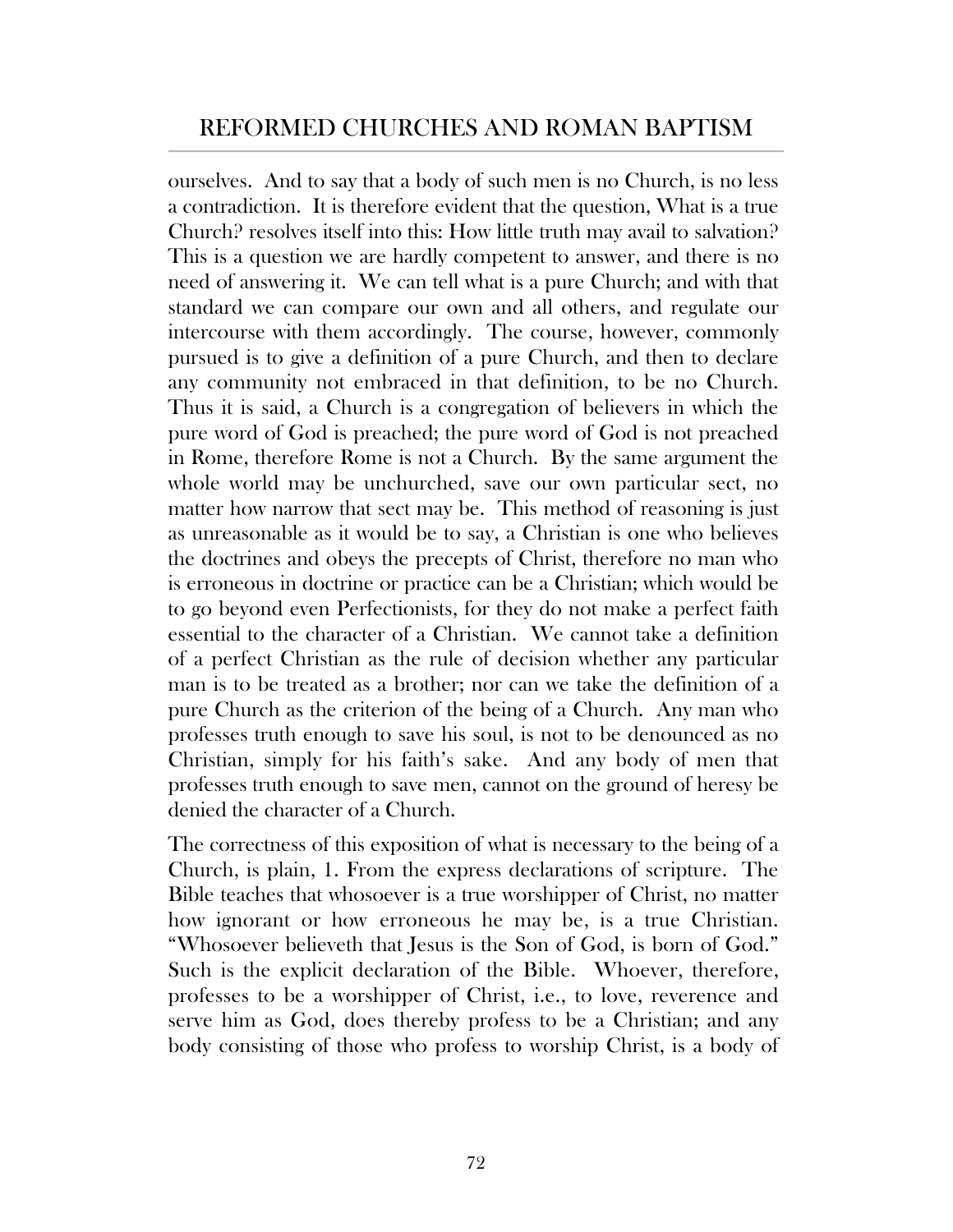professed Christians, that is, a Church. Paul, in his epistle to the Corinthians, addresses himself to the Church of God in that city, i.e., to those "who call upon the name of the Lord Jesus Christ." Any body of men, therefore, that retains the doctrine of the incarnation, or that Jesus is the Son of God, that sets him forth as the object of religious worship and confidence, retains the vital principle of Christianity. Nothing can prevent the saving power of that truth, when it is really embraced. 2. Again, according to our standards, there is no salvation out of the visible Church. It is a common saying of Protestant theologians, "No man has God for his father, who has not the Church for his mother." This is only saying, with the Scriptures, that there is no salvation out of Christ. But if these premises are correct, the conclusion necessarily follows, that any religious body in communion with which men may be saved, is a part of the visible Church; otherwise men are saved out of that Church. The visible Church, therefore, according to our standards, consists of all those who profess saving truth. 3. This point is so plain, that it was repeatedly conceded on the floor of the Assembly. The question, whether the Romish Church is a true Church, was admitted to turn on the previous question: Does she retain truth enough to save the soul? One of the speakers did, indeed, say that although there were true believers in the Church of Rome, they were not members of the visible Church; which is a contradiction in terms, since the visible Church consists of all who profess the true religion, or saving doctrine. The mere fact of their having faith, and avowing it in their conversation and deportment, makes them members of the visible Church, in the true, scriptural, and Presbyterian, though not in the Puseyite, sense of the term.

If these principles are correct, we have only to apply them to the case in hand, and ask, Does the Church of Rome retain truth enough to save the soul? We do not understand how it is possible for any Christian man to answer this question in the negative. They retain the doctrine of the Incarnation, which we know from the infallible word of God, is a life-giving doctrine. They retain the whole doctrine of the Trinity. They teach the doctrine of atonement far more fully and accurately than multitudes of professedly orthodox Protestants. They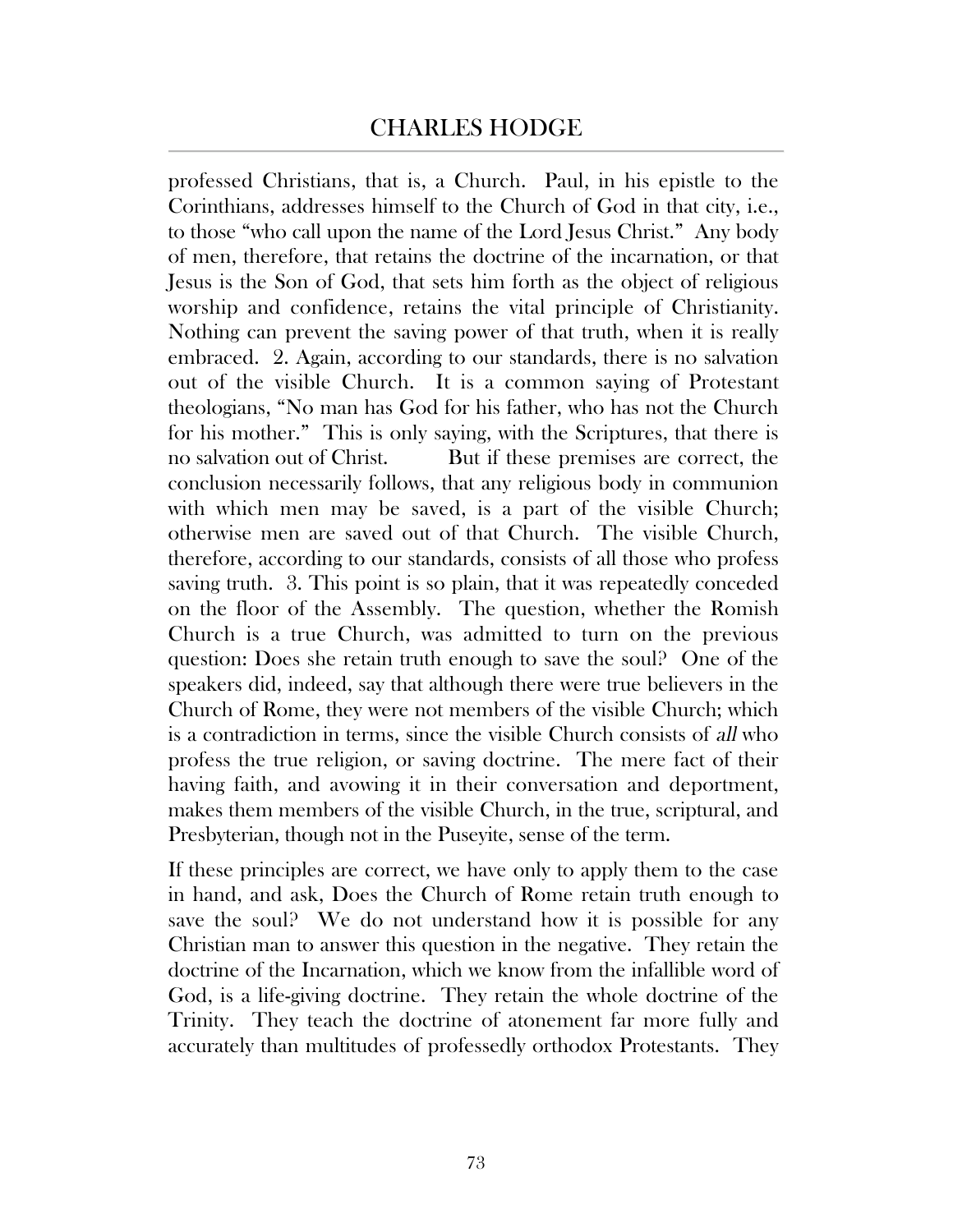hold a much higher doctrine, as to the necessity of divine influence, than prevails among many whom we recognize as Christians. They believe in the forgiveness of sins, the resurrection of the body, and in eternal life and judgment. These doctrines are in their creeds, and however they may be perverted and overlaid, still as general propositions they are affirmed. And it must be remembered, that it is truth presented in general propositions, and not with subtle distinctions, that saves the soul. Protestants, says Bossuet, cannot deny that we admit the fundamentals of religion. "If they will have them to consist in believing that we must adore one only God, the Father, Son, and Holy Ghost; and that we must put our trust in God alone through his Son, who became man, was crucified, and rose again for us, they know in their conscience that we profess this doctrine; and if they add those other doctrines which are contained in the Apostles' Creed, they do not doubt that we receive them all without exception."

Having quoted an admission to this effect from Daillie, he adds: "But though M. Daillie had not granted thus much, the thing is manifest in itself; and all the world knows that we profess all those doctrines which Protestants call fundamental." 11

 $\overline{a}$ 

 $11$  An Exposition of the Doctrines of the Catholic Church, by the Right Rev . J. B. Bossuet, London, 1685, p. 2. On Justification, Bossuet says: "we believe, in the first place, that our sins are freely forgiven us by the divine mercy, for Christ's sake. These are the express words of the council of Trent . . . . Seeing the Scriptures explain that remission of sins, by sometimes telling us that God covers them, and sometimes that he takes them away and blots them out by the grace of his Holy Spirit, which makes us new creatures; we believe that to form a perfect idea of the justification of a sinner, we must join together both of these expressions. For which reason we believe our sins, not only to be covered, but also entirely washed away by the blood of Jesus Christ, and by the grace of regeneration; which is so far from obscuring or lessening that idea which we ought to have of the merit of his blood, on the contrary it heightens and augments it. So that the righteousness of Christ is not only imputed but actually communicated to the faithful, by the operation of his Holy Spirit, insomuch that they are not only reputed, but rendered just by his grace." p. 12. It is easy to see here the unhappy blending of justification and sanctification together; but it is a far better statement of the truth than is to be found in multitudes of Arminian writers; and unspeakably better than that, which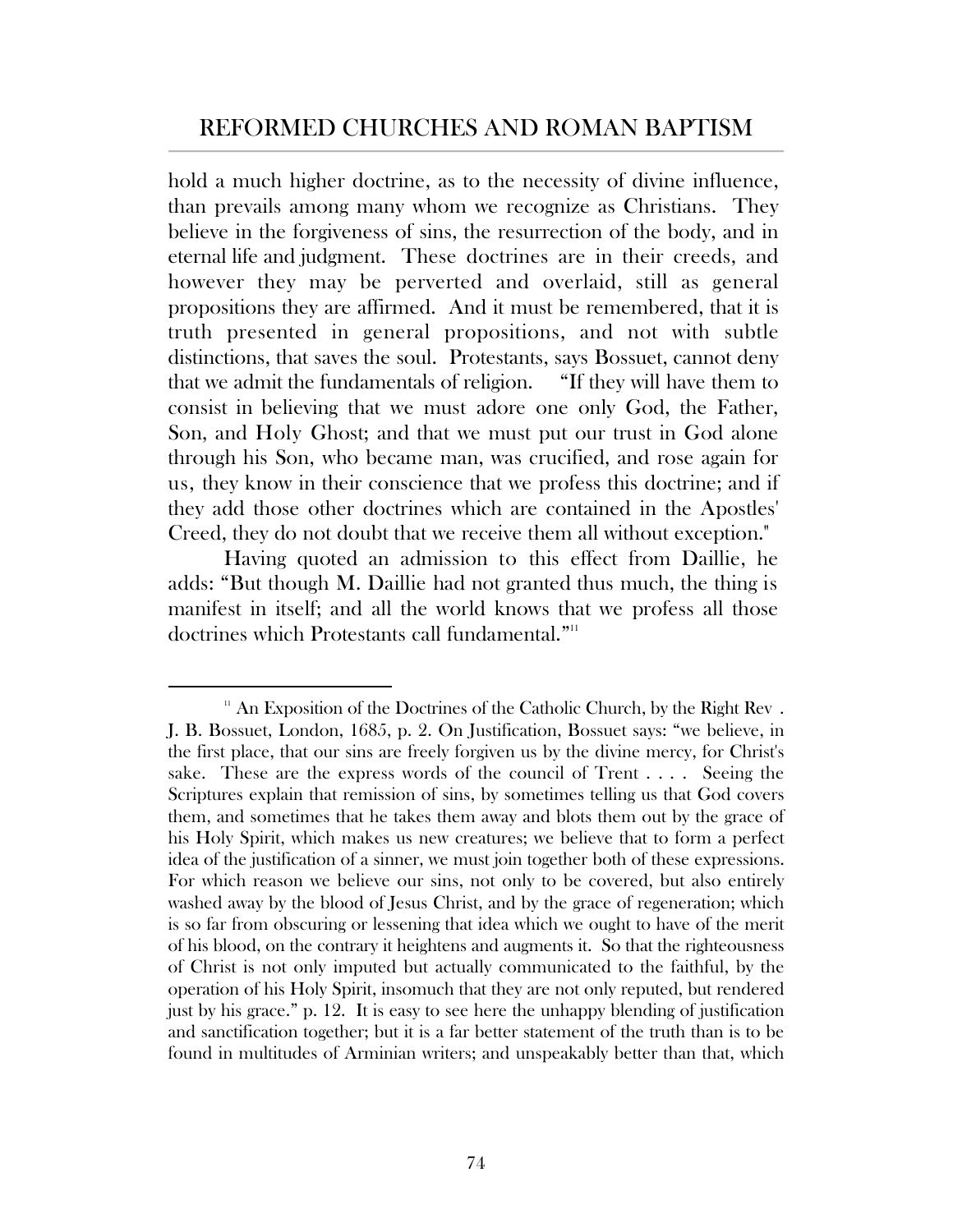It is further evident that the Church of Rome retains truth enough to save the soul, from the fact that true believers, who have no other means of instruction than those therein afforded, are to be found in that communion. Wherever the fruits of the Spirit are, there is the Spirit; and wherever the Spirit is, there is still the Church.It is one of the worst features of Puseyism, that it takes such a view of the Church, as to force its advocates to deny those to be Christians who exhibit the Spirit of Christ. Instead, therefore, of loving them as brethren, they cast out their names as evil; which is not only a great sin, but a great detriment to their own souls. We shall not less sin against God and our own best interests, if we reject as reprobates any of the real followers of Christ no matter in what external communion they may be found. We rejoice, therefore, that the Assembly freely admits, in their Minute, that there are true believers in the Church of Rome. Indeed, we are not sure that truth would not demand the admission that there were more of evangelical doctrine and of true religion in that Church, than were to be found in the Church of England, or in some of the Protestant Churches of the continent of Europe, notwithstanding their orthodox creeds, during their long declension in the last century. We have heretofore had the misfortune to be held up as the friends of drunkenness, and the advocates of slavery, because we could not

for a hundred years, was preached from the great majority of the pulpits in the Church of England.

Romanists teach that Christ is the meritorious ground of our justification. Thus the council of Trent, sess. vi. c. 7, says: Meritoria (causa) est dilectissimus Dei unigenitus, qui cum essemus inimici, per nimiam caritatem, qua dilexit nos, sua sanctissima passione in ligno crucis, nobis justificationem meruit. And in c. 8, the council say: "Christum sanctissima sua passione in ligno crucis nobis justificationem meruisse, et pro nobis Deo Patri satisfecisse, et neminem posse esse justum, nisi cui merita passionis Domini nostri Jesu Christi communicantur." In like manner, Bellarmin, *de Justificatione, ii. c.* 2, says: "We are justified on account of the merits of Christ;" and in c. 7, he says, "If Protestants only mean that the merits of Christ are imputed to us, because they are given to us by God, so that we can present them to the Father for our sins since Christ undertook to make satisfaction for us, and to reconcile us to God the Father, they are right." Which is precisely what we do mean.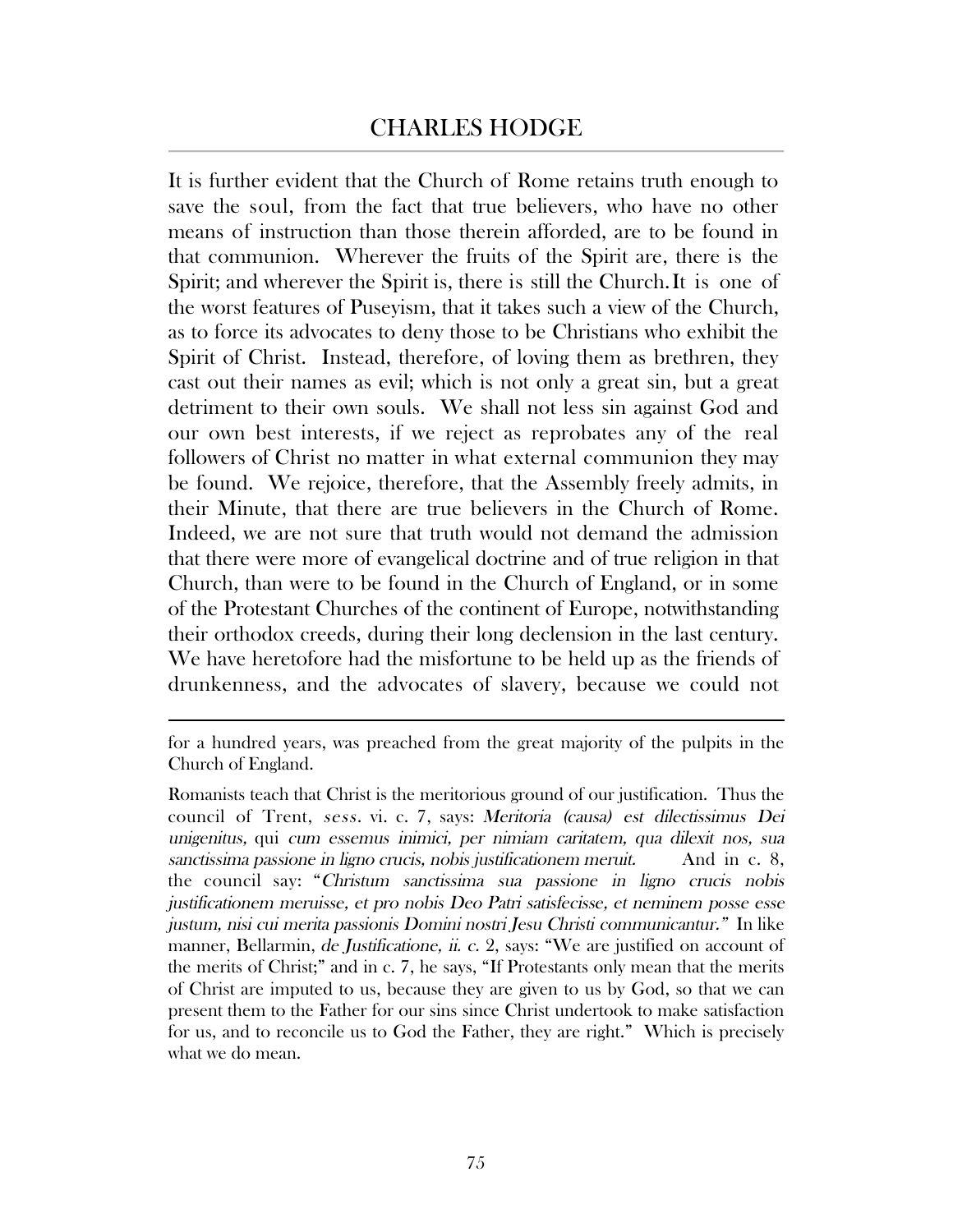believe that alcohol is sin, and every slaveholder a thief; and we fear that even good men may now regard us as the apologists of Popery, because we cannot think that a community who believe that Jesus is the Son of God, who worship the Trinity, who hold that we are justified by the merits of Christ, and are sanctified by his Holy Spirit, are to be placed in the same category with Pagans and Mohammedans. And we are constrained to say, that as the cause of temperance and the interests of the slave, suffer greatly from the extravagance of their advocates, so we fear the cause of Protestantism suffers materially from the undiscriminating denunciations heaped upon the Church of Rome, and from transferring the abhorrence due to her corruptions, to her whole complicated system of truth and error.

The view presented above of the Church of Rome is sustained by the authority of the Reformers, and of all Protestant Churches. We have already remarked, that the question whether the Church of Rome is a true Church, may be affirmed or denied, according to the sense attached to the terms. Accordingly, it is both affirmed and denied, by the parties referred to. They use the strongest terms of denunciation of the whole papal system; its perversion of the truth, its false doctrines, its corruption in worship and morals; its tyranny and persecuting spirit. They declared that Church to be antichristian and apostate, the mystical Babylon, from which the people of God are commanded to withdraw. All this is said not only by the Reformers, but by Churches and theologians down to the present day. At the same time, and in the same breath, they said that viewed in a different light, the Church of Rome is still a Church, just as the apostate Israelites were still the covenant people of God. If the Israelites were denominated from the character of their rulers, or of the mass of the people, from their authoritative declarations and acts, they were apostates and idolaters. If denominated from the relation which they still sustained to God, from the truth which they continued to profess, or from the real saints who were to be found among them, they were still the Church, and were so addressed by the prophets, and their circumcision regarded as the seal of God's covenant. Thus Calvin says: "If the Church be considered as the body whose judgment we are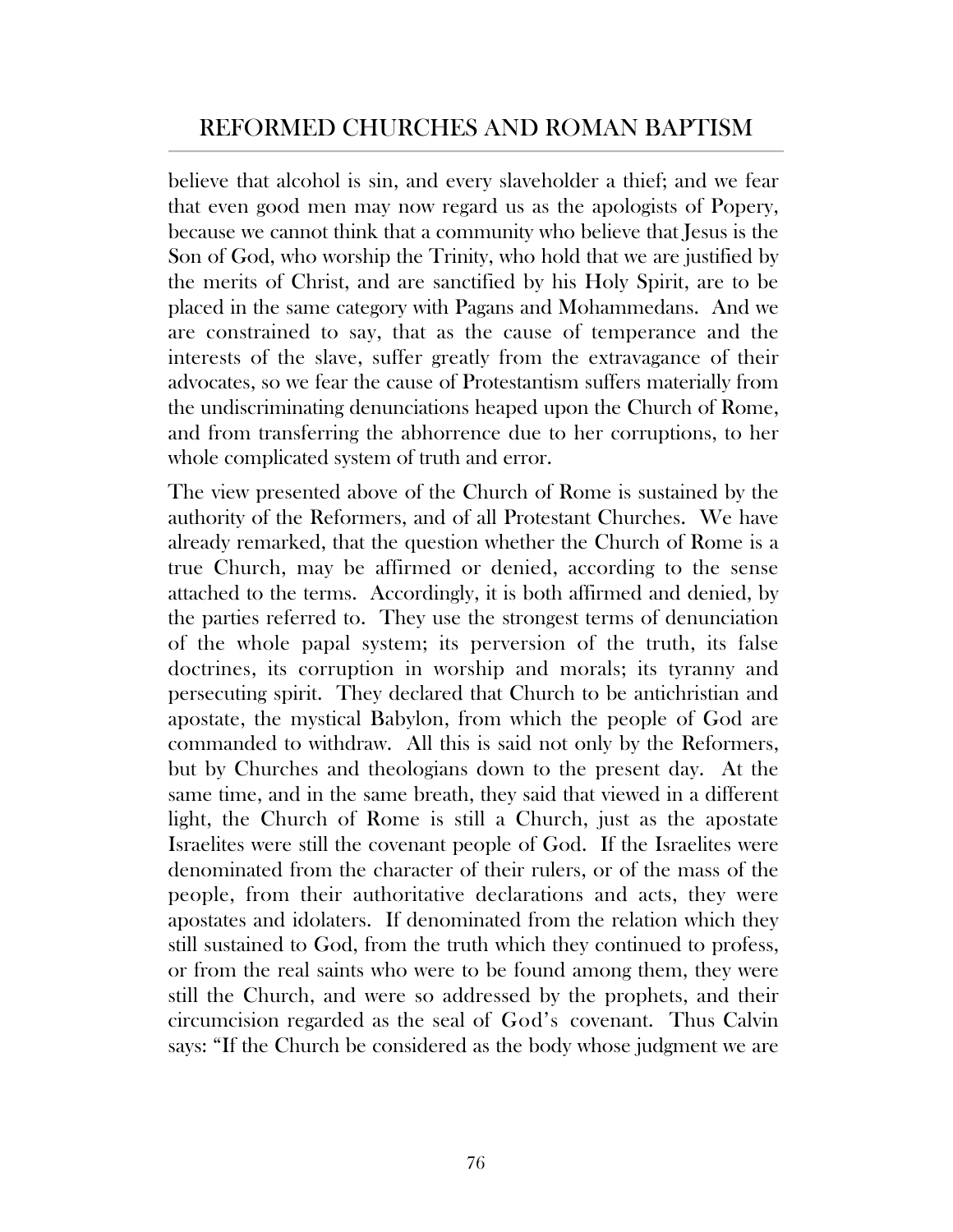bound to revere, to whose authority we must defer, whose instructions we must receive, to whose discipline we must submit, whose communion we must religiously and in all things cultivate, we cannot concede the papacy to be the Church, as though the obligation to obedience still continued. Yet we willingly concede to it what the prophets conceded to the Jews and Israelites. . . . Since then we are not willing to concede the title Church unconditionally to the papists, we do not thereby deny that there are churches among them, but only contend for the true and legitimate constitution of the Church, with which communion is required in sacraments and doctrine." Lib. iv. c. 2. §§ 10-12. To the same effect Turrettin denies that the modern Church of Rome can, without qualification, be called a true Church of Christ; but to explain his position he says: "The Church of Rome may be viewed under a two-fold aspect, as Christian in reference to the profession of Christianity, and of the evangelical truths which it retains; and as it is papal, in reference to its subjection to the Pope, and to its corruptions, as well in manners as in doctrine, which it has mixed up with those truths and built upon them, contrary to the word of God. In the former aspect, we do not deny that there is some truth in that Church; but in the latter, under which she is contemplated when we deny her to be a true Church, we deny that she is Christian and apostolical, but affirm her to be antichristian and apostate. In this view, impropriè et secundum quid, we admit the Church of Rome to be a Christian Church in three respects. 1. In respect to the people of God, the elect, still remaining in it, who are commanded to come out. 2. In respect to the external form, in which we discover some of the elements of a Church, in respect as well to the word of God and its preaching, which though corrupted, still remain, and as to the administration of the sacraments, especially baptism, which, as to the substance, still remains entire. 3. As to Christian and evangelical doctrines, as concerning the Trinity, Christ as mediator, his incarnation, death and resurrection, and others by which she is distinguished from pagans and infidels."—vol. iii. p. 135.

We admit that it is a very unfortunate method of speaking, to say a body is a Church secundum quid, and secundum quid is not a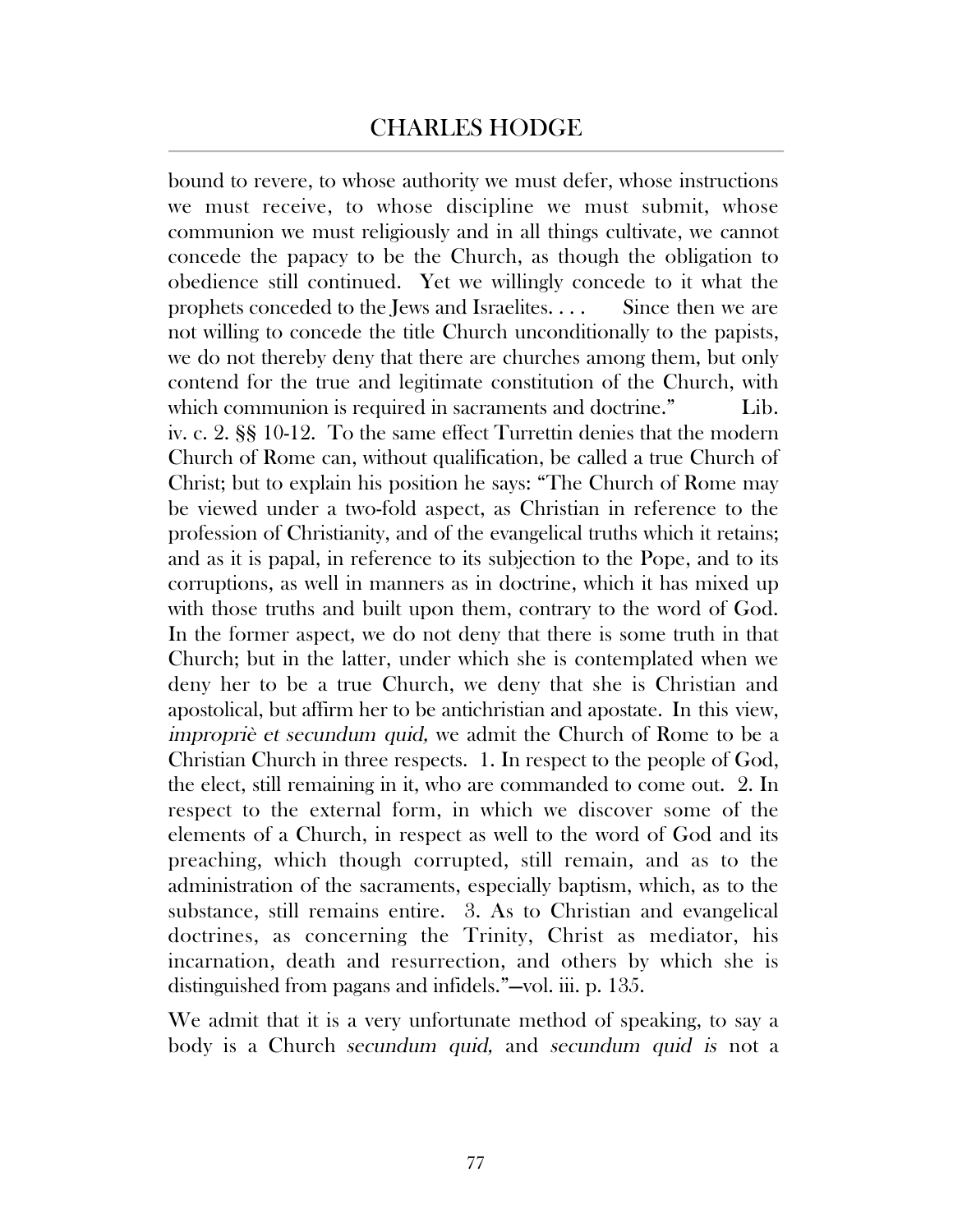Church. Still this is an inconvenience we have to submit to on almost all subjects, and in the present instance, it expresses a great truth. It must be remembered that these were holy men; who trembled at the word of God. Christ had commanded his disciples to hear the Church, to remain in her communion and to submit to her discipline.

To admit, therefore, without qualification; that the Church of Rome was a true Church, seemed to include an admission of an obligation to receive her doctrines and submit to her authority. This they could not do. They therefore denied that the Church of Rome was a Church in any such sense as to require communion and obedience. They thereby intended to deny that the supremacy of the Pope, the hierarchy, transubstantiation, the sacrifice of the mass, worshipping of saints, and the other numerous corruptions of popery, belong to the Church of God; that they are Christian or apostolical; and as such to be received and submitted to. While they admitted that the reception of the Scriptures as the word of God, the profession of saving doctrines, the sacraments, the presence of the elect, are characteristics of the Church, and consequently that any body of which these things can be affirmed, cannot consistently with the truth of God, be simply and without qualification, declared to be no more a Church than a company of pagans. The necessity of making these distinctions, of affirming and denying the same proposition, shows the impropriety of the question. Instead of asking, What is a Church? we should ask, What is a pure Church? All the definitions given in our books, tell us what a pure Church is. And when Protestants deny the Church of Rome to be a Church, they deny that she comes within their definition of a pure Church, though they admit her to be a corrupt and apostate Church. The whole foundation, therefore, of the argument of the Assembly, seems to us to be false. It assumes that the Church of Rome is in no sense a Church; which is to assume that she does not admit the Scriptures to be the word of God, that she does not profess that Jesus is the Son of God and the Saviour of the world, that she does not profess saving truths, and that she does not bring forth children unto God; all which assumptions are notoriously and confessedly false, and therefore the conclusion which is derived from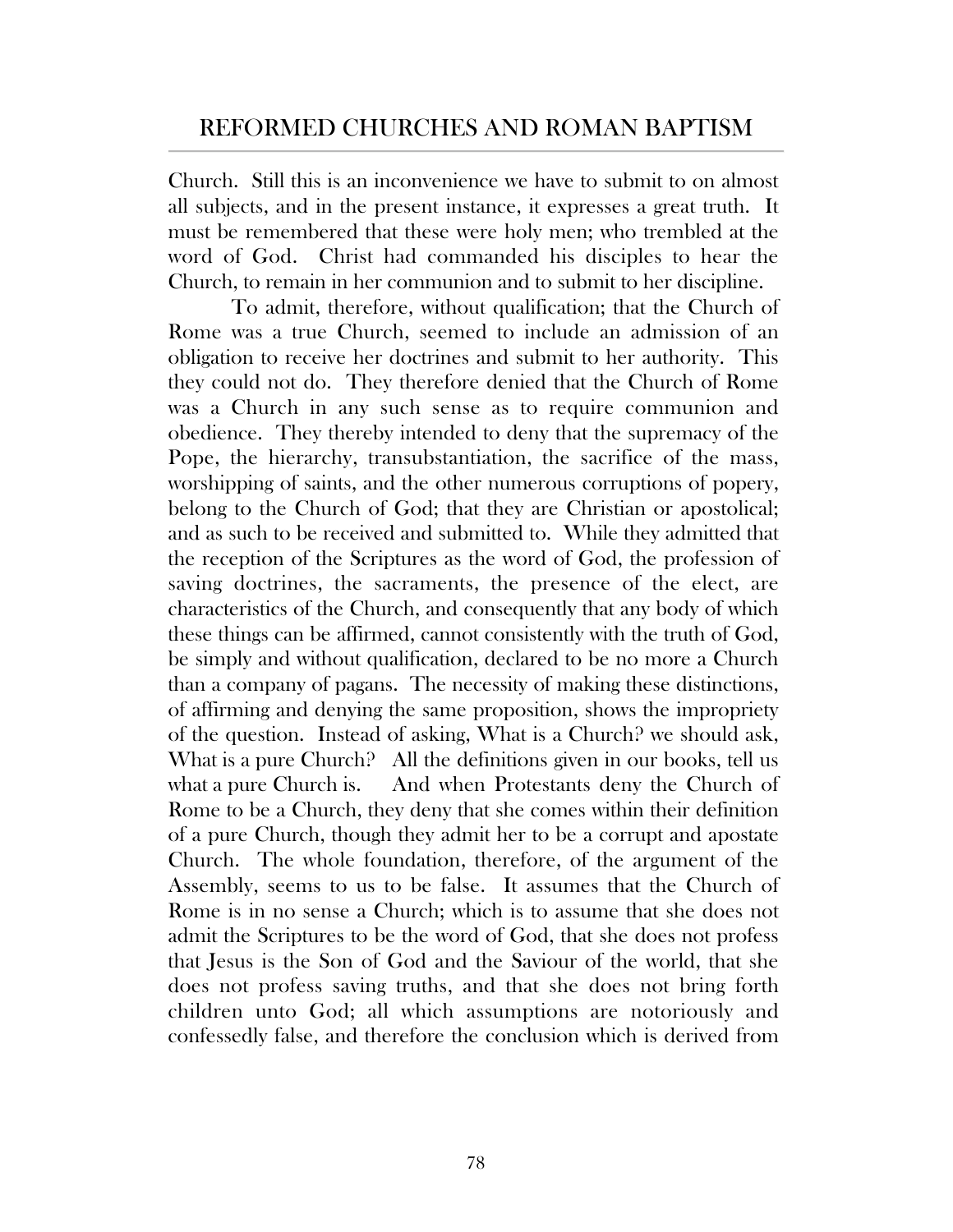these assumptions, must be unsound.

Long as this article has become, there is one other view of this subject we must be permitted to present. It matters not whether the Papacy as an organization is a Church or no, as far as the present question is concerned. The contrary assumption is founded upon the idea that baptism is an act of a Church; or that the administrator so acts in the name of the organized society to which he belongs, that those whom he baptizes thereby become members of that society. It was hence argued that the recipients of Romish baptism, are made Romanists, and are baptized into a profession of all the heresies of popery. This appears to us an entirely wrong view of the subject, and to be founded on the Puseyite doctrine of the Church as a corporation, or organized body, into which men are admitted by the ordinance of baptism. It is however the admitted doctrine of Protestants, that the Church Catholic is not an organized society. It is also admitted among Protestants that baptism does not initiate the recipient into any particular Church, but into the Church catholic. The eunuch when baptized by the road side, Paul was baptized in his chamber, the jailor at Philippi, and the thousands of scattered believers baptized by the apostles were not made members of any particular Church, or organized body, by their baptism. After they were baptized, and thus introduced into the Church catholic, they associated or organized themselves into particular Churches. So at the present day, no man is made an Episcopalian, Presbyterian, or Methodist by his baptism, but after baptism, he joins what particular denomination he sees fit. No man therefore is made a papist by being baptized by a papist. It follows from this that the validity of baptism does not depend upon the character of the particular denomination to which the administrator belongs; because he does not act in the name of that denomination, but as a member of the Church catholic. And every man who professes saving truth is a member of that Church. It matters not, therefore, whether the Quakers as a society come within the definition of a Church; individual Quakers, if they have the faith of God's elect and profess it, are members of his Church. And so, too, it matters not whether the Papacy comes within the definition of a church; individual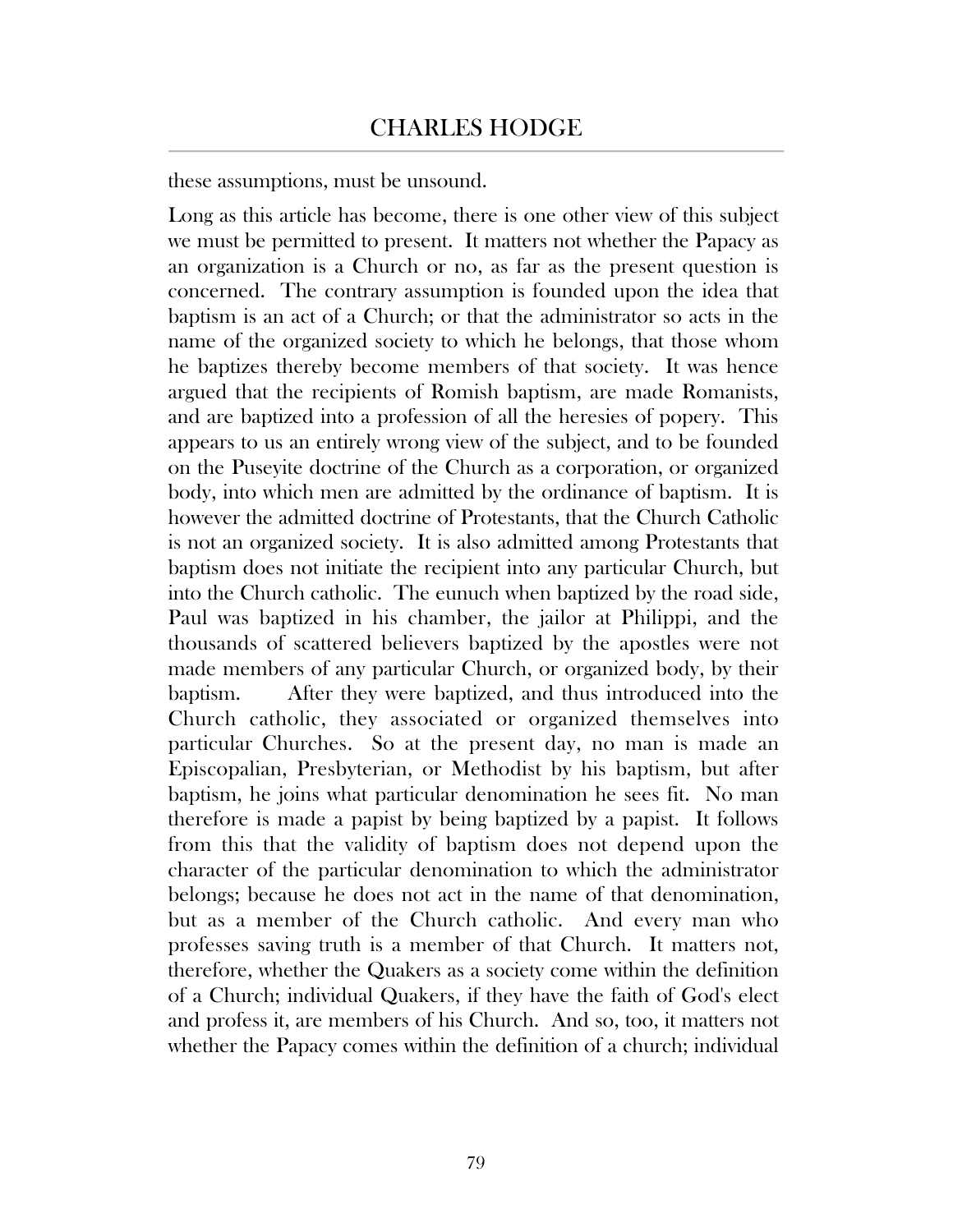papists, if they profess that Jesus is the Son of God, are within the pale of the Church catholic, and, if they have public authority, may baptize in the name of Christ.

Baptism, therefore, not being an ordinance of any particular Church, but of the Church catholic, and every man who professes saving truth being a member of that Church, Romish baptism, if administered by a man professing such truth, is Christian baptism. It is baptism administered by a member of the visible Church, having public authority in that Church, which is all that can be said of baptism administered by the Archbishop of Canterbury, or by the moderator of our Assembly.

We maintain, therefore, Romish baptism to be valid; that is, that it avails to make the recipient a member of the Church catholic, because it is a washing with water, in the name of the Trinity, with the design to signify, seal and apply the benefits of the covenant of grace. It is administered by ordained ministers; for a Romish priest is a man publicly called to the office of a presbyter. It is administered by a member of the visible Church; for every man who confesses that Jesus is the Son of God, is a member of that Church. It is only by adopting the hierarchical or Puseyite doctrine of the Church, and of orders, that the opposite conclusion can be sustained. We must restrict the Church to miserably narrow limits, within which the truth and Spirit of God refuse to be confined; and we must claim an authority and virtue for specific forms of ordination, which the Scriptures nowhere sanction. We are, therefore, constrained to regard the decision of the Assembly as in direct conflict with our standards, and with the word of God; and as incompatible with Protestant principles, as well as with the practice of the whole Protestant world. We have no scruple in saying this. For in protesting against the decision of one hundred and sixty-nine members of the Assembly, we can hide ourselves in the crowd of 169,000,000 of faithful men who, since the Reformation, have maintained the opposite and more catholic doctrine.\*12

 $12$  We have heard it repeatedly objected that this whole discussion attributes too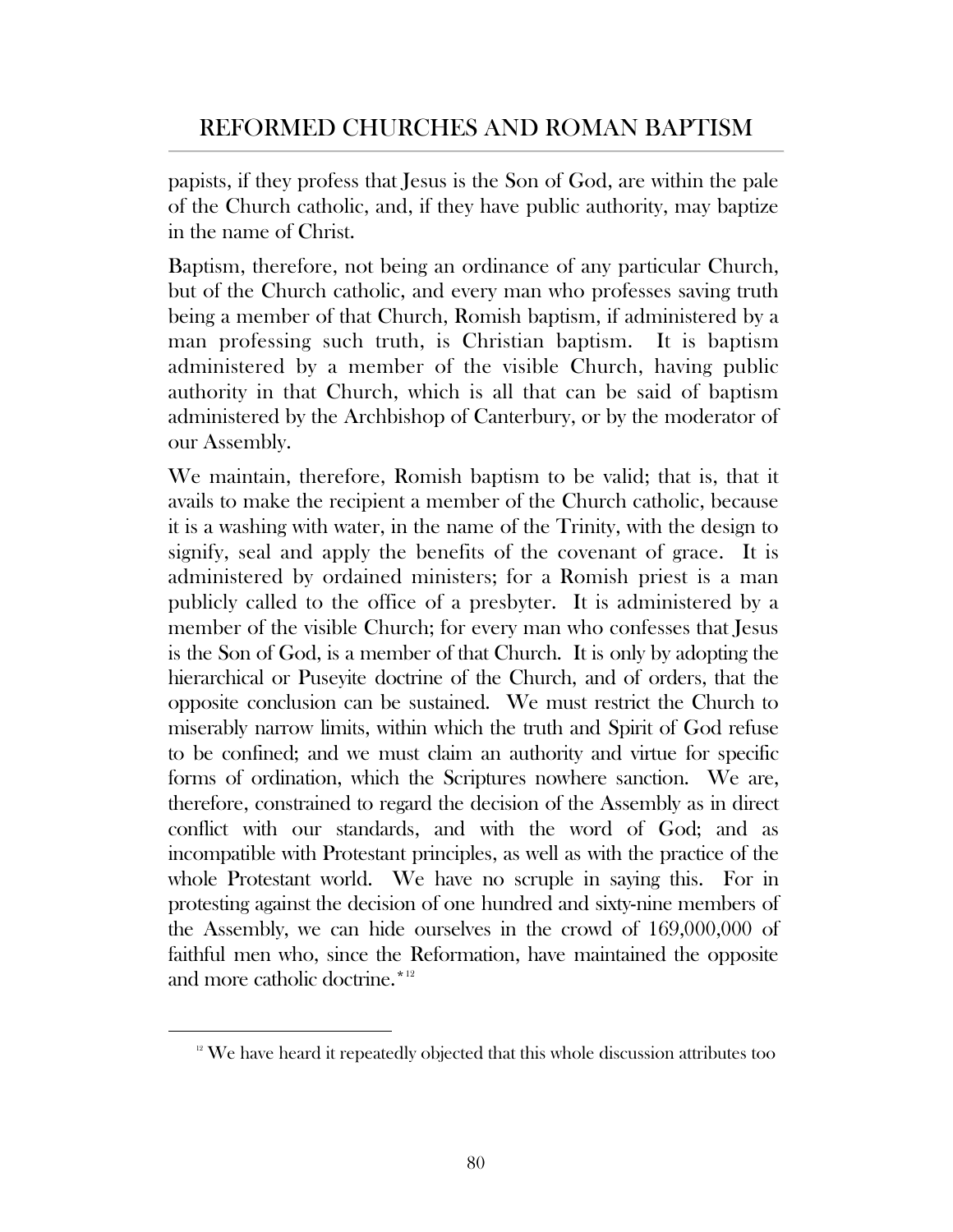If the Church of Rome is antichrist, a synagogue of Satan, how can its ordinances be Christian sacraments? This, we doubt not, is the difficulty which weighs most with those who reject Romish baptisms as invalid. We would ask such persons whether they admit that a Roman Catholic can be a child of God? If he can, how can a man be a member of the synagogue of Satan and of the body of Christ in the same time? Is there no inconsistency here? If not, then there is no inconsistency in declaring that the Romish system, so far as it is distinguished from that of evangelical Churches, is antichristian, and yet that those who are groaning under that system are in the visible Church. The terms antichrist, synagogue of Satan, &c., refer not to the mass of the people, nor to the presbyters of that communion, nor the word of God, nor the saving truths which they profess, but to the Popish hierarchy and its corruptions. That hierarchy, with its usurpations and errors, is the mystery of iniquity, the man of sin, which in the Church catholic, the Temple of God, exalts itself above all that is called God, or that is worshipped. If Roman Catholics are

much importance to baptism. What is the harm, it is asked, of declaring a particular kind of baptism to be invalid? or of repeating the ordinance? We have also heard brethren say, they left the matter to the decision of the applicant for admission to our communion. If he wished to be rebaptized, they rebaptized him; if he was satisfied with the baptism received in the Church of Rome, they did not insist on a repetition of the ordinance. We have no superstitious feeling on this subject, but we object to such repetition. 1. Because it involves a declaration of what is not true. It declares that to be no baptism which has all the essential characteristics of that sacrament. It declares that the recipient had never before avowed himself a Christian, when the fact is not so. 2. Because we have neither scriptural authority nor example for the repetition of the rite; and such repetition is forbidden by our Confession of Faith, and is contrary to the usage of the whole Christian Church. 3. Because it is contrary to the very nature of the ordinance. Baptismus est signum initiationis. It is a declaration that the recipient now for the first time takes upon him the obligations, and claims the privileges of a professing Christian. If a man is installed into a particular office, it is a declaration that he was not before publicly invested with the office. If he presents himself to be married to a particular woman, it is a declaration that she is not already his wife. And if he presents himself for baptism, he declares that he has not been washed with water in the name of the Trinity, in order to his initiation into the visible Church.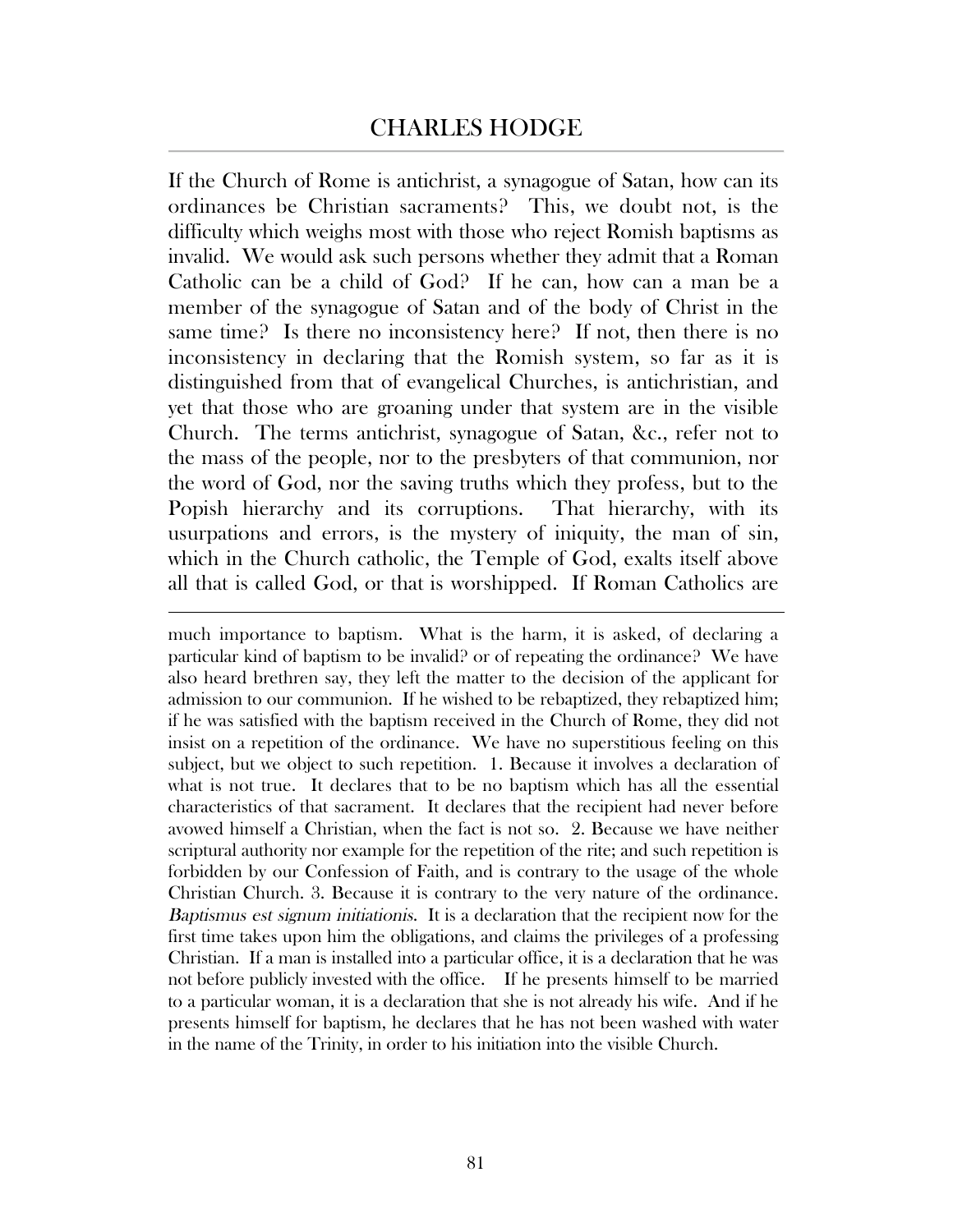no part of the visible Church, then the Romish hierarchy is not "the man of sin" spoken of by the apostle, for he was to rise and rule in the Church. It is, therefore, one thing to denounce the Romish system, and another to say that Romanists are no part of the Church catholic. And if they are in the Church, their baptism being a washing with water in the name of the Trinity, is Christian baptism; just as the word of God, when read or preached by them, is still his word, and is to be received and obeyed as such.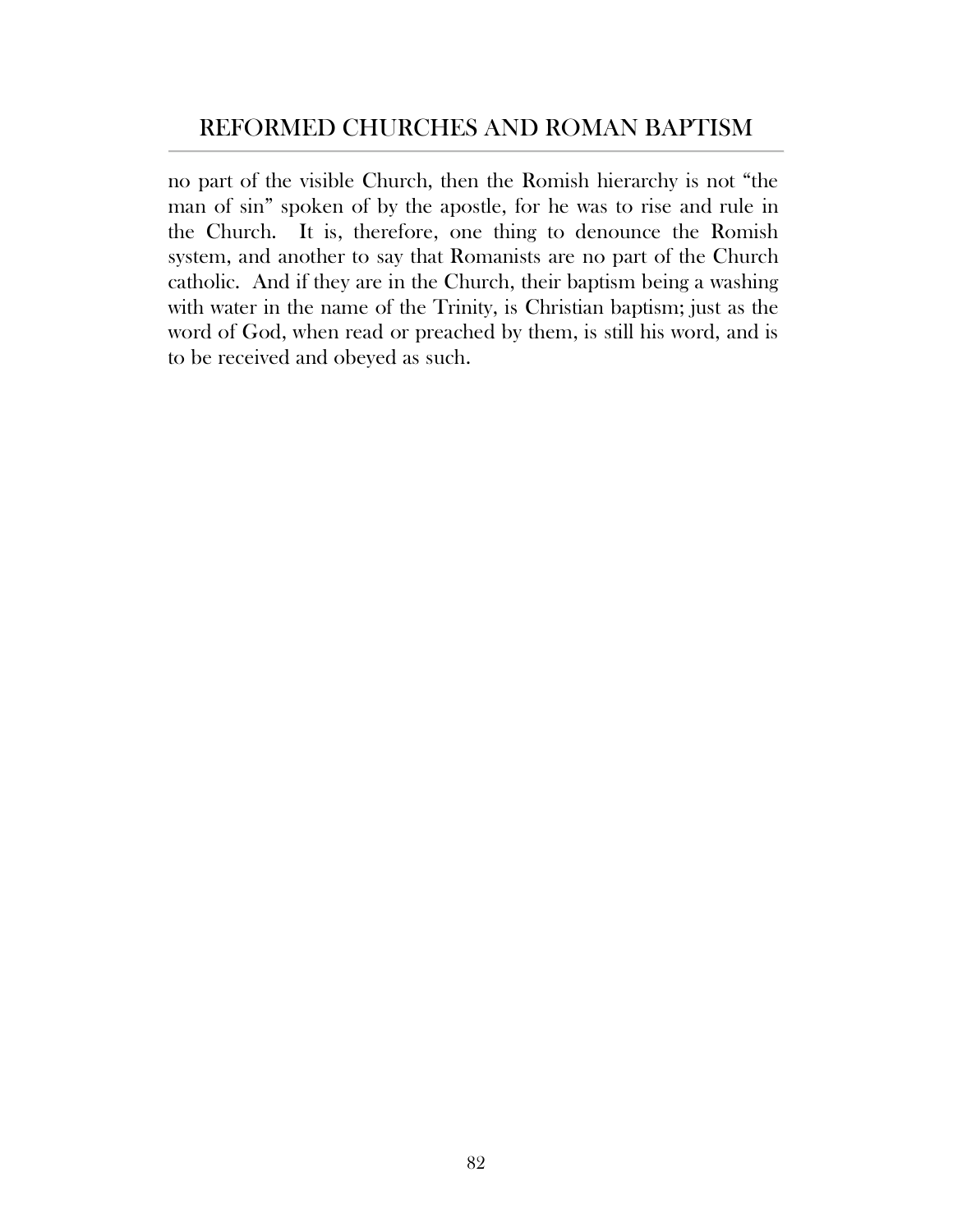# 11. Charles Hodge: Is the Church of Rome a Part of the True Church?

After Hodge's essay on the validity of Roman Baptism was published (included as chapter 10 above), responses were not long in coming. He notes that two series of articles were begun in the Watchman and Observer and Presbyterian. The first of these was not yet far enough along to merit a reply. The second, Hodge says, was in its tenth installment, with the author, Theophilus, only then ready to begin his argument. It is to the preliminary points made in this series that Hodge responded. He published the following essay in the Princeton Review in April 1846.

It is very plain that our remarks, in our number of July last, in favor of the validity of Romish baptism, have not met the approbation of a large portion of our brethren. This, though a matter of regret, is not a matter of surprise. The large majority of the last Assembly by which the resolution pronouncing such baptism null and void was carried, as well as other indications of the public mind in the church, made it plain from the beginning that we should be for the present, at least, and probably for some years, in a small minority on this question. Our confidence, however, in the correctness of our position, has not been shaken. That confidence rests partly on the conviction we cannot help feeling of the soundness of the arguments on which our conclusion rests; and partly on the fact that those arguments have satisfied the minds of the vast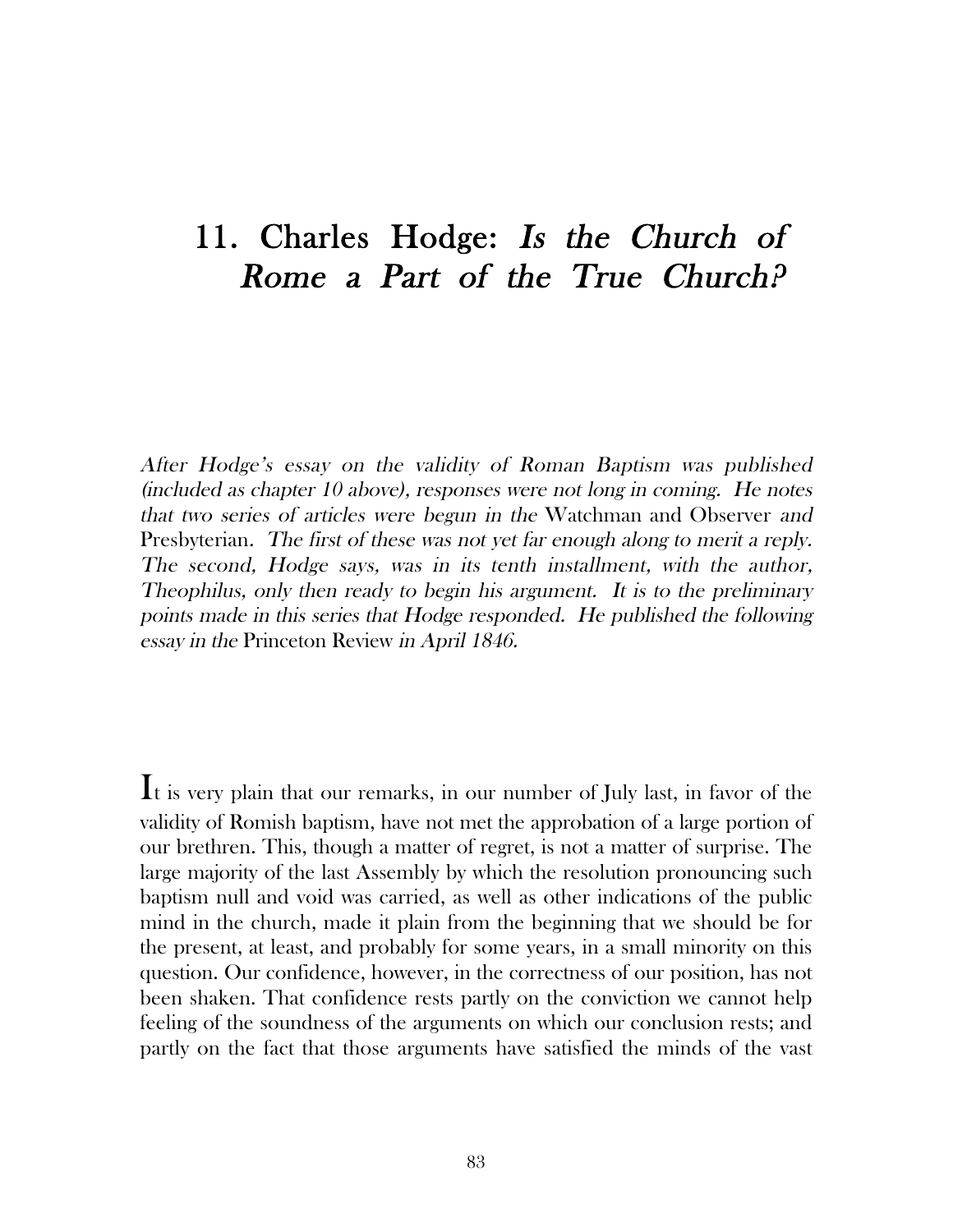majority of the people of God from the Reformation to the present time. We have, however, waited, with minds we hope open to the conviction, to hear what was to be said on the opposite side. The religious papers early announced that full replies to our arguments would speedily appear. Providential circumstances, it seems, have prevented, until recently, the accomplishment of their purposes thus early announced. All that we have seen in the shape of argument on the subject, are two numbers of a series of articles now in the course of publication in the Watchman and Observer, of Richmond, and the essays of Theophilus, in the Presbyterian. Our respect for the writer in the Watchman, and for the thoroughness and ability which distinguish his opening numbers, imposes on us the duty of silence as to the main point in dispute, until the series of articles is completed. It will then be time enough to decide whether the discussion can with profit be further continued in our pages. We are also as yet without any light from Theophilus. After writing ten weeks he is but approaching the subject. He closes the tenth number with saying: "We are now prepared to begin the argument." All that precedes, therefore, is not properly, in his judgment, of the nature of argument; though doubtless regarded as pertinent to the discussion. Under these circumstances it is obvious that the way is not open for us to attempt to justify our position. We gave the definition of baptism contained in our standards—and then endeavored to show that Romish baptism falls within that definition. Neither of these points has, as yet, been seriously assailed. This is what the writer in the Watchman and Observer proposes to do, and we respectfully wait to hear what he has to say. In the meantime the topic discussed by Theophilus in his eleventh and twelfth numbers, is so important in itself and so intimately connected with this whole subject, that we have determined to devote a few pages to the consideration of the question, Whether the church of Rome is still a portion of the visible church of Christ?

Those taking the negative of this question, have every advantage of an adventitious kind in their favor. They have no need of definitions, or distinctions, or of affirming in one sense and denying in another. The round, plump, intelligible "no," answers all their purposes. They make no demand upon the discrimination, or the candor of the public. They deal in what is called plain common sense, repudiating all metaphysical niceties. They have in this respect the same advantages that the ultra temperance man and the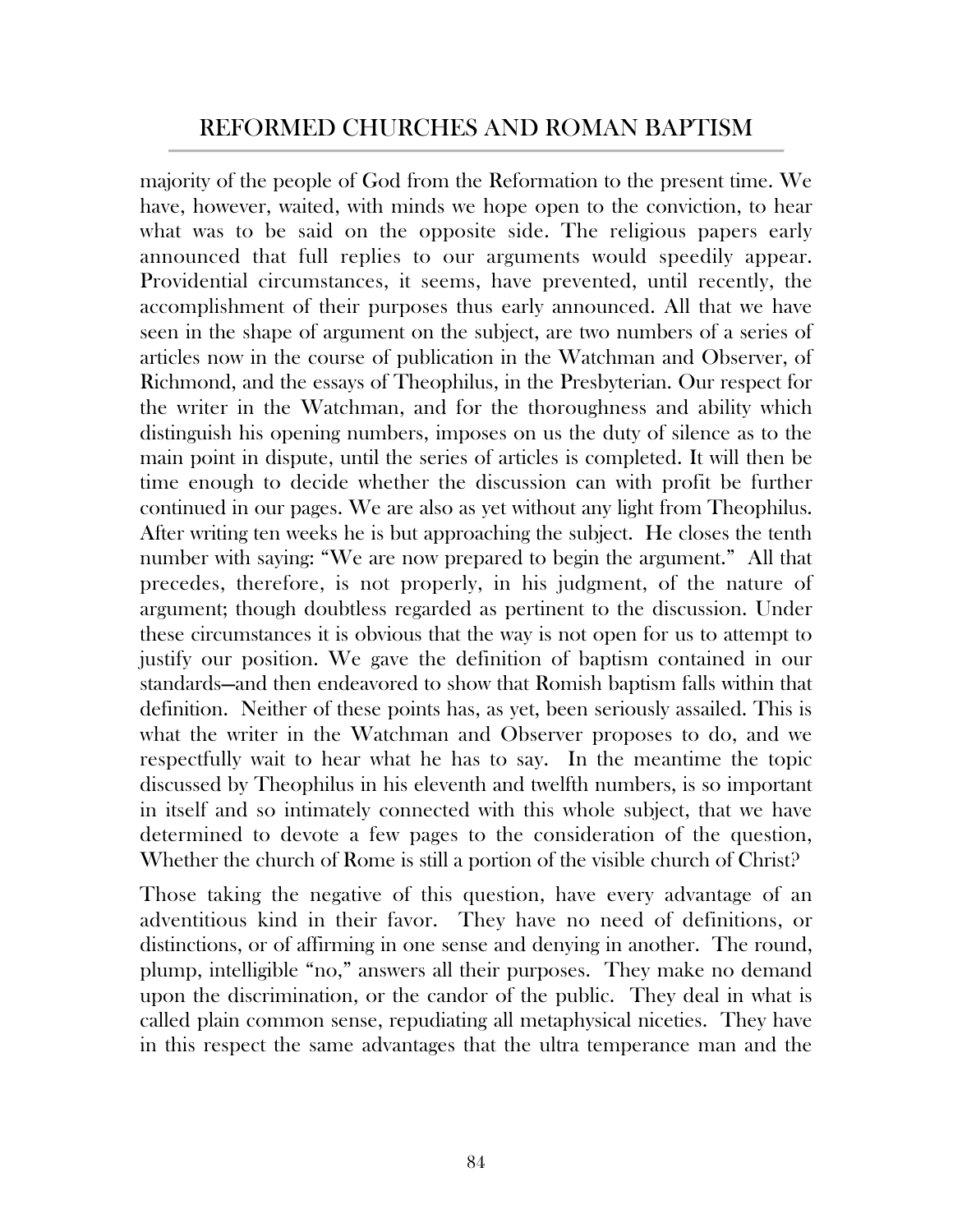abolitionist possess. The former disembarasses himself of all need of distinctions and qualifications by affirming that the use of intoxicating liquors as a beverage is sinful; not sometimes right and sometimes wrong, according to circumstances, which implies the necessity of determining what those circumstances are which give character to the act. He takes the common sense view of the case; and asserts that a practice which produces all the drunkenness that is in the world, and all the vice and misery which flow from drunkenness, is a sinful practice. He therefore hoots at those who beg him to discriminate between what is wrong in itself and universally, and what is wrong only in certain circumstances; and cries them down as the friends of publicans and sinners. The abolitionist is still more summary. Slavery is a heinous crime; it degrades human beings into things; it forbids marriages; it destroys domestic relations; it separates parents and children, husbands and wives; it legalizes what God forbids, and forbids what God enjoins; it keeps its victims in ignorance even of the gospel; it denies labor its wages, subjects the persons, the virtue, and the happiness of many to the caprice of one; it involves the violation of all social rights and duties, and therefore is the greatest of social crimes. It is as much as any man's character for sense, honesty or religion is worth, to insist that a distinction must here be made; that we must discriminate between slavery and its separable adjuncts; between the relationship itself and the abuse of it; between the possession of power and the unjust exercise of it. Let any man in some portions of our country, in England, in Scotland, or Ireland, attempt to make such distinctions, and see with what an outburst of indignation he will be overwhelmed. It is just so in the present case. Rome is antichrist, the mystical Babylon, the scarlet woman, the mother of harlots, drunk with the blood of the saints. What room, asks Theophilus, is there for argument here? Is Babylon Zion? Is the synagogue of Satan the church of Christ, the scarlet woman the bride of the Lamb? Woe to the man who ventures to ask for definitions, and discrimination; or to suggest that possibly these antagonistic designations are not applied to the same subject, or to the same subject under the same aspect; that as of old the prophets denounced the Hebrew community under the figure of an adulterous woman, and almost in the same breath addresses them as the beloved of God, his chosen people, compared to the wife of one's youth; so it may be here. The case is pronounced too plain for argument; the appeal is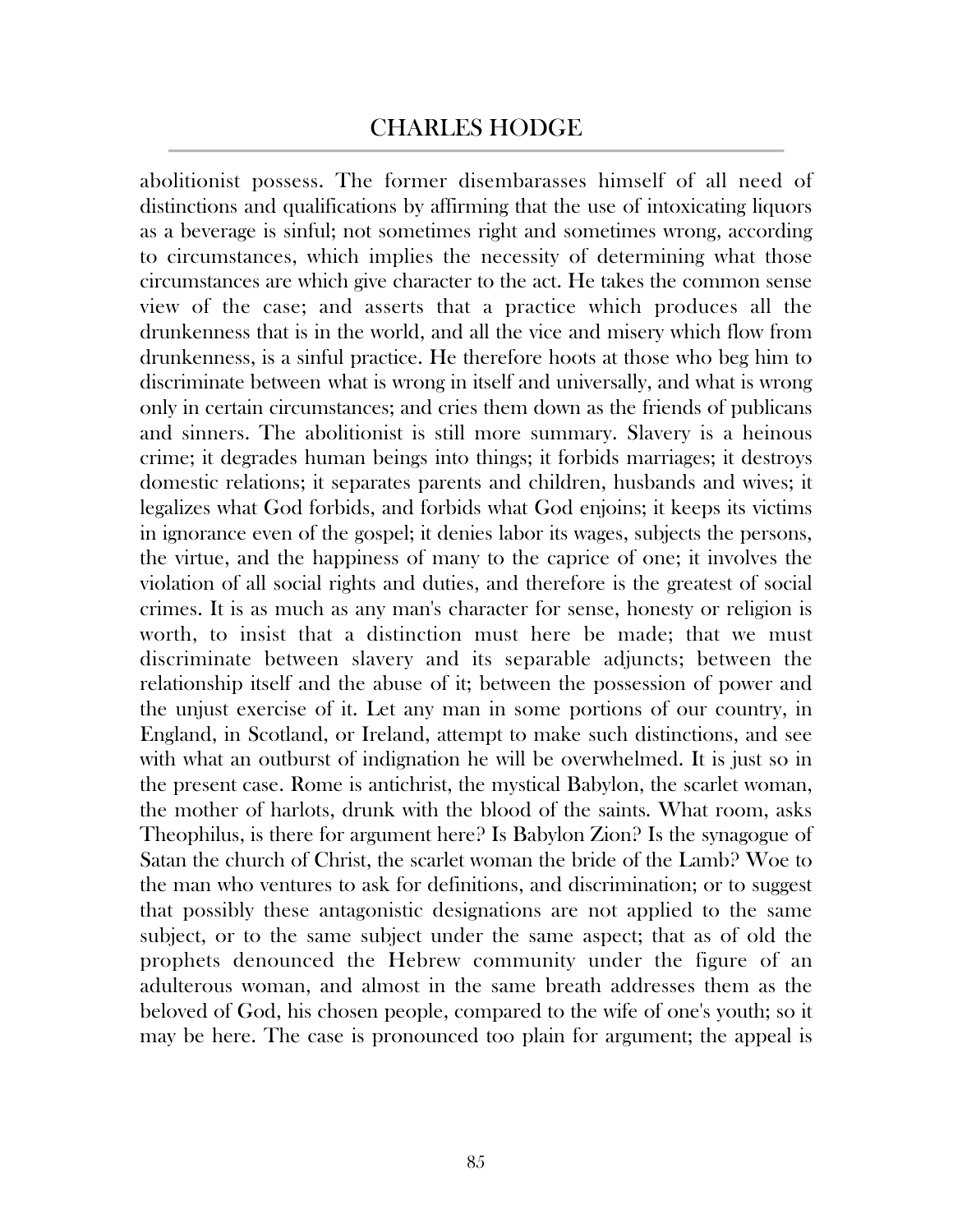made at once to the feelings of the reader, and those who do not join in the cry are represented as advocates of popery, or at best very doubtful Protestants.

We do not mean to complain of anything of this kind we may have ourselves experienced. We gratefully acknowledge the general courtesy of Theophilus and the Christian spirit and gentlemanly bearing of the writer in the Watchman. Our object in these remarks is to call attention to the fact that there is very great danger of being carried away by the mere sound and appearance of argument in all such cases, and that while an easy triumph may be gained for the moment by taking things in the gross, and refusing the trouble of determining accurately the meaning of terms we use, yet that the evils which flow from this course are often serious and lasting. We have seen churches rent asunder by the anti-slavery agitation, when it is probable, if the different parties had calmly sat down to compare their views and define their terms, it would have been found they were substantially of the same mind.

It is neither by research nor argument the question whether Romanists are members of the visible church to be answered. It is a simple matter of definition and statement. All that can be done is first to determine what is meant by the word church; and secondly what is meant by Rome, church of Rome, Romanists, or whatever term is used, and then see whether the two agree, whether Rome falls within or without the definition of the church.

By a definition we do not mean a description including a specification of attributes which properly pertain to the thing defined; but an enumeration of its essential attributes and of none other. We may say that a Christian is a man who believes all that Christ taught, who obeys all that he commanded, and trusts all his promises. This, however, is a description of an ideal or perfect Christian. It is not a definition which is to guide our judgment, whether a particular individual is to be regarded and treated as a Christian. We may say that a church is a society in which the pure word of God is preached, the sacraments duly administered, and discipline properly exercised by legitimate officers. This, however, is a description of a pure and orderly church, and not an enumeration of the essential attributes of such a body. If we use that description as a definition, we must exclude all but orthodox Presbyterians from the pale of the church. The eastern churches, the church of England, the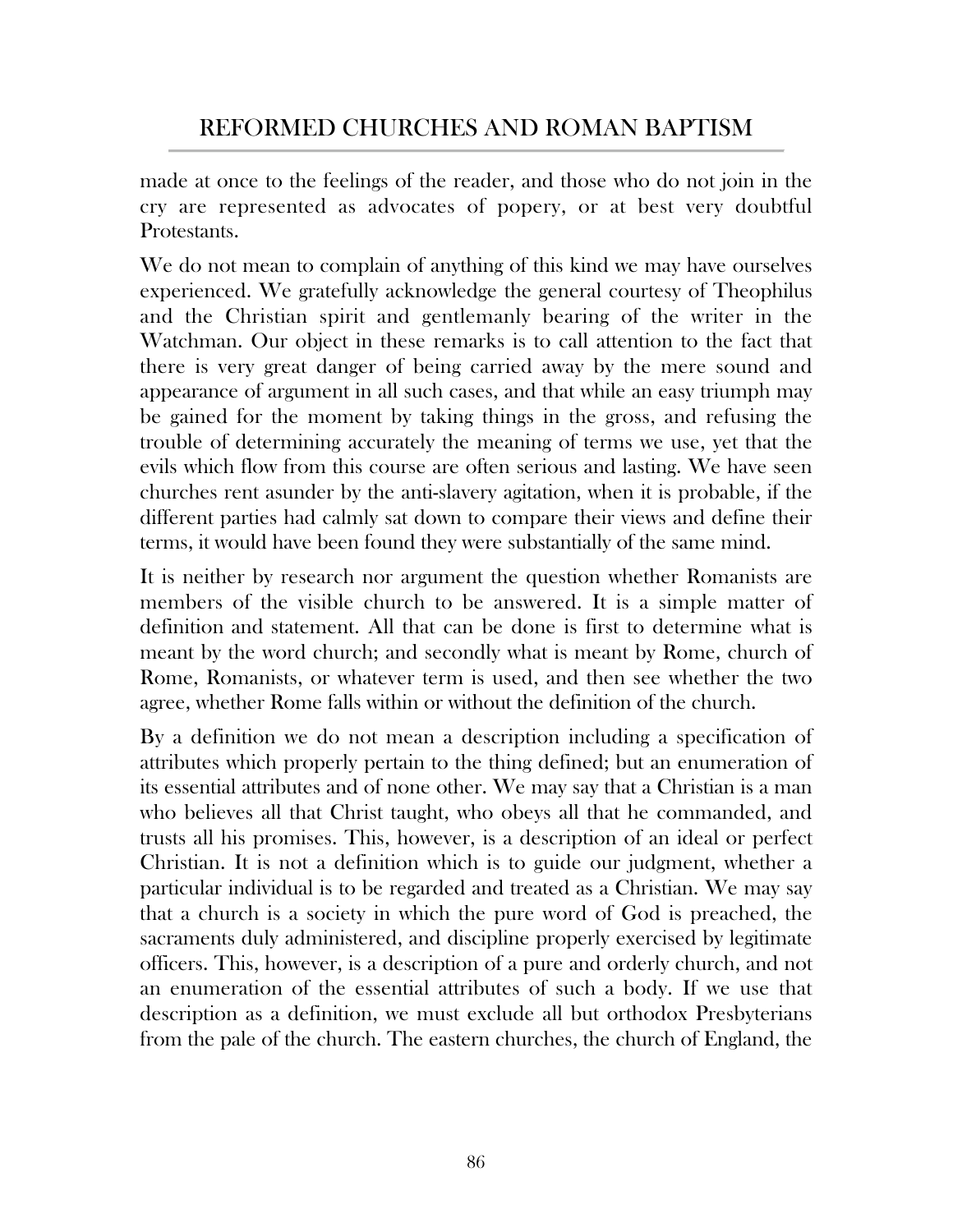Methodists, Baptists, Congregationalists would without exception be cut off. Every one of these classes of Christians fails, according to our standard, in some one or more of the above specifications. They are all defective either as to doctrine, or as to the sacraments, or as to the proper exercise of discipline, or as to the organs through which such discipline is exercised. This distinction between a description and definition, between an enumeration of what belongs to a pure church, and what is necessary to the being of a church, is often disregarded. We think Theophilus overlooks it. He quotes largely from Turrettin as sustaining his views on this subject; whereas Turrettin is on precisely the opposite ground; affirming what Theophilus denies, and denying what Theophilus affirms. Turrettin expressly makes the distinctions between "a true church," i.e., a church which conforms of the true standard of what a church ought to be, and a heretical, corrupt, and apostate church. True, in his use of the term, corresponds to orthodox or pure; not with real. A body, therefore, according to him may be a church, and yet not a true church. We adverted to this fact in our former article, and referred so distinctly to the statements of Turrettin that we are surprised to find Theophilus quoting from him as he does. "Since the church of Rome," says Turrettin, "may be viewed under a twofold aspect, either in reference to the profession of Christianity and of the evangelical truths which she retains, or in reference to her subjection to the pope, and to her corruptions both in matters of faith and morals, we can speak of her in two different ways. Under one aspect, we do not deny she retains some truth; under the other we deny that she is Christian and apostolical, and affirm her to be anti-christian and apostate. In one sense, we admit she may be still called a CHRISTIAN CHURCH. 1st. In reference to the people of God, or the elect, who are called to come out of her even at the time of her destruction, Rev. xviii. 4. 2d. In reference to external form, or certain elements of a dispersed church, the vestiges of which are still conspicuous, as well as regards the word of God and the preaching thereof, which she still retains, although corrupted, as the administration of the sacraments, especially baptism, which as to its substance is there retained in its integrity. 3d. In reference to the evangelical truths, as concerning the Trinity, Christ the mediator, God and man, by which she is distinguished from a congregation of pagans or infidels. But we deny that she can be properly and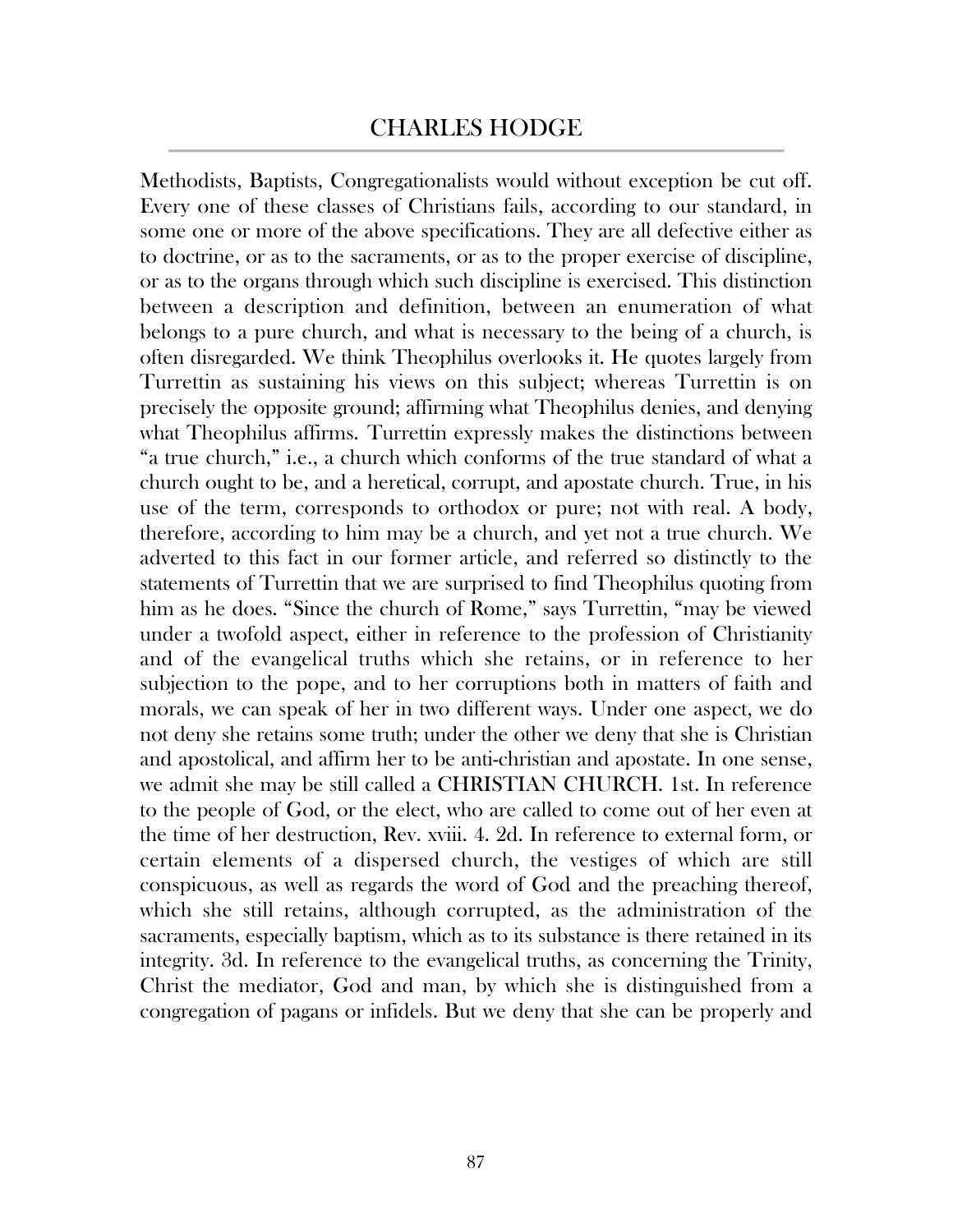simply (i.e., without qualification) be called a true church, much less the only and the catholic church, as they would wish to have her called."

In the next paragraph but one, he explains what he means by verity as affirmed of a church, when we say she is vera ecclesia. It includes "verity in faith," or freedom from heresy; purity, or freedom from all superstition and idolatry; liberty in government, freedom from servitude and tyranny; sanctity of morals, as opposed to corruption of manners; and certainty and consolation, or freedom from doubt or diffidence.

Again, in answer to the objection that if Romanists have true baptism they must be a true church, he says "True baptism does indeed suppose a true church, as far as Christianity in the general is concerned, as opposed to a congregation of infidels; but not as it relates to pure Christianity, free from heretical errors; since true baptism may be found among heretics, who are not a true church." $-$  p. 151.

It is very evident, therefore, that Rome, according to Turrettin, is to be viewed under two aspects; under the one she is a church, i.e., a body in which the people of God still are; which retains the word of God and the preaching of it, though corrupted, and the sacraments, especially baptism. Under the other aspect, i.e., as a papal body, she is not a church; i.e., her popery and all her corruptions are anti-christian and apostate. She is not therefore a true church, for a true church is free from heresy, from superstition, from oppressive regimen, from corruption of manners, and from doubt or diffidence. Whether Theophilus approves of these distinctions or not; whether he thinks that the English word true can be used in the latitude which Turrettin gives the Latin word verus, or not; still he ought to give the Geneva professor the benefit of his own statements and definitions; and not represent him as denying that the church of Rome is a church, when he denies that she is a true, i.e., a pure church. Turrettin says that Romish baptism is valid. Theophilus says it is not. Both however agree that if Rome is in no sense a church, her baptism is in no case valid. It is obvious, therefore, that Turrettin admits her to be a church in the sense in which Theophilus denies it.

Professor Thornwell very correctly remarked, in his effective speech before the General Assembly, that it is very plain that though the Reformers denied Rome to be the true church, they admitted her to be in some sense a church.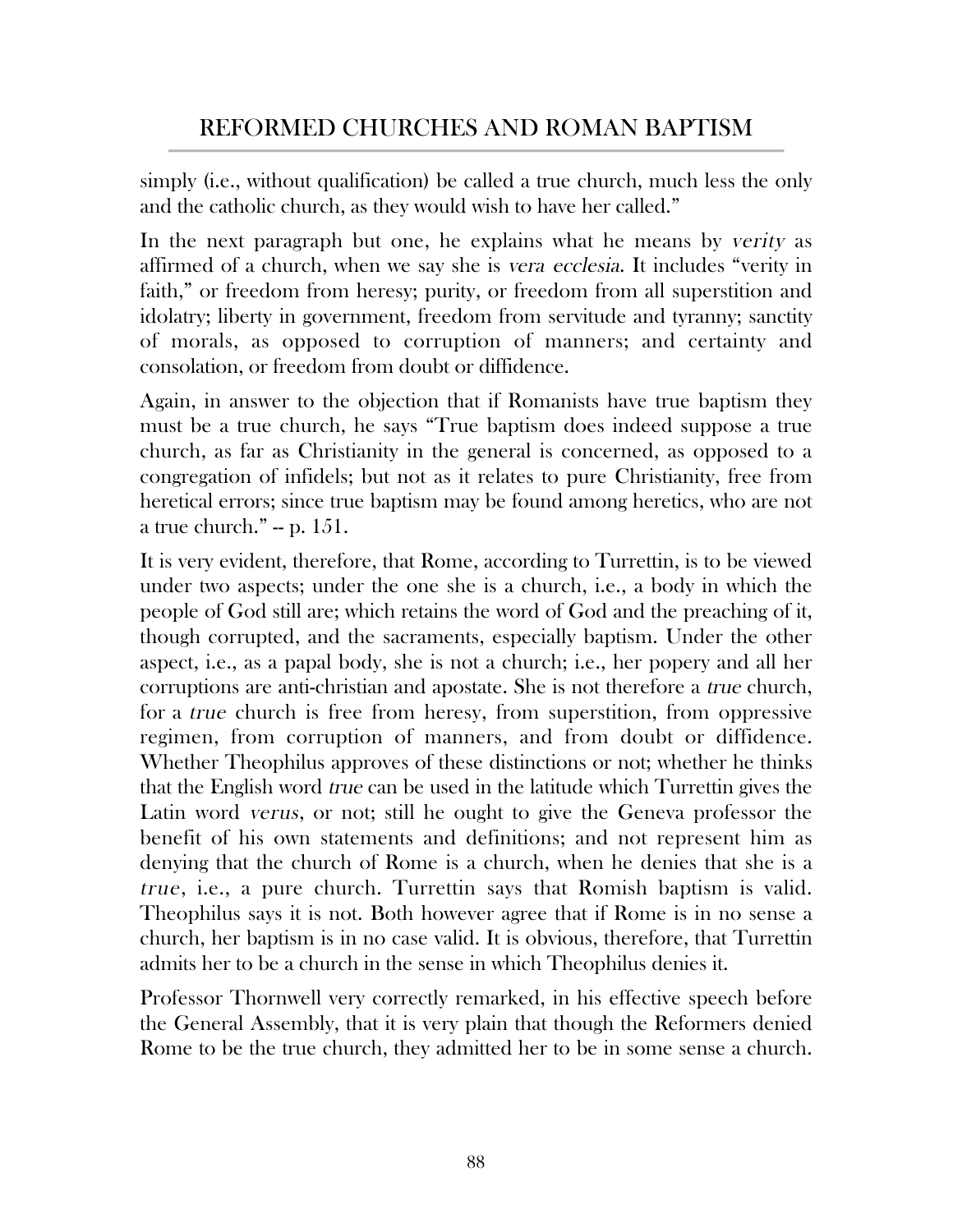The fact is, they used the word true as Turrettin does, as implying conformity with the true mode or standard. They made a distinction between a description of a church including all the excellencies such a body ought to possess; and a definition including nothing but what is essential to the being of a church. It is to the danger of confounding between these two things, that the foregoing remarks are directed.

The real difficulty in the case, is that it is impossible to give any one definition of a church, except in the most general terms, which includes all the established uses of the word. Among Congregationalists a church is a number of persons giving credible evidence of regeneration, united by a covenant for the purpose of Christian worship and mutual watch and care. It is not to be denied that such a body is a church; it falls within the legitimate sense and wider definition of the term. This narrow sense has gradually diffused itself through our common modes of speech. We talk of man's being admitted to the church, or excluded from it, meaning by the church the body of communicants, to the exclusion of the great body of the baptized. To those accustomed to this use of the term, no body larger than a single congregation can be a church, and none composed in great part of those who give no evidence and make no profession of regeneration. Men possessed with this idea of the church, and unable to get a wider conception of it, ask with confidence, can a corrupt, wicked, persecuting body be a church? Of course not. No such body falls within their definition of the church; and if they can prove that that definition of the church is the only proper one, there can be no further dispute about the matter. But the usus loquendi neither of the Bible nor of the English language is determined by Congregationalists. It is an undeniable fact that we speak and speak correctly of the Reformed Dutch church; of the Episcopal church, and of the Presbyterian church, without intending to affirm that the several bodies thus designated are composed of persons giving credible evidence of regeneration, and united by covenant for worship and discipline. It will not do therefore to conclude that the church of England or that of Scotland is no church, because it does not fall within the New England definition of a church.

When we turn to the Scriptures and to the common language of Christians, we do not find the word church used in senses which admit of being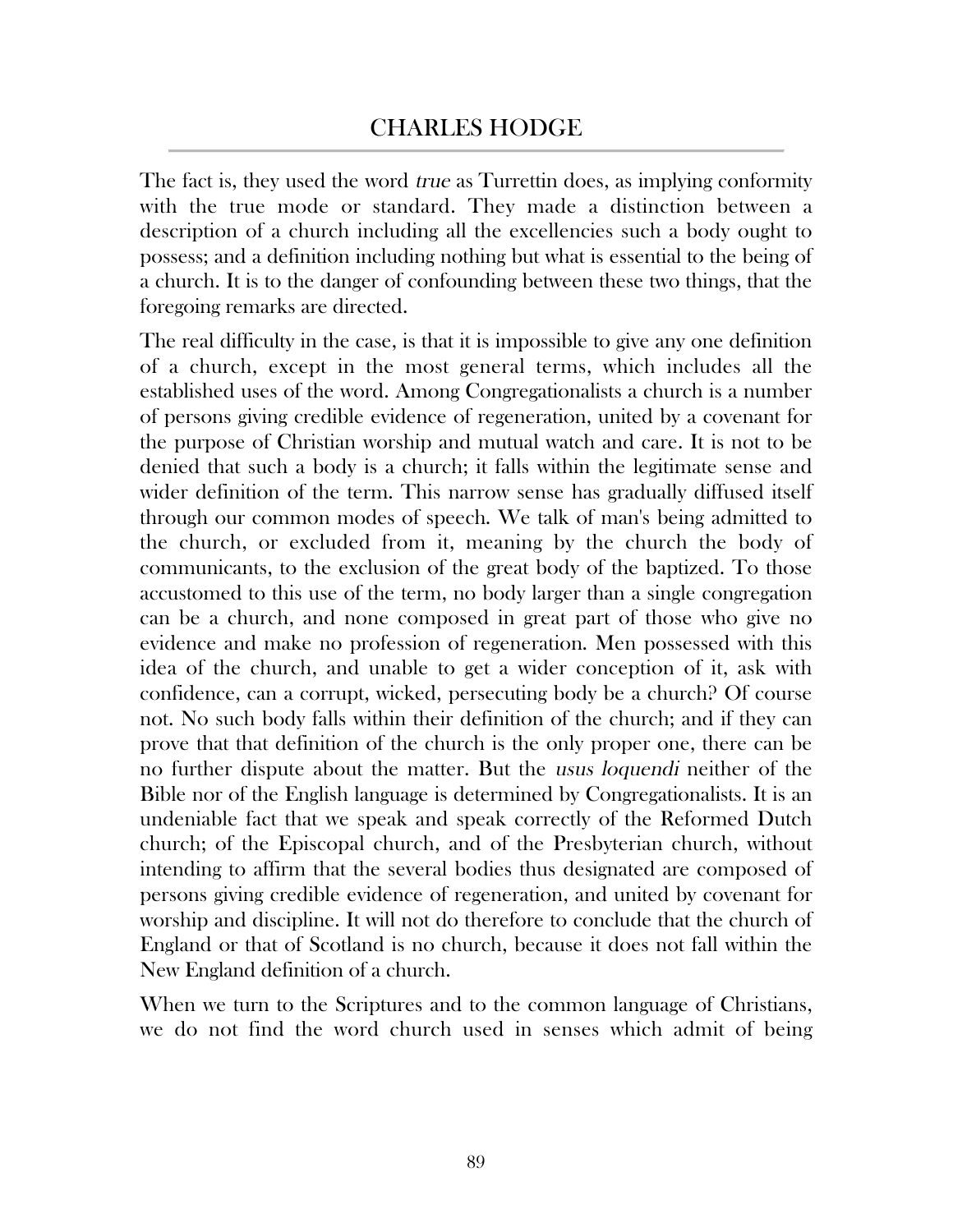embraced under one definition. In other words, the essential attributes of the church, in the established sense of the term, are not its essential attributes in another equally authorized sense. Thus we are told that the church consists of the whole number of the elect who ever have been, are, or shall be gathered into one, under Christ the head thereof. In this sense of the word, it is essential to the church that it consist of the elect only, and that it should include them all. That this definition is sustained by scriptural usage cannot be disputed. It is in this sense the church is the body of Christ, the fullness of him that filleth all in all. It is by the church, thus understood, God is to manifest to principalities and powers his manifold wisdom. This is the church which Christ loved, and for which he gave himself that he might sanctify and cleanse it with the washing of water by the word, that he might present it to himself a glorious church. It would of course be absurd to contend that no society is a church which does not come under this definition.

Again the word is often used as equivalent with saints, believers, the true people of God, existing at any one time on earth, or in any one place. The word is used in this sense when Paul exhorts us to give no offence to the church, i.e., the people of God; and when he says he persecuted the church. In like manner, when we pray for the church, either in the whole world, or in a particular country, or city, we surely do not mean the Presbyterian, or Episcopal, or Methodist church, or any one organized body. We have in our mind the true people of God, scattered abroad it may be, existing in every Christian denomination. In this sense of the word it is essential to the church that it consist of true believers.

A third sense of the word is that in which it is used when we say the church consists of all those throughout the world who profess the true religion, together with their children. This is a legitimate established meaning of the term. In this view of the church, nothing is essential to it but the profession of the true religion; and in this sense every individual making that profession is a member, and every society composed of such individuals is a portion of the church or is included in it.

Theophilus expresses great surprise that we should venture the assertion that organization is not essential to the church. He ridicules the statement, and appeals to the language of the Psalmist when he bids us walk about Zion and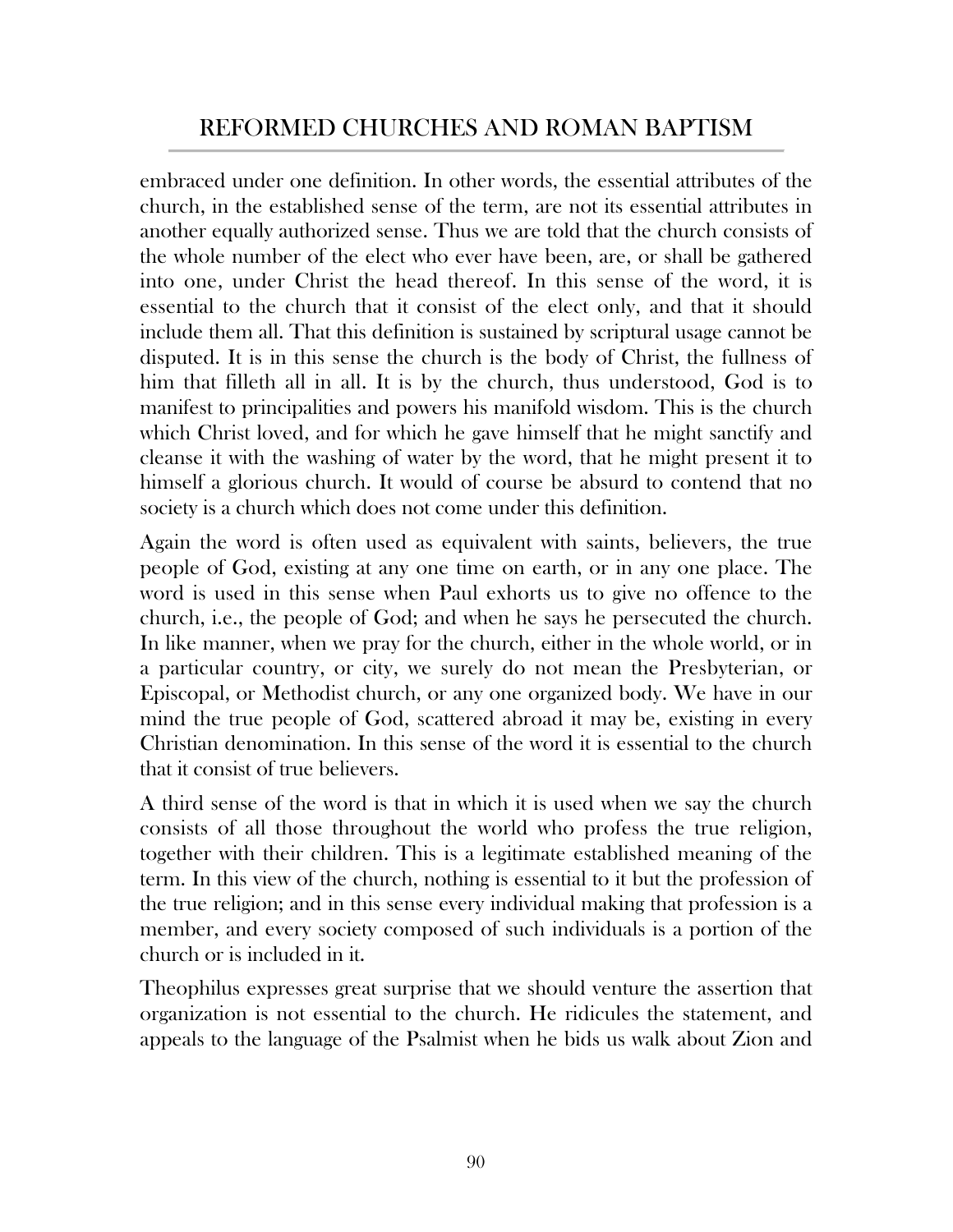tell the towers thereof, as sufficient refutation of it. By organization we meant, and it is very evident he means, external ordered union. We presume Theophilus himself will not maintain that in either of the three established senses of the word above stated, organization is among its essential attributes. It is not enumerated in the definitions as given from our standards and from Scripture; nor is it necessarily included in the complex conception which we give the name church. When we conceive of the whole body of the elect, which have been or are to be gathered into one under Christ, it is not as an external organized body furnished with ministers and sacraments, but simply as the great body of the redeemed united to Christ and to each other by the indwelling of the Spirit. So too when we speak of the church as consisting of true believers, we do not conceive of them as an external organized body. We pray for no such body when we pray for the church of God throughout the world. The word is equivalent to the true Israel; Israel kata pneuma as distinguished from the Israel kata sarka. In like manner, when the word is used for all those throughout the world who profess the true religion; the idea of organization is of necessity excluded from that of the church. The visible church catholic is not an organized body on any but Romish principles. We are therefore surprised that Theophilus should be thrown off his balance, by a remark so obviously true, and of such constant recurrence in the writings of Protestants.

There is a fourth established meaning of the word church, which has more direct reference to the question before us. It often means an organized society professing the true religion, united for the purpose of worship and discipline, and subject to the same form of government and to some common tribunal. A multitude of controversies turn upon the correctness of this definition. It includes the following particulars. 1. A church is an organized society. It is thus distinguished from the casual or temporary assemblies of Christians, for the purpose of divine worship. 2. It must profess the true religion. By the true religion cannot be meant all the doctrines of the true religion, and nothing more or less. For then no human society would be a church unless perfect both in knowledge and faith. Nor can it mean all the clearly revealed and important doctrines of the Bible for then no man could be a Christian and no body of men a church, which rejects or is ignorant of those doctrines. But it must mean the essential doctrines of the gospel, those doctrines without which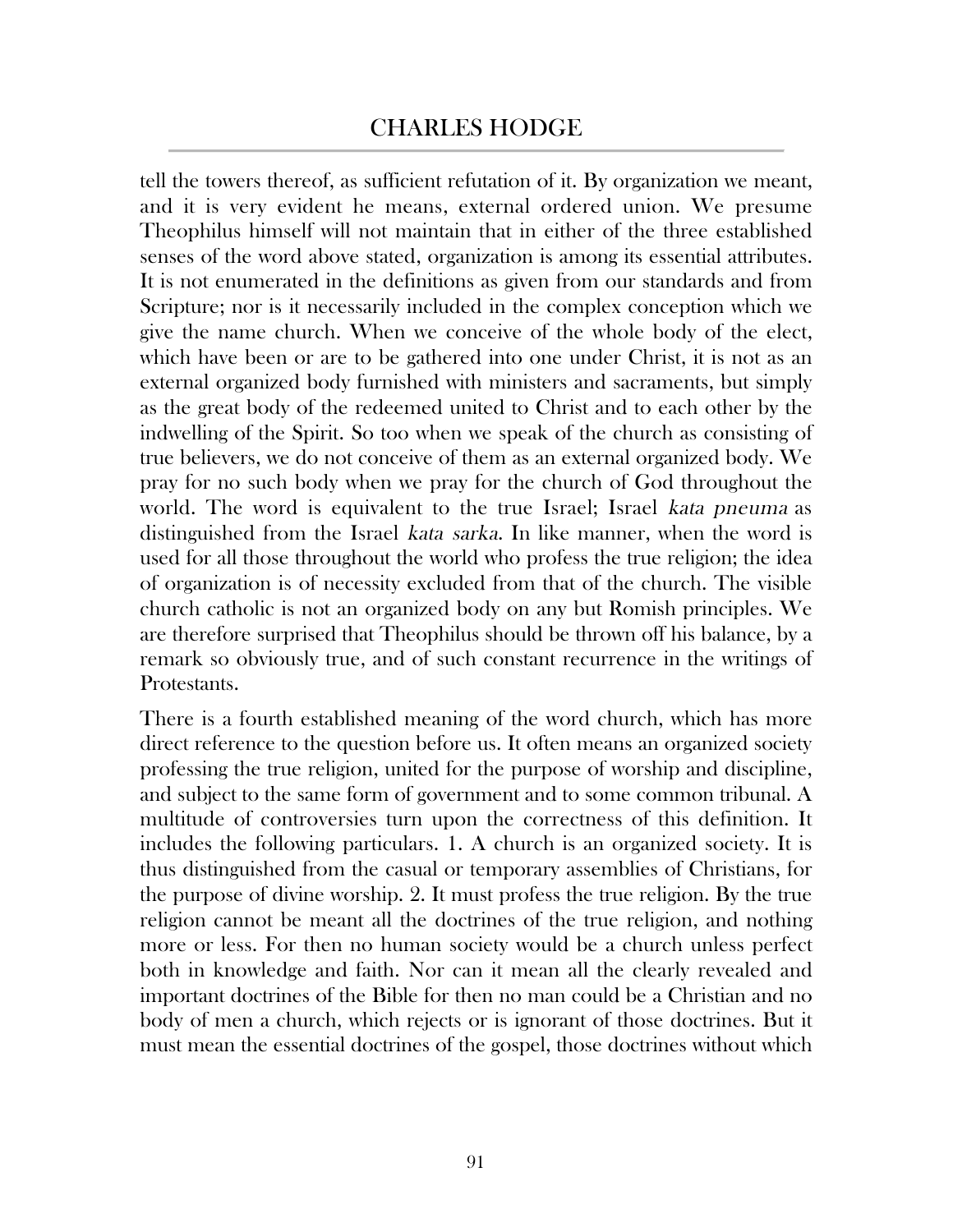no man can be saved. This is plain, because nothing can be essential, as far as truth is concerned, to a church, which is not essential to union with Christ. We are prohibited by our allegiance to the word of God from recognizing as a true Christian, any man who rejects any doctrine which the Scriptures declare to be essential to salvation; and we are bound by that allegiance not to refuse such recognition, on account of ignorance or error, to any man who professes what the Bible teaches is saving truth. It is absurd that we should make more truth essential to a visible church, than Christ has made essential to the church invisible and to salvation. This distinction between essential and unessential doctrines Protestants have always insisted upon, and Romanists and Anglicans as strenuously rejected. It is, however, so plainly recognized in Scripture, and so obviously necessary in practice, that those who reject it in terms in opposition to Protestants, are forced to admit it in reality. They make substantially the same distinction when they distinguish between matters of faith and matters of opinion, and between those truths which must be received with explicit faith i.e., known as well as believed) and those which may be received with implicit faith; i.e., received without knowledge, as a man who believes the Bible to be the word of God may be said to believe all it teaches, though it may contain many things of which he is ignorant. Romanists say that every doctrine on which the church has pronounced judgment as part of the revelation of God, is a matter of faith, and essential to the salvation of those to whom it is duly proposed. Anglicans say the same thing of those doctrines which are sustained by tradition. Here is virtually the same distinction between fundamental and other doctrines which Protestants make. The only difference is as to the criterion by which the one class is to be distinguished from the other. Romanists and Anglicans say that criterion is the judgment of the church; Protestants say it is the word of God. What the Bible declares to be essential to salvation, is essential: what it does not make absolutely necessary to be believed and professed, no man can rightfully declare to be absolutely necessary. And what is not essential to the true church, the spiritual body of Christ, or to salvation, cannot be essential to the visible church. This is really only saying that those whom Christ declares to be his people, we have no right to say are not his people. If any man thinks he has such a right, it would be well for him to take heed how he exercises it. By the true religion, therefore,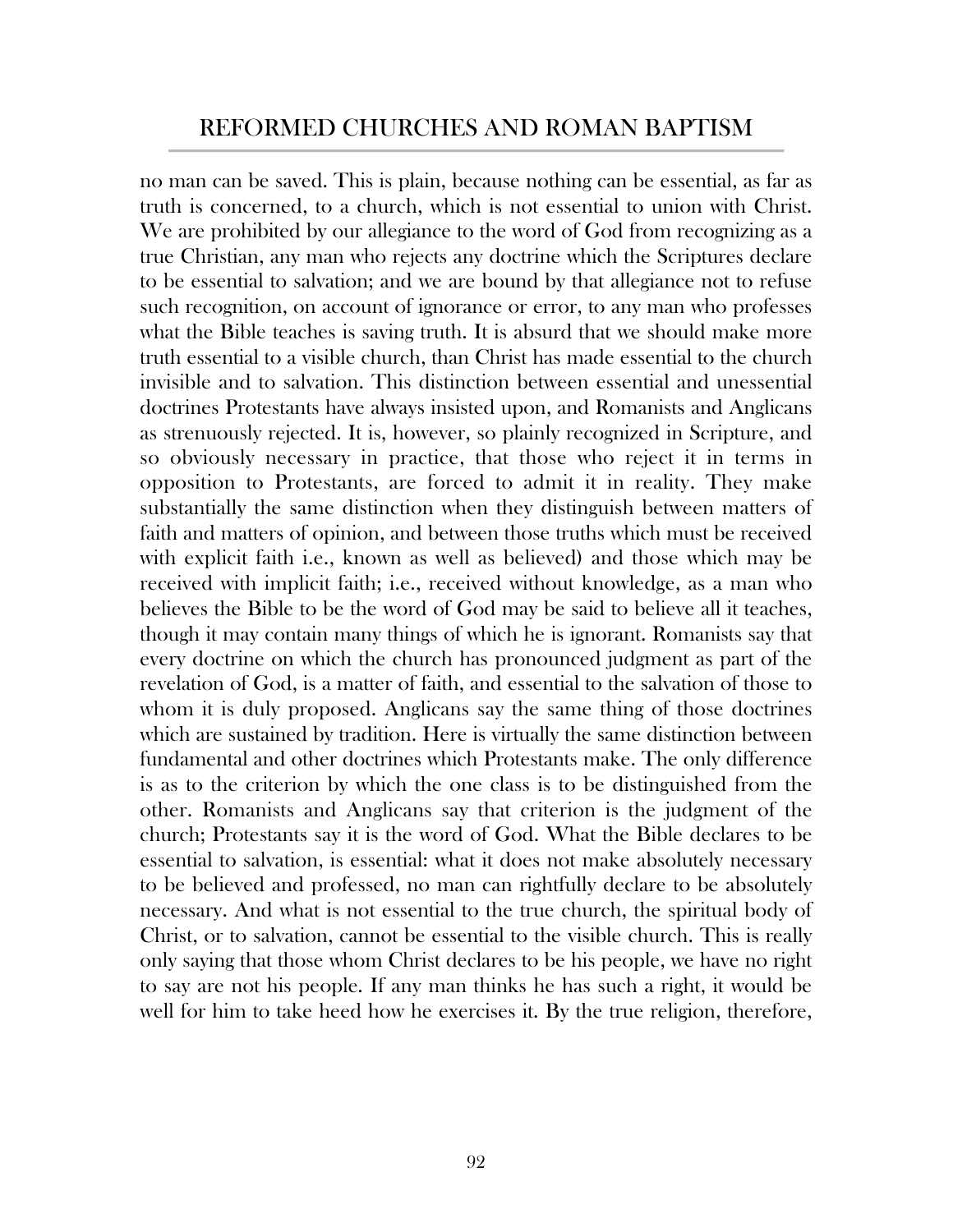which a society must profess in order to its being recognized as a church, must be meant those doctrines which are essential to salvation.

3. Such society must not only profess the true religion, but its object must be the worship of God and the exercise of discipline. A church is thus distinguished from a Bible, missionary, or any similar society of Christians.

4. To constitute it a church, i.e., externally one body, it must have the same form of government and be subject to the same common tribunal. The different classes of Presbyterians in this country, though professing the same doctrines and adopting the same form of government, are not all members of the same external church, because subject to different tribunals.

Now the question is, Is this a correct definition of a church? Does it omit anything that is essential? The only things which we can think of as likely to be urged as omissions, are the ministry and the sacraments. Few things in our July number seem to have given Theophilus more pain that our saying that the ministry is not essential to the church. With regard to this point, we would remark. 1. That we believe the ministry to be a divine institution. 2. That it was designed to be perpetual. 3. That it has been perpetuated. 4. That it is necessary to the edification and extension of the church. But we are very far from believing the popish doctrine that the ministry is essential to the being of a church, and that there is no church where there is no ministry. Officers are necessary to the well-being of a nation, and no nation can long exist without them. But a nation does not cease to exist when the king or president dies. The nation would continue though every civil officer was cut off in a night; and blessed be God, the church would still live, though all ministers should die or apostatize at once. We believe with Professor Thornwell, and with the real living church of God in all ages, that if the ministry fails, the church can make a ministry; or rather that Christ, who is in his church by the Spirit, would then, as he does now, by his divine call constitute men ministers. It strikes us as most extraordinary for a Presbyterian to say the ministry is essential to the church, and that it must enter into the definition; when our own book makes provision, first, for the organization of a church, and then for the election of its officers. A number of believers are constituted a church, and then, and not until they are a church, they elect their elders and call a pastor. Every vacant church is a practical proof that the ministry does not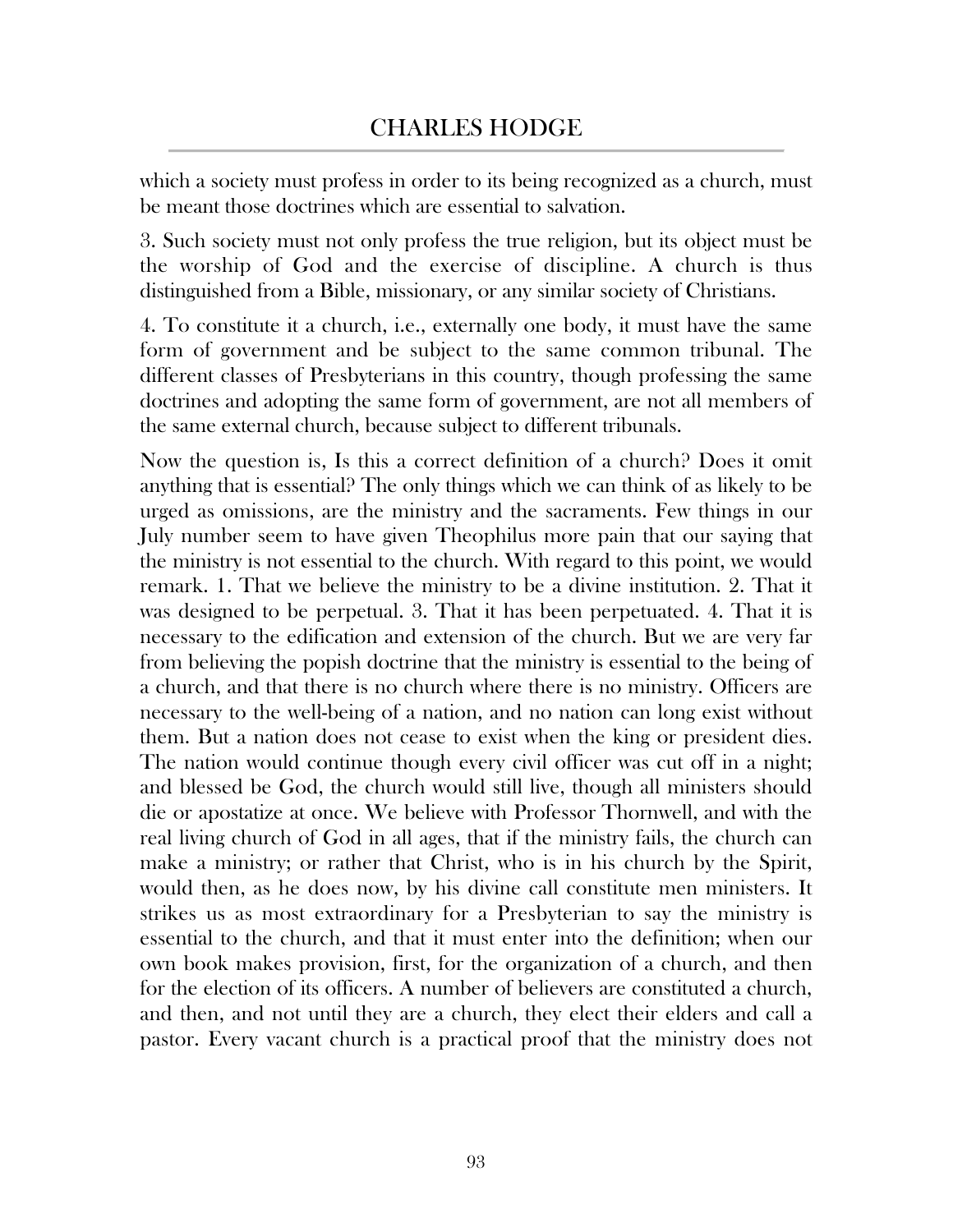enter into the definition of the church. Theophilus amuses himself at our expense for our venturing to say, "Bellarmine has the credit of being the first writer who thus corrupted the definition of the church," that is, by introducing subjection to lawful pastors as part of that definition. We were well aware of the danger of asserting a negative. We knew that we had not read every writer before the time of Bellarmine, and that we could remember very little of the little we had read. We were, therefore, wise enough not to say that no man before the popish cardinal had perpetrated a like interpolation into the definition of the church, but contented ourselves with the safe remark that he has the credit of being the first who was guilty of that piece of priestcraft. That he has that credit among Protestants can hardly be disputed. Dean Sherlock says: "I know indeed of late the clergy have in a great measure monopolized the name of the church, whereas, in propriety of speech, they do not belong to the definition of a church," any more than a shepherd to the definition of a flock, which is his illustration. "The learned Launoy," he adds, "has produced texts of Scripture for this definition of the church, viz.: that it is the company of the faithful; and has proved by the testimony of the fathers in all ages, even down to the Council of Trent itself, that this was the received notion of the church, till it was altered by Canisius and Bellarmine," the former "putting Christ's vicar into the definition," the later, subjection "to lawful pastors." "Whereas," continues the Dean, "before these men, neither pastor nor bishops, much less the Pope of Rome, were ever put into the general definition of a church."1 Very much the same complaint is uttered by Dr. Thomas Jackson, against "Bellarmine, Valentia, Stapleton, and some others," for troubling the stream of God's word as to the nature and definition of the church.2 It surely does not become Presbyterians to exalt the clergy beyond the place assigned them by these strong Episcopalians, and make them essential to the being of the church, and of course an element in the definition of the term.

Very much the same remarks may be made in reference to the sacraments. We of course believe, 1. That the sacraments of baptism and the Lord's Supper are of divine appointment. 2. That they are of perpetual obligation. 3.

<sup>1</sup> Preservative against Popery, vol. 1, tit. iii., ch. i., p. 36.

 $\mathrm{^{2}~See}$  treatise on the church, p. 50, Goode's edition.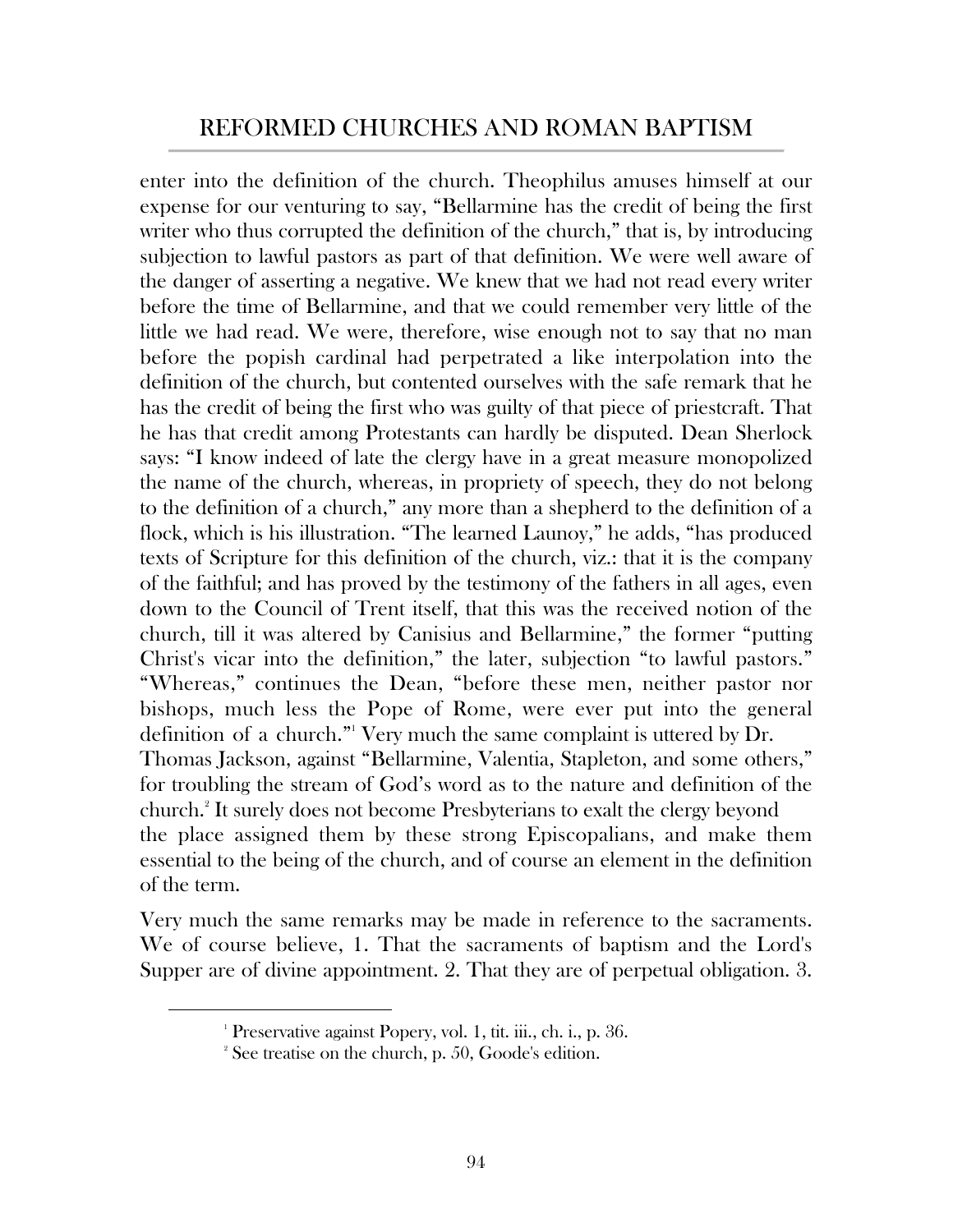That they are signs and seals of the covenant, and means of grace. 4. That the observance of them is a high duty and privilege, and consequently the neglect or want of them, a great sin or defect; but to make them essential to the church is to make them essential to salvation, which is contrary to Scripture. If baptism made a man a Christian, if it communicated a new nature which could be received in no other way, then indeed there could be no Christians and no church without baptism. But such is not the Protestant or scriptural doctrine of the sacraments. The Hebrew nation would not cease to be Hebrews, if they ceased to practice circumcision. They did not in fact cease to be the church, though they neglected that rite for the forty years they wandered in the wilderness, until there was not a circumcised man among them, save Caleb and Joshua. Yet far more is said of the duty and necessity of circumcision in the Old Testament than is said of baptism in the New. It is the doctrine of our church that baptism recognizes, but does not constitute membership in the church. Plain and important, therefore, as is the duty of administering and observing these ordinances, they are not to be exalted into a higher place than that assigned them in the word of God. Though the due celebration of the sacraments may very properly be enumerated, in one sense, among the signs of the church, we do not feel authorized or permitted by the authority of Scripture, to make such celebration essential to salvation or to the existence of the church. If any of our brethren should differ from us as to this point, it would not follow that they must reject the definition above given. For as the sacraments are a means and a mode of divine worship, the due celebration of them may be considered as included in that clause of the definition, which declares that a church is a society for the worship of God.

We revert therefore to the question, Is the definition given above correct? Is a church an organized society professing the true religion, united for the worship of God and the exercise of discipline, and subject to the same form of government and to common tribunal? It certainly has in its favor the common usus loquendi. When we speak of the church of England, of Scotland, the Free church, the Secession church, the Protestant Episcopal church; or when we speak of a single congregation as a church, as the church at Easton, or the first, second, or third Presbyterian church in Philadelphia; or if we take the term in the New England sense, as distinguished from parish or congregation, still all these cases fall under the definition. By the word church, in all such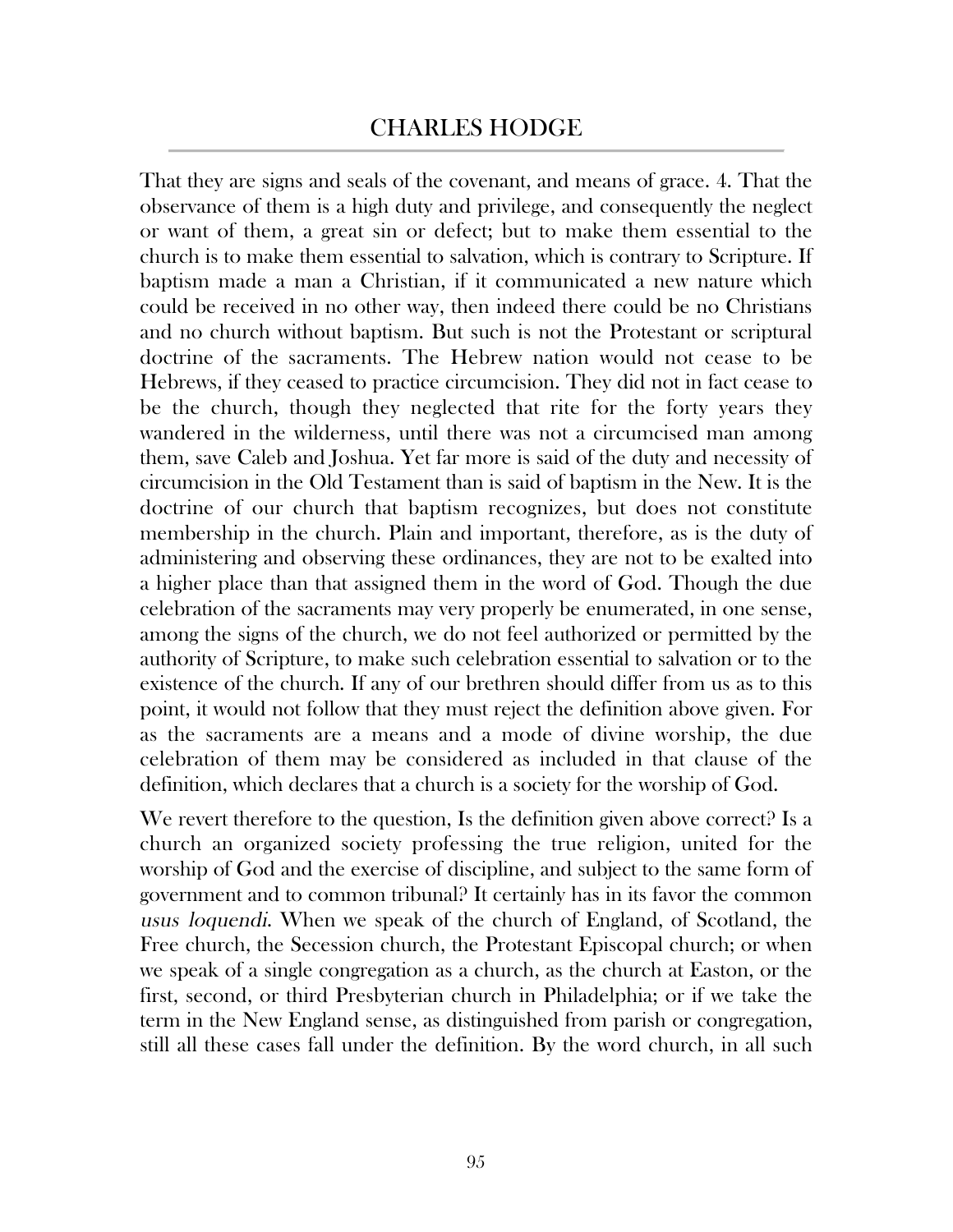cases, we mean an organized society professing the true religion, united for the worship of God and the exercise of discipline, under the same form of government and under some common tribunal. That common tribunal in a Congregational church, is the brotherhood; in a Presbyterian church, the session; in the Presbyterian church in the United States, our General Assembly; in the episcopal church, the general convention; in the Church of England, the reigning sovereign; in the evangelical church of Prussia, the king. In all these cases it is subjection to some independent tribunal that gives unity to a church, in the light in which it is here contemplated.

2. This definition is substantially the one given in our standards. "A particular church consists of a number of professing Christians with their offspring, voluntarily associated together for divine worship and godly living agreeably to the Holy Scriptures; and submitting to a certain form of government.<sup>3</sup> "Professing Christians" is here used as equivalent to "those professing the true religion," the form of expression adopted in the Confession of Faith and Larger Catechism. It is obvious that the definition suits all the cases mentioned above, applying equally well to a single congregation, and to a whole denomination united in one body.

3. This definition suits the use of the term as it occurs in many passages of Scripture. When we read of the church of Corinth, of Antioch, of Rome, the word is universally admitted to designate a number of persons professing the true religion, united for religious worship and discipline, under some common tribunal.

4. This definition is one to which the principles laid down on this subject in Scripture necessarily lead. The Scriptures teach that faith in Christ makes a man a Christian; the profession of that faith makes him a professing Christian. The true, or invisible church consists of true believers; the visible church, of a society of such professors, united for church purposes and separated from other societies by subjection to some one tribunal. These seem to be plain scriptural principles. If any thing else or more than faith in Christ is absolutely necessary to union with him, and therefore to salvation; then something more than faith is necessary to make a man a Christian, and something more than

 $\overline{a}$ 

<sup>3</sup> Form of Government, ch. 2, sec. 4.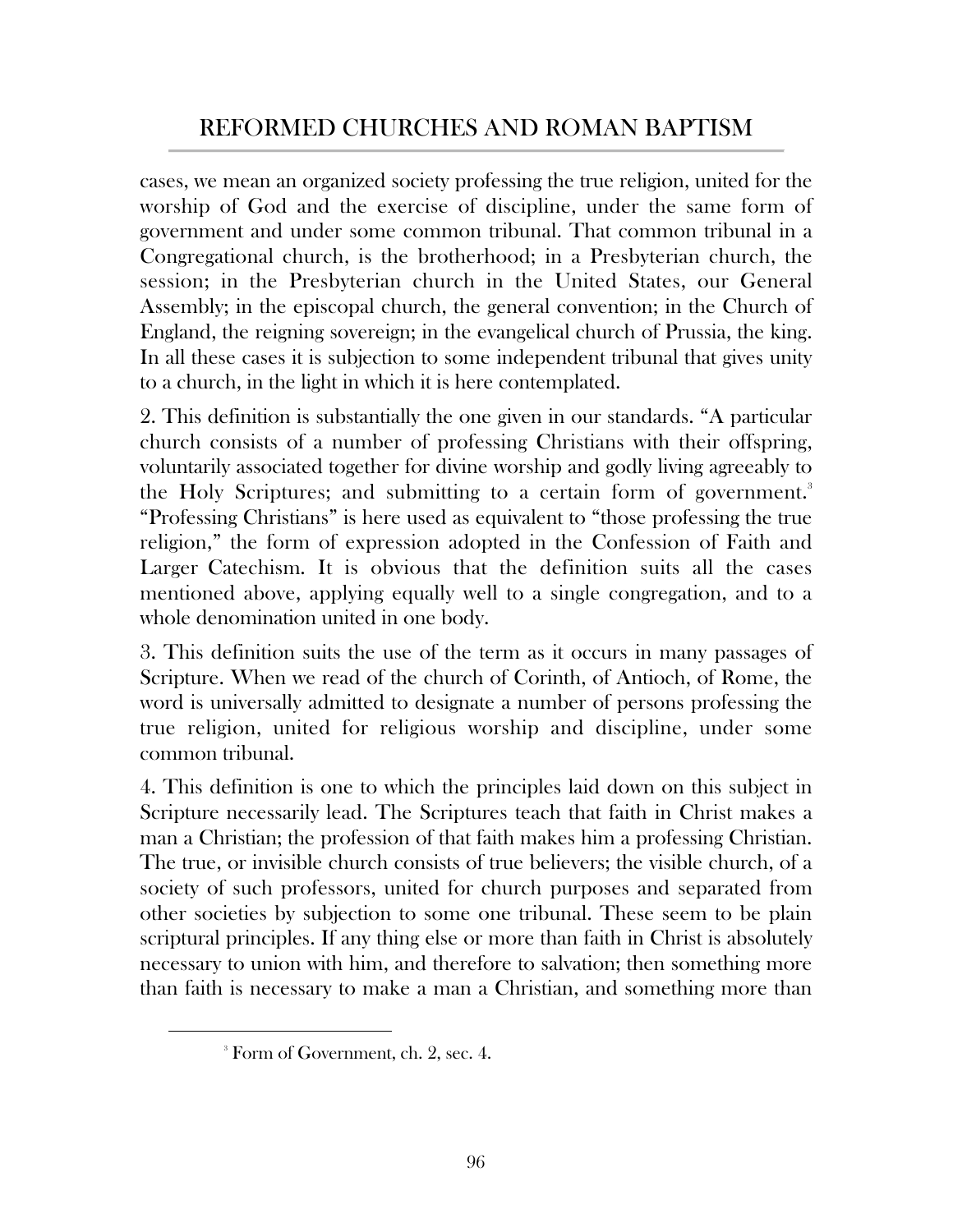the profession of that faith to make him a professing Christian, and consequently some other sign of a visible church must be necessary than the profession of the true religion. But we do not see how consistently with the evangelical system of doctrine, and especially with the great doctrine that salvation is by faith, we can avoid the conclusion that all true believers are in the true church, and all professing believers are in the visible church.

5. Did time permit, or were it necessary, it could easily be proved that in all ages of the church, this idea of the church has been the prevailing one. We have already quoted the testimony of Sherlock against the Romanists in proof of this point, and it would be easy to fill volumes with quotations from ancient and modern writers to the same effect. "Church," says Hooker in his Eccles. Polity, vol. ii, 17, "is a word which art hath devised thereby to sever and distinguish that society of men which professeth the true religion from the rest, which profess it not, whereupon, because, the only object which separateth ours from other religions, is Jesus Christ, in whom none but the church doth believe, and whom none but the church doth worship; we find that accordingly the apostles do everywhere distinguish hereby the church from infidels and Jews, accounting them which call upon the name of the Lord Jesus to be his church." And again, B. 3, § 1, "The visible church of Jesus Christ is one by outward profession of those things which supernaturally appertain to the essence of Christianity, and are necessarily required in every particular Christian man." Barrow, in his Discourse on the Unity of the Church says, "It is evident that the church is one by consent in faith and opinion concerning all principal matters of opinion." Bishop Taylor, in his Dissuasive against Popery, says, "The church (visible) is a company of men and women professing the saving doctrine of Jesus Christ." This is but saying what Tertullian, Augustin, Jerome, Hilary, Chrysostom and the whole line of God's people have said from the beginning.

6. Finally, we appeal in support of the essential element of the definition of a church given above, to the constant testimony of the Spirit. The Scriptures teach that the Spirit operates through the truth; that we have no right to expect his influence (as far as adults are concerned) where the truth is not known, and that where it is known, he never fails to give it more or less effect; that wherever the Spirit is, there is the church, since it is by receiving the Spirit,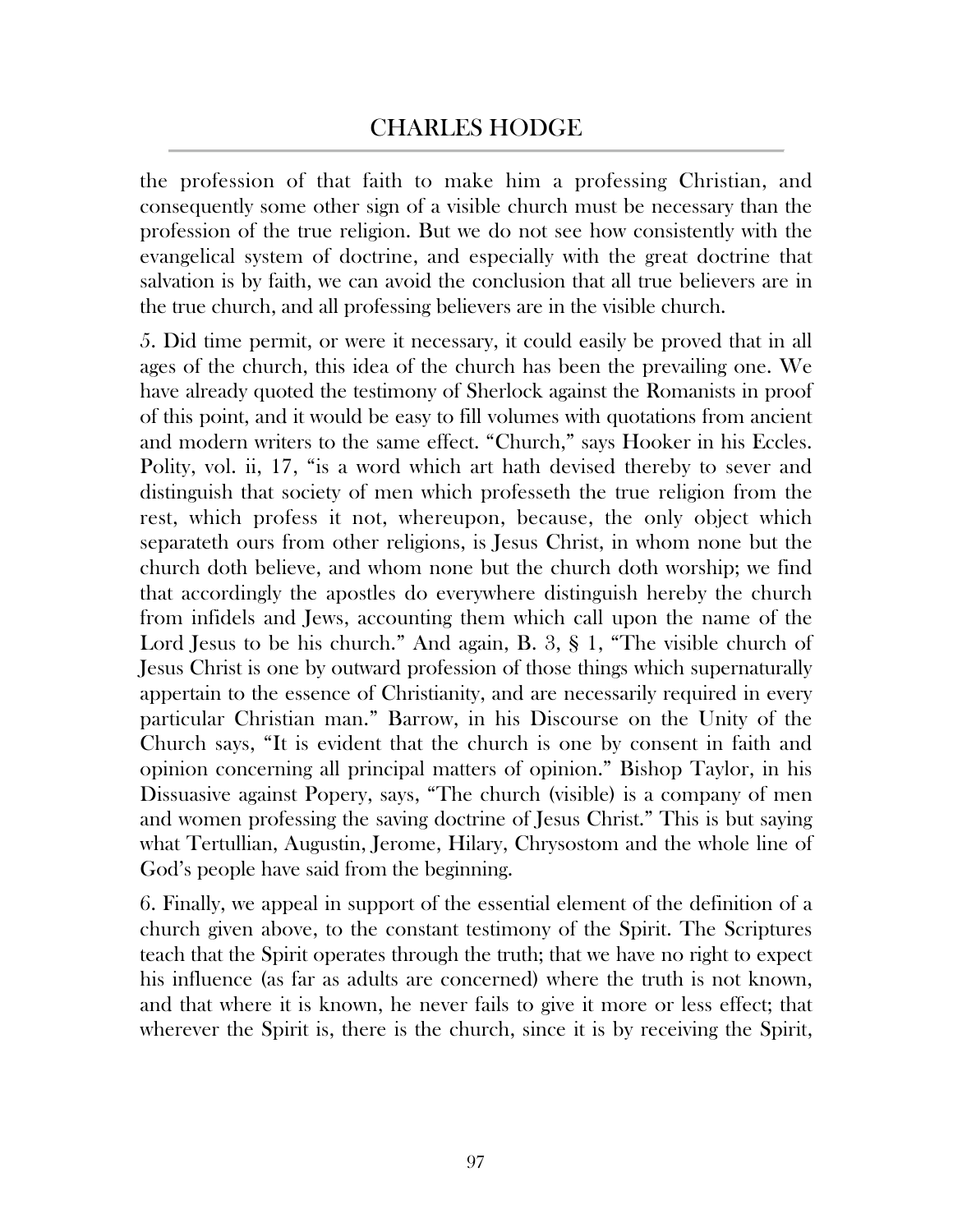men become members of the true church; and wherever the true or invisible church is, there is the church visible, because profession of faith; and, therefore, where these true believers are united in the profession of that truth by which they are saved, with a society or community—then such society is within the limits of the visible church, i.e., is a constituent portion of that body which embraces all those who profess the true religion. All we contend for is that the church is the body of Christ, that those in whom the Holy Spirit dwells are members of that body; and consequently that whenever we have evidence of the presence of the Spirit, there we have evidence of the presence of the church. And if these evidences occur in a society professing certain doctrines by which men are thus born unto God, it is God's own testimony that such society is still a part of the visible church. It strikes us as one of the greatest absurdities of Ritualism, whether among Romanists or Anglicans, that it sets up a definition of the church, not at all commensurate with its actual and obvious extent. What more glaring absurdity can be uttered than that the Episcopal church in this country is here the only church, when nine tenths of the true religion of the country exists without its pale. It may be man's church, but God's church is much wider. Wherever, therefore, there is a society professing truth, by which men are actually born unto God, that society is within the definition of the church given in our standards, and if as a society, it is united under one tribunal for church purposes, it is itself a church.

The next step in the argument is, of course, the consideration of the question, whether the church of Rome comes within the definition, the correctness of which we have endeavored to establish? It was very common with the reformers and their successors to distinguish between the papacy, and the body of people professing Christianity under its dominion. When, by the church of Rome they meant the papacy, they denounced it as the mystical Babylon, and synagogue of Satan; when they meant by it the people, considered as a community professing the essential doctrines of the gospel, they admitted it to be a church. This distinction is natural and just, though it imposes the necessity of affirming and denying the same proposition. If by the church of Rome, you mean one thing, it is not a church; if you mean another, it is a church. People will not trouble themselves, however, with such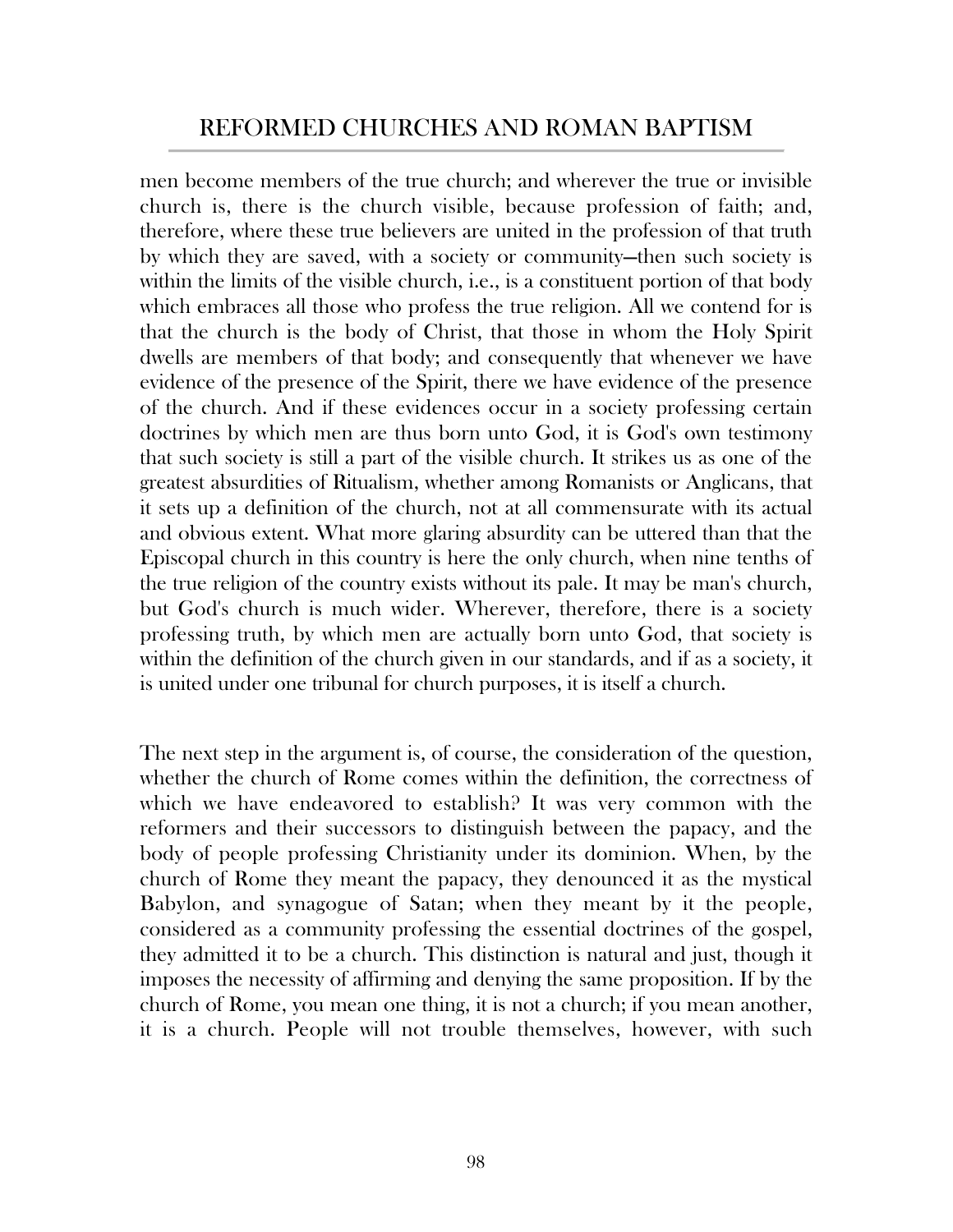distinctions, though they often unconsciously make them, and are forced to act upon them. Thus by the word England, we sometimes mean the country, sometimes the government, and sometimes the people. If we mean by it the government, we may say (in reference to some periods of its history), that it is unjust, cruel, persecuting, rapacious, opposed to Christ and his kingdom: when these things could not be said with truth of the people.<sup>4</sup>

Though we regard the above distinction as sound, and though we can see no more real contradiction in saying Rome is a church, and is not a church, than in saying a man is mortal and yet immortal, spiritual yet carnal, a child of God yet sold under sin; yet as the distinction is not necessary for the sake either of truth or perspicuity, we do not intend to avail ourselves of it. All that we have to beg is, that brethren would not quote against us the sweeping declarations and denunciations of our Protestant fore-fathers against popery as the man of sin, antichrist, the mystical Babylon, and synagogue of Satan, as proof of our departure from the Protestant faith. In all those denunciations we could consistently join; just as our fathers, as Professor Thornwell acknowledges, while uttering those denunciations, still admitted Rome, in one sense, to be a church. Our present object is to enquire whether the church of Rome, taking

 $\overline{a}$ 

<sup>&</sup>lt;sup>4</sup> "The church of Rome," says Bishop Sanderson, "may be considered, 1 . Materialiter , as it is a church professing the faith of Christ, as we also do in the common points of agreement. 2. Formaliter, and in regard to what we call Popery, viz., the point of difference, whether concerning the doctrine or worship, wherein we charge her with having added to the substance of the faith her own inventions. 3. Conjunctim pro toto aggregato, taking both together. As in an unsound body, we may consider the body by itself; the disease by itself; and the body and the disease both together, as they make a diseased body." Considered in the first sense, he says, it is a church; considered in the second sense or "formally, in regard of those points which are properly of popery, it has become a false and corrupt church; and is indeed an anti-Christian synagogue, and not a true Christian church, taking truth in the second sense." He had previously said: "the word truth applied to any subject is taken either absolute or respective. Absolutely a thing is true, when it hath veritatem entis et essentia, with all those essential things which are requisite to the being and existence of it. Respectively, when over and above these essentials, it hath also such accidental conditions and qualities, as should make it perfect and commendably good. A thing may be true in the first sense, and yet not true in the second, but false. As a man may be a true man (animal rationale) and yet a false knave." Treatise on the Church, pp. 214 and 219.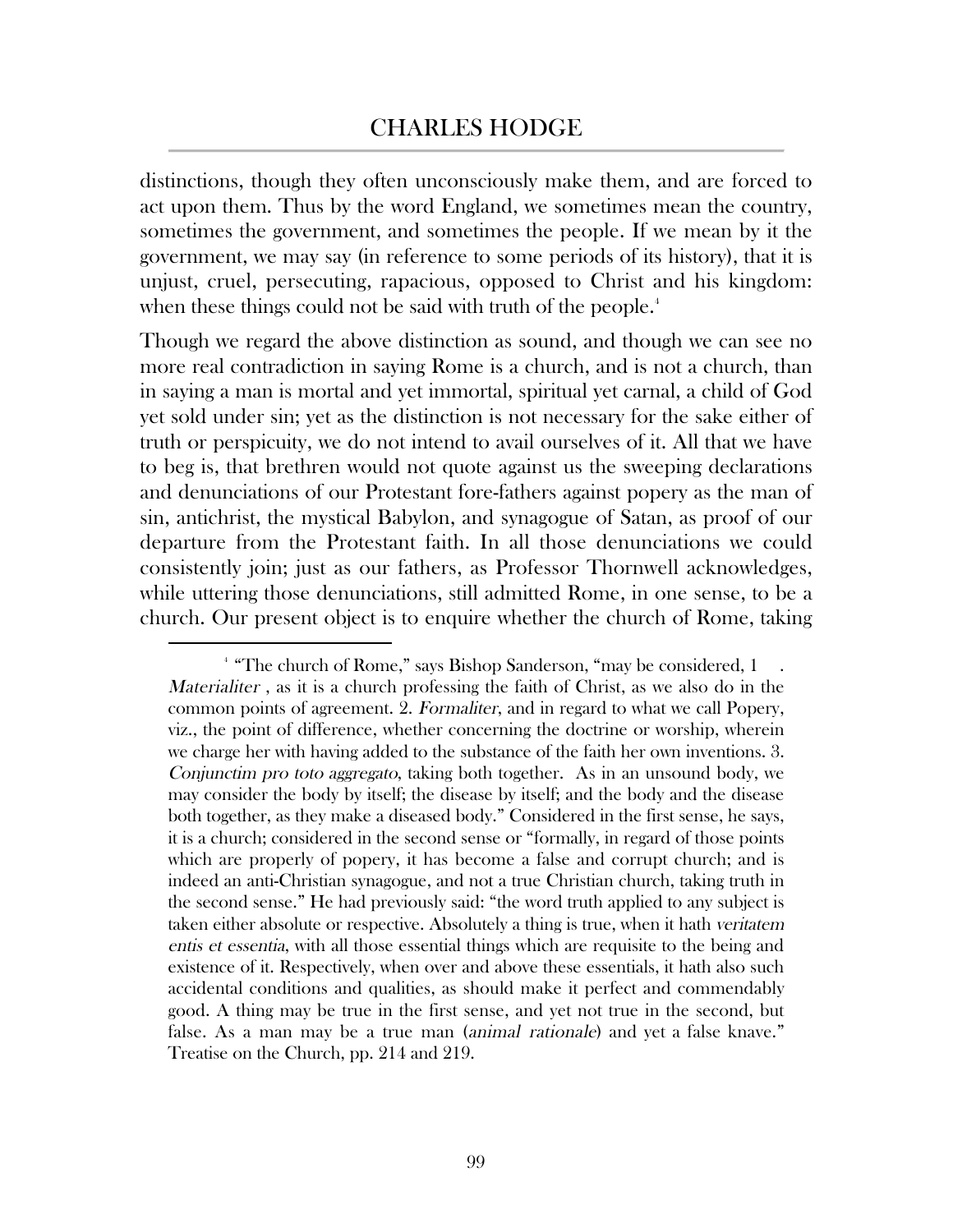the term as Bishop Sanderson says, Conjunctim pro toto aggregato, just as we take the term, church of England, falls within the definition of a church given above.

That it is an organized society, is of course plain; that it is united for the purpose of worship and discipline is no less so. That is, it is the professed ostensible object of the society, to teach and promote the Christian religion, to convert men to the faith, to edify believers, to celebrate the worship of God, and to exercise the power of the keys, i.e., the peculiar prerogatives of a church in matters of doctrine and discipline. This is the ostensible professed object of the society. That its rulers have left its true end out of view and perverted it into an engine of government and self-aggrandizement is true, and very wicked; but the same thing is true of almost all established churches. It has been palpably true of the church of England, and scarcely less obviously true of the church of Prussia, as well as the Greek church in Russia. When a church is perverted by its rulers into an engine of state, it does not cease to be a church, because it is by the church as such, i.e., as a society designed for the worship of God and the edification of his people, such rulers endeavor to secure their own secular ends.

The only point really open to debate is, whether the Romish church as a society professes the true religion. In reference to this point we would remark, 1st. That by true religion in this connection, has ever been understood, and from the nature of the case must be understood, the essential doctrines of the gospel. Men may enlarge or contract their list of such doctrines; but it involves a contradiction to say, that those who hold the essentials of the gospel, do not hold the gospel. This would be saying that the essence of a thing is not the thing itself, but something else. By the essential doctrines of the gospel we mean, and Protestants have been accustomed to mean, those doctrines which, in the language of Hooker, "are necessarily required in every particular Christian man." The question, therefore, as correctly stated by Professor Thornwell, really is, Whether Rome as a society still teaches enough to save the soul? 2. Our second preliminary remark is, that in determining what are the essential doctrines of the gospel, we cannot consent to bow to any other authority than the word of God. We cannot with Romanists and Anglicans, on the one hand, consent to make the judgment of the church the criterion of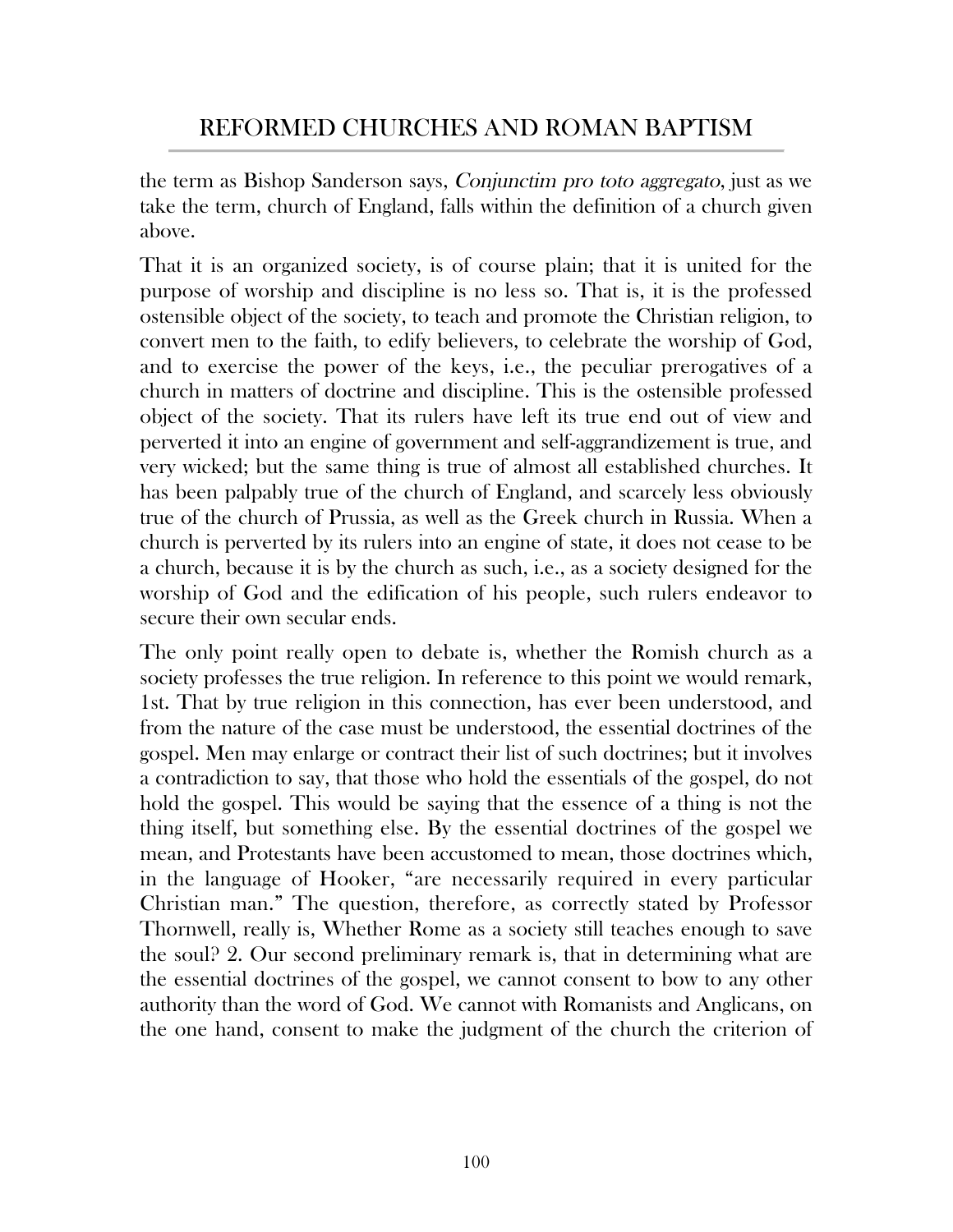decision on this subject; nor on the other, can we submit to the judgment of individuals or sects, some of which would close not the church only, but heaven itself, against all Presbyterians, others against all Calvinists, others against all Arminians, others against all who sing hymns. 3d. A third remark is, that we must distinguish between what is essential to the gospel, and what is essential for a particular individual to believe. The former is fixed, the other is a variable quantity. The gospel in its essential principles is now what it always was and always must be. But what is essential for a man to believe depends upon that man's opportunities of knowledge. A poor Hottentot may get to Heaven though he knows nothing about, or should unintelligently reject many doctrines which it would argue an unsanctified heart in a man nurtured in the bosom of a pure church, even to question. 4. We must interpret language according to the usus loquendi of those who use it, and not according to our own usage. If a man defines justification so as to include sanctification, and says that justification is by works as well as faith, we must understand him accordingly. We may say a man is sanctified by love, hope, and other Christian graces and works; meaning that all these tend to promote his conformity to God; when we could not say, that he is justified, in our sense of the term, by these things.

It is then impossible to give any list of essential doctrines of the gospel, if so doing were to imply that all doctrines not included in such list might be safely rejected by men, no matter what their opportunities for knowledge might be. By essential doctrines we mean, as already stated, those which no man can be saved without believing. We shall not undertake the delicate task of giving a list of such doctrines, but content ourselves with remarking that the Scriptures adopt a twofold mode of statement on the subject. First, they give certain doctrines which, they declare, if any man believes he shall be saved. And secondly, they state certain doctrines which, if a man rejects, he shall be lost. These two modes of statement must be consistent, i.e., they cannot lead logically to contradictory conclusions, even though the Bible arranges under the one head some doctrines which it does not place in the other. One reason why more particulars are found under the latter head than the former, no doubt is, that the rejection of a doctrine implies a knowledge of it. And the rejection of a doctrine when known may be fatal, when the knowledge of it, as a distinct proposition, may not be essential to salvation. These essential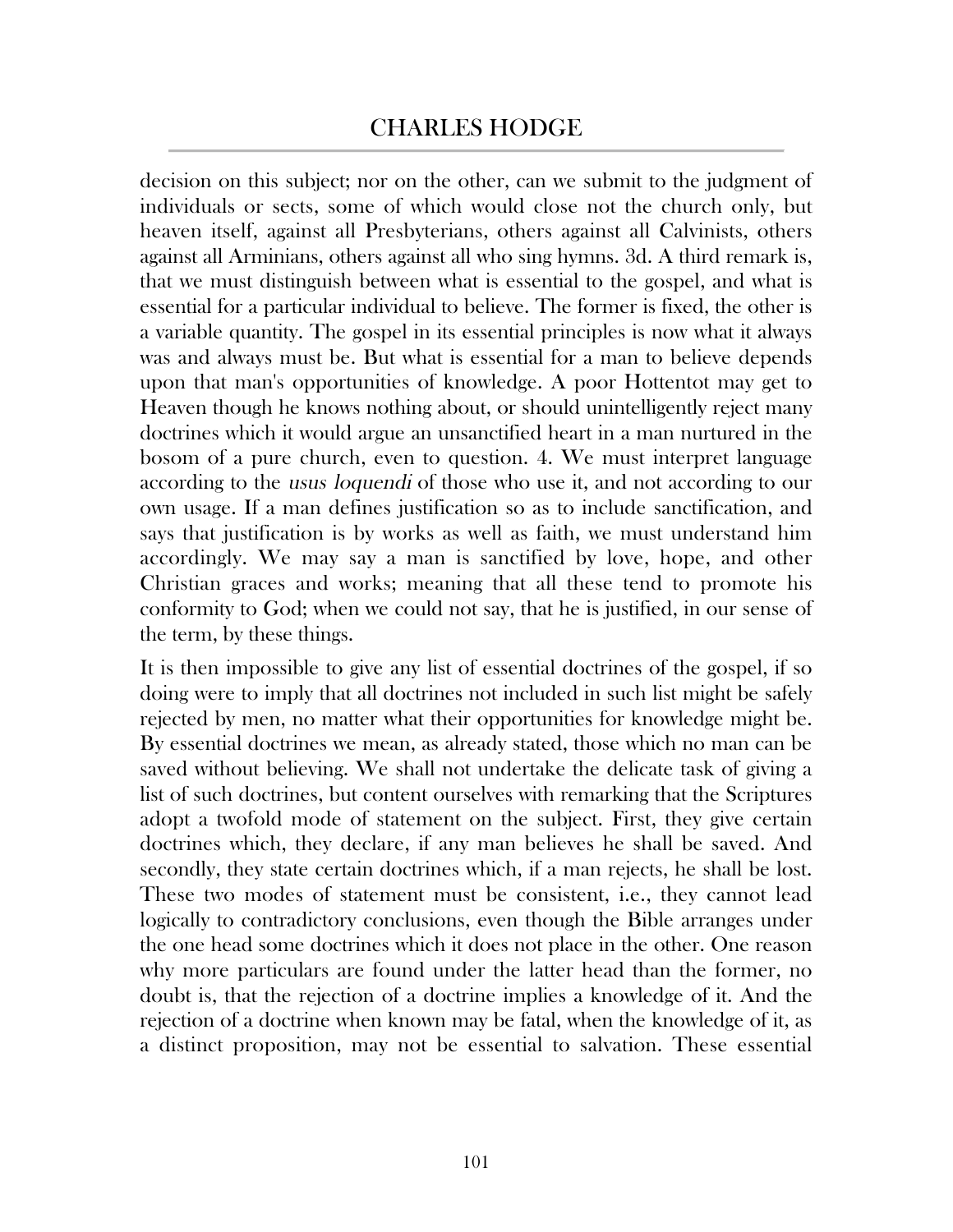doctrines therefore may be learned both from the affirmative and negative statements of the Bible. For example, it is said, whosoever believes in Christ shall be saved; whosoever believes that Jesus is the Son of God is born of God; whosoever believes and confesses that Christ is Lord, does it by the Holy Ghost; on the other hand, it is fatal to deny God, for he that cometh unto God must believe that he is the rewarder of those that diligently seek him. He who denies the Son, the same hath not the Father; he who denies sin, or that he is a sinner, the truth is not in him; he who rejects the sacrifice of Christ, has only a fearful looking for of judgment; he who seeks justification from the law has fallen from grace, and Christ shall profit him nothing; he who denies the resurrection of Christ, makes our preaching and our faith vain; he who denies holiness, and the obligation of holiness, has denied the faith and is worse than an infidel; so he who says that the resurrection is past already, has made shipwreck of the faith. The denial of these doctrines is said to forfeit salvation; but it does not follow that they must all be clearly known and intelligently received in order to salvation. It is a historical fact, as far as such a fact can be historically known, that men have been saved who knew nothing of the gospel but that Jesus Christ came into the world to save sinners. The Scriptures do not warrant us in fixing the minimum of divine truth by which the Spirit may save the soul. We do know, however, that if any man believes that Jesus is the Son of God, he is born of God; that no true worshipper of Christ ever perishes. Paul sends his Christian salutations to all in every place, theirs and ours, who shall call upon the name of the Lord Jesus, their Lord and ours.

That Romanists as a society profess the true religion, meaning thereby the essential doctrines of the gospel, those doctrines which if truly believed will save the soul, is, as we think, plain. 1. Because they believe the Scriptures to be the word of God. 2. They direct that the Scriptures should be understood and received as they were understood by the Christian Fathers. 3. They receive the three general creeds of the church, the Apostle's, the Nicene, and the Athanasian, or as these are summed up in the creed of Pius V. 4. They believe in one God, the Father Almighty, maker of heaven and earth, and of all things visible and invisible. In one Lord Jesus Christ, the only-begotten Son of God, begotten of his Father before all worlds, God of God, Light of Light, very God of very God, begotten not made, being of one substance with the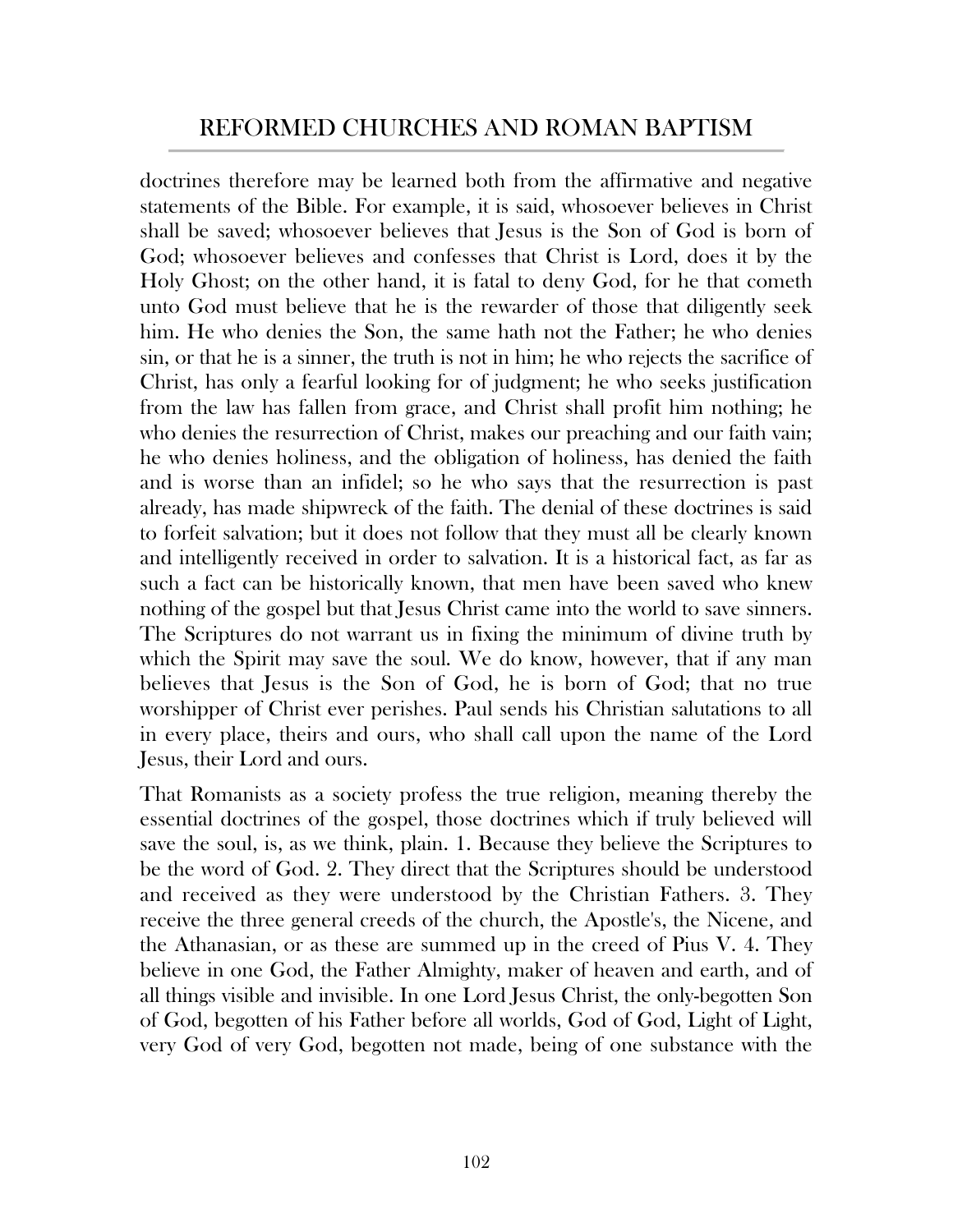Father, by whom all things were made. Who for us men, and for our salvation, came down from heaven, and was incarnate by the Holy Ghost of the Virgin Mary, and was made man. And was crucified also for us under Pontius Pilate, suffered and was buried. And the third day rose again according to the Scriptures, and ascended into heaven, and sitteth on the right hand of the Father. And He shall come again with glory to judge both the quick and the dead, whose kingdom shall have no end. And they believe one holy catholic apostolic church. They acknowledge one baptism for the remission of sins, and look for the resurrection of the dead and the life of the world to come.

If this creed were submitted to any intelligent Christian without his knowing whence it came, could he hesitate to say that it was the creed of a Christian church? Could he deny that these are the very terms in which for ages the general faith of Christendom has been expressed? Could he, without renouncing the Bible, say that the sincere belief of these doctrines would not secure eternal life? Can any man take it upon himself in the sight of God, to assert there is not truth enough in the above summary to save the soul? If not, then a society professing that creed professes the true religion in the sense stated above. 5. We argue from the acknowledged fact that God has always had, still has, and is to have a people in that church until its final destruction; just as he had in the midst of corrupt and apostate Israel. We admit that Rome has grievously apostatized from the faith, the order and the worship of the church; that she has introduced a multitude of false doctrines, a corrupt and superstitious and even idolatrous worship, and a most oppressive and cruel government; but since as a society she still retains the profession of saving doctrines, and as in point of fact, by those doctrines men are born unto God and nurtured for heaven, we dare not deny that she is still a part of the visible church. We consider such a denial a direct contradiction of the Bible, and of the facts of God's providence. It was within the limits of the church the great anti-christian power was to arise; it was in the church the man of sin was to exalt himself; and it was over the church he was to exercise his baneful and cruel power.

The most common and plausible objections to the admission that the church of Rome is still a part of the visible church are the following. First, it is said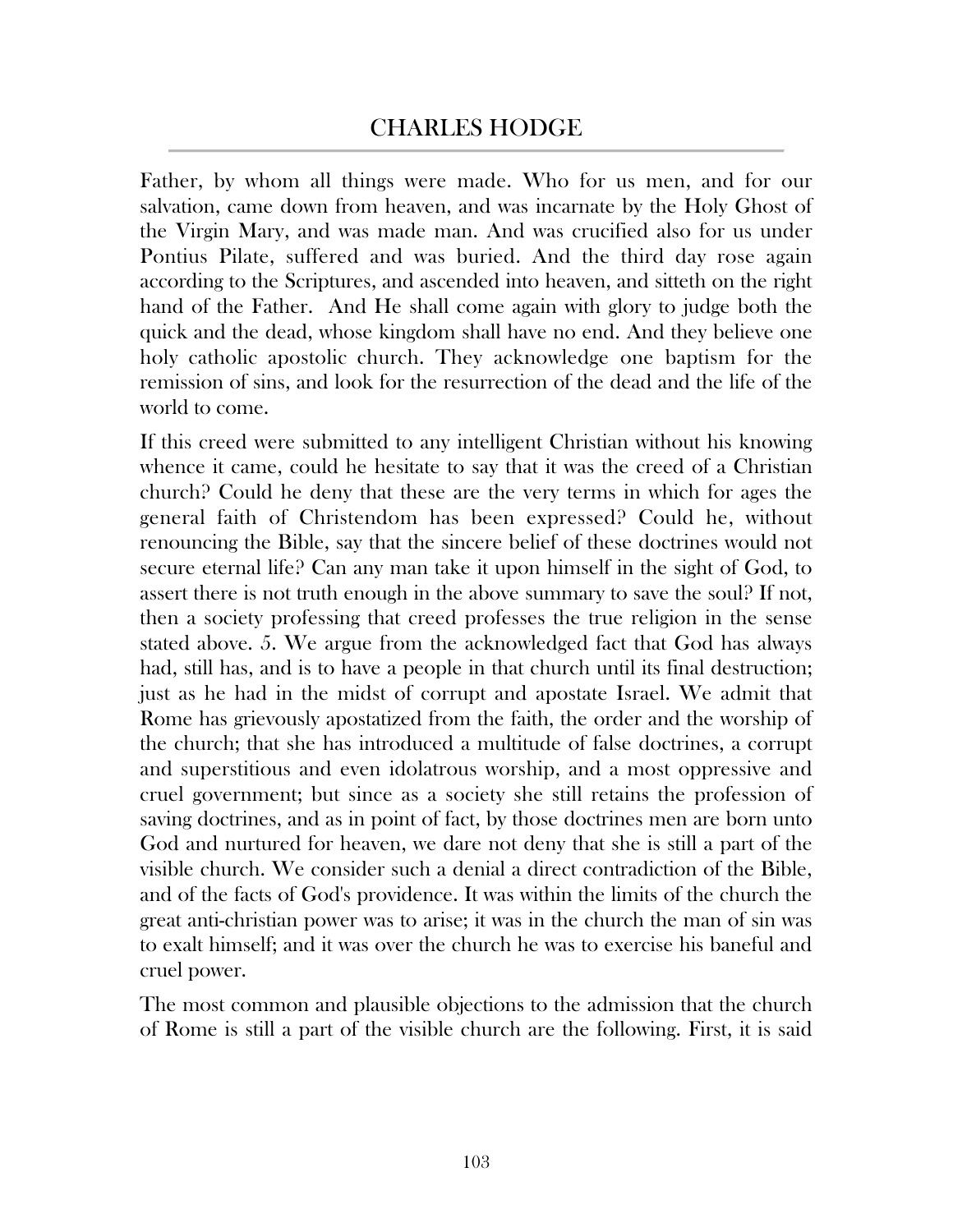that she does not profess the true religion, because though she retains the forms or propositions in which the truth is stated, she vitiates them by her explanation. To which we answer, 1. That in her general creeds, adopted and professed by the people, no explanations are given. The doctrines are asserted in the general terms, just as they were presented and professed before the Romish apostasy. 2. That the explanations, as given by the Council of Trent, are as stated by Theophilus, designedly two-sided and ambiguous; so that while one class of Romanists take them in a sense consistent with their saving efficacy, others take them in a sense which destroys their value. It is notorious that the thirty-nine Articles of the Church of England are taken in a Calvinistic sense by one class of her theologians; in a semi-Pelagian sense by another class; and in a Romish sense by a third. 3. While we admit the truth of the objection as a fact, viz., that the dominant class of theologians do explain away most of the saving doctrines of her ancient creeds, yet we deny that this destroys the argument from the profession of those creeds, in proof that as a society she retains saving truth. Because it is the creeds and not the explanations, that constitute the profession of the people.

Secondly, it is objected that Rome professes fundamental errors. To this we answer, 1. That we acknowledge that the teaching of many of her most authoritative authors is fatally erroneous. 2. That the decisions of the Council of Trent, as understood by one class of Romish theologians, are not less at variance with the truth; but not as they are in fact explained by another class of her doctors. 3. That these decisions and explanations are not incorporated into the creed professed by the people. 4. That the profession of fundamental error by a society retains with such error the essential truths of religion. The Jewish church at the time of Christ, by her officers, in the synagogues and in the sanhedrim, and by all her great parties professed fundamental error, justification by the law, for example; and yet retained its being as a church, in the bosom of which the elect of God still lived.

Thirdly, Rome is idolatrous, and therefore in no sense a church. To this we answer, 1. That the practice of the great body of the church of Rome is beyond doubt idolatrous. 2. That the avowed principles of the majority of her teachers are also justly liable to the same charge. 3. That the principles of another class of her doctors, who say they worship neither the images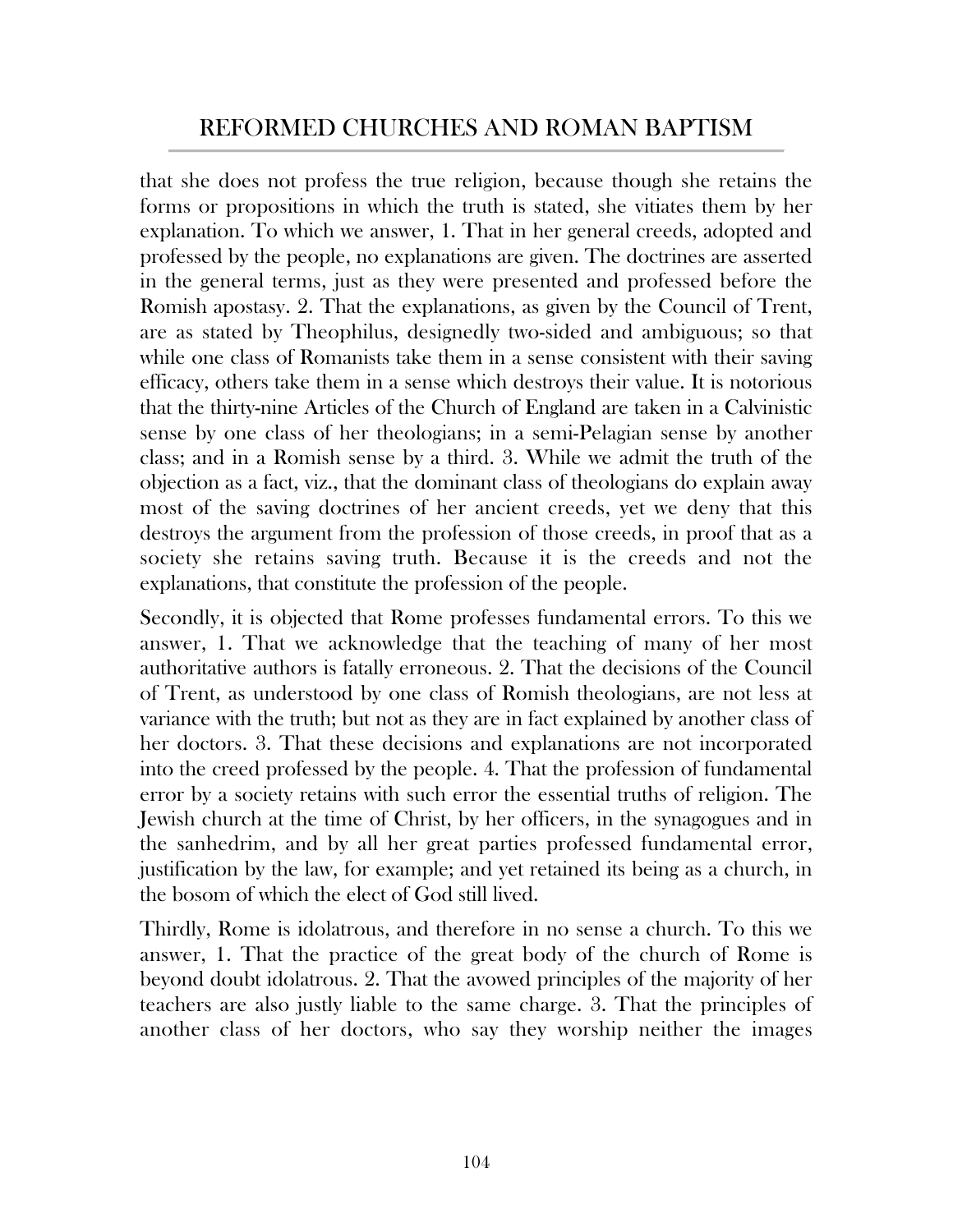themselves, nor through them, but simply in the presence of them, are not idolatrous in the ordinary meaning of the term. 4. That it is not necessary that every man should be, in the fatal sense of that word, an idolater in order to remain in that church; otherwise there could be not true children of God within its pale. But the contrary is, as a fact, on all hands conceded. 5. We know that the Jewish church, though often overrun with idolatry, never ceased to exist.

Fourthly, it is objected that the people of God are commanded to come out of the church of Rome, which would not be the case were she still a part of the visible church. To this we answer, that the people of God are commanded to come out of every church which either professes error, or which imposes any terms of communion which hurt an enlightened conscience. The nonconformists in the time of Charles II, were bound to leave the church of England, and yet did not thereby assert that it was no longer a church.

Fifthly, it is said we give up too much to the papists if we admit Romanists to be in the church. To this we answer, Every false position is a weak position. The cause of truth suffers in no way more than from identifying it with error, which is always done when its friends advocate it on false principles. When one says, we favor intemperance, unless we say that the use of intoxicating liquors is sinful; another, that we favor slavery, unless we say slaveholding is a sin; and a third, that we favor popery unless we say the church of Rome is no church, they all, as it seems to us, make the same mistake, and greatly injure the cause in which they are engaged. They give the adversary an advantage over them, and they fail to enlist the strength of their own side. Men who are anxious to promote temperance, cannot join societies which avow principles which they believe to be untrue; and men who believe popery to be the greatest modern enemy of the gospel, cannot co-operate in measures of opposition to that growing evil, which are founded on the denial of what appear to be important scriptural principles. It is a great mistake to suppose popery is aided by admitting what truth it does include. What gives it its power, what constitutes its peculiarly dangerous character, is that it is not pure infidelity; it is not the entire rejection of the gospel, but truth surrounded with enticing and destructive error. Poison by itself is not so seductive, and therefore not so dangerous, as when mixed with food. We do not believe that